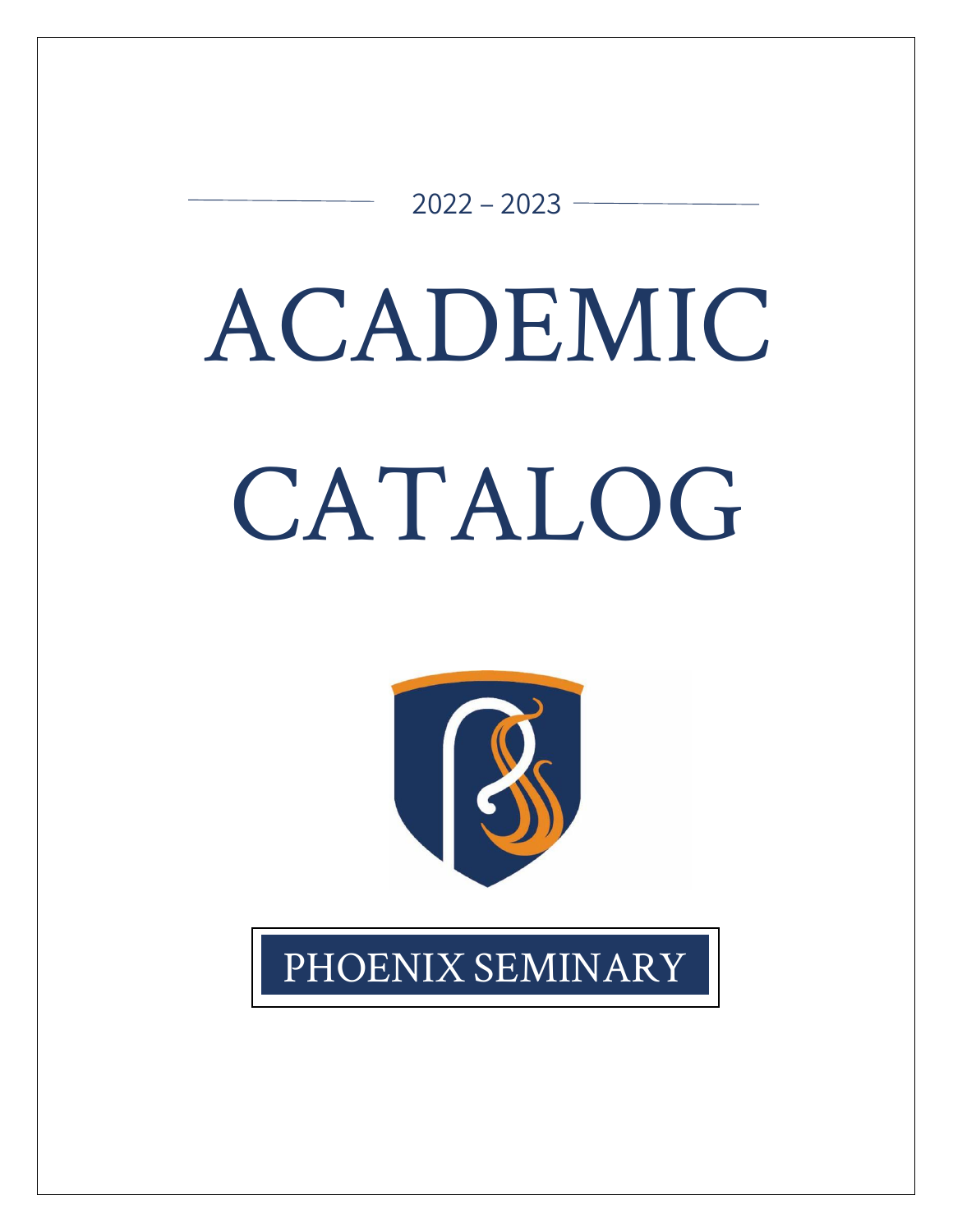# **Table of Contents**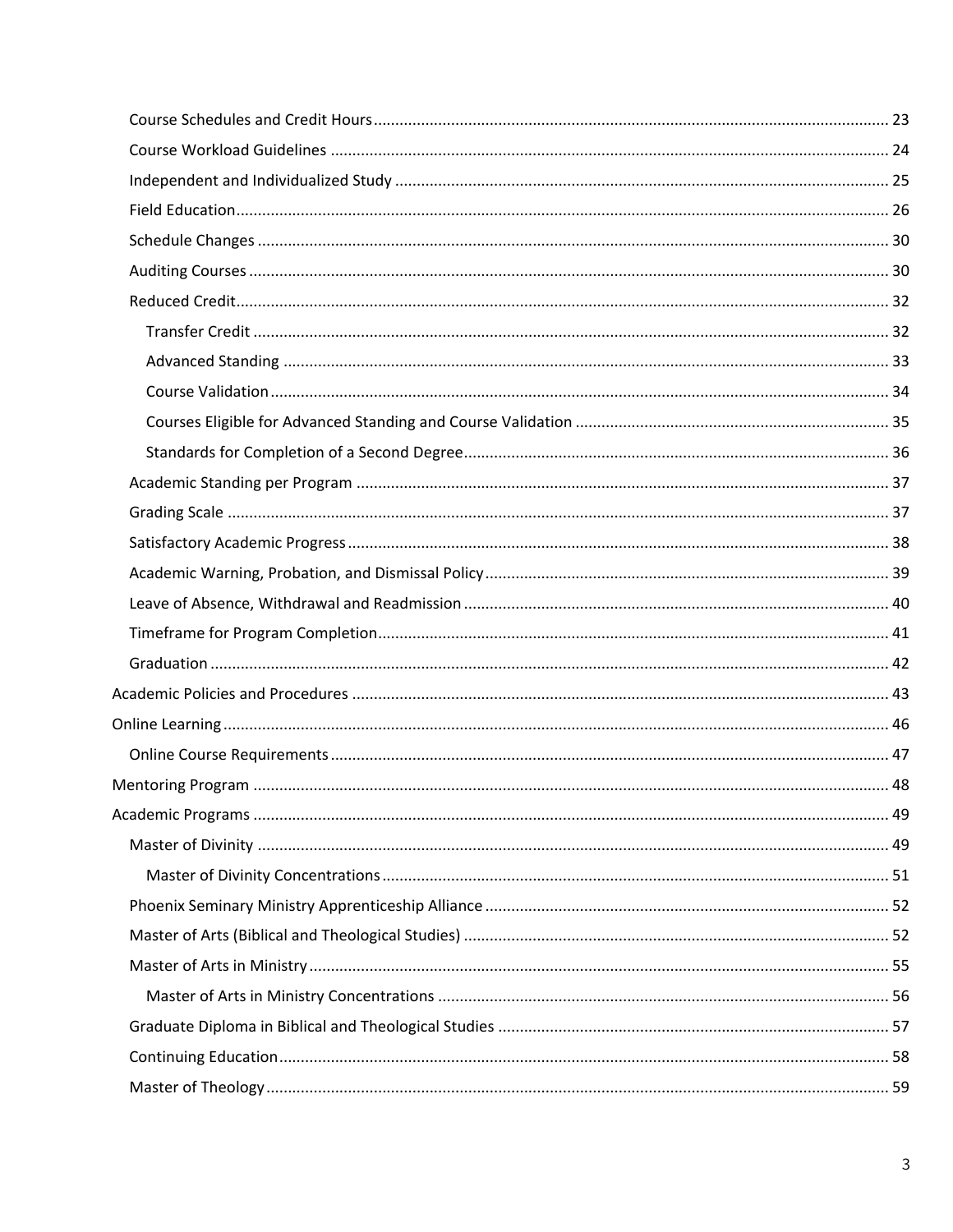Policies may change mid-year and when necessary, those changes are incorporated into the current catalog text. Phoenix Seminary reserves the right to correct errors in the catalog. A Catalog Change Log has been established to document catalog updates and corrections.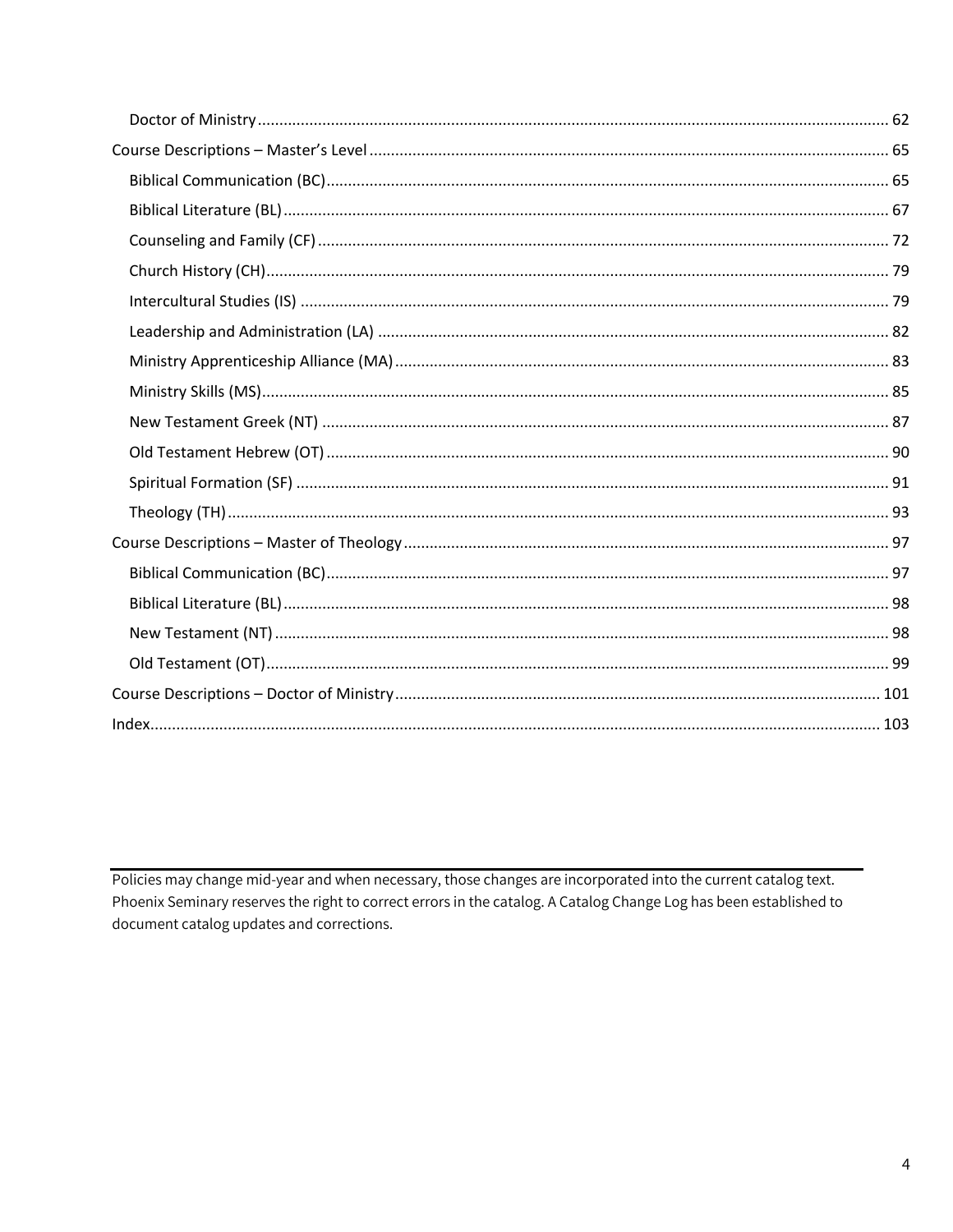## <span id="page-4-0"></span>**From the Desk of the President**

Phoenix Seminary trains men and women to build up healthy churches here in Phoenix and around the world. You are a part of what God is doing to grow his Kingdom, and we are honored that you are studying with us.

For thirty-two years, Phoenix Seminary has graduated leaders who serve in the church, parachurch ministries, and professional counseling. Every graduate leaves with a Christcentered, biblically-grounded, and mentor-shaped graduate education.

As a student, you have the once-in-a-lifetime opportunity to study with internationallyrecognized faculty who not only research at the highest levels of scholarship, but who serve students, their churches, and Christ with the heart of a shepherd. In other words, our faculty models the heartbeat of our Seminary and our goal for you – "Scholarship with a Shepherd's Heart."

The church desperately needs trained leaders who have minds sharpened by the Word and who have hearts prepared for shepherding. Head and heart must be held together so that the whole person can be trained for the awesome responsibility of ministry. Our sincere hope and prayer is that you graduate from Phoenix Seminary equipped, head and heart, for the task ahead.

The challenges of ministry are mounting with each passing year. Be bold and courageous. God has called you and he is faithful.

For Christ,

Dr. Brian Arnold President

> Phoenix Seminary 7901 E. Shea Boulevard Scottsdale, Arizona 85260 602.850.8000; 602.850.8080 (fax) [www.ps.edu](http://www.ps.edu/)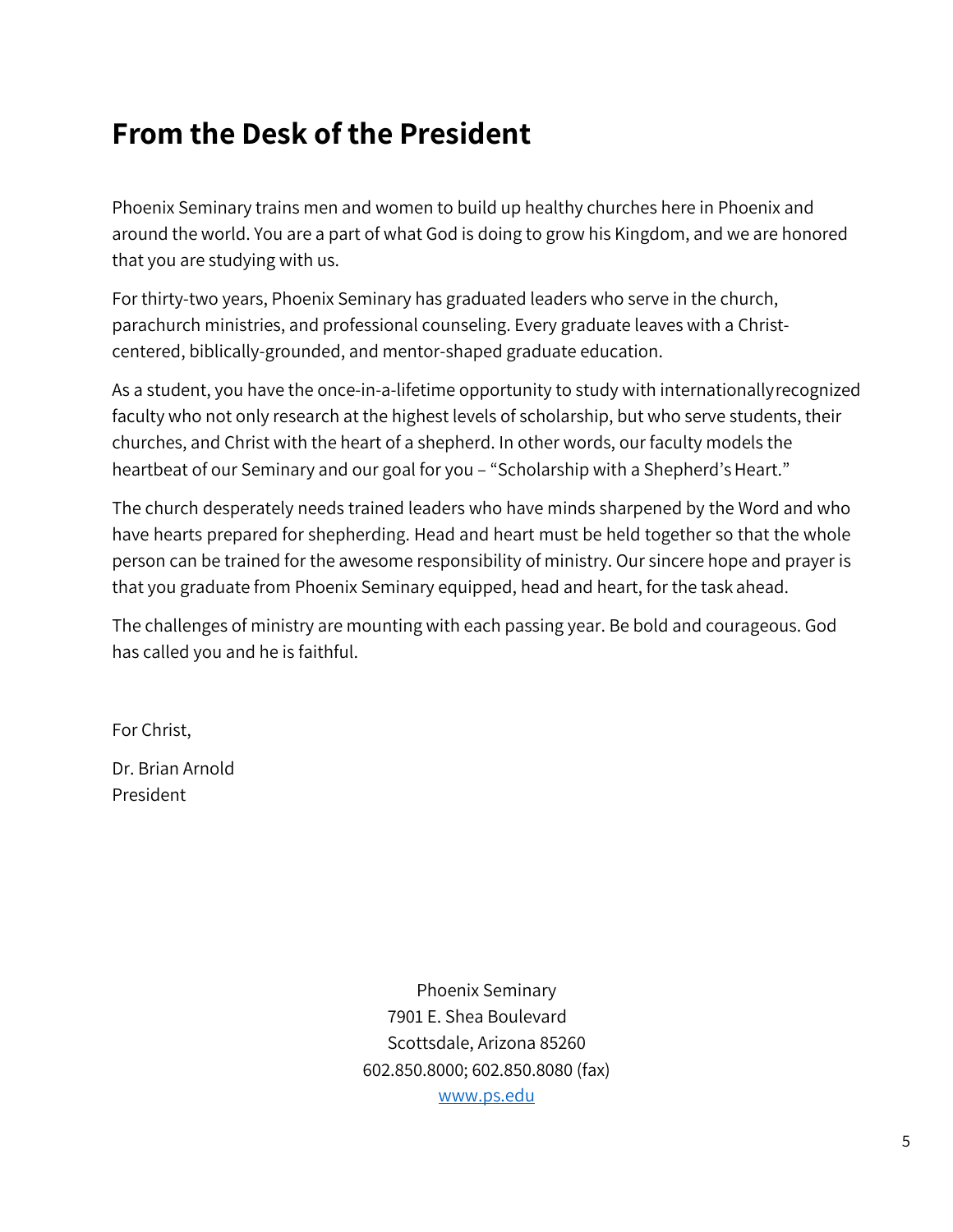# <span id="page-5-0"></span>**About Phoenix Seminary**

## <span id="page-5-1"></span>**Our Mission**

Phoenix Seminary trains men and women for Christ-centered ministry for the building up of healthy churches in Phoenix and the world.

## <span id="page-5-2"></span>**Our Philosophy**

"Scholarship with a Shepherd's Heart"

## <span id="page-5-3"></span>**Our Statement of Faith**

- 1. **Concerning God**: We believe there is one God, Who eternally exists in three persons Father, Son, and Holy Spirit.
- 2. **Concerning the Bible**: We believe the 66 books of the Old and New Testament arethe authoritative Word of God based on an inspired text without error in the autographs.<sup>\*</sup>
- 3. **Concerning the Person and Work of the Lord Jesus Christ**: We believe in the full deity and humanity of Christ, in His virgin birth, in His sinless life, in His miracles, in His vicarious and atoning death through His shed blood, in His bodily resurrection, in His ascension to the right hand of the Father where He intercedes for us, and in His personal return in power and glory.
- 4. **Concerning the human Condition**: We believe all human beings are lost and sinful by nature. Consequently, salvation can only be accomplished by God's grace through regeneration and justification by the Holy Spirit. Salvation cannot be earned. It is agift from God, received only by faith in Jesus Christ.
- 5. **Concerning the Present Work of the Holy Spirit**: We believe all human beings are lost and sinful by nature. Consequently, salvation can only be accomplished by God's grace through regeneration and justification by the Holy Spirit. Salvation cannot be earned. Itis a gift from God, received only by faith in Jesus Christ.
- 6. **Concerning the Spiritual Unity of Believers**: We believe the Church is the body of Christ of which He is the head.
- 7. **Concerning the Future**: We believe in the bodily resurrection of the saved unto eternal life and the lost to eternal condemnation.

\*Autograph is a theological term referring to the original Hebrew, Aramaic, and Greek manuscripts of Scripture.

This Statement of Faith does not fully encompass the extent of our doctrinal beliefs. The Bible itself, speaks with final authority concerning truth, moralit,y and the conduct of mankind, and is the final source of all that we believe. For purposes of Phoenix Seminary's doctrine, practice, poli,cy and discipline, the Board of Directors, as advised by the faculty, is the Seminary's final interpretive authority on the Bible's meaning and application.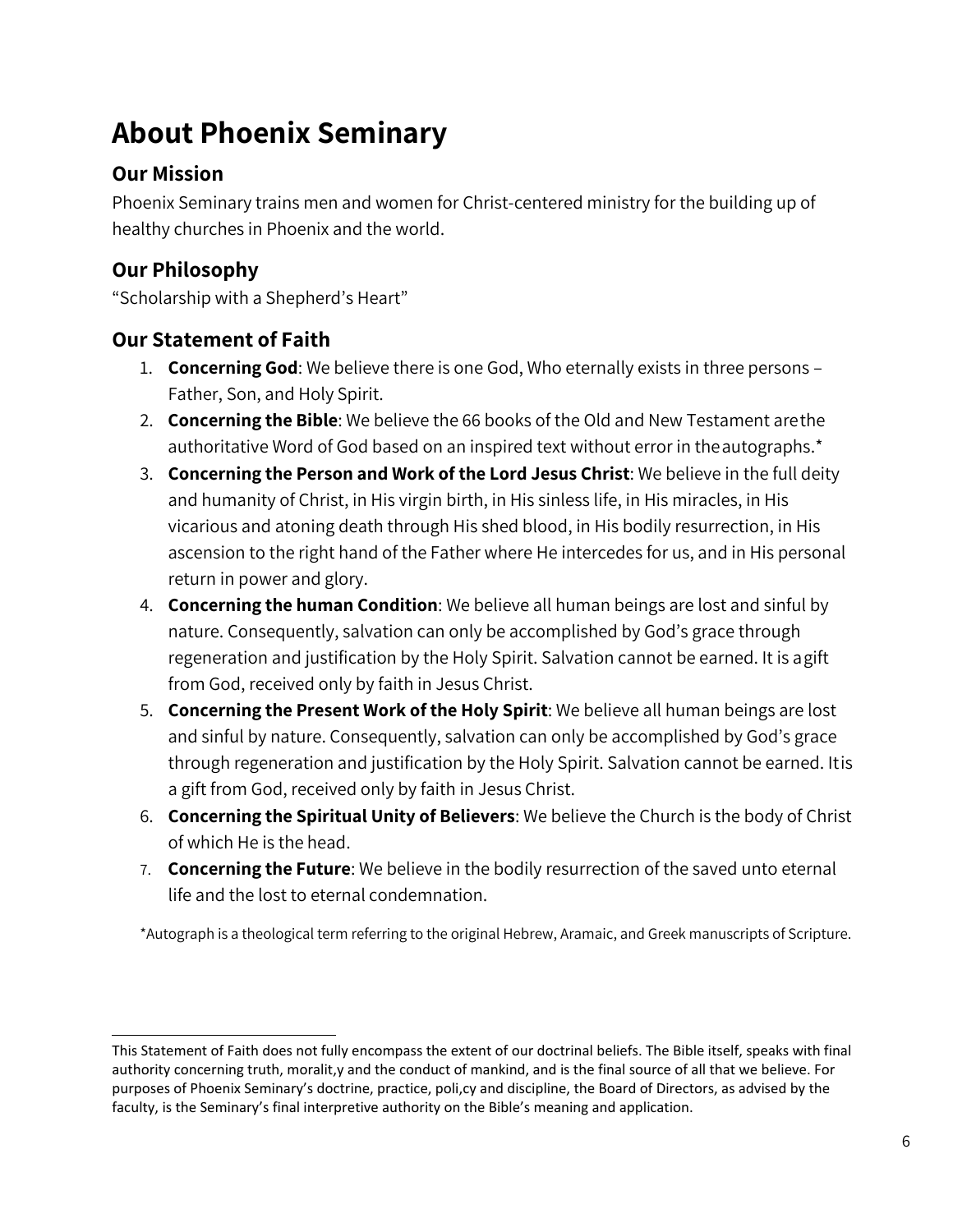# <span id="page-6-0"></span>**Accreditation**

## **The Commission on Accrediting of the Association of Theological Schools**

Phoenix Seminary is accredited by the Commission on Accrediting of the Association of Theological Schools. The following degree programs are approved by the Commission on Accrediting: Master of Divinity, Master of Arts in Counseling, Master of Arts (Biblical and Theological Studies), Master of Arts in Ministry, Master of Theology, and Doctor of Ministry. The Commission on Accrediting

The Association of Theological Schools United States and Canada

10 Summit Park Drive Pittsburgh, PA 15275 412.788.6505 412.788.6510 (Fax) [ats@ats.edu](mailto:ats@ats.edu) [www.ats.edu](http://www.ats.edu/)

## **The Higher Learning Commission**

Phoenix Seminary is accredited by the Higher Learning Commission, an institutional accreditation agency recognized by the U.S. Department of Education. The Higher Learning Commission

230 South LaSalle Street, Suite 7-500 Chicago, IL 60604-1411 312.263.0456 [info@hlcommission.org](mailto:info@hlcommission.org) [www.hlcommission.org](http://www.hlcommission.org/)

## **The Arizona State Board for Postsecondary Education**

Phoenix Seminary is licensed by the Arizona State Board of Private Postsecondary Education to offer the Master of Arts in Counseling degree. All other degree programs are religiously exempt from Arizona licensure.

The Arizona State Board for Private Postsecondary Education

1740 W. Adams St., Suite 3008 Phoenix, AZ 85007 602.542.5709 602.542.1253 (Fax) [www.azppse.gov](http://www.azppse.gov/)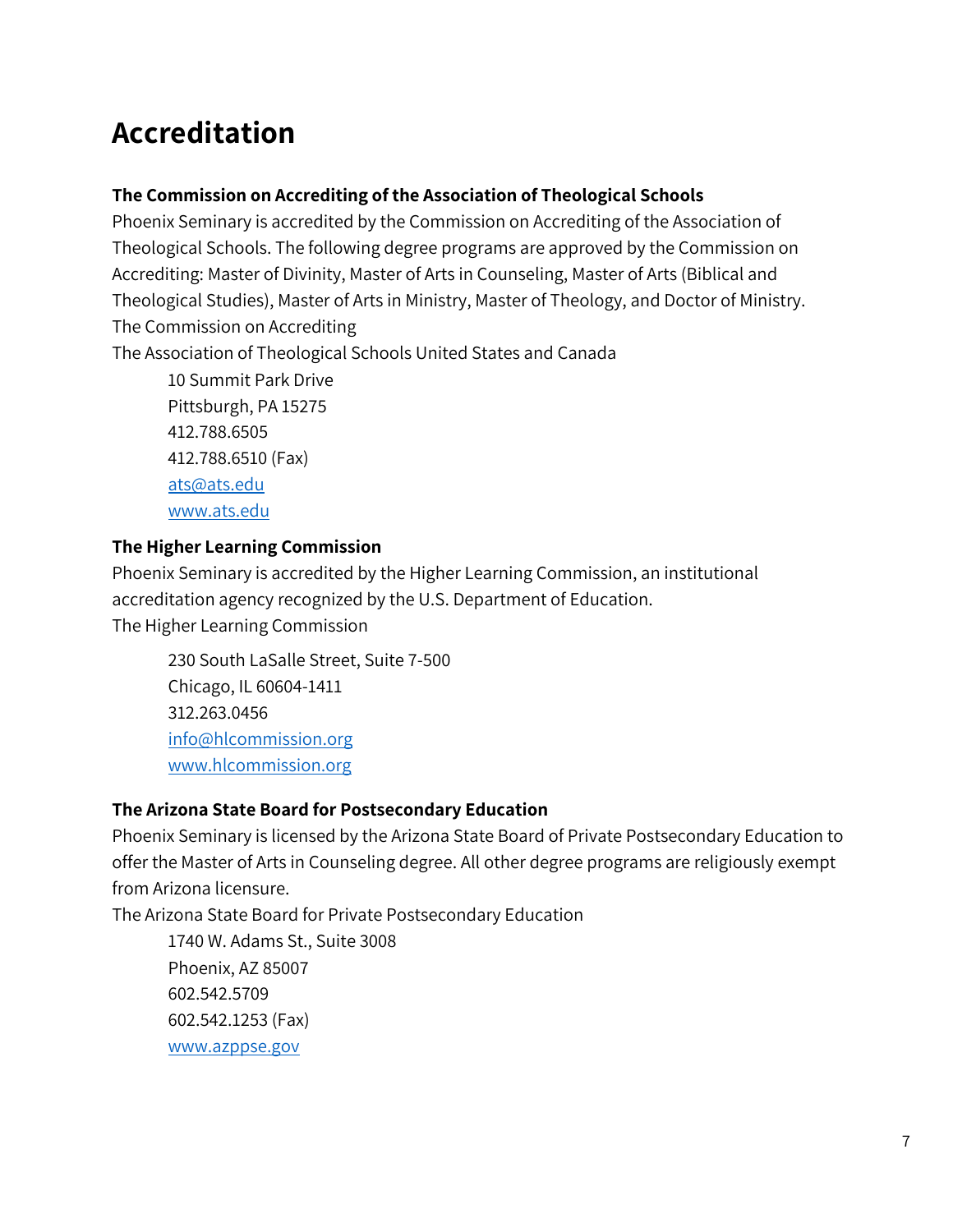# <span id="page-7-0"></span>**Administration and Faculty**

**PRESIDENT** Brian Arnold, PhD

#### **PROVOST/EXECUTIVE VICE PRESIDENT**

J. Michael Thigpen, PhD

## **COMPTROLLER**

Deborah Arnitz

**CHANCELLOR** Darryl L. DelHousaye, DMin

#### **DIRECTOR OF ENROLLMENT AND COMMUNICATIONS**

Kody Gibson

#### **Resident Faculty**

Roger Ball, DMin; Associate Professor, Leadership and Ministry Steve Duby, PhD; Associate Professor of Theology Wayne A. Grudem, PhD; Distinguished Research Professor, Theology and Biblical Studies Peter Gurry, PhD; Assistant Professor, New Testament; Director of Text and Canon Institute Malcolm R. Hartnell, PhD; Professor of Intercultural Studies, Emeritus David Hogg, PhD; Professor of Church History, Director of Library Services John Meade, PhD; Associate Professor, Old Testament; Director of Master of Theology Program, Director of Text and Canon Institute Nathan Tarr, PhD; Associate Professor, Pastoral Theology; Director of Doctor of Ministry Program Steven R. Tracy, PhD; Professor, Theology and Ethics

#### **Administrative Faculty**

Joshua P. Anderson, DMin; Dean of Students; Donor Relations Officer Roma R. Royer; Assistant Dean of Academic Services and Assessment Merry E. Stenson, MEd; Registrar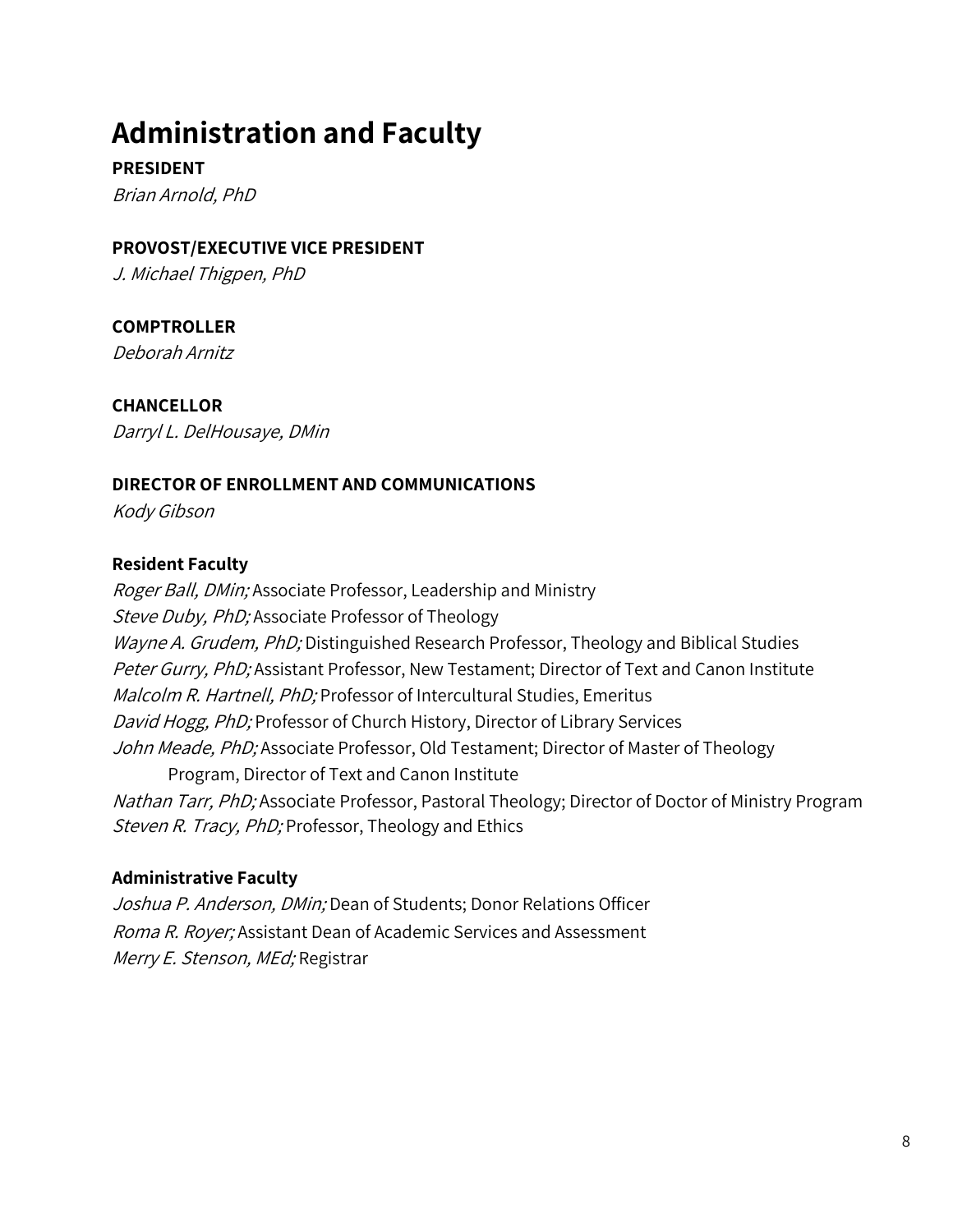## **Board of Directors**

Mr. Ron Ogan Mr. Books and Mr. Judy Huber Mr. Ken Beckemeyer Mr. Daniel Schmaltz Dr. Brent Garrison

Ms. Jenny Clark Mr. Warren H. Stewart, Sr. Mr. David Dickerson Mr. Robert E. Brown (Legal Advisor)

# <span id="page-8-0"></span>**Faculty Teaching Position**

Phoenix Seminary's resident faculty and senior administration hold to the following teaching position. Board members, staff, and students must only affirm the Phoenix Seminary Statement of Faith.

## **Concerning the Bible**

We believe the Scriptures, the 66 books of the Old and New Testaments, are the inspired Word of God, without error in the words of the original writings. The Scriptures provide the complete revelation of His will for the salvation of humanity and the divine and final authority for all Christian faith and life. [Joshua 1:7-8; Psalm 19:7-11; 119:97-104, 160; Matthew 5:17-18; Mark 12:36; Luke 24:44-45; John 16:13-14; 1 Corinthians 11:23; Galatians 1:11-12; 2 Timothy 3:16-17; Hebrews 4:12; 1 Peter 1:11-12; 2 Peter 1:20-21; 3:15-16]

#### **Concerning God**

We believe there is one true and infinitely perfect God who is the creator and sustainer of all things. He eternally exists in three persons-Father, Son, and Holy Spirit. [Genesis 1; 3:22; 11:7; Deuteronomy 4:35, 39; 6:4; Psalm 8:3; 90:2; 148; Isaiah 45:5; Matthew 28:18-19; Romans 1:18-20; 1 Corinthians 8:4-6; 2 Corinthians 13:14; Ephesians 4:4-6; Colossians 1:16-17]

#### **God the Father**

We believe the Father, the first Person of the Trinity, decreed for His glory all things that come to pass. He providentially upholds and governs all creatures and events according to His own purpose. Through His plan and His wisdom He has graciously provided salvation for mankind through Jesus Christ. [Psalm 103:19; 135:6; Provers 21:1; Daniel 4:34-35; Romans 11:33-36; 1 Corinthians 8:6; Ephesians 1:4-14; 1 Peter 1:1-5]

#### **God the Son**

We believe Jesus Christ, the second Person of the Trinity, is the eternal Son of God. He was conceived by the Holy Spirit, born of the Virgin Mary, and lived a sinless life as the God-Man. He died on the cross in order to pay the penalty for the sins of the world, rose bodily from the dead,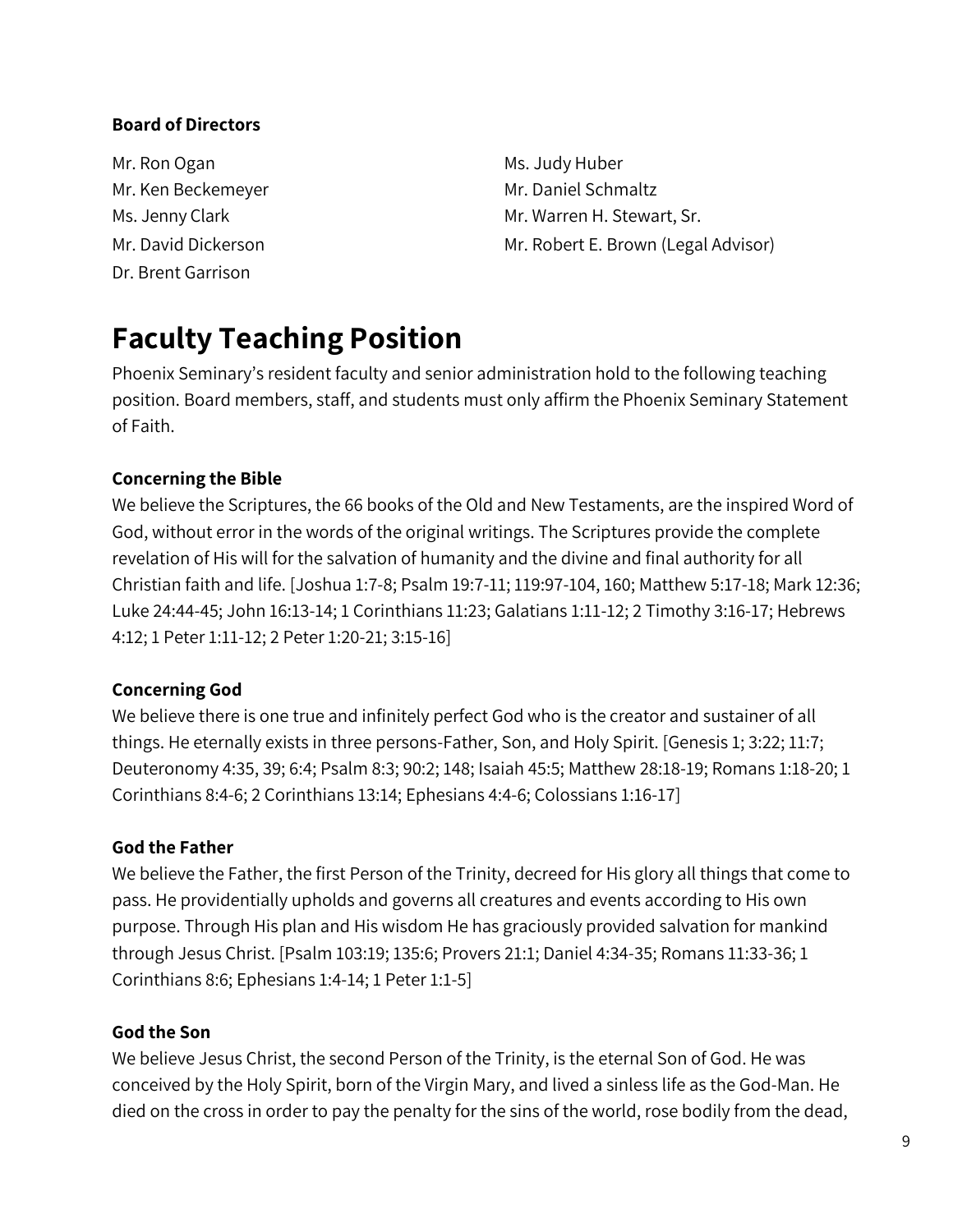and ascended into heaven. He has been seated at the right hand of the Father and now serves as the believers' High Priest and Advocate. [Luke 1-2; John 1:1-18; 1:29-34; 3:16; 8:58; Romans 1:3-4; 3:21-25; 5:17; 6:4; 1 Corinthians 15:3-4; Colossians 1:13-22; 2:3; Hebrews 1:1-4; 2:14-18; 4:14; 9:11- 15]

## **God the Holy Spirit**

We believe the Holy Spirit is the third Person of the Trinity. He glorifies the Lord Jesus Christ, convicts the world of sin, and regenerates the believer. He indwells the believer and illumines the Scriptures. He empowers and encourages believers for spiritual growth, godly living, and Christian service. [John 3:5; 14:16-17, 26; 16:7-15; Acts 5:1-11; 13:2; 1 Corinthians 2:10-16; 12:11; Galatians 5:16-25; Ephesians 1:13-14; 4:30; 5:17-18]

#### **Concerning Humanity**

We believe God created man and woman in His image, free from sin. They became sinners by voluntarily and personally choosing to disobey God's command. As a result of their sin, the human race is alienated from God and subject to His wrath. All people are sinners by nature and by practice. [Genesis 1:26-27; 3:1-19; Jeremiah 17:9; Romans 3:10-18; 23; 5:12-21; 6:23; Ephesians 2:1-5; 1 John 1:8, 10]

#### **Concerning Salvation**

We believe that salvation in the Scriptures is a multifaceted truth. The primary uses of this biblical term give greater depth, insight, and understanding of the character of God and the believer's past, present, and future aspects of salvation.

## **Justification**

We believe that due to the sinful nature of mankind, it is impossible to enter into a right relationship with God or to earn the forgiveness of sins through one's own efforts. However, because of God's great love and mercy, He has graciously paid the penalty for sin through Christ's substitutionary death on the cross and has provided new life through His resurrection. The forgiveness of sins is an act of God's grace. It is a free gift to be received by faith in Christ along. Only those who receive this gift become children of God and have eternal life – a relationship in which they are kept forever. [Isaiah 53:6; Mark 10:45; Romans 3:21-31; 5:1-19; 8:6-8; 10:4; 2 Corinthians 5:21; Galatians 2:16-20; 3:11; Ephesians 2:4-10]

## **Sanctification**

We believe the process of spiritual growth begins at the point of justification. It is normative for believers to be conformed progressively to the image of Jesus Christ in attitude and action. Spiritual growth is increasingly demonstrated by the fruit of the Spirit and by obedience to the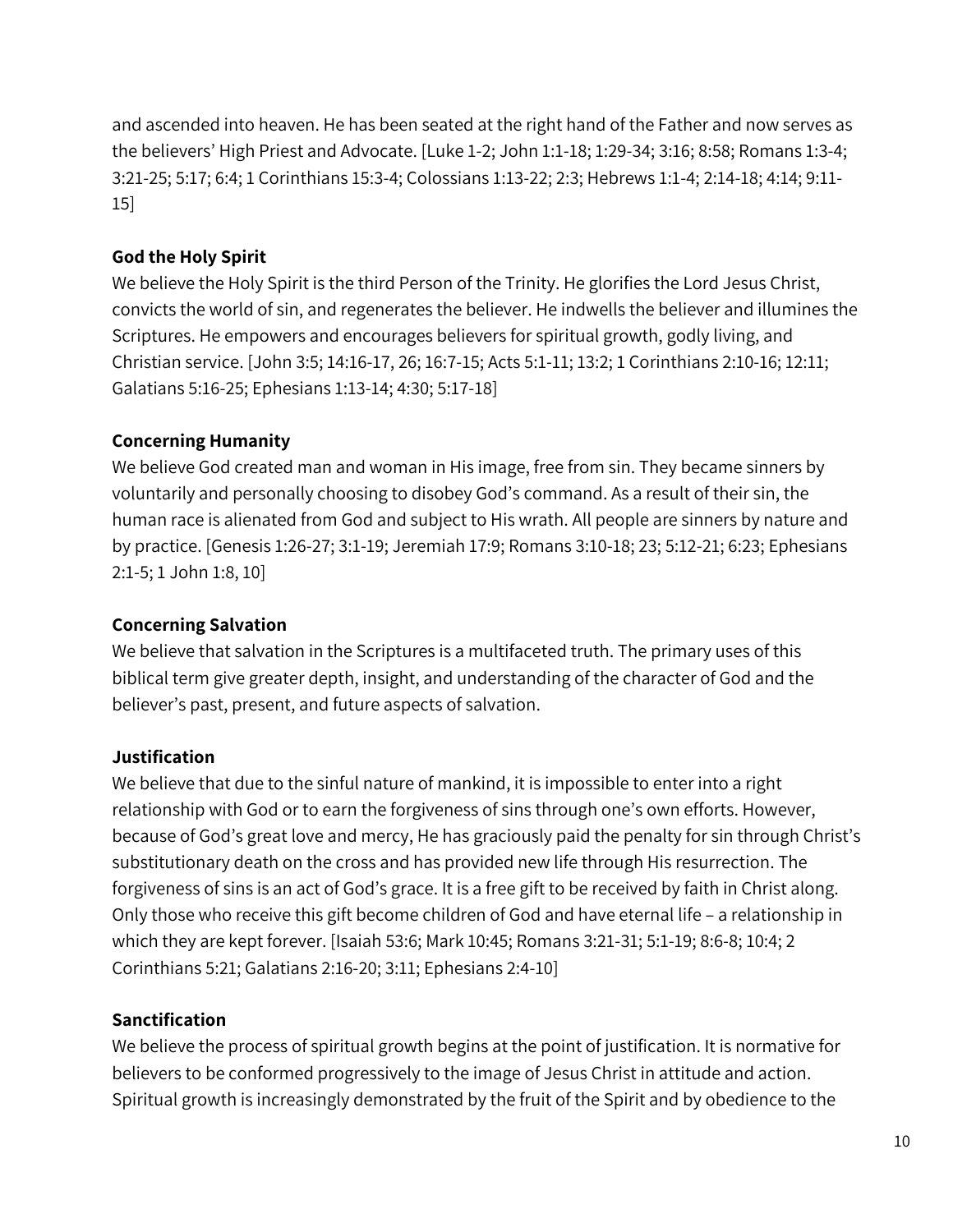will of God due to a love for Him and others. Believers who walk in the Spirit in obedience to Him will receive eternal rewards at the Judgment Seat of Christ. God disciplines believers who disobey Him with temporal consequences and the loss of eternal rewards. [Leviticus 20:7-8; Psalm 51:7-10; John 3:16-21; Romans 6:15-23; 1 Corinthians 3:11-15; 2 Corinthians 5:10; Galatians 5:16-25; Ephesians 3:16-19; Colossians 3:5-17; 1 Thessalonians 3:12-13; 5:23; Hebrews 10:10, 14; 12:4-13; 1 John 3:2; 2 Peter 1:5-11]

#### **Glorification**

We believe the ultimate glorification of believers is assured on the basis of the immutable character of God and His sovereign work in their lives. God glorifies all whom He has called and justified. His character and work guarantee the believer's final conformity to the image of Jesus Christ. [John 17:24; Romans 8:17, 28-30; Ephesians 5:27; Philippians 3:21; 1 John 3:2]

## **Concerning the Church**

We believe the true Church is the body of Christ of which He is the head. All those in this age who believe in Jesus Christ are baptized into the body of Christ, the universal Church. [Acts 1:5; 11:15, 1 Corinthians 12:13; Ephesians 1:21-23; Ephesians 2:20-22; 3:1-10; Colossians 1:18] We believe the local church is an organized, autonomous gathering of believers. The local church assembles for the purpose of instruction in the Scriptures, prayer, fellowship, worship, exhortation, encouragement, and the observance of the ordinances. Believers are to recognize their spiritual interdependence in the body of Christ and to be witnesses to God's saving grace in the world. [Acts 2:42; 6:1-6; Colossians 4:16; 1 Thessalonians 1:1; 2:1-20; 1 Timothy 3:1-13; 4:13; Titus 1:5-9; Hebrews 3:13; 10:25; 1 Peter 2:9] We believe the Scriptures prescribe two ordinances for the church: water baptism and the Lord's Table. Believers are to be baptized in water as a testimony to their spiritual identification with Christ's death and resurrection. In corporate worship, believers are to celebrate regularly the Lord's Supper in remembrance of His death on the cross and in anticipation of His return. These important physical reminders of the work of Christ are not prerequisites to justification. [Matthew 28:16-20; Luke 22:19-20; Acts 2:38-41; Romans 6:1-11; 1 Corinthians 11:23-32]

## **Concerning Angels and Satan**

We believe angels were created by God as sinless spiritual beings. They worship and serve God in heaven and minister to God's people on earth. We believe that Satan was created as the highest angelic being, but because of his pride, God removed him from his position. Satan, the archenemy of God, endeavors to frustrate the purposes of God through all types ofdeception. Having been defeated at the cross, he and his demonic followers will ultimately be cast intothe Lake of Fire. [Genesis 3:1-4; Ezekiel 28:12-19; Daniel 12:1; Matthew 4:1-11; 25:41; Mark 3:23-27; 2 Corinthians 11:3; 1 Timothy 3:6; Hebrews 1:67, 14; James 4:7; 1 Peter 5:8-9; Revelation 20:10]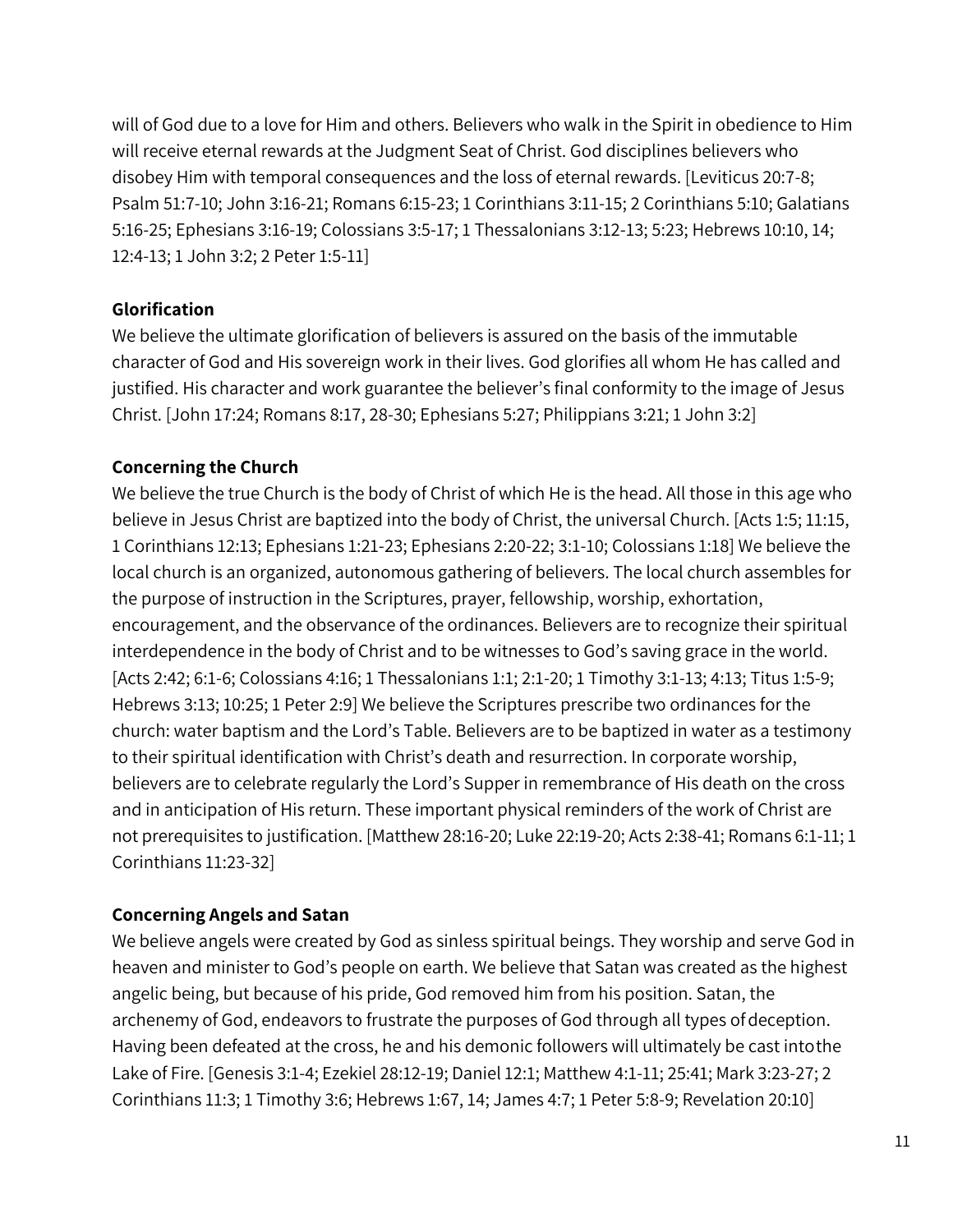## **Concerning the End Times**

We believe in the personal and imminent return of the Lord Jesus Christ. This hope plays a significant role in motivating believers to a godly life and service on behalf of Jesus Christ and the kingdom of God. [Mark 13:24-27; John 14:2-3; Romans 14:10; 1 Corinthians 3:10-15; 2 Corinthians 5:10; 1 Thessalonians 4:13-17; 5:1-11; 2 Thessalonians 1:5-12; Titus 2:11-13; Revelation 20:1-6; 22:7, 20] We believe the dead will be raised bodily. The believer will be resurrected to eternal, unbroken fellowship with God and the unbeliever will be resurrected to eternal, conscious punishment. [Daniel 12:2; Mark 9:43-48; John 5:28-29; 1 Corinthians 15:50-53; Philippians 3:20-21; Revelation 4:1-11; 20:11-15; 21:1-4]

# <span id="page-11-0"></span>**Applying for Admission**

## <span id="page-11-1"></span>**The Enrollment Department**

The Enrollment Department welcomes the opportunity to encourage you as you explore our school and seek the Lord's leading for your education. Our nationally-recognized faculty and friendly staff enjoy helping potential students in discerning if God is calling them to Phoenix Seminary. If you think He may be calling you, please call us at 602.850.8000 (in the Phoenix area) or toll-free at 888.443.1020 to learn more about the Seminary or to arrange a campus visit.

## <span id="page-11-2"></span>**General Admission Requirements**

Phoenix Seminary welcomes all applicants who give evidence of a commitment to Jesus Christ and whose lives demonstrate consistency with the teaching of the Bible. Applicants must give evidence of ministry potential and, if married, should also have the support of their spouse. Applicants must have earned a baccalaureate degree or its educational equivalent from an accredited college or university before they can be admitted to graduate studies at Phoenix Seminary. An undergraduate GPA of 2.5 (on a 4.0 scale) is required for the MDiv, MAM, and Graduate Diploma. A GPA of 3.0 (on a 4.0 scale) is required for admission to the MA (BTS), ThM, and DMin. Graduates of unaccredited institutions, when accepted, are placed on academic probation. Probation is removed after twelve credit hours of satisfactory progress toward the degree. Specific admission requirements are detailed in each program section.

## **Application for Admission**

Applications for admission are made through [https://ps.edu/apply/. O](https://ps.edu/apply/)nce the completed application and all necessary information are received, the Admissions Committee will promptly examine the material and notify the applicant regarding admission status. If more information is needed, the applicant will be contracted by email or telephone. A personal interview may be required by the Admissions Committee. The Seminary reserves the right to review any supplemental information to an application, solicited or unsolicited. The Admissions Committee will evaluate such information for its accuracy and helpfulness to the admissions process.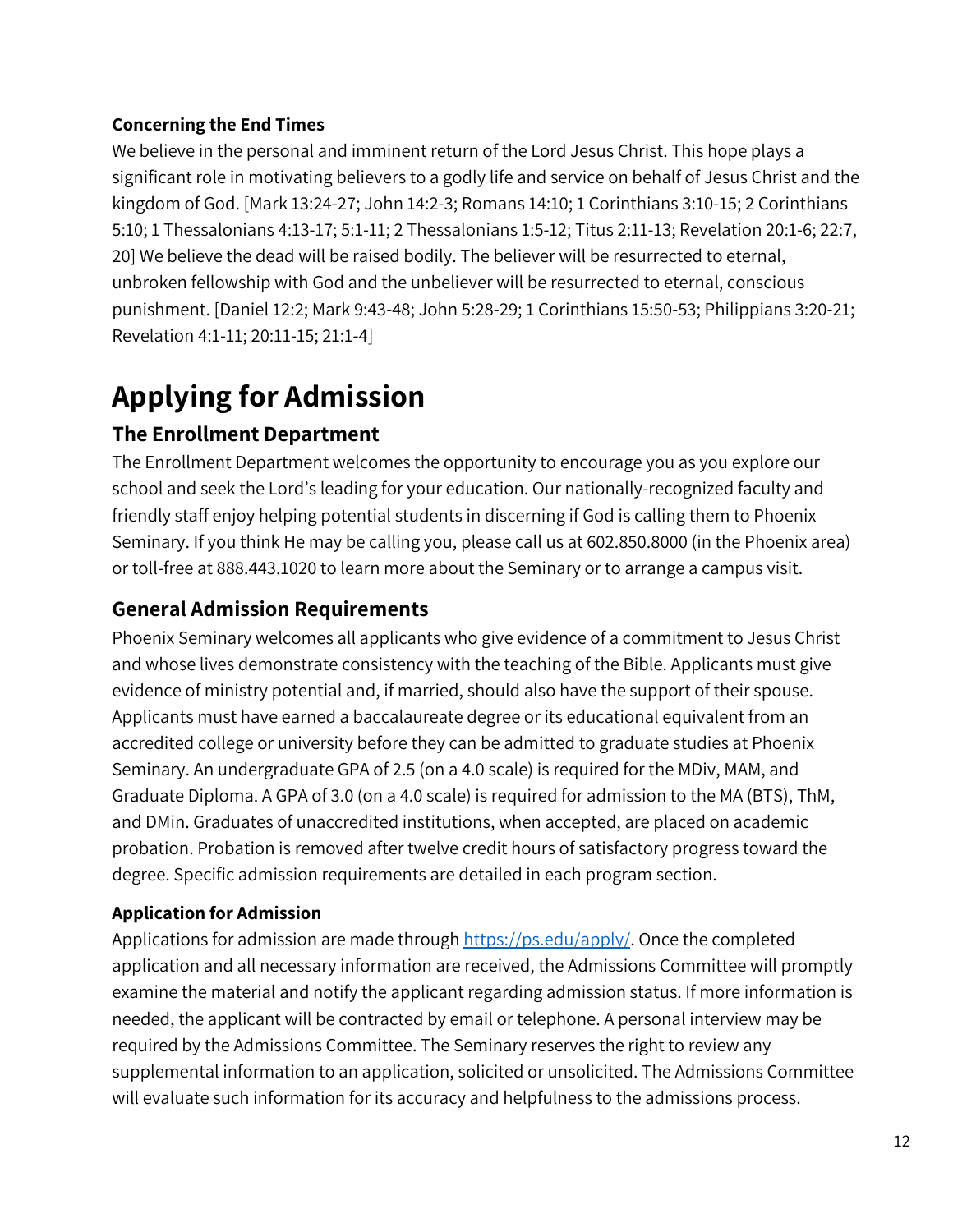Applications will be accepted a maximum of one year before to the applicant's intended start date. Failure to disclose information requested within the application process could disqualify applicants for admission or result in grounds for immediate dismissal if discovered after admission. Phoenix Seminary reserves the right to deny admission to applicants for any reason which in its sole discretion, it deems appropriate.

#### **Enrollment Agreement**

Newly admitted students must complete an Enrollment Agreement indicating an understanding of various policies and tuition costs.

## **Non-Discrimination Policy**

Within the context of its theological convictions and mission, Phoenix Seminary does not discriminate based on race, sex, color, disability, age or national or ethnic origin in the administration of its educational policies, admissions policies, academic scholarships and loan programs and other school-administered programs.

## **Responsible Borrowing Policy**

Believing that the manner in which an applicant manages their finances reflects their character and affects their future success in ministry, the Admissions Committee will give consideration to an applicant's student loan history including evidence of forbearance, delinquency and default whether or not the applicant plans to apply for student loans. Any applicant with student loan debt in excess of \$60,000 will normally not be considered for admission. We seek to ensure that our students are not faced with overwhelming financial debt that might hinder present or future ministry involvement.

## **Automatic Disqualifiers**

The Admissions Committee will automatically disqualify any applicant who has:

- 1. Engaged in sexual misconduct against children (under the age of 15), including any perpetration of a sexual crime against children (under the age of 15) while the applicant was a minor (under the age of 18) or adult within five years of application.
- 2. Engaged in sexual misconduct against a minor (under the age of 18) or adult withinfive years of application.
- 3. Engaged in conduct constituting a felony within five years of application.
- 4. Been dishonorably discharged from any branch of the Armed Services within five yearsof application.
- 5. Engaged in any act of domestic violence within two years of application, including butnot limited to, any crime of violence, intimidation, harassment, damage to property orother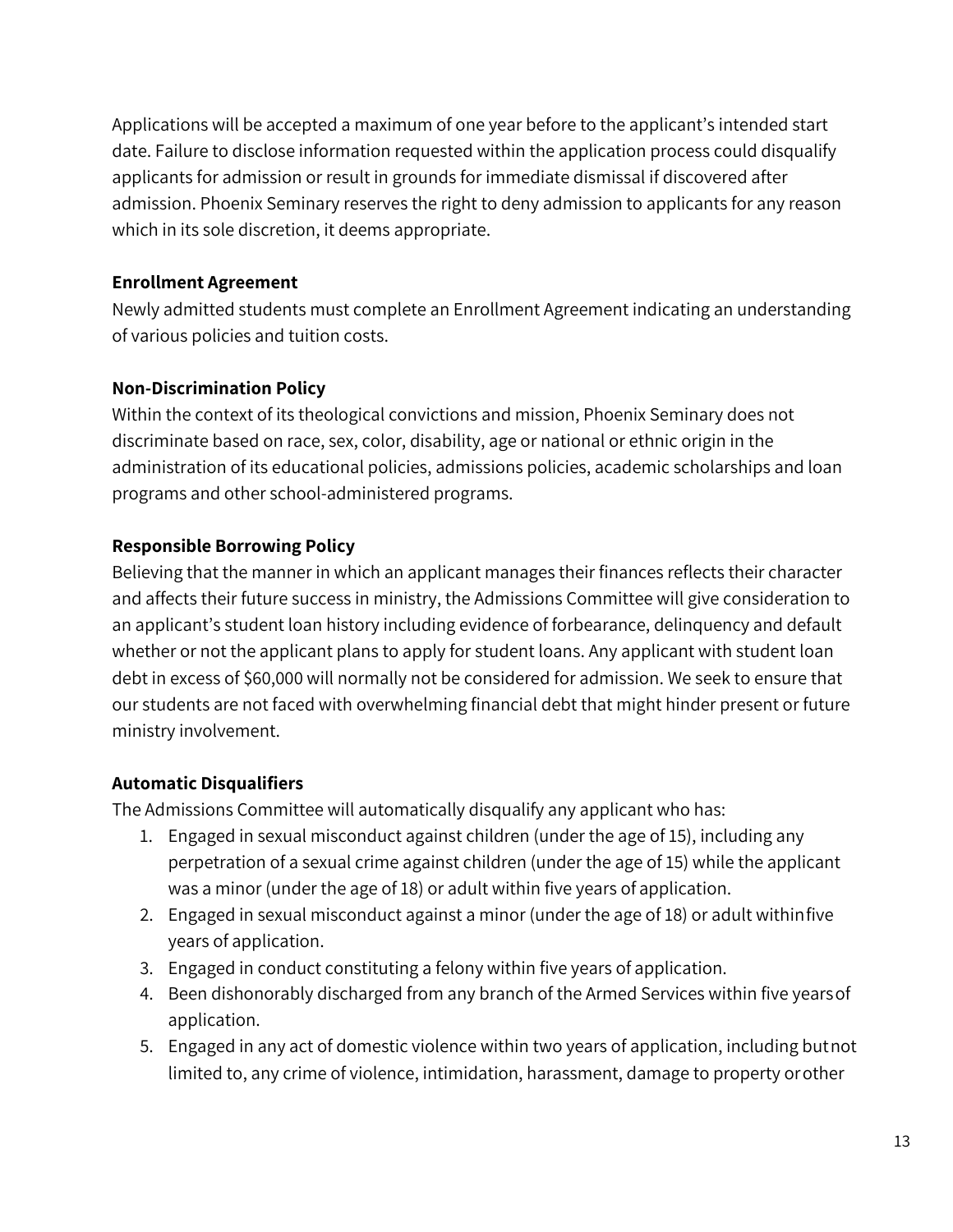abuse perpetrated against a current or former spouse, current or former intimate partner or family member.

- 6. Possessed, sold, manufactured or used illegal drugs within three years of application.
- 7. Been in prison within two years of application
- 8. Engaged in conduct constitution driving under the influence ("DUI)/driving while impaired ("DWI") within two years of application.
- 9. Received church discipline within two years of application.
- 10. Been removed from a position of ministry because of a charge of unethical orimmoral behavior within five years of application (excludes ministry removal for economic or institutional necessity).
- 11. Lied during any stage of the application process, including but not limited to falsifying any information on the application.

## **Discretionary Disqualifiers**

The following discretionary disqualifiers may, upon review by the Admissions Committee, make any applicant ineligible for Seminary admission who has:

- 1. Engaged in sexual misconduct against a minor (under the age of 18) or adult more than five years prior to application.
- 2. Engaged in conduct constituting a felony more than five years prior to application.
- 3. Engaged in conduct constituting a misdemeanor (minor traffic violations excluded).
- 4. Engaged in any act of domestic violence more than two years prior to application, including but not limited to, any crime of violence, intimidation, harassment, damage to property or other abuse perpetrated against a current or former spouse, current orformer intimate partner or family member.
- 5. Possessed, sold, manufactured or used illegal drugs more than three years prior to application.
- 6. Been in prison more than two years prior to application.
- 7. Engaged in conduct constituting driving under the influence ("DUI")/drivingwhile impaired ("DWI") more than two years prior to application.
- 8. Received church discipline more than two years prior to application.
- 9. Been removed from a position of ministry because of a charge of unethical orimmoral behavior more than five years prior to application (excludes removal for economic or institutional necessity).
- 10. Been involved in the habitual use of pornography or other adult entertainment in any form or medium within 12 months of application (if the applicant desires to discuss this matter in a confidential conversation with a seminary representative, please informyour Enrollment Counselor).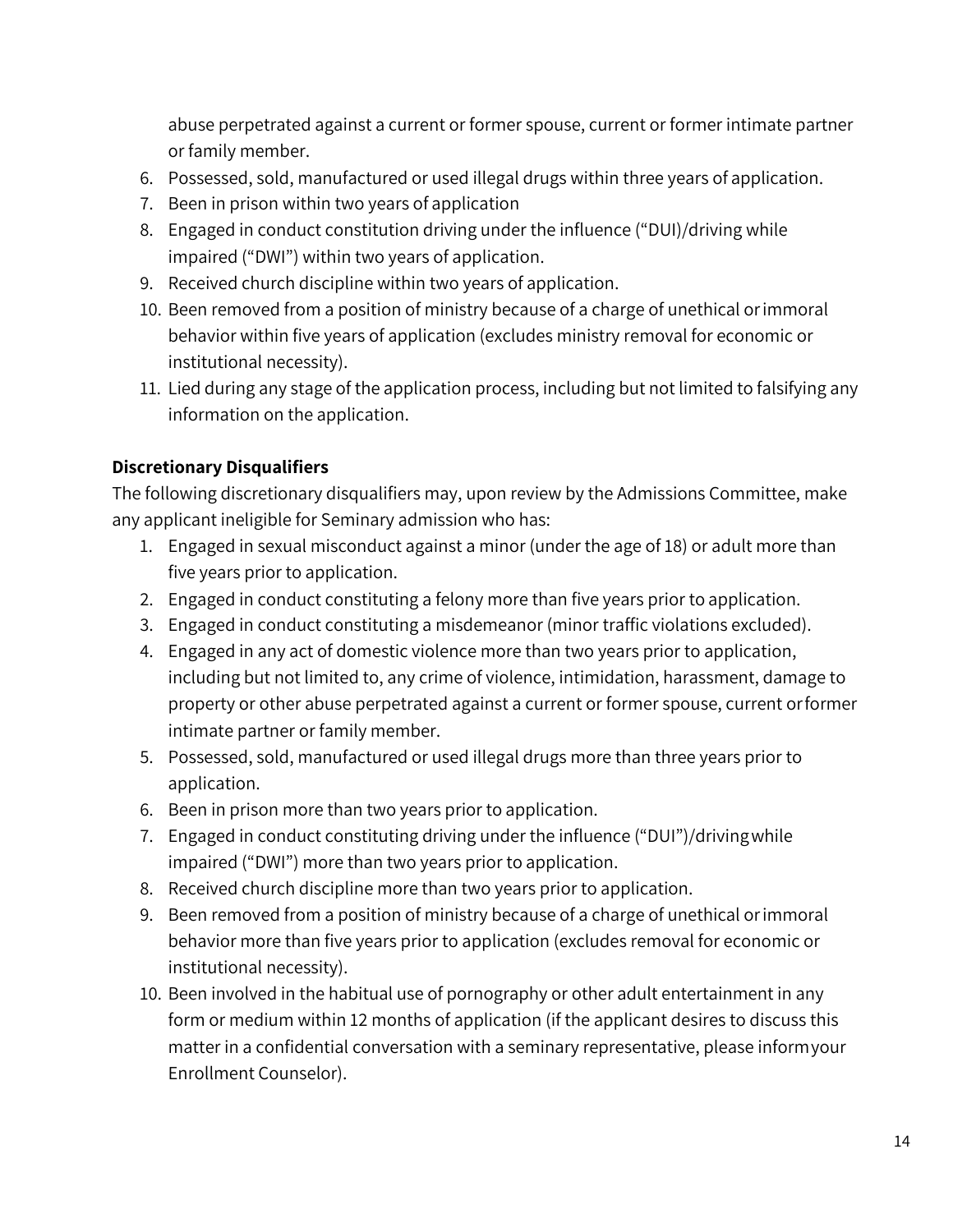- 11. Been involved in homosexual, premarital or extramarital sexual relations within twoyears of application.
- 12. Had a complaint of sexual harassment substantiated against him/her.

NOTE: This is not intended to be an exhaustive list of factors which may lead to the disqualification of an applicant for admission and does not preclude denial of admission to any applicant on other appropriate grounds. For additional information please see "Disclosure and Release Authorization" within the Application for Admission (located on [www.ps.edu\)](http://www.ps.edu/).

## <span id="page-14-0"></span>**Non-Baccalaureate Admission**

Applicants who lack the prerequisite baccalaureate degree may apply for admission into the Master of Divinity, Master of Arts (Biblical and Theological Studies), Master of Arts in Ministry, or Graduate Diploma program.

Admission of applicants without baccalaureate degrees is highly selective. Applicants are evaluated on maturity (based on personal recommendations), educational background, considerable lay or vocational ministry experience and vocational goals. In general, applicants must be at least 30 years of age. Preference is given to those who have the most qualifying educational background. A personal interview may be required. Applicants accepted will be put on academic probation. Probation is removed after twelve semester credit hours of satisfactory progress toward the degree.

## <span id="page-14-1"></span>**Visiting Students**

Visiting students who are pursuing studies at other institutions may be admitted to enroll for one or more courses without the intention of completing a program at Phoenix Seminary. Visiting students are expected to complete the same coursework requirements as degree or diploma students.

Visiting students who plan to eventually apply to a degree program must satisfy the general admission requirements of the Seminary.

## **Admission Options for Hispanic Students**

Hispanic students who desire to earn a master's degree through Phoenix Seminary but do not have a bachelor's degree, an undergraduate degree completion option is available in partnership with Biblical Seminary of Colombia, a nationally-accredited undergraduate and graduate school of theological education in Medellin, Colombia. Students can earn a Bachelor of Arts in Theology through Biblical Seminary of Colombia. This degree is 153 credits, costs \$62 per credit hour, and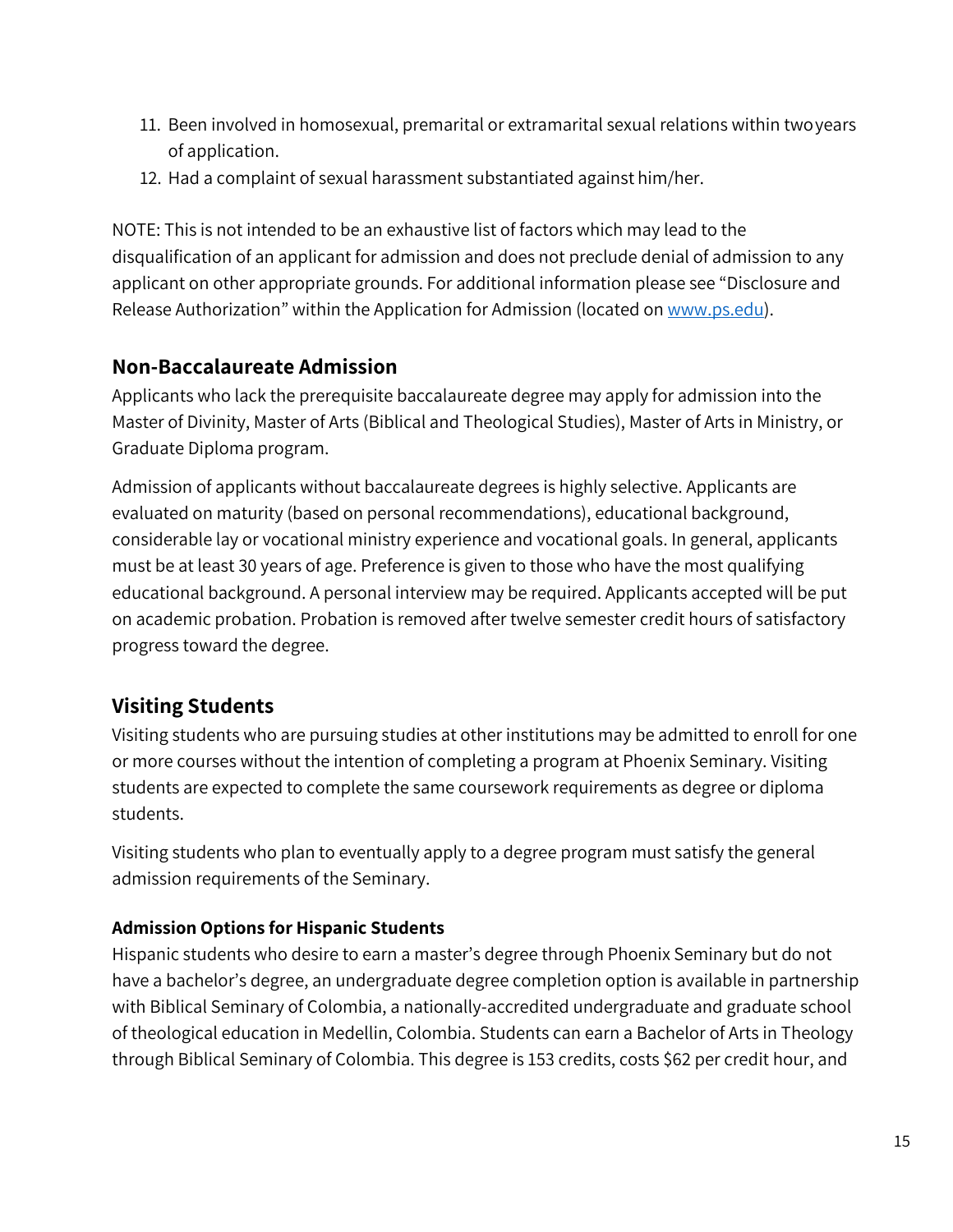is available completely online and in Spanish. This allows Hispanic students to complete their bachelor's degree inexpensively and conveniently. After students complete their undergraduate degree, they can apply to Phoenix Seminary's master degree programs and, if accepted, may qualify for advanced placement in their master's degree.

Hispanic students who are not interested in pursuing a master's degree but would like a noncredit option available in Spanish, a diploma is available through Biblical Seminary of Colombia. For more information, contact Phoenix Seminary's Enrollment Department.

## <span id="page-15-0"></span>**Demonstration of English Proficiency**

Applicants for whom English is not their native or birth language – even if they are United States Citizens, attended American or English-speaking colleges and/or universities or are longtime residents of English-speaking countries – must submit proof of ability to perform graduate education in the English language. Proof may be demonstrated in three ways:

- 1. Earn a bachelor or master's degree from an English-language institution, as demonstrated by a degree-posted transcript.
- 2. Take the Test of English as a Foreign Language (TOEFL) and present a minimum score of 92 (Internet), 587 (Paper) or 240 (Computer). The TWE (Test for Written English) portionof the exam must also be completed with a minimum score of 4.5 (out of 6). A copy of your test and the test date must be provided. Enter Phoenix Seminary's code (#8513) on your answer sheet to have your scores automatically sent to the Seminary. Information on the TOEFL exam can be requested at [www.toefl.com](http://www.toefl.com/) or by writing TOEFL Services, P.O. Box 6151, Princeton, NJ 08541-6151 or calling 609.771.7100.
- 3. Take the International English Language Testing System (IELTS), Academic Module and present a minimum overall band score of 6.5. Information on the Academic Module of IELTS is available at [www.ielts.org. P](http://www.ielts.org/)lease request that a copy of your test results be sent to the Director of Admissions at Phoenix Seminary.

The TOEFL or IELTS must be taken no more than two years prior to the date of application. The purpose of this requirement is to enable students to make rapid progress in the comprehension and mastery of their program of study.

## <span id="page-15-1"></span>**International Students**

The Seminary will consider international student applicants who hold an H1-B Visa, an R-1 (Religious Worker) Visa, a Spouse Visa, or a Permanent Resident Visa (green card) who meet the requirement for a demonstration of English proficiency. Applicants with an F-1 (Student Visa) will be considered on a limited basis. Please speak with an Enrollment Counselor.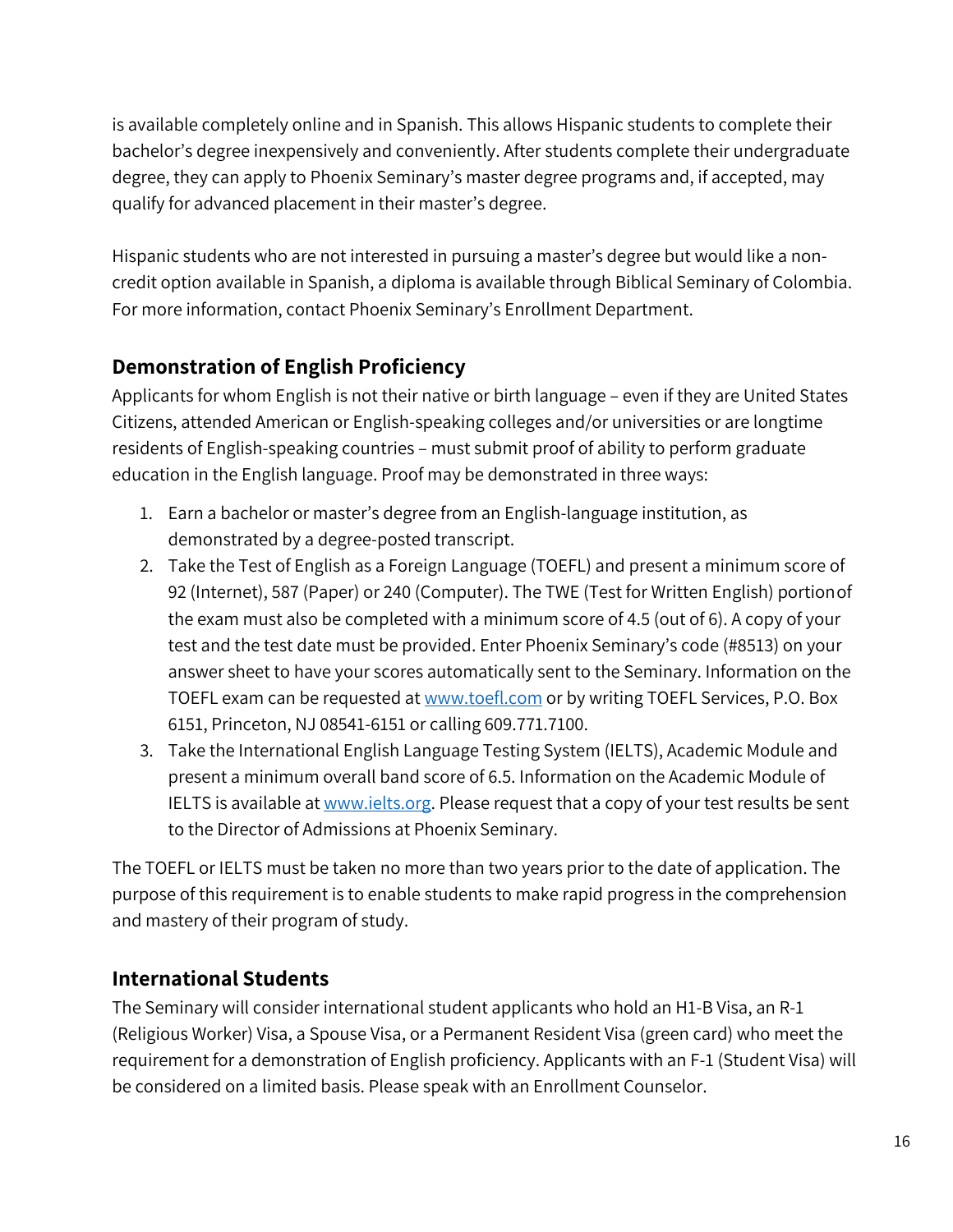## <span id="page-16-0"></span>**Readmission**

Applicants who do not enroll within one year of the date of admission, as well as students who do not enroll for three consecutive Fall or Spring semesters (Summer semesters excluded) will be withdrawn from the Seminary. Withdrawn students who desire to return must apply for readmission through the Enrollment Department. Readmitted students are subject to the program requirements in effect at the time of readmission rather than those from the time of initial admission.

# <span id="page-16-1"></span>**Financial Information**

## <span id="page-16-2"></span>**Tuition and Fees**

Quality theological education is expensive. Phoenix Seminary works hard to keep our tuition below the national average. This is possible because the majority of the cost of training our students is paid by the generous gifts of our investors – members of the body of Christ who support the vision and mission of the Seminary. Students and prospective students must also be good stewards, making careful financial planning part of the process to prepare for their education.

#### **2022 – 2023 TUITION**

| Credit Hour                         | \$525 |
|-------------------------------------|-------|
| Credit Hour (DMin)                  | S500  |
| Non-Credit Hour (Certificate/Audit) | \$125 |

## **2022 – 2023 FEES (NON-REFUNDABLE)**

| General Services Fee (per semester)                                         | \$100 |
|-----------------------------------------------------------------------------|-------|
| Late Payment Fee per month (after payment deadline)                         | \$50  |
| Advanced Standing Fee                                                       | \$75  |
| DMin Project Extension Fee (one year)                                       | \$600 |
| Graduation Fee (Doctor of Ministry)                                         | \$185 |
| Graduation Fee (Masters and Graduate Diploma)                               | \$160 |
| <b>Transcript Fee</b>                                                       | \$10  |
| CF599 Comprehensive Examination (MA in Counseling)                          | \$50  |
| (Student responsible to pay remainder of \$150 to testing company)          |       |
| *CF528 Individual Counseling Experience                                     | S840  |
| (MA in Counseling – Fees for 12 counseling sessions are paid by the student |       |
| directly to a licensed professional counselor.)                             |       |

\*Represents the minimal cost for CF528 counseling sessions.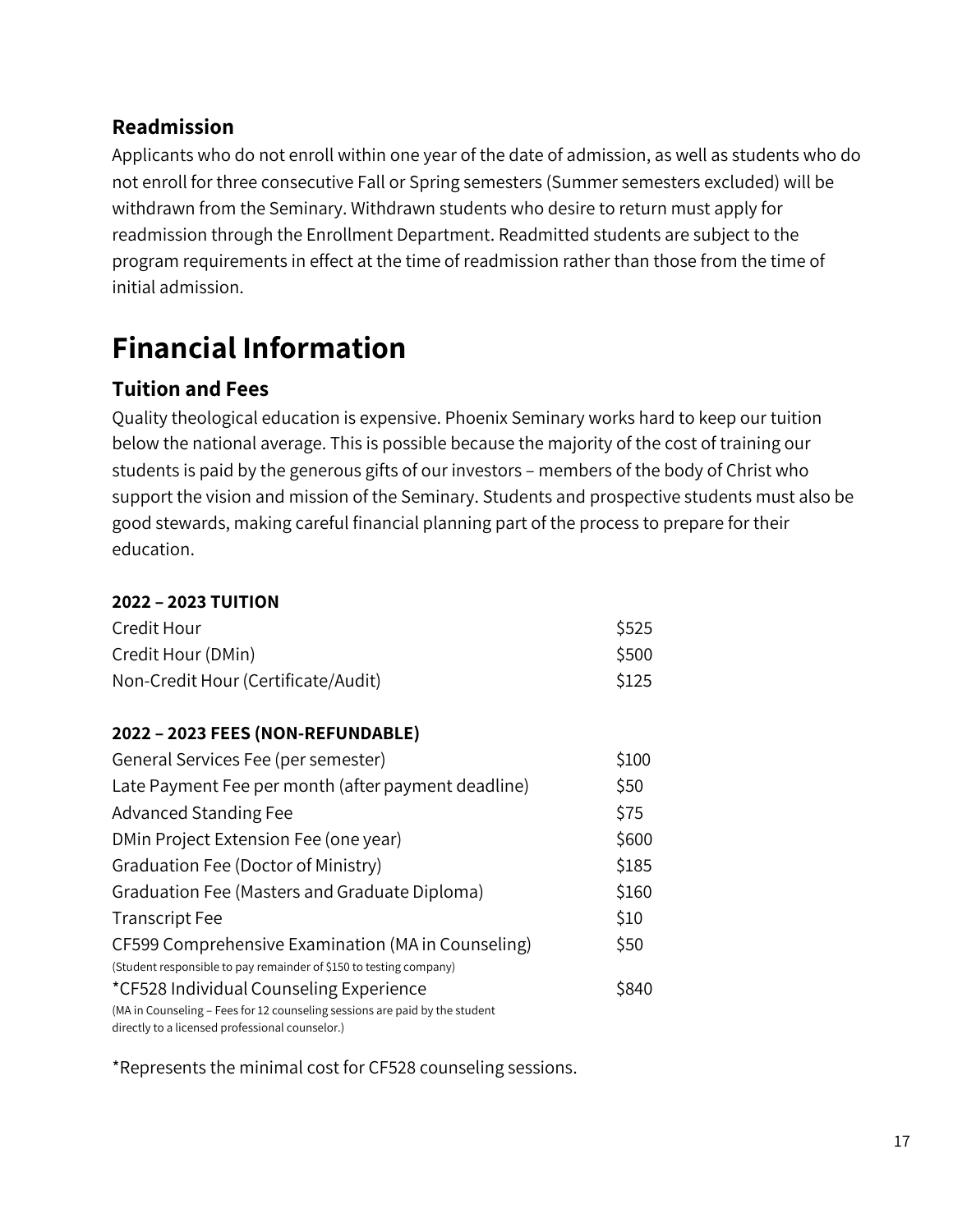## <span id="page-17-0"></span>**Payment**

The Business Office issues statements via the student's netclassroom portal (PS student portal) which itemize charges, credits, pending financial aid and payments due. This email will include instructions on accessing the Online Payment Center or signing up for the Tuition Installment Plan. If a student's tuition will be paid by a third party, the student should forward the statement directly to the third party. Payment should be submitted as soon as the student has determined how he or she wants to pay for courses, but no later than the Tuition Payment Deadline. The student will be charged a \$50 late tuition payment fee in instances when a late payment was not authorized by the Business Office or the Financial Aid Office.

## <span id="page-17-1"></span>**Tuition Installment Plan**

Credit students have the option to pay their tuition and fees via interest-free monthly installments. Installments are automatically withdrawn from the student's credit card or ACH (eCheck) account.

If you have any questions, comments, or suggestions concerning the online payment process or the Tuition Installment Plan, please contact your Student Services Advisor.

## <span id="page-17-2"></span>**Alumni Tuition Waiver**

The Alumni Tuition Waiver exists to encourage continuing education for our graduates of all credit programs. All Phoenix Seminary alumni may register for one course per semester (except TH504 or DMin courses) as non-credit, non-transcripted alumni enrichment with no charge for tuition. DMin alumni may also register for one alumni enrichment course annually with no charge for tuition. General Service fees still apply for all alumni. Alumni who have outstanding financial obligations to the Seminary will not be permitted to register for alumni enrichment courses.

## <span id="page-17-3"></span>**Cancellation/Tuition Refund Policy**

An applicant denied admission by the school is entitled to a refund of all monies paid. An applicant who provides written notice of cancellation within 3 days (excluding Saturday, Sunday and federal and state holidays) of signing an enrollment agreement is entitled to a refund of all monies paid to Phoenix Seminary. No later than 30 days of receiving the notice of cancellation, the school shall provide the 100% refund. An applicant requesting cancellation more than 3 days after signing an enrollment agreement and making an initial payment, but prior to entering the school, is entitled to a refund of all monies paid (minus the non-refundable general services fee and the Birkman survey for Doctor of Ministry students). Tuition refunds for dropped courses are made according to the percentage of refund noted on the Tuition Fee Schedule. The percentage used is determined by the effective schedule change date/time period regardless of class attendance.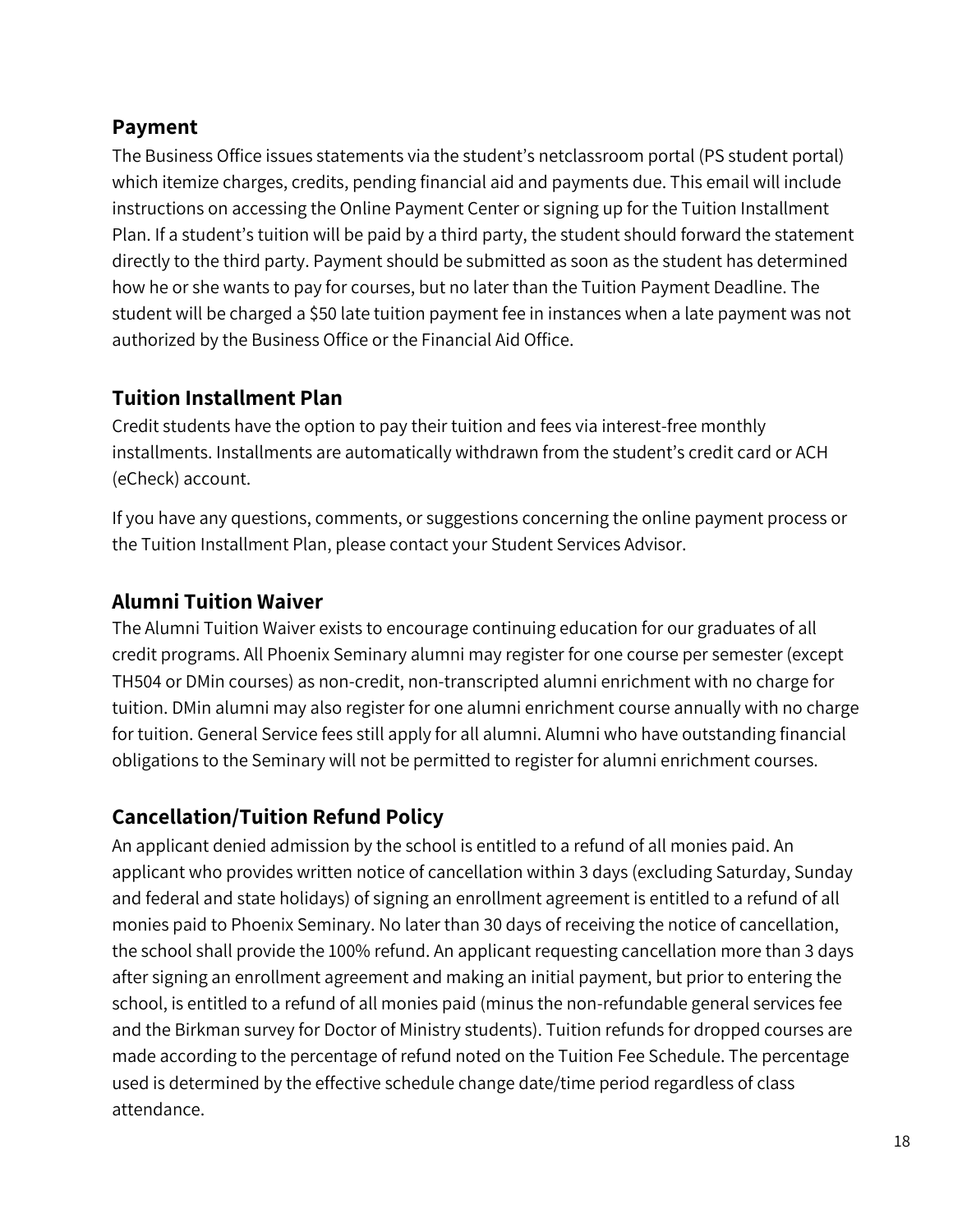Due to the refund percentage rate and any schedule change fee, dropping a course or changing from credit to audit will not necessarily result in a refund. Schedule Change Fees will not be assessed for changes made during the 100% refund period or after the 50% refund period; for canceled courses, capped courses, or non-tuition courses; for first-semester students; or for changed/advised initiated by Academic Services.

# <span id="page-18-0"></span>**Applying for Financial Aid**

## <span id="page-18-1"></span>**Financial Aid**

Phoenix Seminary's goal is to offer our students a variety of options for financial assistance so they may complete their degree program with little or no debt.

## **Financial Assistance**

We encourage students to take advantage of the many resources available to help pay for their education. Many churches will help fund a student's education. Direct financial assistance is available through the scholarships and financial resources listed below. While we do not encourage debt, we do participate in the William D. Ford Federal Direct Loan Program. These loans are managed by the Department of Education's Federal Loan servicers and must be repaid.

## **Scholarship Resources**

For information on how to apply for one of our scholarships, please contact your designated Enrollment Counselor or Student Service Advisor. Awards are based on half-time to full-time enrollment. All Distinguished Scholarship recipients excluding Kuns and Casilli must reapply each academic year for scholarship awards. Applications for Seminary scholarships and for Federal Financial Aid must be received by the posted deadline. New students must submit the completed Application for Admission and Scholarship Application(s) by the posted deadlines to be considered for scholarships.

## <span id="page-18-2"></span>**Federal Financial Aid**

## **Unsubsidized Stafford Loan Program**

Students may borrow money for educational expenses directly from the Federal Direct Loan Program. Funds are transmitted electronically to the student's tuition account. Interest on the Unsubsidized Stafford loan begins to accrue at the time of the first disbursement. Repayment of principal plus interest begins six months after graduation or withdrawal from school, whichever comes first.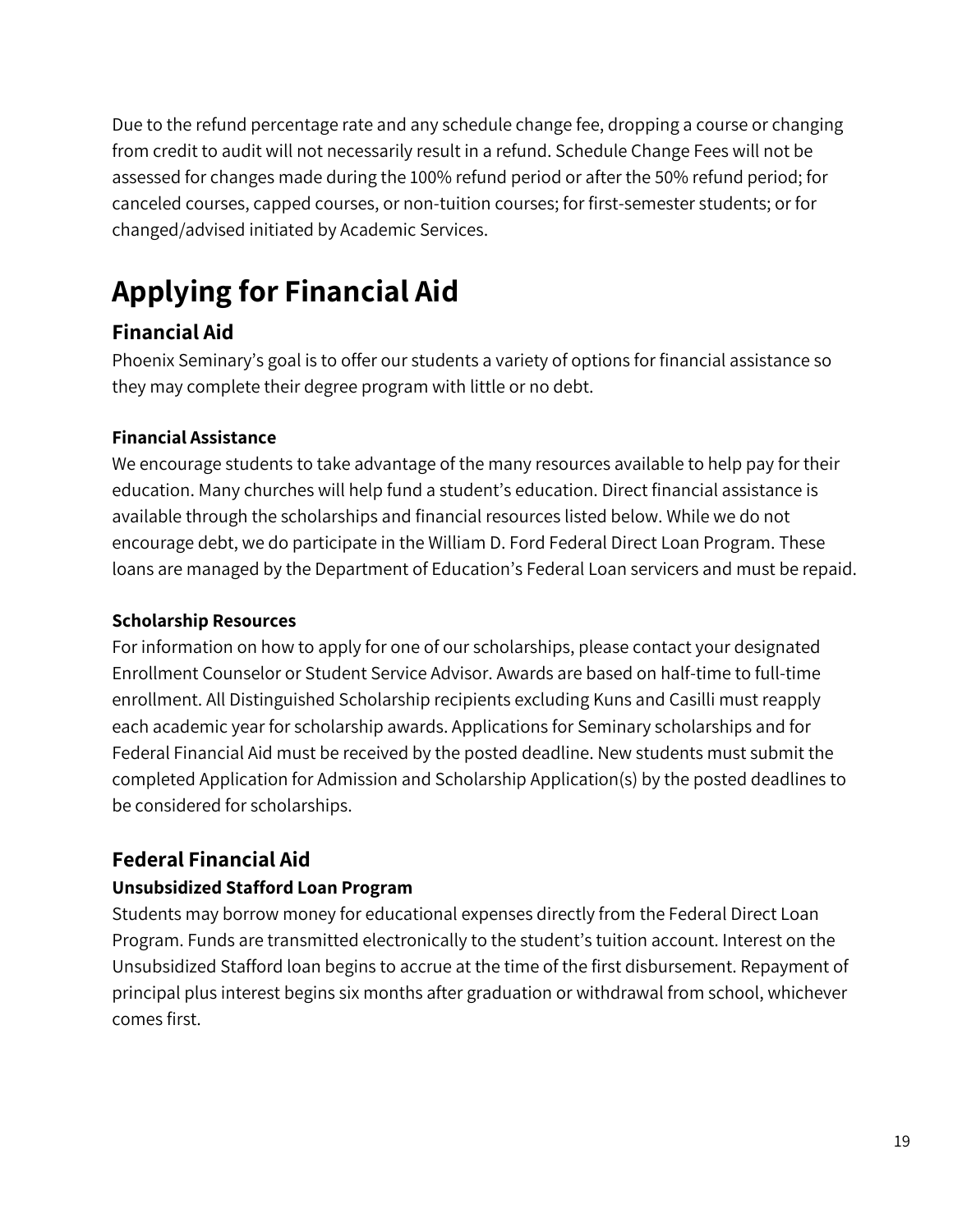## **Application Procedures**

It is the student's responsibility to keep the institution and lender informed of any name or address changes. Title IV Federal Financial Aid Funds can only be used for educational purposes. Financial aid awards are subject to change at any time due to changes in student financial or academic status.

## **Federal Financial Aid Eligibility**

Students accepted for admission may apply for financial assistance. Phoenix Seminary awards assistance on the basis of need, regardless of sex, age, disability, creed or national origin of the applicant. To receive federal financial assistance the student must meet the followingcriteria:

- 1. Be a U.S. citizen or an eligible non-citizen;
- 2. Have a valid Social Security Number;
- 3. Be registered with Selective Services if a male and between the ages of 18 and25;
- 4. Have financial need;
- 5. Not be in default, delinquent, or owe an overpayment on any Title IV Program;
- 6. Be enrolled at least half-time in an eligible program;
- 7. Maintain Satisfactory Academic Progress in accordance with the school's standards.

## **Disbursement of Federal Financial Aid Funds**

Student loan borrowers are required to complete an entrance interview. Federal Direct Stafford Loans are disbursed within 4-6 weeks of the start of the current semester. The Business Office credits students' accounts with financial aid funds within three days of the electronic transfer from the Department of Education.

## **Federal Financial Aid Refund Policy**

For purposes of determining refunds, the number of days enrolled is calculated from the start date to the date the student submits a written statement of withdrawal or the last known date of class attendance as determined by the Office of Financial Aid or the Office of the Registrar. Class days missed due to absences are included. Time out of class due to a leave of absence or school closure is excluded.

The U.S. Department of Education's Return of Title IV Funds policy generally entitles recipients of Title IV aid to retain that aid on a pro-rata basis through completion of 60 percent of the course, then generally provides for 100 percent entitlement. However, since both the Title IV funds received as well as the Phoenix Seminary refund policy apply exclusively to tuition, any student who terminates may be obligated to pay a portion of any charges for items other than tuition, in addition to any obligation for repayment of Title IV financial aid.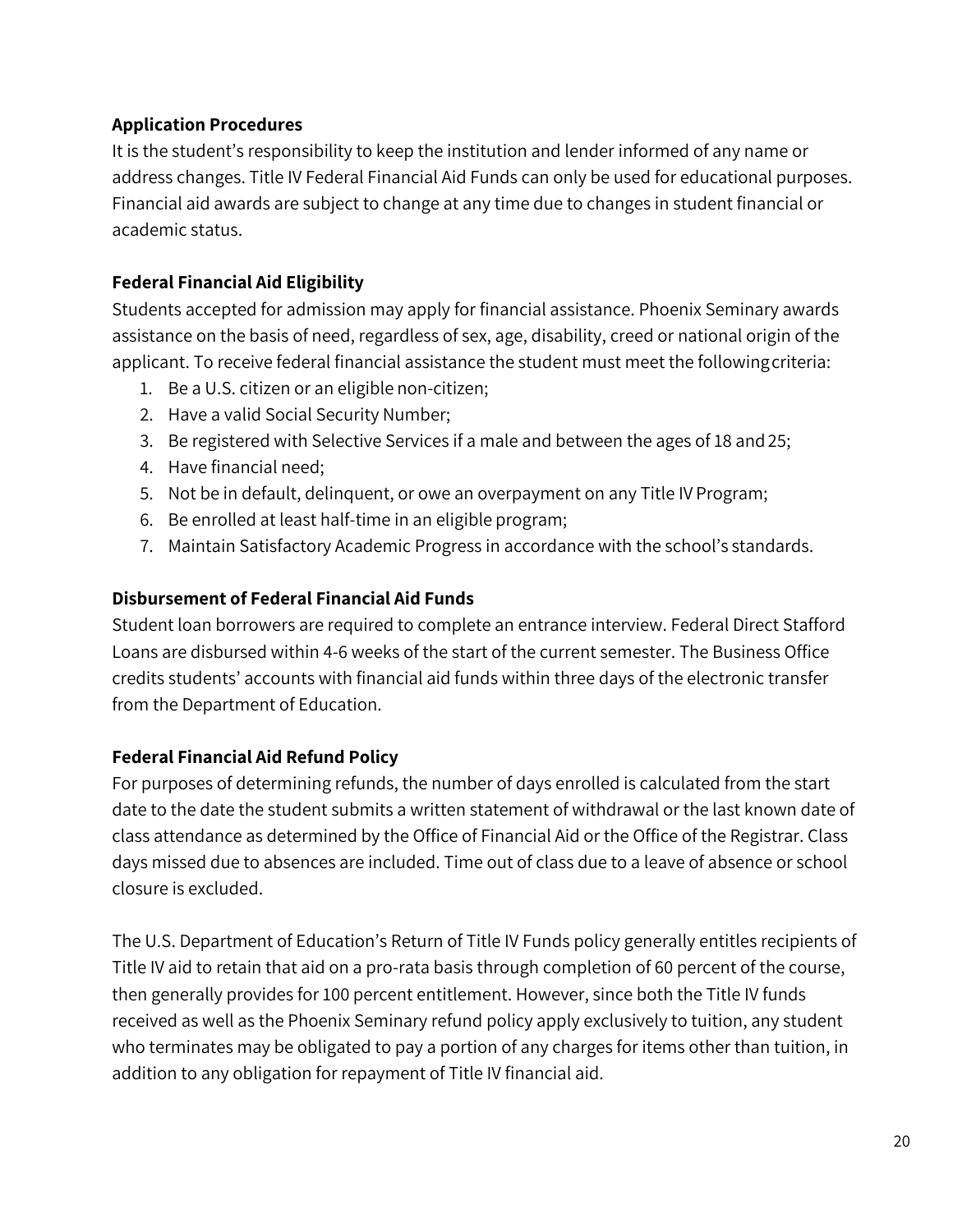Refunds are prioritized by source of funds as follows:

- 1. Unsubsidized Stafford Loans
- 2. Other Aid
- 3. General Fees, Late Fees, and other institutional charges are not refundable.

## **Veteran's Benefits**

All Phoenix Seminary's credit programs are eligible for VA benefits. Only courses which count toward the degree will be included in the certification of enrollment. The VA's progress requirements are the same as those stated in the Academic Standing and Academic Probation sections. To begin the certification process, a Certificate of Eligibility (COE) must be submitted to your Student Services Advisor prior to enrolling in classes. Phoenix Seminary will inquire about each veteran's previous education and training, and request that the student obtain transcripts from all prior institutions, including military training, traditional college coursework, and vocational training. Previous transcripts will be evaluated and credit will be granted, as appropriate.

## **VA Late Payment Policy**

Phoenix Seminary will allow any covered individual (Any individual who is entitled to educational assistance under chapter 31, Vocational Rehabilitation and Employment, or chapter 33, Post-9/11 GI Bill benefits) to attend or participate in the course of education during the period beginning on the date that which the individual provides to the educational institution a certificate of eligibility for entitlement to educational assistance under chapter 31 or 33. Phoenix Seminary is not allowed to impose any penalty including the assessment of late fees, the denial of access to classes, libraries, or other institutional facilities, or the requirement that a covered individual borrow additional funds to any covered individual because of the inability to meet his or her financial obligations to the seminary due to the delayed disbursement funding from VA under Chapter 31 or 33. These policies will be held in effect until the earlier of the following dates: 1. The date on which payment from the VA is made to the institution. 2. 90 Days after the date the institution certified tuition and fees following the receipt of the certificate of eligibility.

## <span id="page-20-0"></span>**Additional Resources**

## **Partners in Ministry Waiver (Spouse Tuition Benefit)**

We recognize that the ministry of married couples is a team calling. To encourage spouses of students to participate in Phoenix Seminary classes and activities as much as possible, spouses of MDiv, MAC, MAM, MA (BTS) and Graduate Diploma students may enroll for credit or non-credit courses with no cost for tuition (not to exceed the hours taken by the primary credit student at any semester). General Service fees still apply. To be eligible, the spouse must meet the appropriate admission requirements and submit the Application for Admission.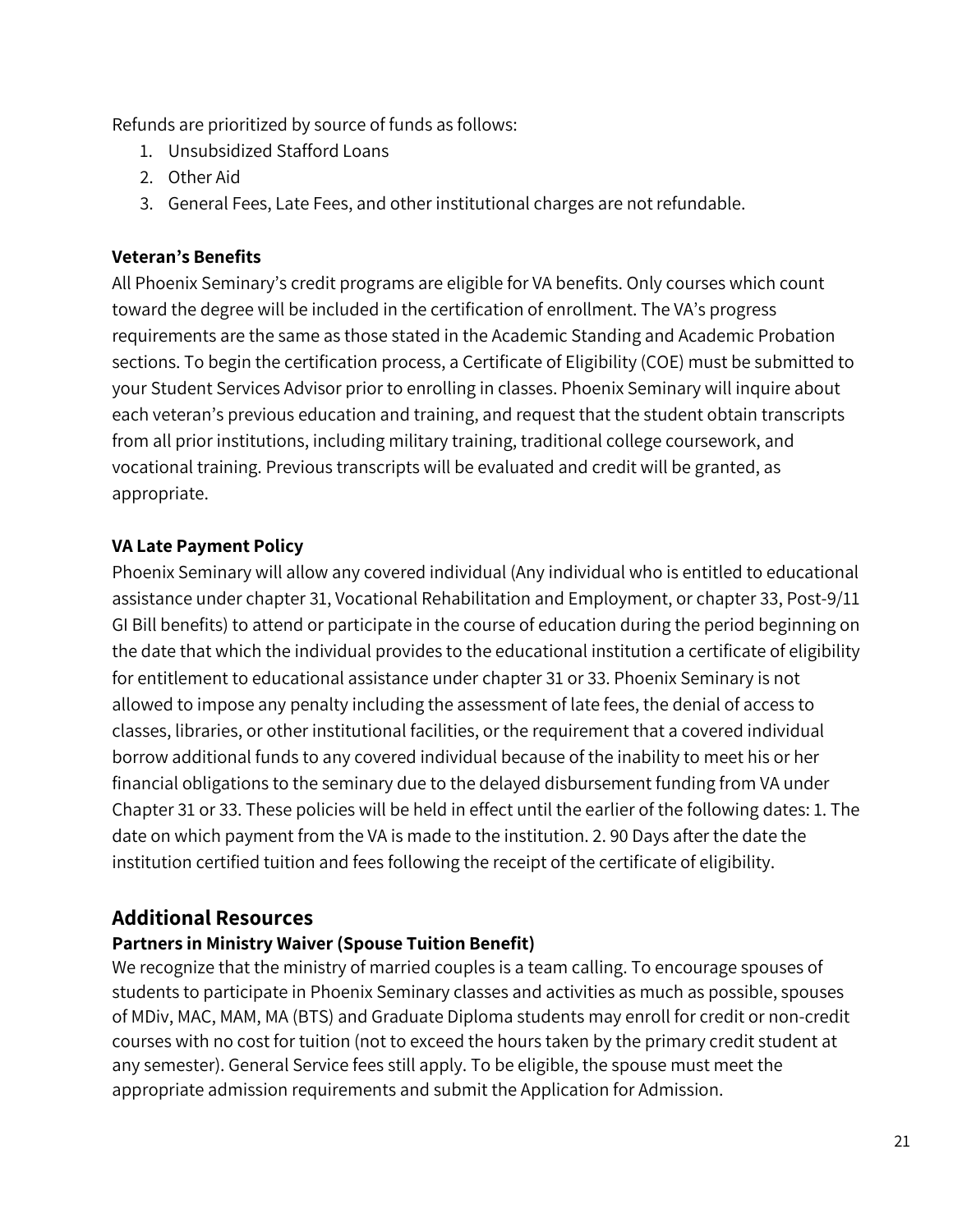## **Denominational and Church Assistance**

Some denominations have scholarships and loan programs to assist seminarians. Manylocal churches have also established scholarship funds for their members.

#### **Foundation Grants to Individuals**

Available in most public libraries, this resource lists hundreds of foundations which offer grants to graduate students. Foundations may be associated with parents, employers, regional areas, scholastic ability or vocation.

## **Ministry Waiver**

The Ministry Waiver is designed to allow individuals engaged in full-time ministry to attend one course per year as a non-credit student at no cost for tuition. General services fees still apply. Applicants must be engaged in full-time ministry and must complete the non-credit, Continuing Education Application for Admission. Applicants must have not attended Phoenix Seminary previously and are limited to one tuition-waived non-credit course.

## **Satisfactory Academic Progress (SAP)**

To maintain financial aid eligibility, students receiving VA or Title IV benefits are required to maintain a qualitative cumulative GPA of at least 2.0 for MDiv and MAM; 3.0 for DMin, ThM, MA (BTS), and MAC. The Financial Aid Office will evaluate SAP at the end of each payment period.

In addition to the qualitative measure, you must satisfactorily complete the following. A specific number of credit hours per academic year (fall-spring-summer) in the above programs based on the maximum time frame completion of the degree program in which a financial aid student is enrolled. This time frame for completion is stated in the Academic Catalog's graduation requirements for each degree program.

The Financial Aid Office will evaluate SAP at the end of each payment period. If SAP is not met in a given semester, a Financial Aid Warning will be issued.

# <span id="page-21-0"></span>**Academics**

## <span id="page-21-1"></span>**Educational Values**

Phoenix Seminary seeks to promote personal and spiritual growth through the alignmentof degree program student outcomes with the following educational values:

**1. Theological Understanding through Biblical Study**

We believe the Word of God is foundational to life and ministry. Therefore, we will provide education that stimulates increasing love, respect and submission to the Word of God as well as accurate and appropriate handling of the Scriptures.

**2. Character Development through Mentoring**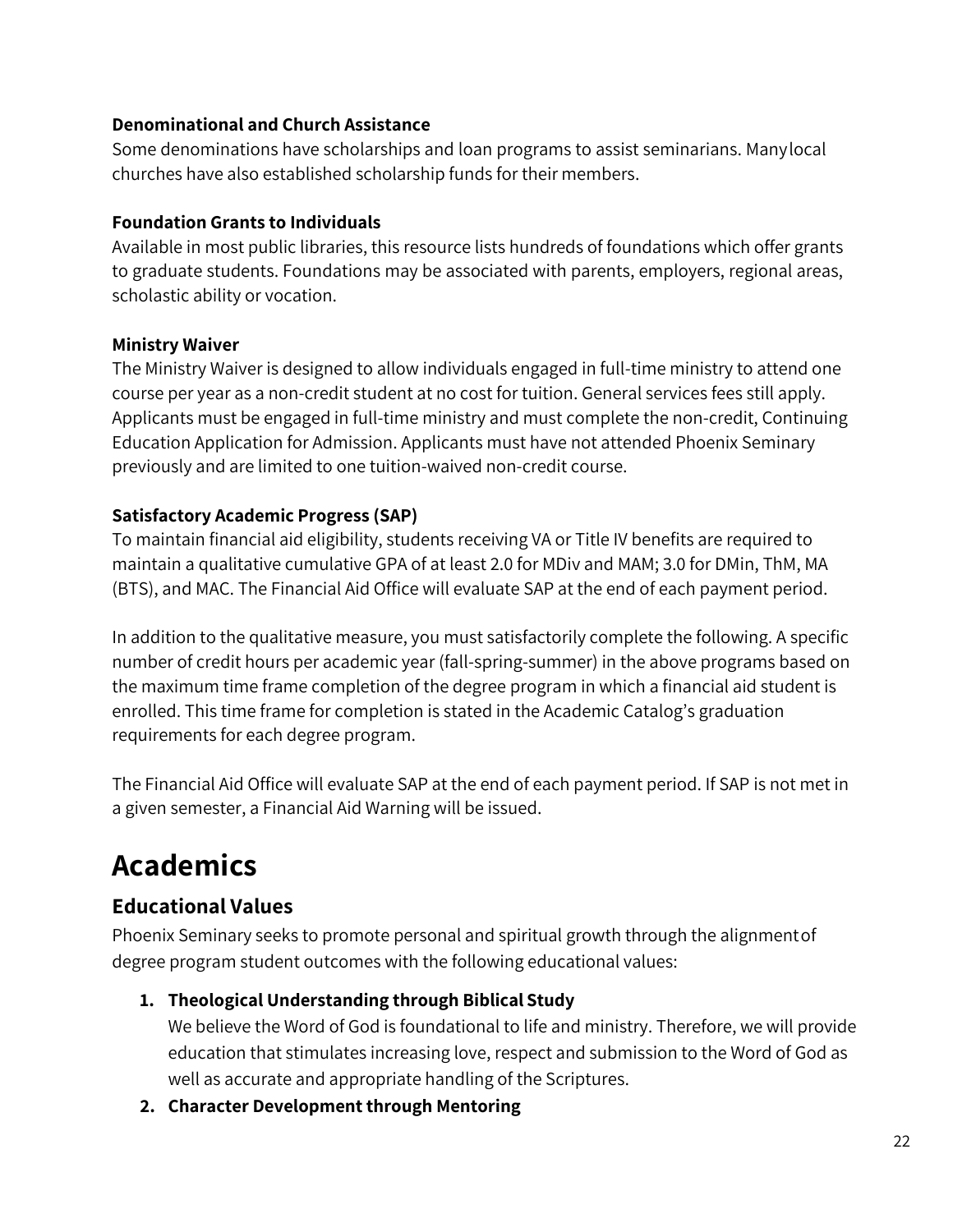We believe godly character is paramount for successful Christian ministry. Therefore, we will provide mentoring relationships that encourage personal integrity and Christ-like character.

## **3. Ministry Skills through Practice**

We believe ministry skills are formed in the classroom and proven in ministry practice outside the classroom. Therefore, we will provide opportunities that develop essential skills for reducing marginalization and injustice of people groups by bridging cultural, socio-economic, ethnic, racial and gender boundaries.

## <span id="page-22-0"></span>**Effectiveness and Student Achievement**

Phoenix Seminary is committed to integrity and Christian stewardship. Therefore, it engages in systematic evaluation of its effectiveness in producing graduates who possess the knowledge, skills, and character indicated in our Educational Values. Student achievement and the Seminary's educational effectiveness are measured through 1) the assessment of student learning outcomes 2) Graduation and retention rates and 3) graduate satisfaction and successful ministry employment.

Indicators of program effectiveness include both institutional and self-reported participant data that taken together help to ensure congruence between vocational intention and theological training. To aid in consistent and reliable reporting, our evaluative processes incorporate data reported to the Association of Theological Schools (ATS), our professional accrediting association. Two of the most common indicators of educational effectiveness in higher education are completion rates and the placement of graduates.

## <span id="page-22-1"></span>**Academic Freedom**

We recognize that students come from a wide variety of evangelical denominations and churches and will not necessarily subscribe to every portion of the Teaching Position. However, in order to graduate, students must affirm the Phoenix Seminary Statement of Faith, as we believe this reflects a broad-based statement of the essentials of the Christian faith.

## <span id="page-22-2"></span>**Course Schedules and Credit Hours**

Detailed final course schedules with descriptions are published in advance of each semester. The minimum full-time academic load for the DMin is four semester credit hours. The minimum full-time academic load for the MDiv, MAC, MA (BTS), MAM, and Graduate Diploma is nine semester credit hours (five in the summer term). The minimum half-time load for these programs is four semester credit hours (three in the summer term). Before enrolling for more than 18 hours, students must submit an Academic Petition to the Assistant Dean of Academic Services.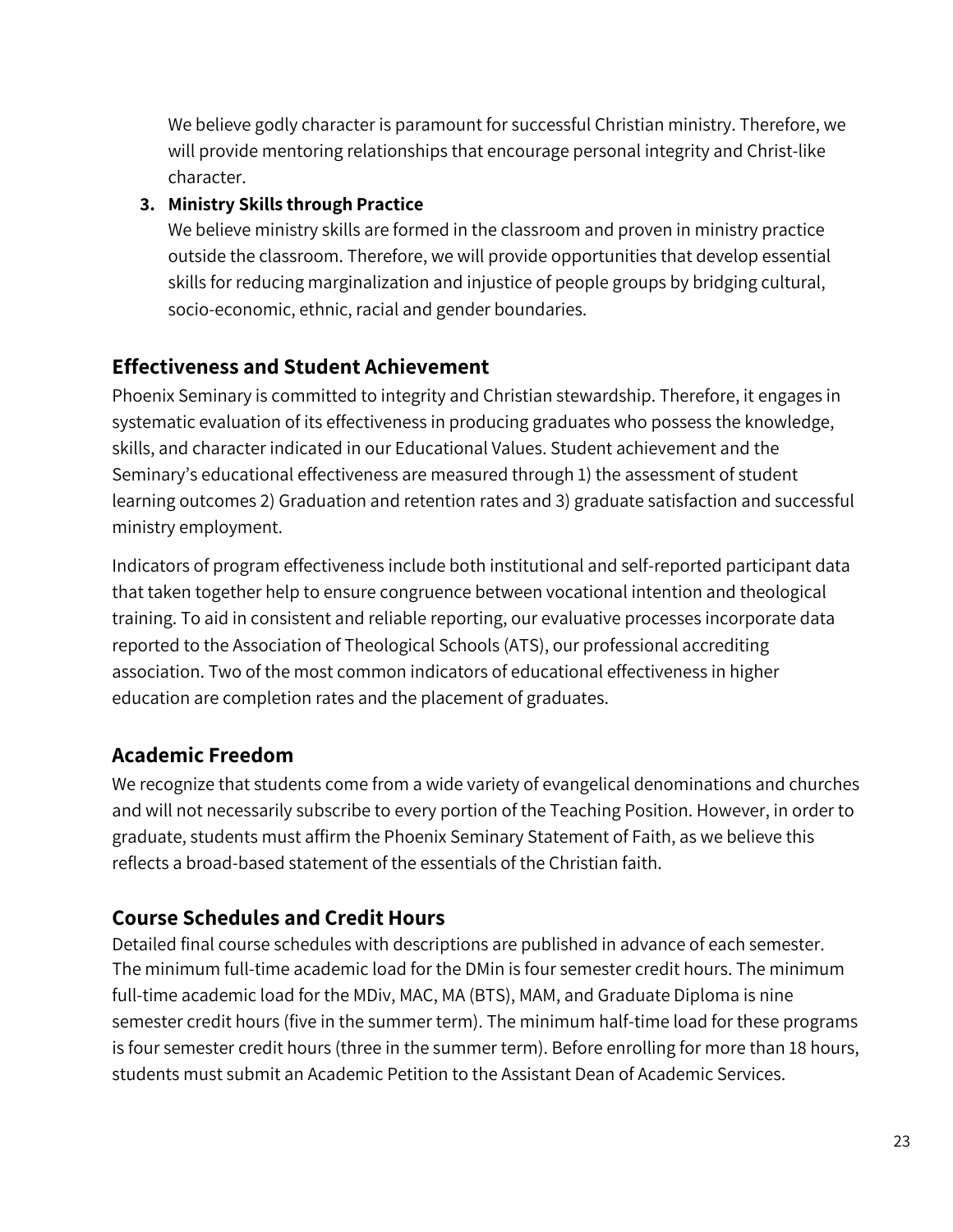#### **Credit Hour Definition**

**Classroom Courses:** A semester credit hour normally represents one 50-minute class meeting per week and a minimum of two hours of outside-of-class student work each week for approximately fifteen weeks for one semester.

**Online Courses:** A semester credit hour normally represents three hours of student work per week for approximately 15 weeks for one semester. This is equivalent to the time required in a ground course semester credit hour. Student work in an online course includes, but is not limited to, the following: quizzes, discussion questions, video lectures, research papers, and exams.

## <span id="page-23-0"></span>**Course Workload Guidelines**

For the courses in Biblical Literature (BL), New Testament Greek (NT) or Old Testament Hebrew (OT) divisions, students should anticipate studying approximately three hours outside of class for each hour spent in the classroom. For all other courses, student should anticipate studying approximately two hours outside of the class for each hour spent in the classroom. The first semester of enrollment generally requires more time for adjustment and the development of effective study and management skills. These guidelines represent the typical graduate student and are intended as a guide to assist you in planning your homework schedule.

#### **Assignment Time Estimates**

| Mastery Reading, Technical          | 20 pages/hour or 10 chapters of Scripture/hour                |
|-------------------------------------|---------------------------------------------------------------|
| Mastery Reading, Other              | 30 pages/hour or 15 chapters of Scripture/hour (careful       |
|                                     | Interaction with ideas, note taking, accountability in class, |
|                                     | Papers and tests)                                             |
| <b>Familiarity Reading, General</b> | 45 pages/hour or 25 chapters of Scripture/hour (highlighting, |
|                                     | general acquaintance with ideas in text but not specific      |
|                                     | points or details)                                            |
| <b>Writing Research Papers</b>      | $\frac{1}{2}$ page/hour                                       |
| <b>Writing Reflection Papers</b>    | 2 pages/hour                                                  |
| <b>Scripture Memorization</b>       | 4 verses/hour                                                 |
| Major Exam Preparation              | 7 hours                                                       |
| Beginning Translation               | 2-3 lines/hour                                                |
| <b>Advanced Translation</b>         | 5-7 lines/hour                                                |
| <b>Vocabulary Memorization</b>      | 15 words/hour                                                 |

If there are other types of assignments not listed above, the time proposed will be a reasonable time for an average student to fulfill the requirement. The grading in the course will be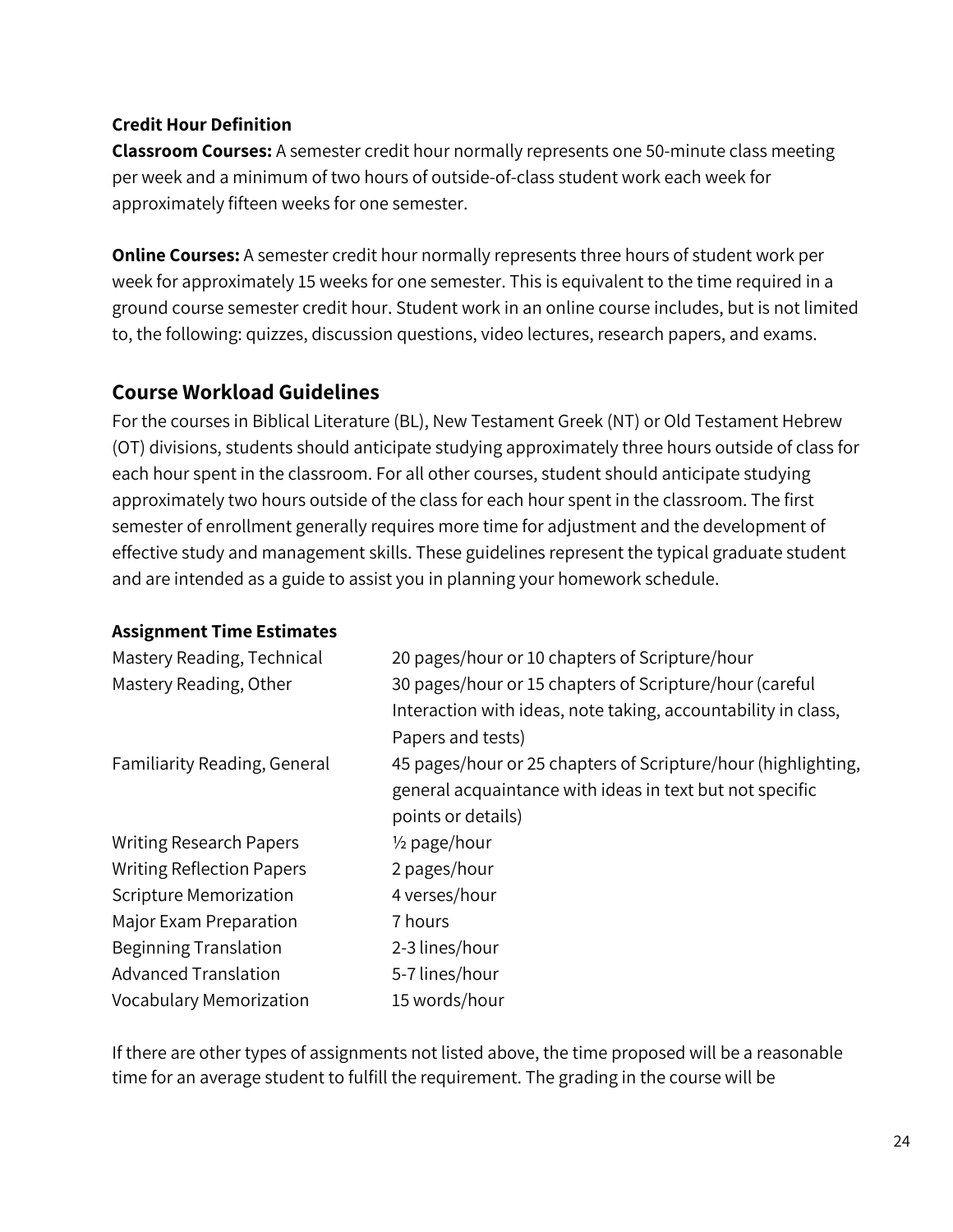proportional to the balance of assignments. Biblical Literature courses have additional Bible reading requirements.

## <span id="page-24-0"></span>**Independent and Individualized Study Independent Study**

In extenuating circumstances, all degree students may petition to enroll in a regular course through independent study. Students who take courses by independent study lose the benefit of classroom interaction with the professor and other students. Consideration will be given to the student's academic record and the availability of an independent study supervisor. Academic petitions for independent study should be submitted to your Student Services Advisor no later than four weeks prior to the registration deadline.

Attendance is based on a minimum of three interactions during the semester between the instructor and student. The instructor will be available throughout the semester to clarify any questions or to discuss course topics. Assignments of homework, tasks, tests and papers may be due at different intervals. Methods of contact between student and instructor are structured differently and arranged between the two parties. Phoenix Seminary uses a variety of technology such as Skype, email, phone calls, Tegrity recordings (lecture capture software), Moodle and FaceTime for communication within the independent study course.

There is a limit to the number of independent studies a student is permitted to take in each program degree.

| $ThM = No$ Independent Study    | $MAC = 1$ Independent Study             |
|---------------------------------|-----------------------------------------|
| $MDiv = 2$ Independent Studies  | $MAM = 1$ Independent Study             |
| $MA(BTS) = 1$ Independent Study | Graduate Diploma = No Independent Study |

## **Individualized Study**

An individualized study is a unique course which is designed by a faculty advisor and student which permits DMin, MDiv, MA (BTS), and MAM students to pursue personalized studies to build competence in their area of ministry interest. To be eligible for approval, an individualized study must:

- 1. Not replicate a course normally offered in the regular curriculum;
- 2. Have the support of the faculty member who would potentially supervise the study;
- 3. Pursue defined objectives which are clearly set forth in a course syllabus (created bythe student and faculty advisor prior to registration);
- 4. Be undertaken by a student maintaining a cumulative GPA of at least 3.4;
- 5. The culminating requirements of one individualized study in the MA (BTS)program, requires students to have a cumulative 3.0 GPA.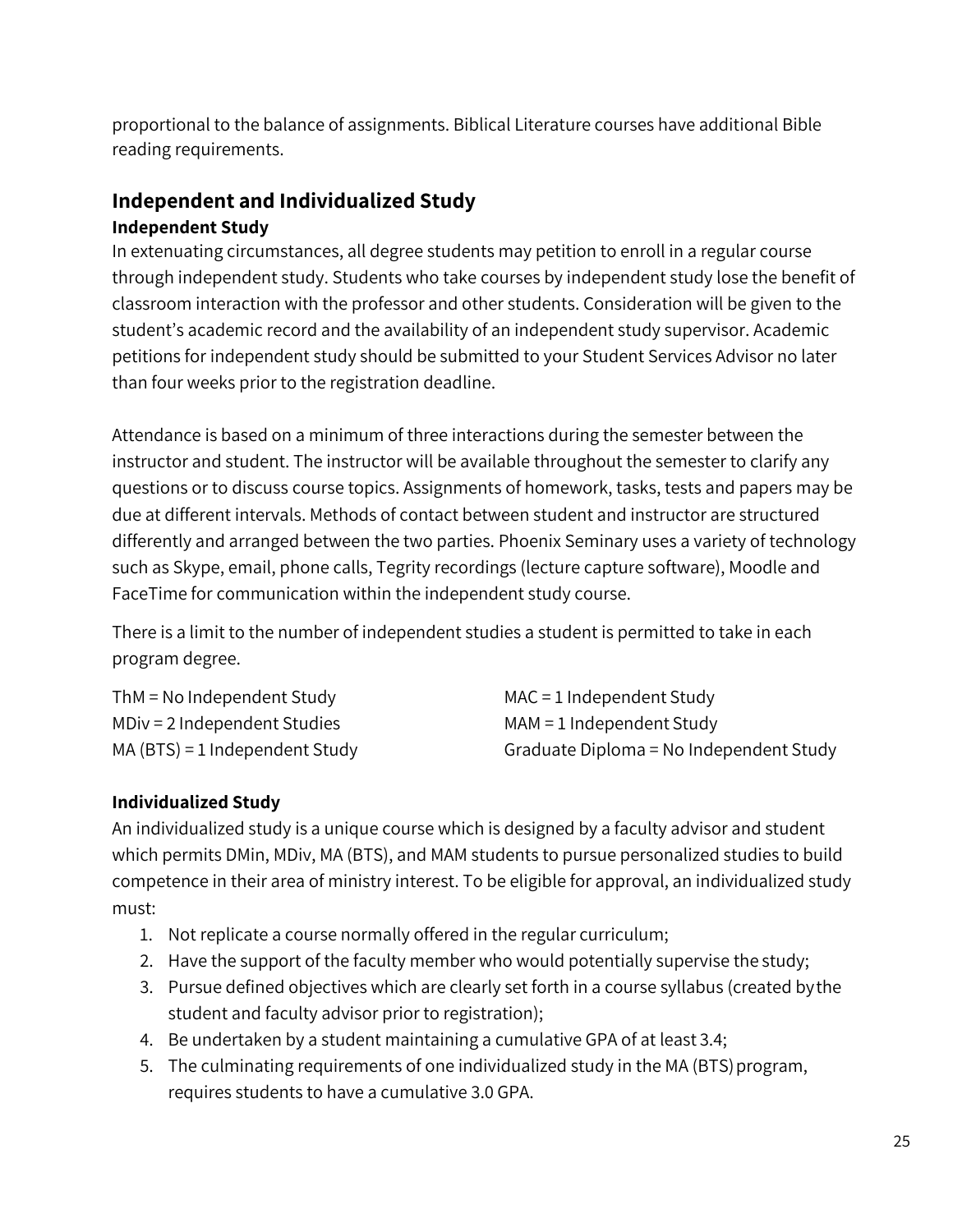Academic petitions for individualized study should be submitted to your Student Services Advisor no later than four weeks prior to the Registration deadline.

Attendance is based on a minimum of three interactions during the semester between the instructor and student. The instructor will be available throughout the semester to clarify any questions or to discuss course topics. Assignments of homework, tasks, tests, and papers may be due at different intervals. Methods of contact between student and instructor are structured differently and arranged between the two parties.

There is a limit to the number of individualized studies a student is permitted to take in each program degree.

 $ThM = No$  Individualized Study MAM = 1 Individualized Study MA (BTS) = 1 Individualized Study

MDiv = 2 Individualized Studies Graduate Diploma = No Individualized Study

## <span id="page-25-0"></span>**Field Education Field Education Requirements**

A core value at Phoenix Seminary is to prepare students to serve Jesus Christ effectively in a changing world by providing ministry training. Significant components of this training are accomplished through field education. Each degree program has field education requirements.

## **Internships (BC591, CF591, CS591, IS591, LA591, MS591, SF591)**

Internships are designed to integrate students into living ministry situations in roles of creativity, leadership and direct ministry training by qualified ministry supervisors. Students will experience training critical to their ministry plans as well as cross-training to learn other aspects of ministry. Students are responsible for arranging a ministry environment in which to complete their Internship, along with oversight and evaluation from a qualified ministry Supervisor. Students should plan to intern in the area of their expected ministry service following graduation and should become involved in and committed to a potential internship site as early as possible in their Seminary experience. For assistance in securing a ministry environment or for any other questions regarding the Internship process, please contact the Director of Field Education.

Students register for Internships as they would any other course. The Internship Information and Registration Packet should be submitted to the Director of Field Education well before the start of the semester in which the student plans to complete an Internship and no later than the second Friday of the semester.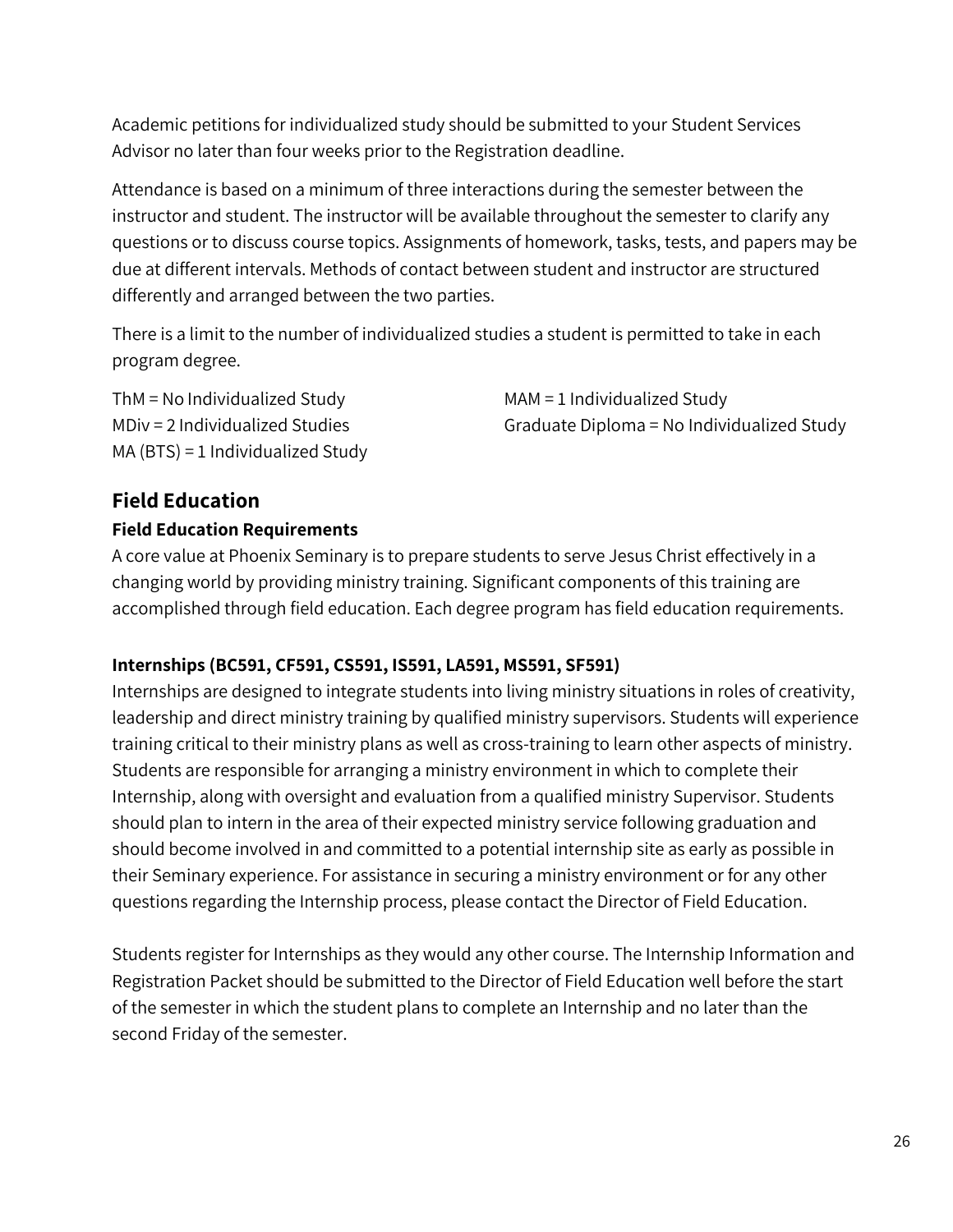## **Counseling Practicum (CF594)**

CF594 Counseling Practicum is designed to integrate students into client-based environments under the care of qualified counseling supervisors. Students will experience training critical to their counseling skills as well as learn about the dynamics of clinical practice. This summative experience combines knowledge of counseling theory and research, counseling skills, knowledge of Scripture, biblical character, and gifts of the Spirit into a unified, coherent experience. Students bring together these different skills and are matched with actual clients in a real life counseling setting.

## **Counseling Internships (CF596/597)**

CF596 Counseling Internship I is an introduction to the practice of clinical assessment, treatment planning, and interventions within a professional counseling practice. Student-counselors evaluate their own work as well as receiving client, peer, supervisor, and faculty feedback in 360 evaluations. Classroom component accompanies field placement.

CF597 Counseling Internship II is an advanced practice of assessment, diagnosis, and treatment of individuals, couples, families, and/or groups under the direct supervision of an approved onsite supervisor and faculty supervisor. Classroom component accompanies field placement.

Students register for CF594, CF596, and CF597 as they would any other course, but it is imperative that students follow all procedures including registration, application, letter of reference, fingerprinting and insurance. The information and Registration Packet should be submitted to Dr. Justin Smith, the Director of the Counseling Program, well before the start ofthe semester in which the student plans to complete the Practicum and no later than the  $2^{nd}$  Friday of the semester.

## **Clinical Pastoral Education (CPE)**

Clinical Pastoral Education (CPE) is designed to advance the skills, attitudes, and ethics of pastoral care giving under a theological and behavioral health model. It is especially useful for those considering work as a pastor or chaplain. Certain chaplaincy opportunities are only open to those who have completed two or more units of CPE, either in seminary or after graduation.

CPE units may be undertaken from centers accredited by either the Association for Clinical Pastoral Education (ACPE) or the College of Pastoral Supervision and Psychotherapy (CPSP). Students may receive transfer credit at Phoenix Seminary for completion of ACPE or CPSPaccredited Clinical Pastoral Education (CPE) units.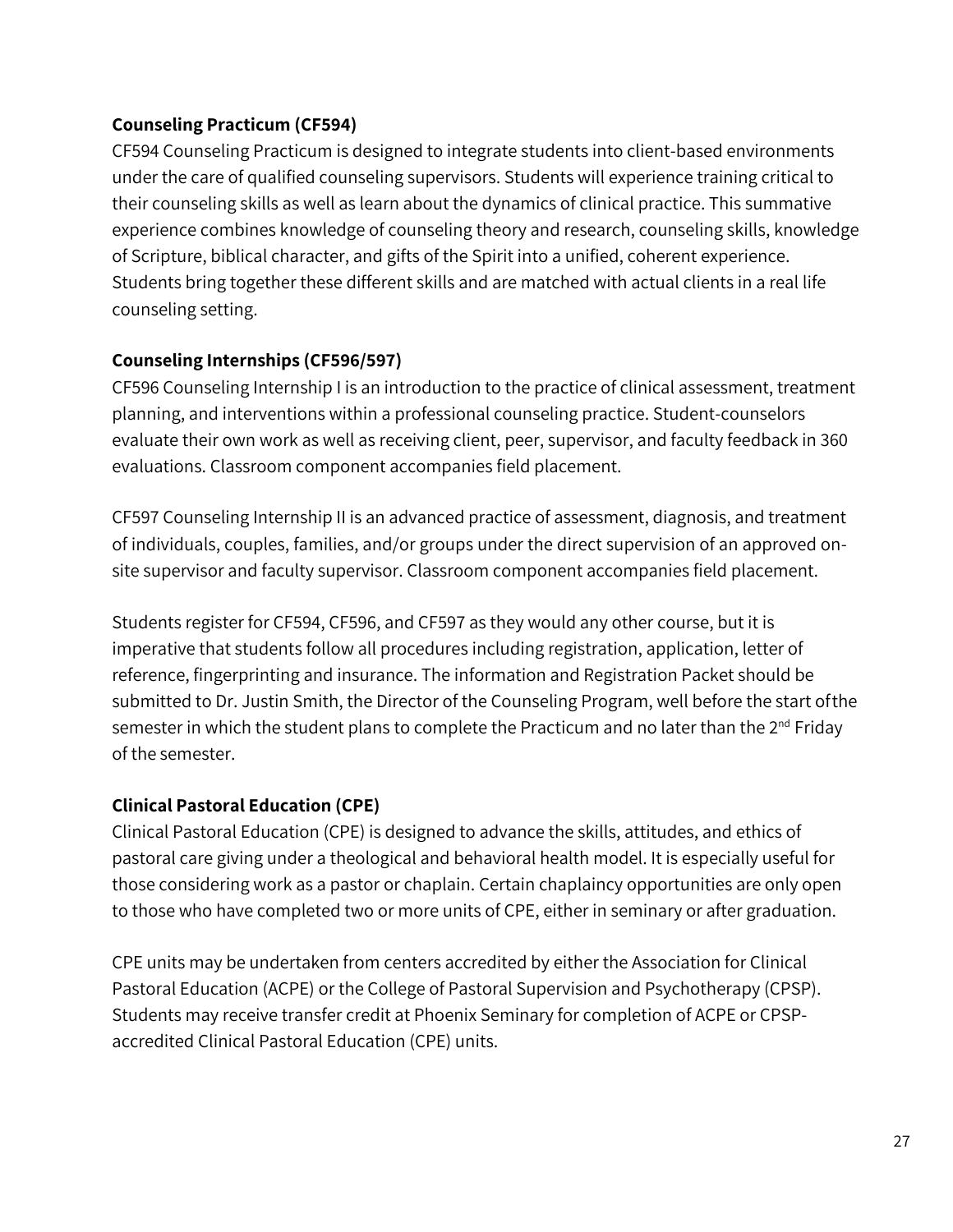## **The Association for Clinical Pastoral Education**

The Association for Clinical Pastoral Education, INC. is a multicultural, multi-faith professional association committed to advancing experience-based theological education for seminarians, clergy and lay persons of diverse cultures, ethnic groups and faith traditions. They establish standards, certify supervisors and accredit programs and centers in varied settings. ACPE programs promote the integration of personal history, faith tradition and the behavioral sciences in the practice of spiritual care through the clinical educational methods of Clinical Pastoral Education. CPE may be used as an avenue for completing certain Field Education requirements in your Seminary degree program. It is up to the student to make contact with the CPE center of their choice, register and pay all fees associated with the center and to communicate to the Director of Field Education and/or the Registrar his or her intent to complete one or more CPE units in order to receive transfer credit.

## **The CPE centers in Arizona are:**

- Banner Good Samaritan MedicalCenter Department of Spiritual Care 1111 East McDowell Road PO Box 2989 Phoenix, AZ 85006-2612 602.839.2249
- Banner Desert Medical Center Department of Spiritual Care 1400 South Dobson Road Mesa, AZ 85202 480.412.4888
- Yuma Regional Medical Center Department of Spiritual Care and PatientAdvocacy 2400 South Avenue A Yuma, AZ 85364-7127 928.336.7510

## **The College of Pastoral Supervision and Psychotherapy (CPSP)**

The College of Pastoral Supervision and Psychotherapy is a theologically based covenant community, dedicated to "Recovery of Sou." CPSP offers the following:

 Accredited training and credentialing for Pastoral Psychotherapy. Credentialis certification as Diplomate in Pastoral Psychotherapy.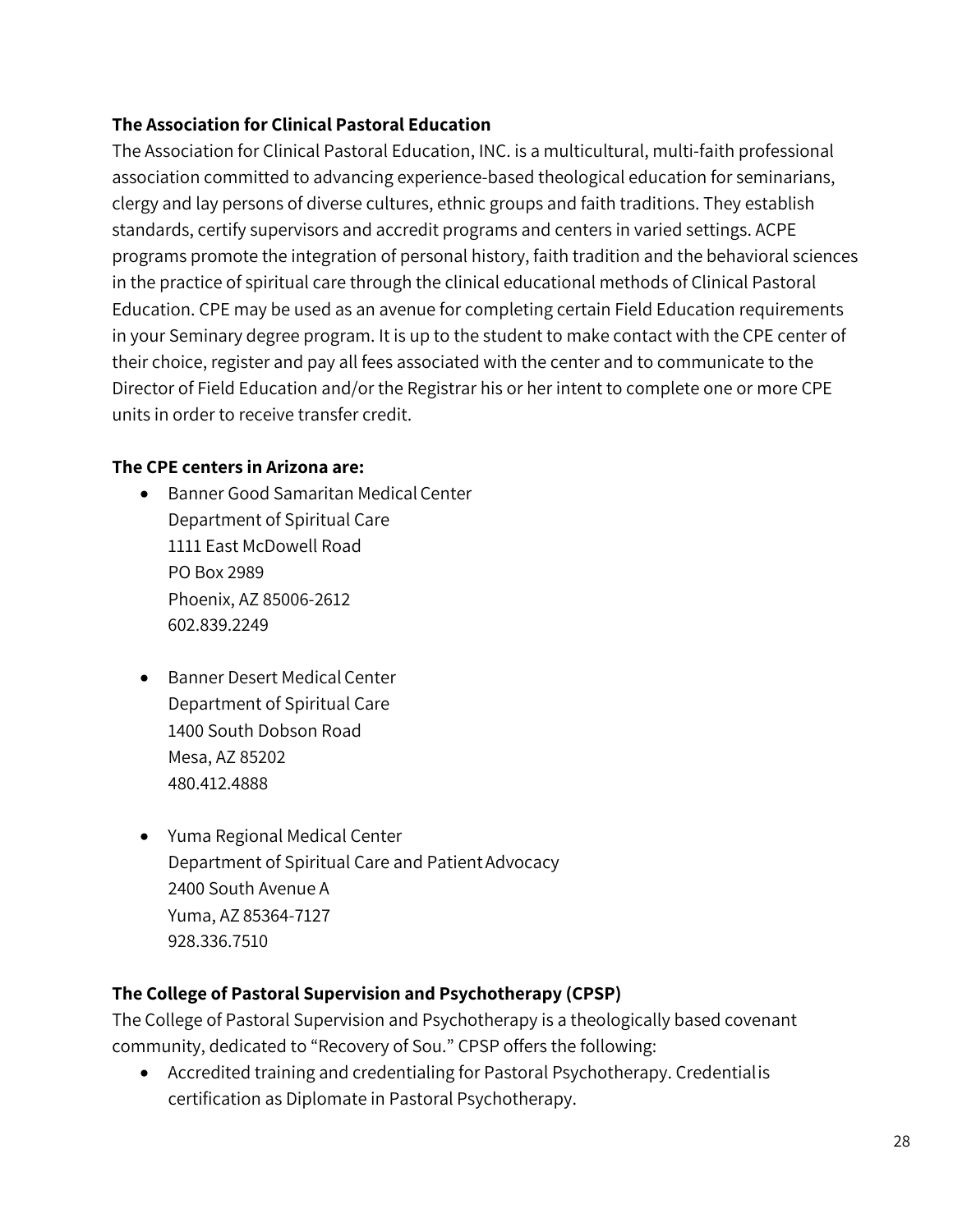- Accredited training and credentialing for Pastoral Supervision. Credential is certification as Diplomate in Pastoral Supervision.
- Accredited training and credentialing for Pastoral Counseling. Credential is certification as Pastoral Counselor or Associate Pastoral Counselor.
- Accredited training and credentialing for Clinical Chaplaincy. Credential is certificationas Board Certified Clinical Chaplain or Board Certified Associate Clinical Chaplain.

The contact for CPSP in Phoenix is:

 Dr. Geoff Tio 520.370.4196 [geoftio@ccchaplains.org](mailto:geoftio@ccchaplains.org)

[Caveat for aspiring chaplains: The major chaplaincy certification body in the U.S. is the Board of Chaplaincy Certification of the Association of Professional Chaplains. They have strict standards for CPE acceptance, requiring four units of CPE as one of the requirements for Board Certification. The Board may or may not accept specific CPE experiences depending on where they were completed. Students should check with the Association of Professional Chaplains before they undertake CPE to make sure it will be credited toward certification.]

## **Transfer Credit for Clinical Pastoral Education**

For the first completed unit of CPE the student will receive up to six semester credit hours of transfer credit toward BC591, CF591, CS591, LA591, MS591, SF591, and/or general electives. A maximum of two units of CPE will be considered for up to a maximum of eight semester credit hours of transfer credit. Students are encouraged to undertake CPE only after they have completed approximately one half of their degree program. Evidence of completion of the unit will be the student's final CPE supervisor's evaluation and/or copy of the certificate of completion awarded by the ACPE or CPSP.

For other questions related to CPE, please contact the Director of Field Education or a CPE center of your interest.

#### **Transfer Credit for Department of Defense Chaplains' School**

Students who successfully complete military Chaplain's School as chaplain candidates and provide official documentation of completion, will receive up to six semester credit hours of transfer credit toward BC591, CF591, CS591, LA591, MS591, SF591, and/or general electives, subject to the approval of the Director of Field Education and/or the Registrar. (Credit is limited to programs of the United States Department of Defense or Canadian National Defense.)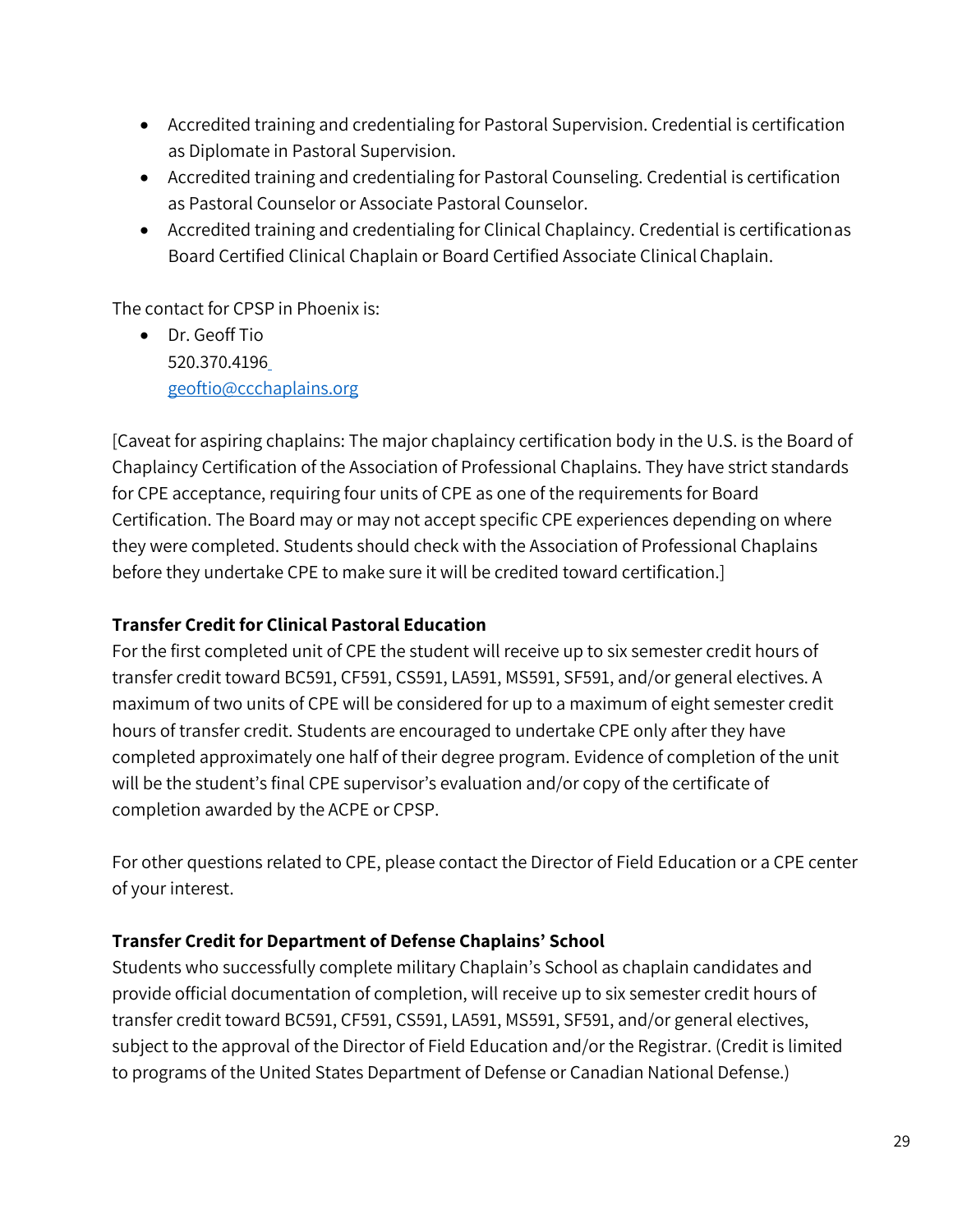## **Advanced Standing for Field Education**

Students who have extensive ministry experience may apply for Advanced Standing to be exempted from the Internship. For more details, contact the Director of Field Education.

#### **Field Education Personnel**

The Director of Field Education is responsible for orienting students to their responsibilities, assisting in identifying potential ministry sites, serving as liaison with Ministry Supervisors when required and evaluating the student's progress in the program. The Ministry Supervisor assists the student in designing the scope of the ministry experience. Supervisor will exercise oversight of the student during the duration of the experience and will assist in the evaluation of the student's performance. The student's mentor may also be a helpful resource in reviewing the balance of spiritual life, academic life, ministry, employment and personal concerns. For information not covered here contact the Director of Field Education. Students in CF594, CF596, or CF597 should contact the Director of the Counseling program with any questions.

## <span id="page-29-0"></span>**Schedule Changes**

During the open registration period, you may make alterations to your schedule through the online registration portal (PS student portal). After this period ends, to make changes to your schedule you will need to contact your Student Services Advisor.

Students may add courses prior to the third class session (or its equivalent for intensive courses). Additions after that time must be approved in advance by submitting an academic petition to the Academic Petition Committee. Classes missed prior to the date the student added the course will count as absences for grading purposes. The student is responsible for consulting the course syllabus or instructor for specific details on the course attendance/grading policy.

Students may drop courses without grade penalty before the third class session (or its equivalent for intensive courses). Students may also change from credit to audit during this period. After the add/drop deadline, students requesting to withdraw from a course(s) will receive a "withdraw while failing" (WF) grade, unless the student has been granted permission to withdraw without academic penalty by submitting an academic petition to the Academic Petition Committee.

It is the student's responsibility to notify their Student Services Advisor if a course is to be dropped or withdrawn. Pay careful attention to the Fee Schedule for key add/drop and refund dates.

## <span id="page-29-1"></span>**Auditing Courses**

Credit students may audit a course without receiving credit. Auditors are considered regular participants in the course, though completion of written assignments or examinations is not required. Audit enrollment may be limited. Audited classes may be repeated for credit (full credit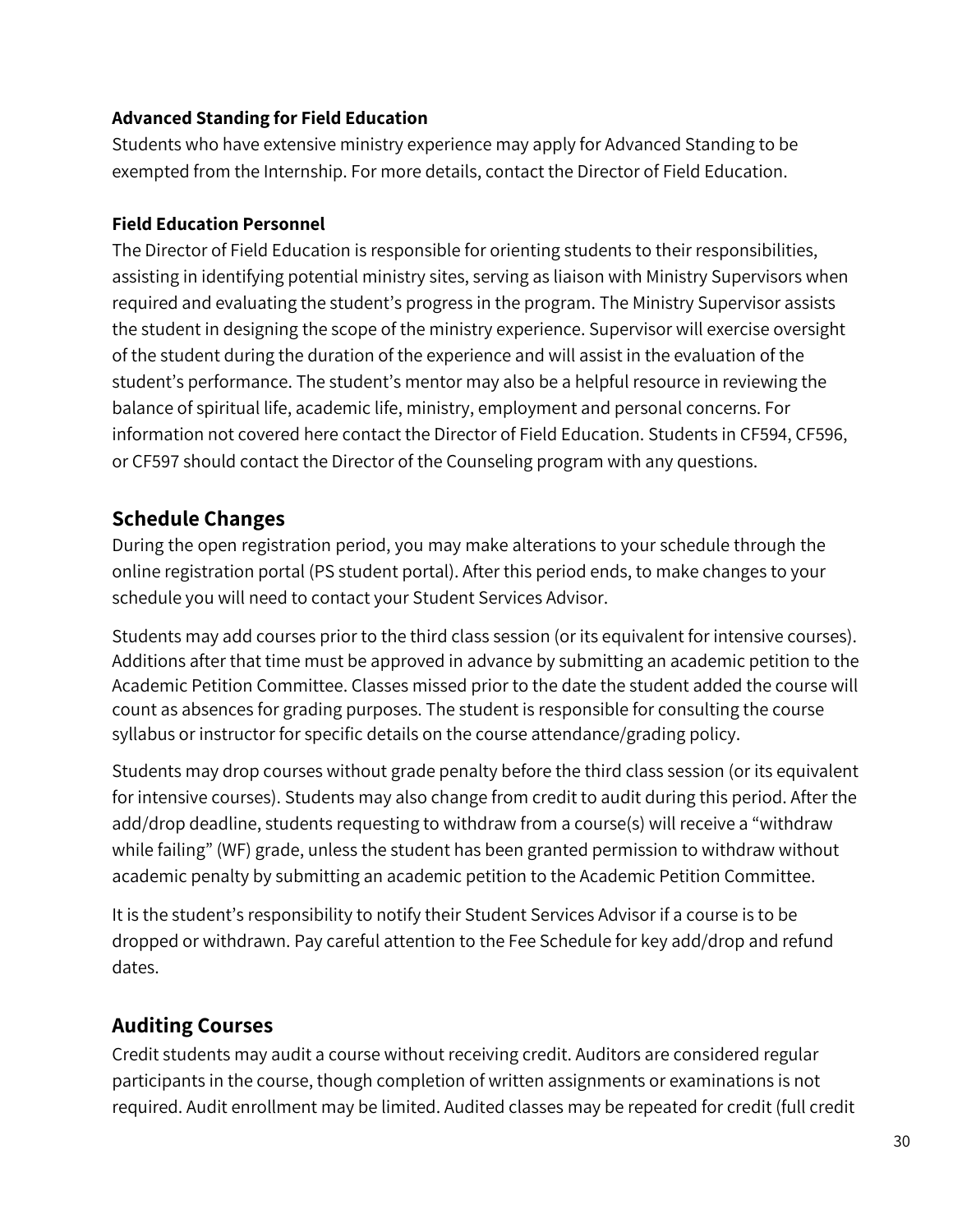tuition would be charged for the retake). While in common usage, the term "Audit" is used to describe any sort of non-credit enrollment in a course, Phoenix Seminary considers audit a technical term that describes the enrollment of a credit student in a course without receiving credit. The Seminary also allows for non-credit (Continuing Education) students to take courses without receiving credit. Moreover, graduates of credit programs at Phoenix Seminary may take courses for Alumni Enrichment without receiving credit.

## **Registration Priority**

Credit students are given priority in course registration, and for this reason the number of noncredit or Alumni Enrichment seats may be capped in some courses. When the maximum enrollment for a course has been reached, seating priority will be given to students in the following order (regardless of the date of registration):

- 1. Credit students (non-tuition waiver)
- 2. Credit students (tuition waiver)
- 3. Non-credit students (non-tuition waiver)
- 4. Non-credit students (tuition waiver)

## **Cancellation Policy**

Phoenix Seminary reserves the right to cancel classes based on class size or to make other changes as seminary needs require. All information within the Course Schedule is subject to change at any time before the first week of the semester.

## **Academic Advising**

All credit students are strongly encouraged to seek academic advisement in planning their Seminary education. Advising for new and continuing credit students is available through Student Services Advisors.

#### **Academic Calendar Structure**

Fall semester typically begins the second-to-the-last full week of August. Classes do not meet in mid/late November during the Reading Week/Thanksgiving break. Final exam week concludes just before the Christmas holiday.

January term intensive courses typically begin the first weekday after New Year's Day and are part of the Spring semester for registration, financial aid, and grading purposes.

Spring semester traditional courses begin the week following January term, typically the secondto-the-last full week of January. Classes do not meet in mid-March during Spring break. Final exam week typically concludes in the second week of May.

Summer semester typically begins the second-to-the-last full week of May. Classes do not meet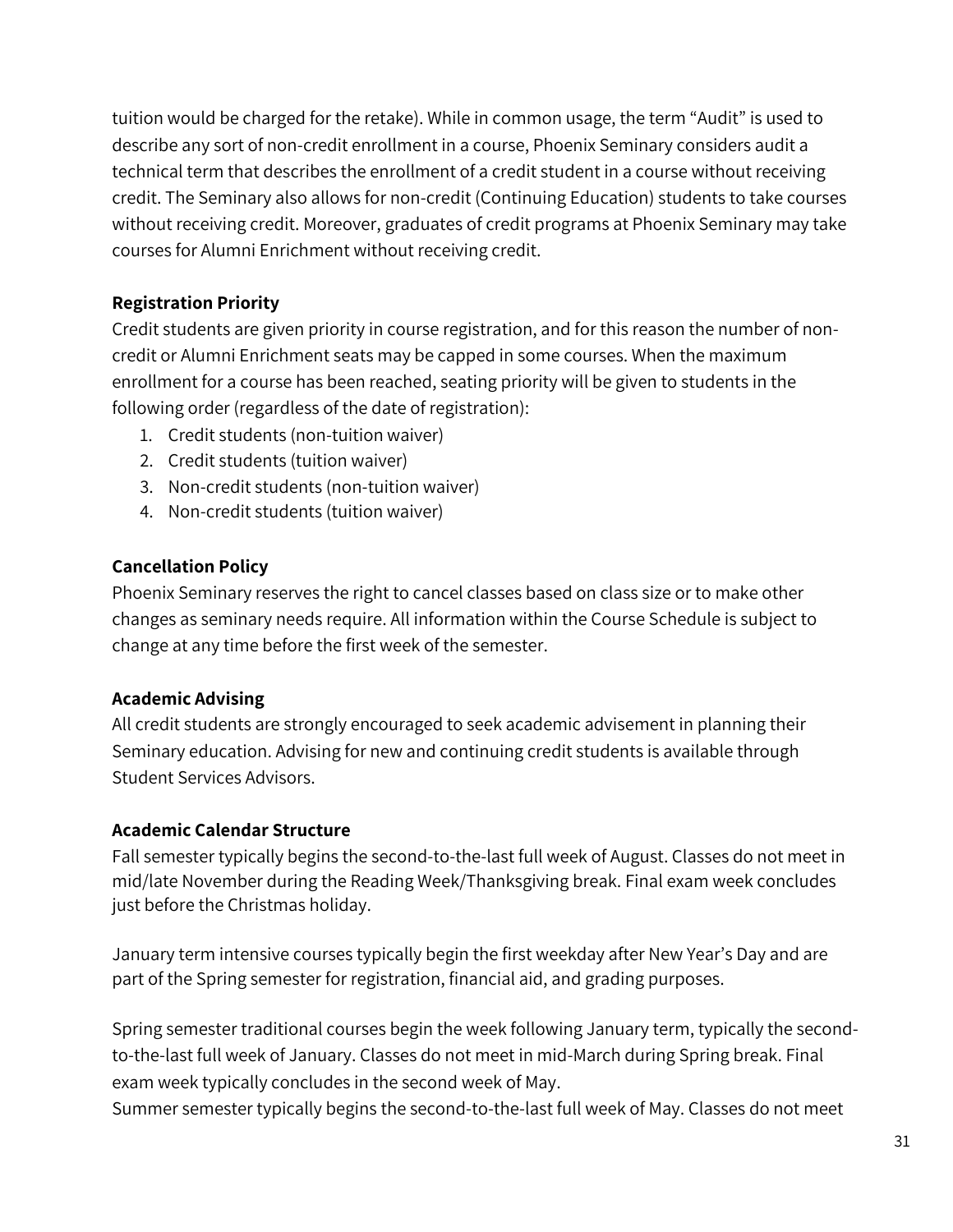during the midsummer break. Final exam week ends in early August.

## <span id="page-31-0"></span>**Reduced Credit**

## <span id="page-31-1"></span>**Transfer Credit**

Current students enrolled at Phoenix Seminary who desire to take courses at other institutions applicable to their degree programs must contact the Registrar prior to enrolling for such courses.

Students or approved applicants who have completed relevant graduate-level studies at another institution may be eligible to receive transfer credit, provided that the courses meet the following criteria:

- 1. Completed with a grade of "C" (2.0) or higher. For the DMin, MAC and MA (BTS), a grade of "B" (3.0) or higher as recorded on an official transcript from a graduate institution accredited by the Commission on Accrediting of the Association of Theological Schools or a regional accrediting association;
- 2. Approximately parallel to course content at Phoenix Seminary (80 percent or higher equivalence) as judged by comparison of course descriptions or syllabi;
- 3. If the course was completed within a master's degree, no more than 50 percent of the prior credits may be accepted in transfer toward the Phoenix Seminary degree;
- 4. For the maximum allowable transfer credits for each program, refer to the program descriptions. There are additional limitations on the amount of distance learningcredits that can be received.

Where students can show warrant, exceptions to these guidelines may be granted.

Prior courses taken at Phoenix Seminary, regardless of age will be accepted. Competency exams will be required for placement into advanced language (3<sup>rd</sup> or 4<sup>th</sup> semester) or exegesis courses.

In most instances, all transfer credit completed previously at other institutions is identified by the Registrar shortly after an applicant is admitted. An official letter detailing the transfer credit awarded is issued to the applicant before or during his or her first semester of enrollment. Please note that requests for transfer credit evaluation must be made subsequent to admission to a program, but prior to the second semester of enrollment (except in the case of transfer credit taken at other institutions while enrolled at Phoenix Seminary).

If granted, transfer credit is incorporated into the student's program, thereby reducing the total number of Phoenix Seminary credit hours required. Courses approved for transfer credit are not detailed on the Phoenix Seminary transcript and are not considered in the GPA for the purposes of determining academic standing. Undergraduate coursework is not eligible for transfer credit,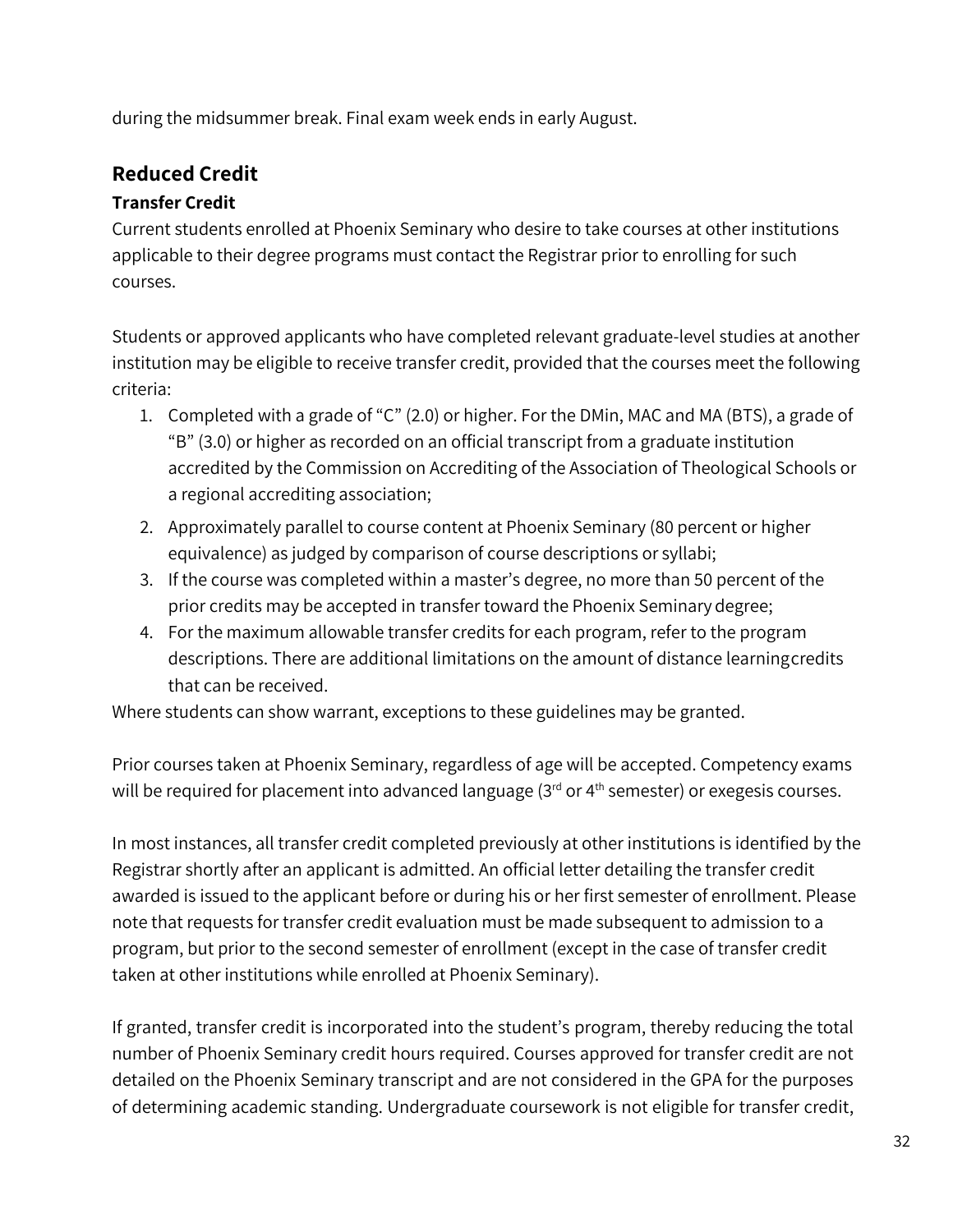but see Advanced Standing and Course Validation. Questions regarding transfer credit should be addressed to the Registrar.

## <span id="page-32-0"></span>**Advanced Standing**

Students or approved applicants who have a strong background in the subject matter covered in select seminary courses (whether through undergraduate coursework or personal study), may be eligible to receive advanced standing. If granted, advanced standing waives the required course from the student's program and also reduces the total number of Phoenix Seminary credit hours required. Advanced standing is available in the MDiv, MA (BTS), or MAM degree programs. The maximum hours of advanced standing allowed are as follows:

| MDiv    | 30 hours |
|---------|----------|
| MA(BTS) | 15 hours |
| MAM     | 15 hours |

Combined advanced standing and transfer credit may not exceed 46 hours for the MDiv, 23hours for the MA (BTS) or MAM. Advanced standing cannot be applied to elective credit.

There are two ways to achieve advanced standing:

1. Competency Exam

Advanced standing is awarded based on the student's knowledge and competence as demonstrated through an examination. Although a written examination may be required, in some cases the examining instructor conducts an interview (in person or by telephone), during which the student is asked open-ended questions to determine if he or she can demonstrate a competent, current understanding of approximately 80 percent of the course content.

To schedule an appointment for an examination, contact your Student Services Advisor. An examination fee of \$75 must be submitted when taking each exam. This fee is nonrefundable regardless of the outcome of the exam.

2. Assessment of undergraduate coursework

Approved applicants who have undergraduate coursework that is equivalent to that required by the MDiv, MA (BTS), or MAM program core, may have selected credit hours waived according to the following requirements:

- a) Undergraduate institution must be accredited.
- b) Undergraduate graduation date must be within five years of application.
- c) Cumulative undergraduate GPA must be 3.0 or higher on a 4.0 scale.
- d) Specific undergraduate courses assessed and approved by the seminary must be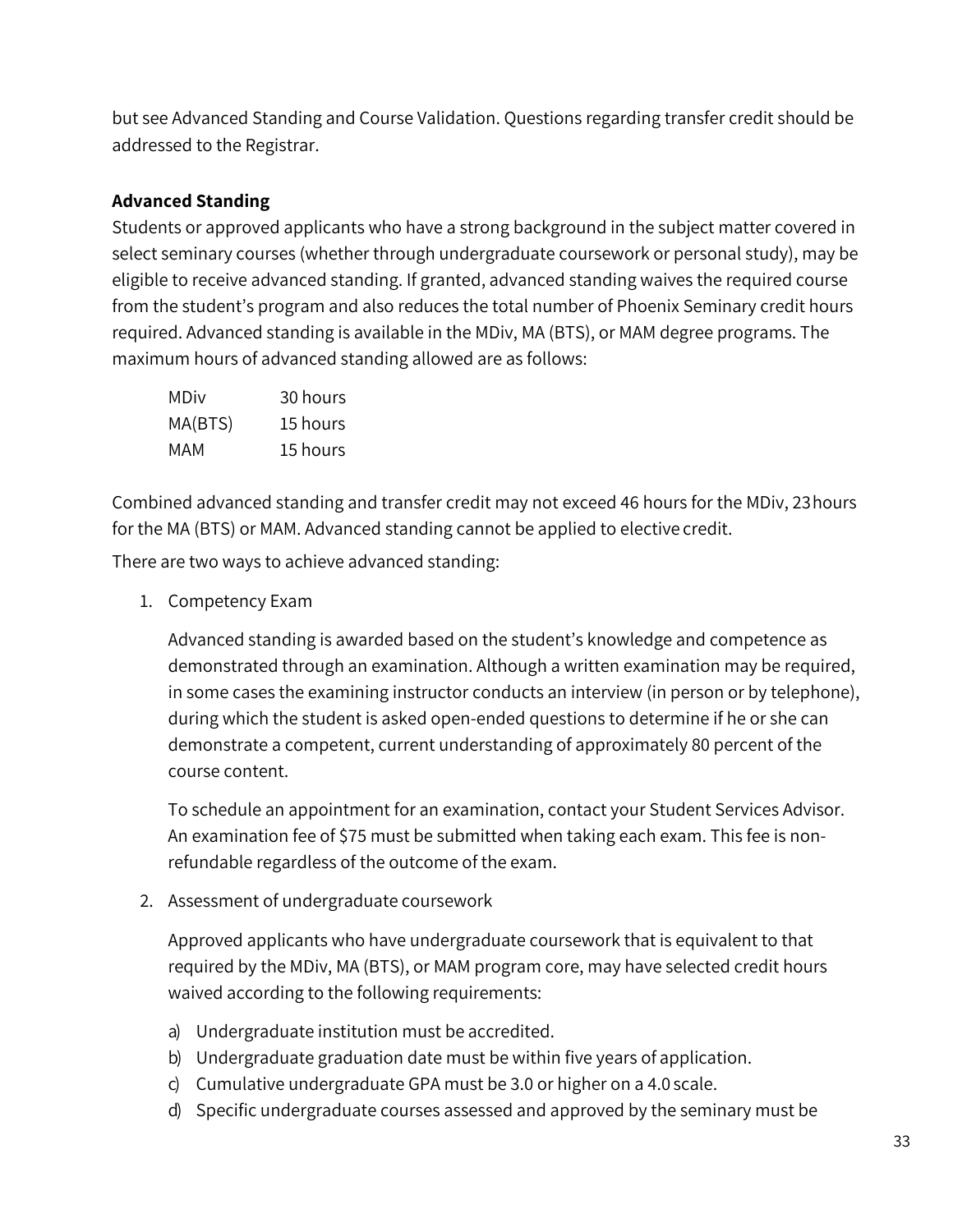completed with a B (3.0) or above.

- e) Syllabi may be required as documentation for each course.
- f) An advanced standing evaluation will be conducted for each student.

Courses approved for advanced standing are detailed on the Phoenix Seminary transcript but are not considered in the GPA for the purposes of determining academic standing.

Enrolling in a course for which advanced standing was granted will nullify the advanced standing. Non-credit students enrolled in a course may not take an advanced standing exam for that course. If they wish to receive credit, they must retake the course for credit and pay the full credit tuition.

Please note that requests for advanced standing must be made subsequent to admission to a program, but prior to the second semester of enrollment, with the exception of the first-year Greek and Hebrew exams which may be attempted at any time prior to enrollment in Greek or Hebrew.

Questions regarding advanced standing should be addressed to your Student Services Advisor.

## <span id="page-33-0"></span>**Course Validation**

Students are encouraged to not duplicate coursework completed at the undergraduate level in their studies at Phoenix Seminary. Students or approved applicants who have a strong background in the subject matter covered in selected seminary courses may be eligible to substitute electives in their place. The Registrar, in consultation with appropriate faculty as necessary, will assign course validations and determine whether substitute electives are followed. Courses which meet the following criteria are normally eligible for validation:

- 1. Completed with a grade of "B" (3.0) or higher as recorded on an official transcript froman accredited undergraduate institution;
- 2. Completed within five years of application to a Phoenix Seminary program;
- 3. Approximately 80 percent equivalent to the content of the required Phoenix Seminary course (syllabi, course descriptions and course assignments may be required)contained in the Courses Eligible for Advanced Standing/Course Validation on page 37.

Where student can show warrant, exceptions to these guidelines may be granted.

Students who lack relevant undergraduate coursework, which are eligible for validation, but who have considerable knowledge in a subject area through personal study, may complete an advanced standing examination instead. When such an examination is taken for the purpose of course validation, the course requirement will be waived, but no the credit hours. The examination fee is charged regardless of the outcome of the exam. For further details, see advanced standing on previous page.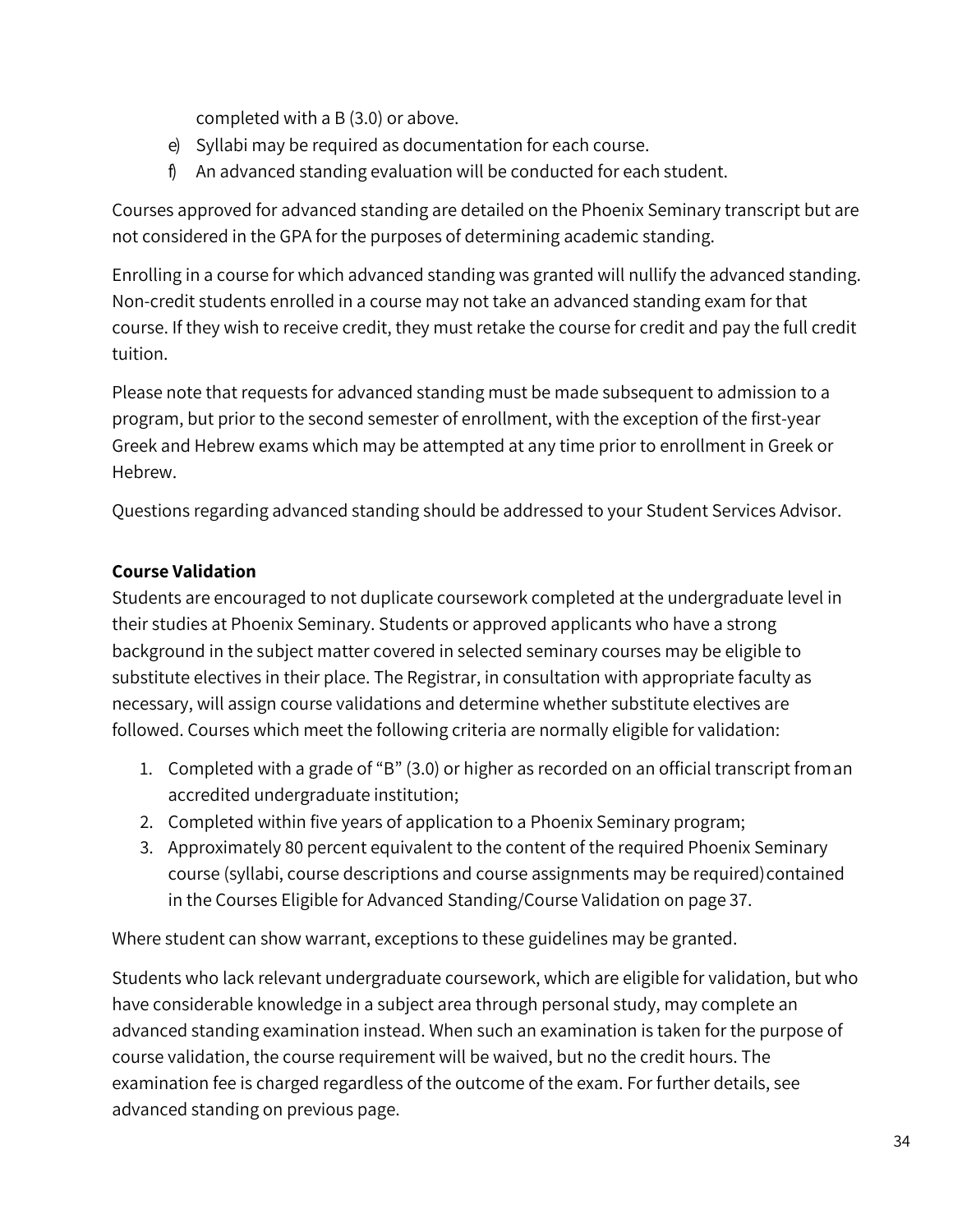Course validation results in the waiving of required course(s) and the re-assignment of credit hours to divisional electives in the same course division or a related course division. For example, if BL511 Old Testament 1: Genesis to Esther was validated, then any non-required Biblical Literature (BL) or Hebrew Language (OT) course could be taken instead. When multiple courses from the same division are validated, a portion of the hours may be assigned as general electives rather than divisional electives.

In most instances, all eligible course validations are identified by the Registrar shortly after an applicant is admitted. An official letter detailing the course validations is issued to the applicant before or during his or her first semester of enrollment.

Note that requests for course validation must be made subsequent to admission to a program, but prior to the second semester of enrollment.

If granted, course validations result in specific required Phoenix Seminary courses being waived and replaced with divisional electives without a reduction in the total number of credit hours required for a program.

Enrolling in a course for which course validation has been granted will nullify the validation. Students enrolled in a course for audit or enrichment may not take an advanced standing/validation exam for that course. If they wish to receive credit for the course, they must retake the course for credit and pay the full credit tuition. Questions regarding course validations should be addressed to your Student Services Advisor.

#### <span id="page-34-0"></span>**Courses Eligible for Advanced Standing and Course Validation**

(Courses are three credit hours each unless otherwise noted.)

BIBLICAL COMMUNICATION (BC) BC512 Homiletics: Principles of Preaching BC513 Advanced Preaching Skills BC509 Advanced Teaching Skills BC591 Internship I (2 credits)

BIBLICAL LITERATURE (BL) BL511 Old Testament 1: Genesis to Esther BL512 Old Testament 2: Job to Malachi BL513 New Testament 1: Matthew to Acts BL514 New Testament 2: Romans to Revelation

CHURCH HISTORY (CH) CH511 Church History 1 CH512 Church History 2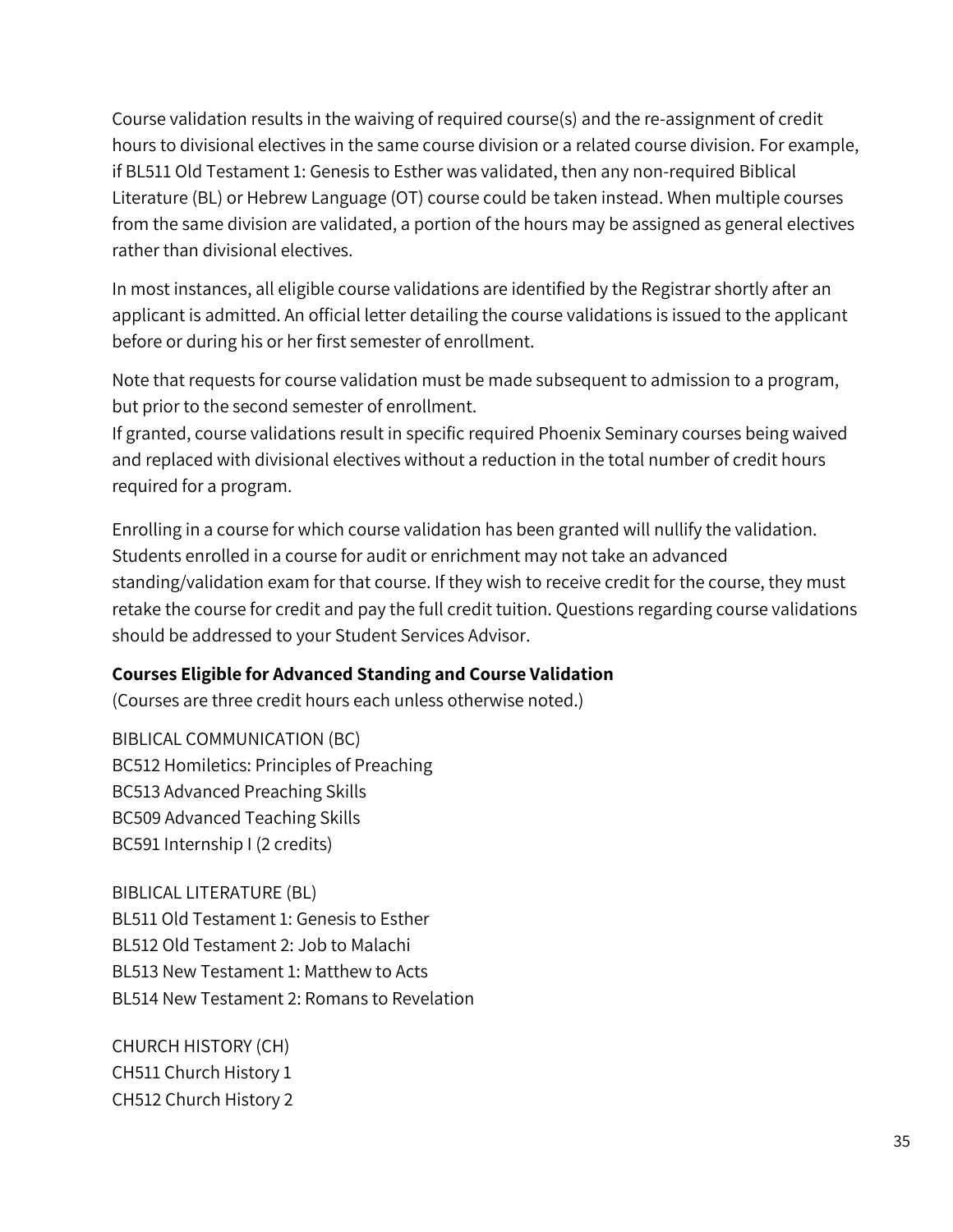INTERCULTURAL STUDIES (IS) IS504 Cross-Cultural and Diversity Competency IS505 Communicating Christ in a Pluralistic World

LEADERSHIP AND ADMINISTRATION (LA) LA511 Developing Leaders Who Develop Leaders LA512 Survey of Effective Ministries LA514 Competencies in Ministry Administration LA591 Internship I (2 credits)

MINISTRY SKILLS (MS) MS503 Introduction to Pastoral Counseling MS508 Competencies in Pastoral Practice MS509 Competencies in Ministry Leadership MS591 Internship I (2 credits)

NEW TESTAMENT GREEK (NT) NT512 New Testament Greek 1 NT513 New Testament Greek 2 NT514 Greek Syntax and Exegesis\*

OLD TESTAMENT HEBREW (OT) OT512 Old Testament Hebrew 1 OT513 Old Testament Hebrew 2 OT514 Hebrew Syntax and Exegesis\*

THEOLOGY (TH) TH512 Anthropology, Christology, and Pneumatology TH513 Soteriology, Ecclesiology, and Eschatology

\*In addition to competency exam students must also submit an exegetical paper from the fourth year of their undergraduate degree.

#### <span id="page-35-0"></span>**Standards for Completion of a Second Degree**

A student who has earned or is working on a degree at Phoenix Seminary may earn a second degree at the seminary under the following conditions:

1. The student must meet the requirements for both degree programs. The student whohas not yet completed his or her first master's degree may be admitted provisionally to the second program.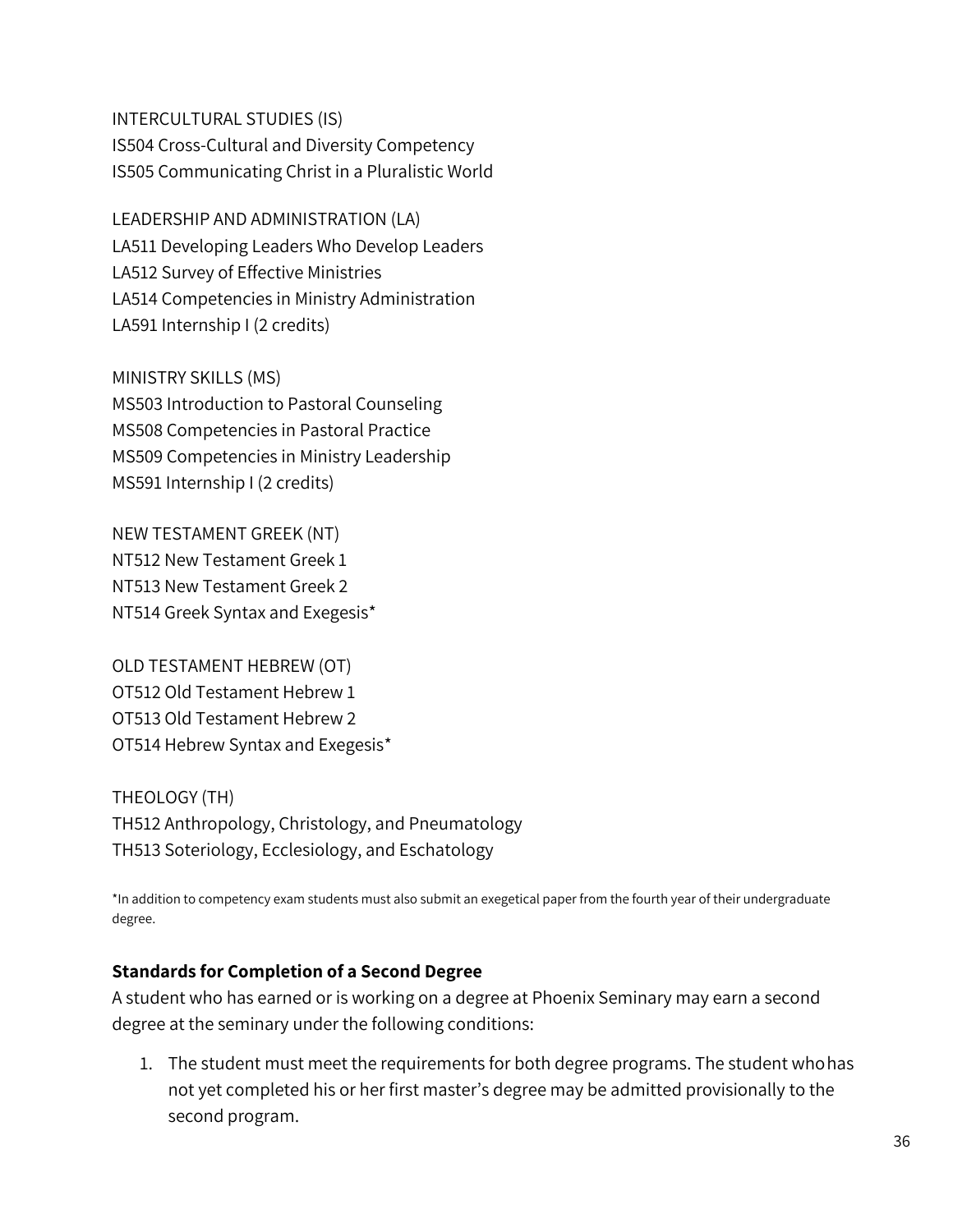- 2. Credits earned for the first degree may be used to meet the requirements of thesecond degree, provided that those credits were earned within ten years of admission to the second degree.
- 3. Competency exams will be required for placement into advanced language ( $3^{rd}$  or  $4^{th}$ semester) or exegesis courses.
- 4. The student must satisfy all requirements for the second degree program.
- 5. If applicable, all credit hours from the first degree may be counted toward thesecond, assuming total credits used do not exceed 66% of the second degree. For example, a student with a MAM degree could transfer all credits into the MDiv degree and, upon completion of all degree requirements in both programs, receive both degrees.

# **Academic Standing per Program**

The following cumulative grade point averages must be maintained in order to remain in good academic standing:

| <b>PROGRAM</b>   | <b>CUMULATIVE GPA</b> |
|------------------|-----------------------|
| MDiv             | 2.0                   |
| MA (BTS)         | 3.0                   |
| <b>MAC</b>       | 3.0                   |
| MAM              | 2.0                   |
| Graduate Diploma | 2.0                   |
| <b>ThM</b>       | 3.0                   |
| <b>DMin</b>      | 3.0                   |
|                  |                       |

# **Grading Scale**

| <b>GRADE</b> | <b>PERCENT</b> | <b>POINTS</b> | <b>DESCRIPTION</b>                   |
|--------------|----------------|---------------|--------------------------------------|
| $A+$         | 100-97         | 4.0           |                                      |
| A            | 96-93          | 4.0           | Excellent; superior achievement      |
| A-           | 92-90          | 3.7           |                                      |
| B+           | 89-87          | 3.3           |                                      |
| B            | 86-83          | 3.0           | Good; commendable achievement        |
| B-           | 82-80          | 2.7           |                                      |
| $C+$         | 79-77          | 2.3           |                                      |
| C            | 76-73          | 2.0           | Satisfactory; acceptable achievement |
| $C-$         | 72-70          | 1.7           |                                      |
| D+           | 69-67          | 1.3           |                                      |
| D            | 66-63          | 1.0           | Poor; marginal achievement           |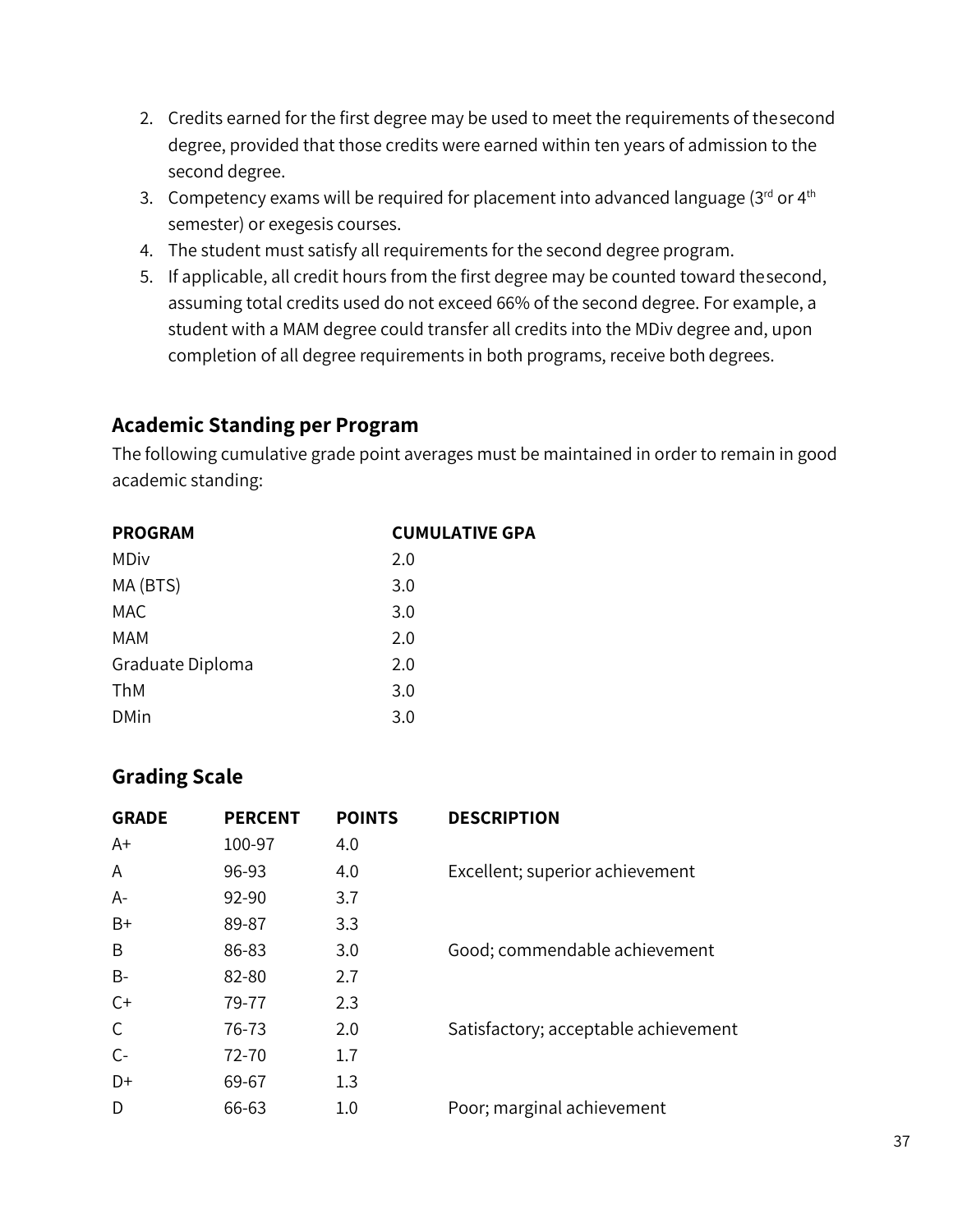| D-        | 62-60  | 0.7 |                                                            |
|-----------|--------|-----|------------------------------------------------------------|
| F         | $59-0$ | 0.0 | Failure to advance /0 credit/computed in GPA               |
| $S+$      | N/A    | N/A | Superior achievement; not computed in GPA                  |
| S         | N/A    | N/A | Sufficient achievement; not computed in GPA                |
| $S-$      | N/A    | N/A | Acceptable achievement; not computed in GPA                |
| $U +$     | N/A    | N/A | Marginal achievement; not computed in GPA                  |
| U         | N/A    | N/A | Insufficient achievement; not computed in GPA              |
| IP        | N/A    | N/A | In Progress (DMin Project only)                            |
| EX        | N/A    | N/A | Extension; formally-approved petition for extension        |
| <b>WP</b> | N/A    | N/A | Class withdraw while passing; not computed in GPA          |
| WF        | N/A    | N/A | Class withdraw while failing; computed in GPA until retake |
| AU        | N/A    | N/A | Audit; no credit earned, not computed in GPA               |

#### **Dean's List** (Semester GPA)

 $3.6 - 4.0$ 

#### **Graduation Honors Qualifications** (Cumulative GPA)

| Highest Honors: | $4.0 - 3.9$    |
|-----------------|----------------|
| High Honors:    | $3.899 - 3.75$ |
| Honors:         | $3.749 - 3.6$  |

# **Satisfactory Academic Progress**

In order to maintain financial aid eligibility, students receiving VA or Title IV benefits are required to maintain Satisfactory Academic Progress (SAP). Whether you are maintaining SAP is both a qualitative and quantitative measurement.

You must maintain a cumulative grade point average of at least 2.0 on a 4.0 scale in all master'slevel degree programs (3.0 in MAC and MA (BTS)). Should your cumulative GPA drop below this level, you have a two-semester probationary period to attain the GPA minimum. In addition, you must satisfactorily complete: 15 semester credit hours per academic year (Fall-Spring-Summer) in the MDiv program.

For financial aid eligibility, a leave of absence (LOA) does not extend the time period allowed for degree program completion. Rather, the time limit is calculated from the date of initial matriculation (which is the first semester you enrolled for classes). The Financial Aid Office will evaluate SAP at the end of each payment period. If SAP is not met in a given semester, a Financial Aid Warning will be issued.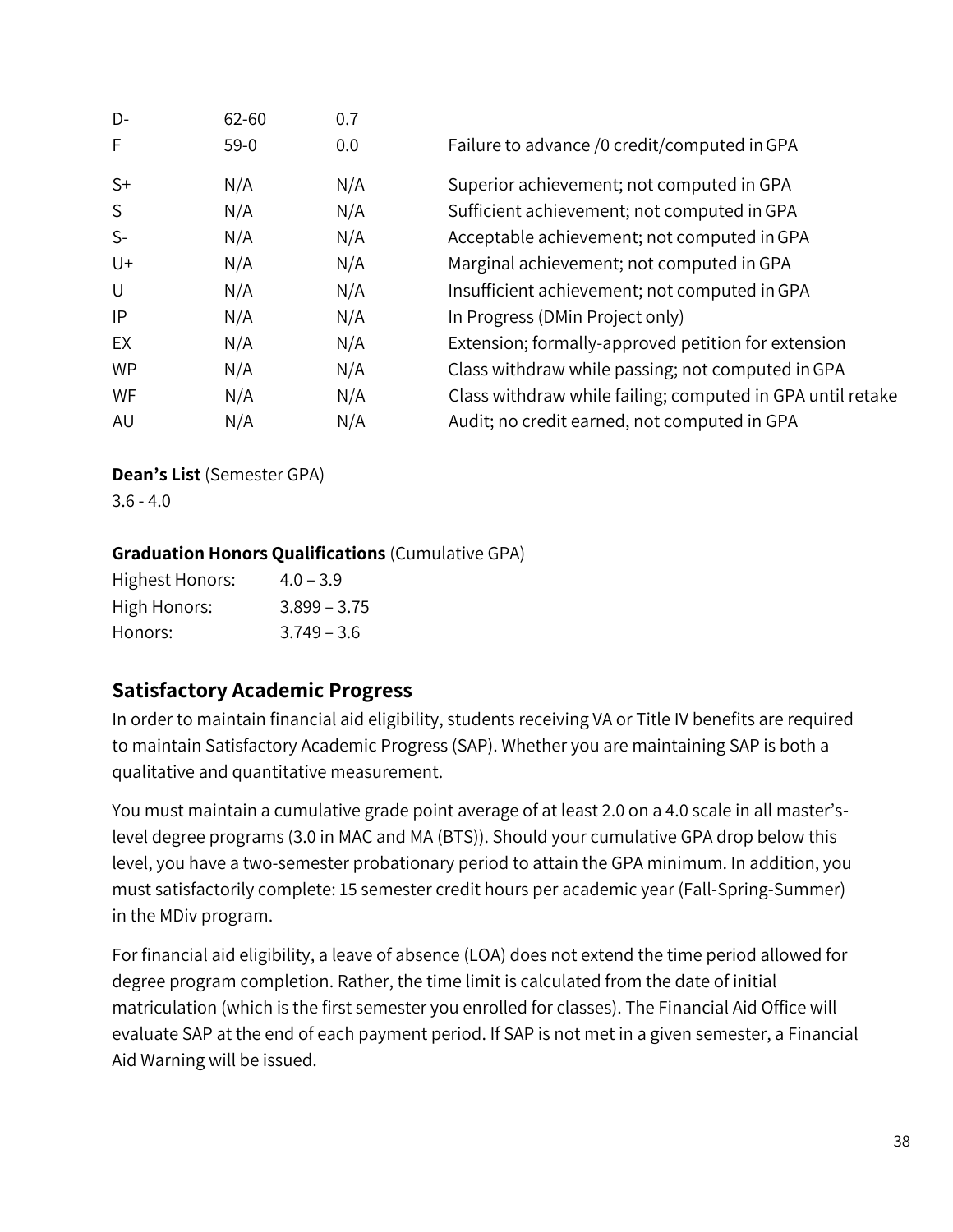# **Academic Warning, Probation, and Dismissal Policy**

**Academic Warning\***: A student whose GPA falls below the minimum required for his/her program, or receives a grade of D+, D, D-, F, WF or U, will be placed on academic warning. Academic Warning means:

- 1. The Student may be encouraged to take a reduced load of courses;
- 2. The student must have a conference with his/her academic advisor or the ExecutiveVice President and Provost to discuss areas of concern and options forimprovement.

Academic warning is removed when the student's GPA reaches (2.0 for MDiv, MAM, and GDipl; 3.0 for ThM, DMin, MA (BTS) and MAC) or exceeds the minimum required for the degree.

**Academic Probation\***: A student whose GPA remains below the minimum GPA (2.0 for MDiv, MAM, and GDipl; 3.0 for ThM, DMin, MA (BTS) and MAC) or below the minimum required for the degree at the close of a semester in which they are on academic warning, will be placed on academic probation. Academic probation means:

- 1. The student is required to take a reduced course load;
- 2. The student must have monthly conferences with his or her academic advisor or the Executive Vice President and Provost during the probationary period to ensureclarity about possible consequences, discuss areas of concern, and pursue options for improvement;
- 3. The student may no longer be making Satisfactory Academic Progress, and as such may no longer be eligible for some kinds of financial aid.

**Academic Dismissal\***: A student whose GPA remains below a minimum of (2.0 for MDiv, MAM, and GDipl; 3.0 for ThM, Dmin, MA (BTS) and MAC) or below the degree program requirements at the conclusion of the next fall or spring semester (subsequent to the term in which the student is placed on probation) will be dismissed from the program. To be eligible for federal financial aid, the law specifies that by the end of the second academic year (regardless of how many credits the student has accrued), the student must have a cumulative GPA consistent with the requirement for graduation from the program. Furthermore, if the Registrar determines that a student cannot mathematically finish his/her program within the maximum timeframe for program completion, the student becomes ineligible for aid. This dismissal may be appealed by petition to the faculty for a joint recommendation for retention by the faculty, the Executive Vice President and Provost, and the Dean of Students.

A student who is dismissed for failing to meet academic standards may appeal for readmission after five weeks of the next semester have passed. The student must show that there were exceptional circumstances. Appeals for readmission should be submitted to the Academic Petition Committee.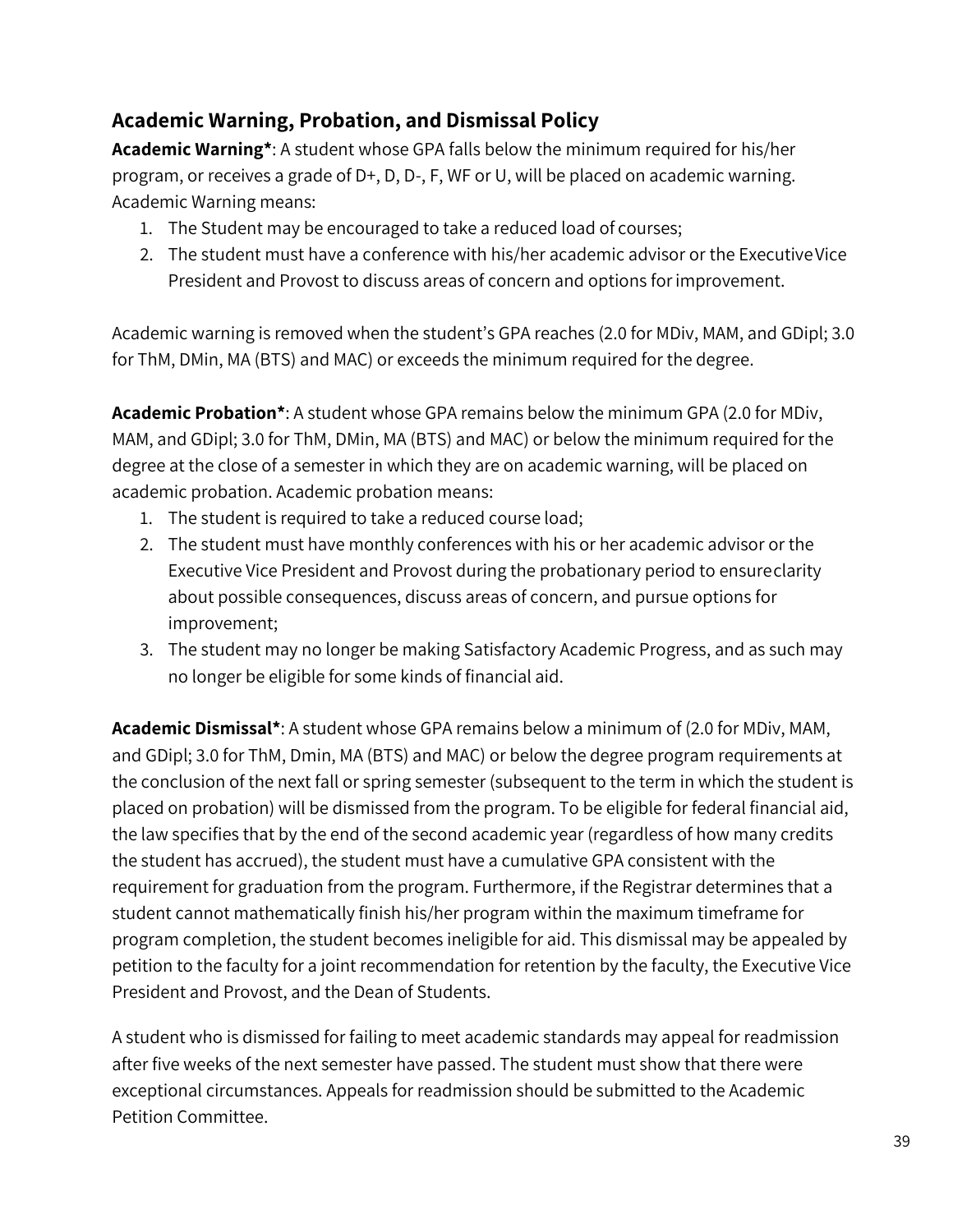\*Written notification is given by the Office of the Registrar to the student, the student's advisor and mentor at the time of grade report distribution. In the cases of Academic Warning, Academic Probation or Academic Dismissal a notation is placed on the student's Official Transcript.

## **Leave of Absence, Withdrawal and Readmission**

#### **Leave of Absence**

Students who will not be registering for courses in a semester must complete the Leave of Absence Form (available on [www.ps.edu\)](http://www.ps.edu/). Students should plan extended absences of a semester or longer with their Student Services Advisor. Students may request a Leave of Absence (LOA) not to exceed two consecutive Fall or Spring semesters (Summer semesters excluded). Students not registered for a course(s) in the third consecutive semester, they will be withdrawn from Phoenix Seminary. The student should speak with their Student Service Advisor before submission of the form to ensure that all matters are in order. An LOA may be granted for personal, financial or other reasons, but the expectation is that the student will return to his or her program within the time frame indicated on the LOA form.

A student on LOA retains his or her existing program year and is considered "Active" but "On Leave." The student should ensure that contact information and other relevant data are kept current through the Office of the Registrar. An LOA is permitted only for students in good standing and does not constitute a waiver of the time frame for program completion. LOA status is not intended to merely delay program deadlines or other program responsibilities but is rather a genuine absence from the Seminary community.

If during the LOA the student finds that he or she must withdraw from the Seminary or needs further extended leave beyond what was originally filed, he or she must communicate his or her intentions to their Student Service Advisor. Note: LOA beyond two consecutive Fall or Spring semesters (Summer semesters excluded) is considered withdrawal from the Seminary and the student must reapply with no guarantee of readmission.

#### **Withdrawal and Readmission**

If a student desires to withdraw from the Seminary with no intentions of returning, the student must complete the Withdrawal Form (available from your Student Service Advisor). The student should speak with their Student Service Advisor before submission of the form to ensure that all matters are in proper order. Please see the "Withdrawal from Courses" to become aware of how it will academically effect the student's grades. Withdrawal is not complete until final settlements have been made with the Offices of Accounting, Financial Aid and the Registrar. Withdrawal from the Seminary deactivates the student's file and if he or she desires to return at a future date, the student must reapply with no guarantee of readmission.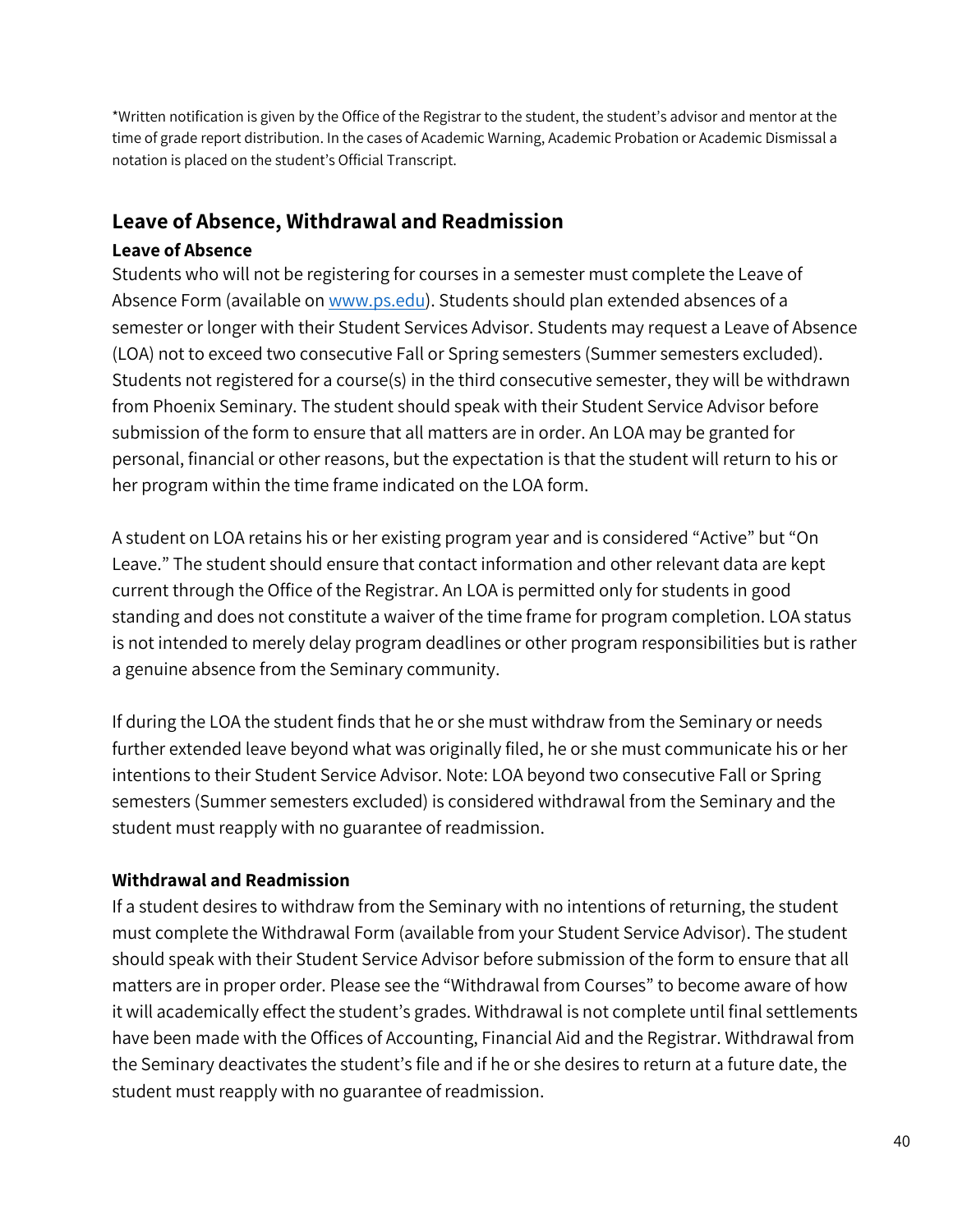Students who do not enroll for three consecutive Fall or Spring semesters (Summer semesters excluded) will be automatically withdrawn from their program and from the Seminary. Withdrawn students who desire to return must apply for readmission through the Admissions Office. Note: Withdrawn students who apply for readmission are subject to the program requirements in effect at the time of readmission rather than those from the time of initial admission.

#### **Involuntary Leave of Absence**

In addition to similar provisions in the Student Conduct Policy, Phoenix Seminary allows the administration to place a student on immediate leave if any of the following are in evidence: selfharm; threat to others; or damage of property. In order to have the involuntary leave of absence lifted, the student must undergo a mental health evaluation by a licensed mental health professional in active clinical practice. Returning to seminary is contingent upon the health provider's professional judgment that the student is sufficiently recovered to resume study.

#### **Withdrawal from Courses**

Students who are currently enrolled may drop from a class without academic penalty during the course drop period. A withdrawal after the course drop period will be recorded as "WF" (withdrew while failing) in all courses and calculated in the student's grade point average (GPA). To receive a final grade of "WP" (withdrew while passing), calculated in the student's GPA, in all courses, student should contact their Student Service Advisor and submit an academic petition no later than two weeks after they signed the withdrawal form. A "WP" is only applicable to students passing the course at time of request. The Academic Petition Committee will consider granting permission to withdraw without academic penalty based on serious, extenuating circumstances. The official withdrawal date is the date the Student Service Advisor is notified of the student's intention to withdraw. Students can withdraw from a course(s) up to two weeks before the last day of class(es). Students who desire to withdraw from their course(s) but do not desire to withdraw from the Seminary should use the Course Withdrawal Form (available from the Student Service Advisor).

## **Timeframe for Program Completion**

Coursework must generally be completed within the established timeframe as measure from the date of entry into the program:

| Master of Divinity                                | 6 years |
|---------------------------------------------------|---------|
| Master of Arts (Biblical and Theological Studies) | 4 years |
| Master of Arts in Counseling                      | 5 years |
| Master of Arts in Ministry                        | 4 years |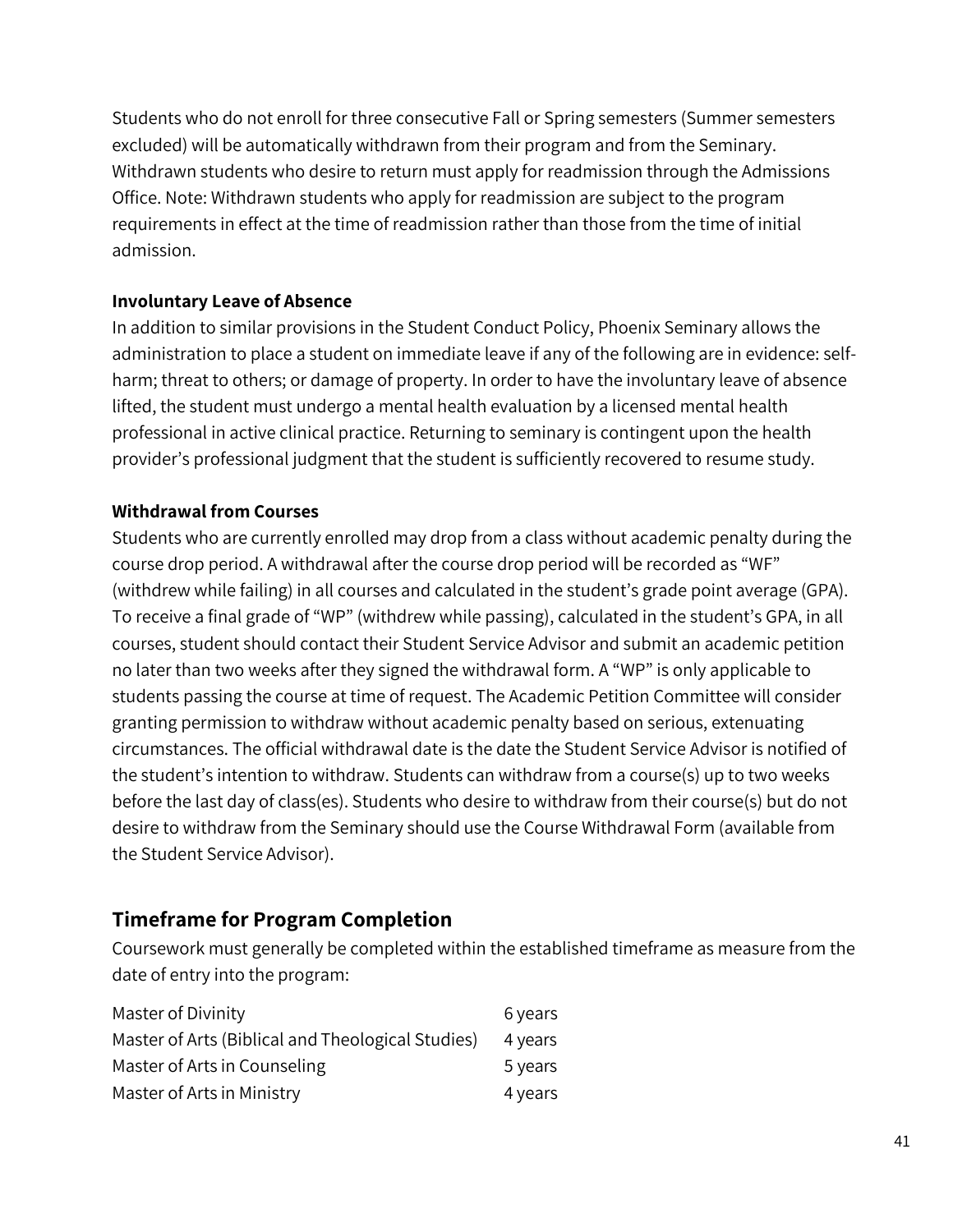| Graduate Diploma   | 3 years |
|--------------------|---------|
| Master of Theology | 3 years |
| Doctor of Ministry | 6 years |

Some students may find it difficult to complete the course of study within the established timeframe. If additional time is needed, a Degree Completion Plan must be approved by the Registrar.

# **Graduation**

Any student who plans to participate in the graduation ceremony and changes their degree, needs to do so before March 1<sup>st</sup>. Any student who changes their degree after March 1<sup>st</sup> will be eligible to participate in the graduation ceremony of the next year.

#### **Graduation Requirements**

To graduate from Phoenix Seminary, the student must:

- 1. Give evidence of biblical understanding, godly character and readiness for ministry;
- 2. Complete the prescribed course of study within the timeframe for programcompletion with acceptable academic standing;
- 3. Sign an affirmation of the Phoenix Seminary Statement of Faith;
- 4. Submit the graduation application by the posted deadline;
- 5. Settle all financial obligations with a zero balance, including payment of thegraduation fee. Diplomas will be held for remaining balances;
- 6. Receive the recommendation of the Faculty and approval by the Board of Directorsfor graduation;
- 7. Complete the Graduating Student Questionnaire;
- 8. Students in the MDiv, MA (BTS), MAC, and MAM program need to take the Bibleand Theology test and pass with a minimum score of 80%.
- 9. Attend commencement exercises. Permission to graduate *in absentia* should be requested in writing from the Registrar at least six weeks prior tocommencement. Students graduating *in absentia* are still required to pay the full graduation fee.

Additional degree-specific graduation requirements are described in Academic Programs.

## **Commencement Ceremony**

The commencement ceremony is held annually at the end of the spring semester. Faculty believes commencement is a vital part of the academic calendar. All non-graduating students are encouraged to attend the commencement ceremony to show support for the graduates. Degrees are awarded each semester upon completion of all degree requirements. The last day of the semester as indicated by the academic calendar is considered the official date of graduation.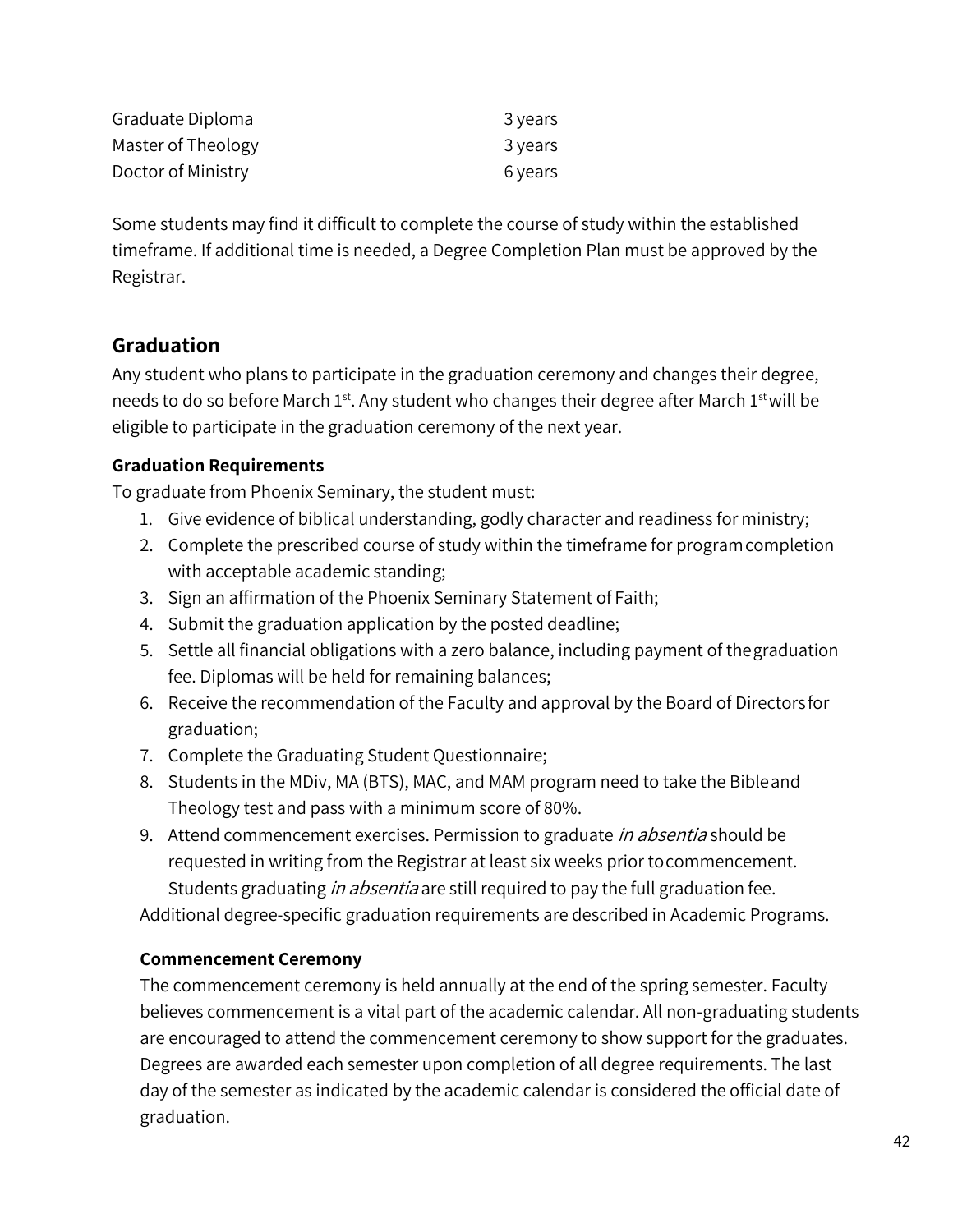Summer graduates who will complete their degree requirements with no more than eight credit hours of coursework may participate in the commencement ceremony preceding their final semester.

#### **Graduation Fees**

Graduation Fee (Doctor of Ministry) \$185 Graduation Fee (Masters and Graduate Diploma) \$160 The graduation fee is required for all graduates including *in absentia.* It covers the cost for regalia, diploma, and ten graduation announcements.

# **Academic Policies and Procedures**

#### **Course Extensions**

In the rare cases of serious illness, family emergency, military assignment or other extenuating circumstances, a student may submit an academic petition to the Assistant Dean of Academic Services through their Student Services Advisor requesting a formal course extension no later than two weeks before the last day of class. A course extension allows the student to complete coursework beyond the end of the semester until a newly specified deadline. If the student fails to complete the coursework by the end of the specified period, the course extension will be changed to an appropriate letter grade based on completed course requirements.

#### **Repeating a Course**

Students may repeat any course in which a grade of C, D, F, WF, WP or U was received. When completed, only the last grade will be used in determining the grade point average. The former grades will remain on the student's academic transcript followed by an \* indicating that the course was retaken.

#### **Grade Appeals**

If a student feels that his or her final semester grade in a given course is not equitable, the student should consult with the course instructor. If the student is not satisfied, he or she may appeal in writing to the Academic Petition Committee. The Academic Petition Committee will confer with the instructor and seek a satisfactory resolution of the problem. The written appeal must be made within the subsequent semester.

#### **Transcripts**

Students and alumni are entitled to receive transcripts of their completed coursework if they have no financial obligations to the Seminary. The Transcript Request Form is available on [www.ps.edu](http://www.ps.edu/) under Students > Forms and Documents. An official transcript will be issued to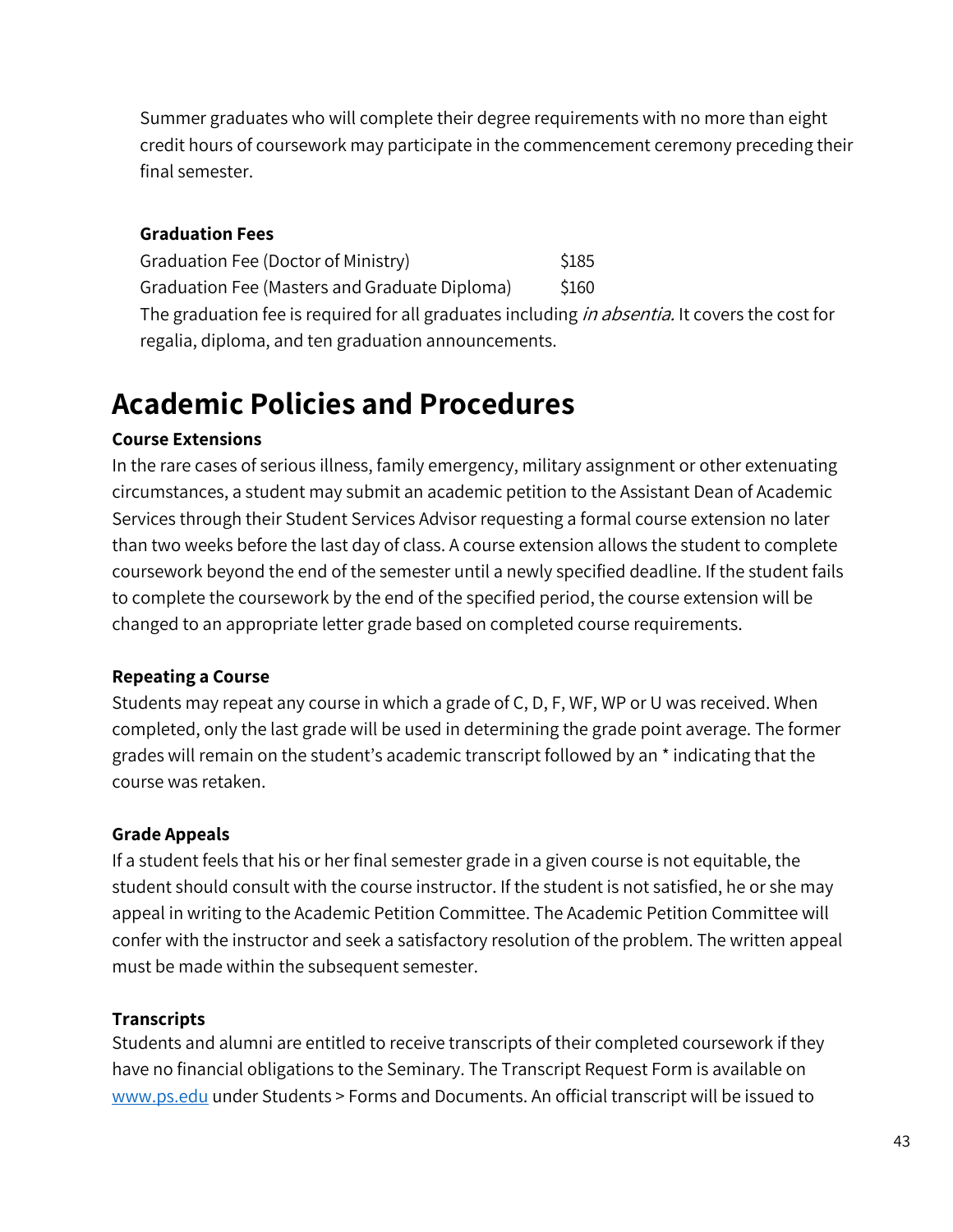appropriate institutions or individuals in a sealed envelope within ten business days of the receipt of the signed transcript request and payment. Requests made at the end of a semester will be processed within ten business days after final grades post. Unofficial transcripts may be obtained free of charge through the Student Portal or requested through the Office of the Registrar.

Transcripts from other institutions contained in student files are the property of Phoenix Seminary and as such are under the control of the Office of the Registrar. While federal law allows that students may review the content of their academic files, transcripts from other institutions submitted to Phoenix Seminary for admissions or transfer credit evaluation will not be photocopied or forwarded elsewhere.

#### **Records Retention**

Phoenix Seminary retains a variety of records pertinent to the academic progress of students. These records are available to faculty and staff who have a legitimate educational interest in the student. Educational records are released to third parties only with the student's written authorization.

Phoenix Seminary retains documents for approved applicants for up to two years. For applicants who do enroll, the Seminary retains documents in their official files for two years beyond the date of last attendance. Basic application materials and the official records of academic achievement at Phoenix Seminary are retained permanently.

The Family Educational Rights and Privacy Act (FERPA) of 1974 governs students' rights of privacy and access to their educational records. Students have the right to inspect their files and all materials therein, except those items specifically waived by the student. Students wishing to view their files should contact the Registrar.

#### **Student Privacy**

It is the policy of Phoenix Seminary to adhere to the provisions of the Family Education Rights and Privacy Act (FERPA) of 1974, also known as the Buckley Amendment.

Phoenix Seminary and Ottawa University communicate on a need-to-know basis regarding students' academic progress in the cooperative MAC program and other program-related issues.

#### **Course Recording Policy**

Many students find it helpful to record their course lectures so they can review them again. Students must always request the instructor's permission to record a course. "Taking the course" by listening to recordings made in class is not permitted except in cases of a formally-petitioned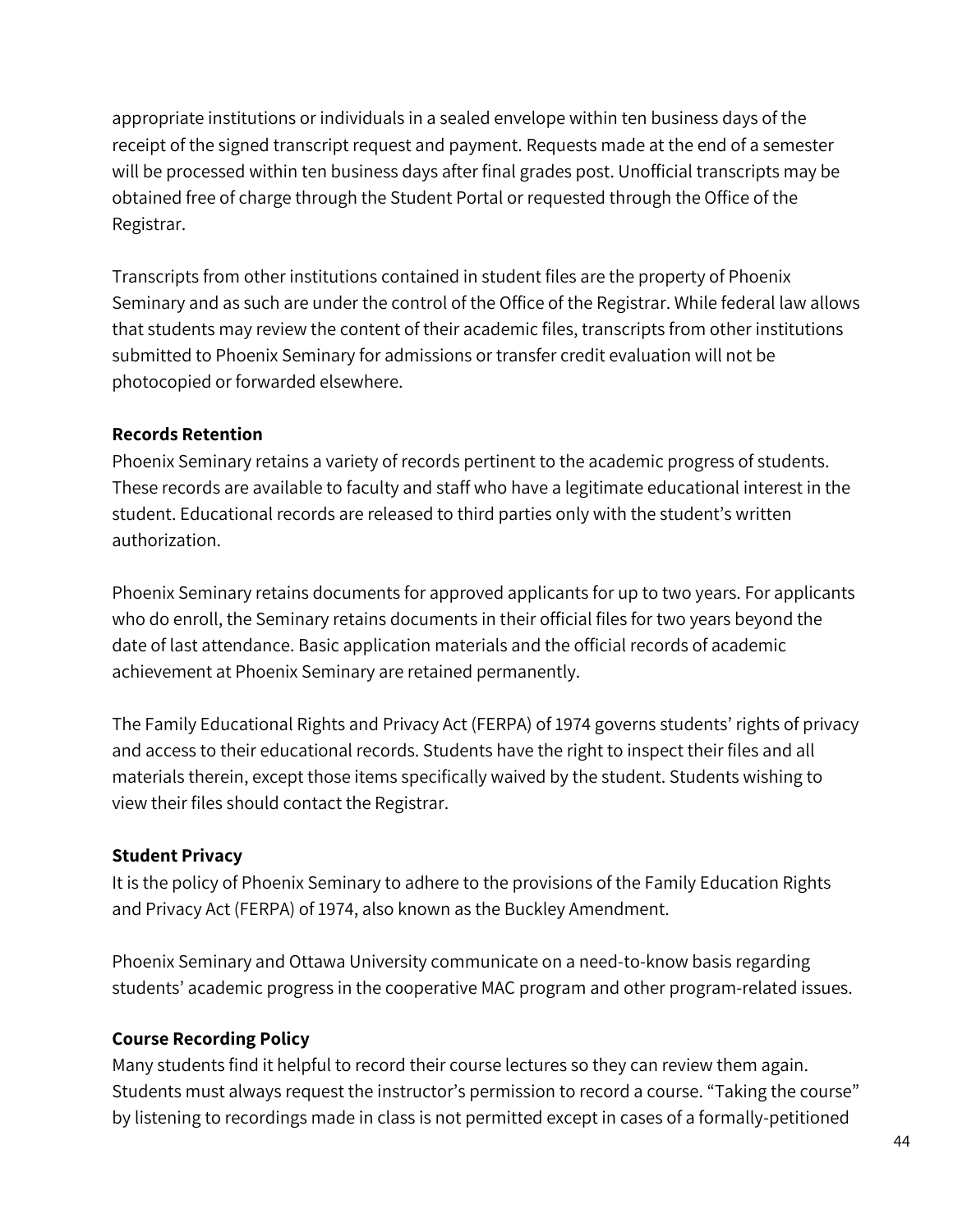independent study. The instructor is not responsible to record classes for absent students for any reason.

#### **Audio/Video Recording of Classes**

By enrolling for classes at Phoenix Seminary students voluntarily agree to have themselves recorded. The school "captures" many class sessions (including breaks) in high-definition video for use in construction of online courses. Students must leave the classroom if they wish to discuss confidential subjects with the professor or other students.

#### **Photography/Videography for Marketing Purposes**

Occasionally a photographer or videographer is on hand to take classroom and event photos. Enrollment at Phoenix Seminary implies consent for use of photographs and video in limited ways to promote the Seminary. If students must maintain privacy for security reasons, please contact the Registrar.

#### **Copyright Notice**

Any and all class materials, outlines, handouts, syllabi, Power Point presentations, etc. (including audio and video recordings) are the intellectual property of the course professor. Copyright and all rights concerning distribution, transmission, release or duplication in any form and by any means including electronic media, of this material belongs to the course instructor, who has sole decision-making authority concerning requests for release, use or publication.

## **Teaching Assistants**

Many professors at Phoenix Seminary utilize teaching assistants. Under the professor's supervision and his or her direction, teaching assistants may grade student assignments and assist students as needed. The grading of student assignments including grades, as well as all verbal and written conversations with students and the professor regarding student performance, will be kept in confidence by the teaching assistant. The professor of record is ultimately responsible for the course grading.

## **Human Subject Research Ethical Guidelines**

When research conducted by members of the Phoenix Seminary community involves human subjects, the paramount responsibility of those members is to the human subjects they study. When there is a conflict of interest, these subjects always come first. It is essential that the rights, interests and sensitivities of those being studied be safeguarded. Among other things, research subjects have the right to remain anonymous; the right to understand the nature, purpose and intended use of the research; the right to understand the possible consequences of the research; and the right, if any, to fair compensation for their services. (Adapted from The Statement on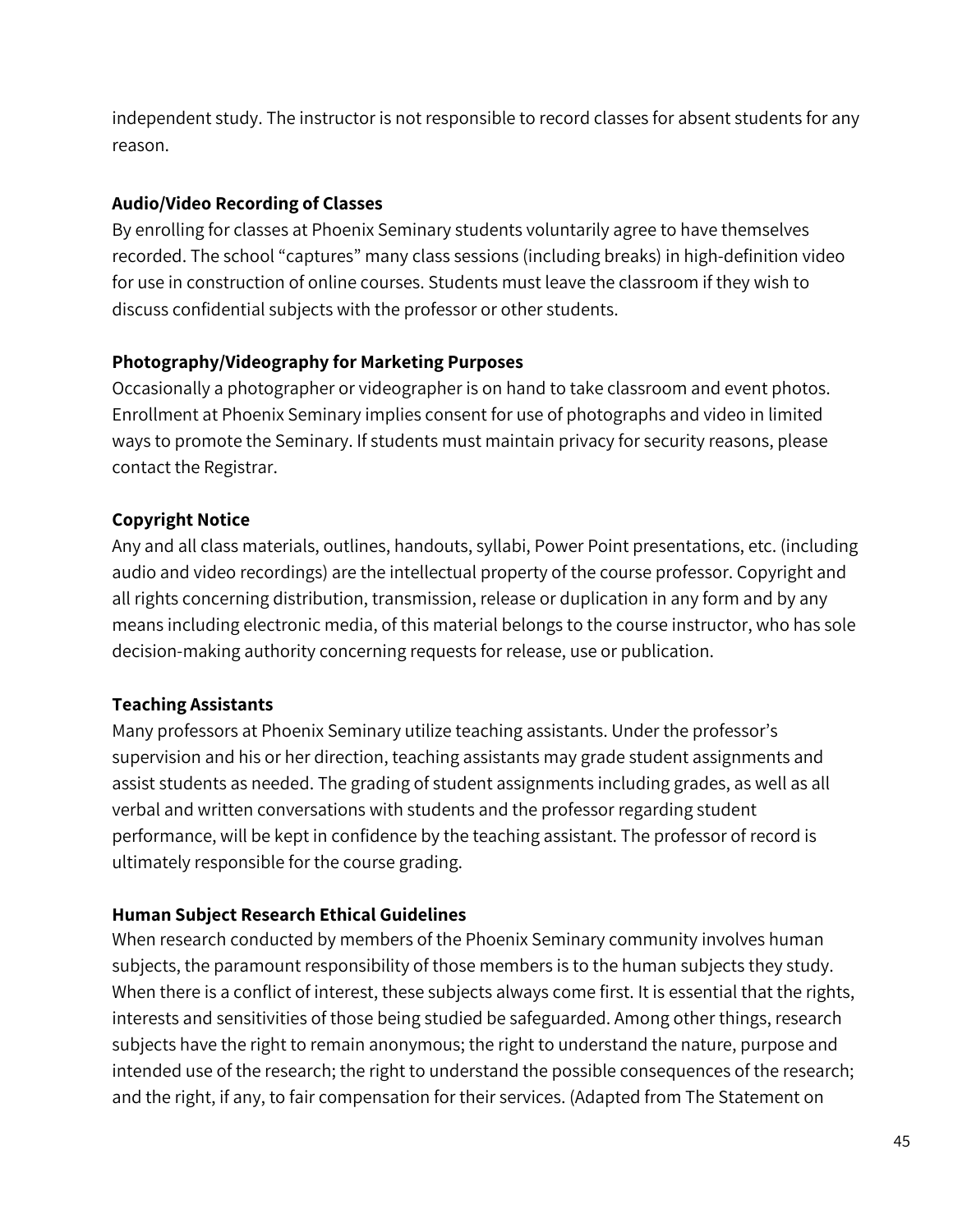Ethics of the American Anthropological Association). At Phoenix Seminary, human subject research is overseen by the Protection of Human Rights Research Internal Review Board. Students who expect to engage in human subject research should speak to their professor for more information.

# **Online Learning**

A maximum of 41 credits in the Master of Divinity and 21 credits in the Master of Arts in Ministry program may be completed through online learning, whether taken at Phoenix Seminary or transferred from another institution. The Master of Arts (Biblical and Theological Studies), Master of Arts in Ministry Christian Studies, and the Graduate Diploma are offered completely online.

While the Phoenix Seminary Faculty's philosophy of education places a priority on the importance of face-to-face instruction and ministry formation in traditional classroom settings, they also recognize the value in offering online courses.

Online courses are available for full academic credit to those enrolled in Seminary's degree and diploma programs and may also be accessed on a non-credit basis. Online courses offered by Phoenix Seminary meet all applicable regulations of State and Federal agencies and the criteria of our professional (ATS) and regional (HLC) accrediting agencies.

Phoenix Seminary online courses are multifaceted, consisting of learning experiences such as captured lectures, assigned readings, projects, research papers, quizzes, discussion forums and examinations. The classes require regular and substantive student-faculty and student-student communication. Courses are often taught/facilitated by the faculty member whose lecturesform the backbone of the course or by qualified online instructors who facilitate the course, using the captured lectures of the professor who developed the course. Online courses follow a traditional 15-week semester format in the fall and spring semesters, but they are adapted in the summer semesters to follow the accelerated 10-week format. Online courses will appear in the semester course schedules with course numbers followed by the letter "o".

## **State Authorization**

Phoenix Seminary seeks to offer our online program and classes in as many states, districts, and territories as possible. For this reason, we are an institutional participant in the State Authorization Reciprocity Agreement (SARA) initiative. In this agreement, the Seminary has reciprocity with other SARA states, districts and territories for its distance education programs. It is intended to make it easier for students in another state to take online courses offered by Phoenix Seminary. Please visit the NC-SARA website [\(http://nc-sara.org\)](http://nc-sara.org/) for the most current list of states that participate in SARA.

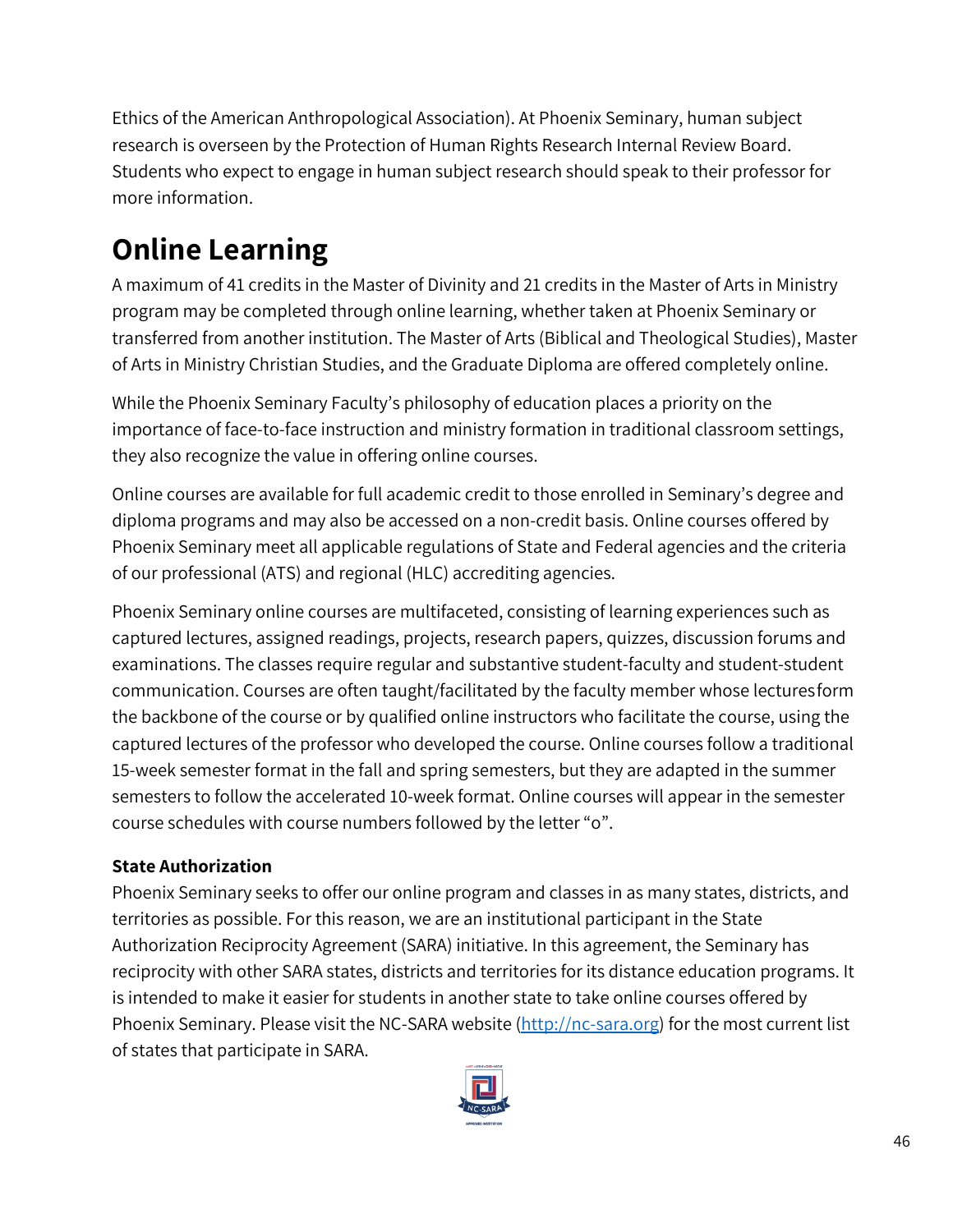# **Online Course Requirements**

Online course minimum system requirements

| Internet Connectivity | High speed connection (DSI, Cable, Satellite, Wireless)            |
|-----------------------|--------------------------------------------------------------------|
| Software              | Microsoft Office 2007 or higher, Adobe Acrobat Reader              |
| PC Operating Systems  | Windows 7, Windows 8, Windows 8.1, Windows 10                      |
| PC Browsers           | Microsoft Internet Explorer (version 11)                           |
|                       | Microsoft Edge                                                     |
|                       | Mozilla Firefox (through version 53)                               |
|                       | Google Chrome (through version 58)                                 |
|                       | Legacy browsers with known compatibility issues: Internet Explorer |
|                       | 10 and below                                                       |
| Mac Operating Systems | OS X Yosemite (10.10.x), OS X El Capitan (10.11.x), Mac OS Sierra  |
|                       | (10.12.x)                                                          |
| Mac Browsers          | Apple Safari (through version 10)                                  |
|                       | Mozilla Firefox (through version 53)                               |
|                       | Google Chrome (through version 58)                                 |
|                       | Legacy browsers with known compatibility issues: Safari 7 and      |
|                       | below                                                              |
| Minimum RAM           | 2 <sub>GB</sub>                                                    |
| Recommended RAM       | 4 GB                                                               |
| Minimum CPU           | Pentium 4, 1.3 GHz                                                 |
| Recommended CPU       | Intel Core Duo 1.33 GHz. Recommended Intel i3 2.3 GHz              |

#### **Technical Skills Required to Complete Online Coursework**

To complete the requirements of a Phoenix Seminary online course you must have the ability:

- 1. To use a computer word processor such as Microsoft Word;
- 2. To launch a web browser (see above) and complete an online application at theseminary website for admission to Phoenix Seminary;
- 3. To register and pay tuition and fees for classes via the student portal;
- 4. To log into the seminary's Moodlerooms Learning Management System (PS Online) and establish access using a password/key provided to registered students;
- 5. To access course materials and discussion forums by clicking on the items anddropdown menus displayed on the course page in Moodlerooms;
- 6. To send and receive email;
- 7. To send assignments to the professor as an attachment to email or through theelectronic course dropbox in Moodlerooms;
- 8. To complete course evaluations and related assessment surveys online.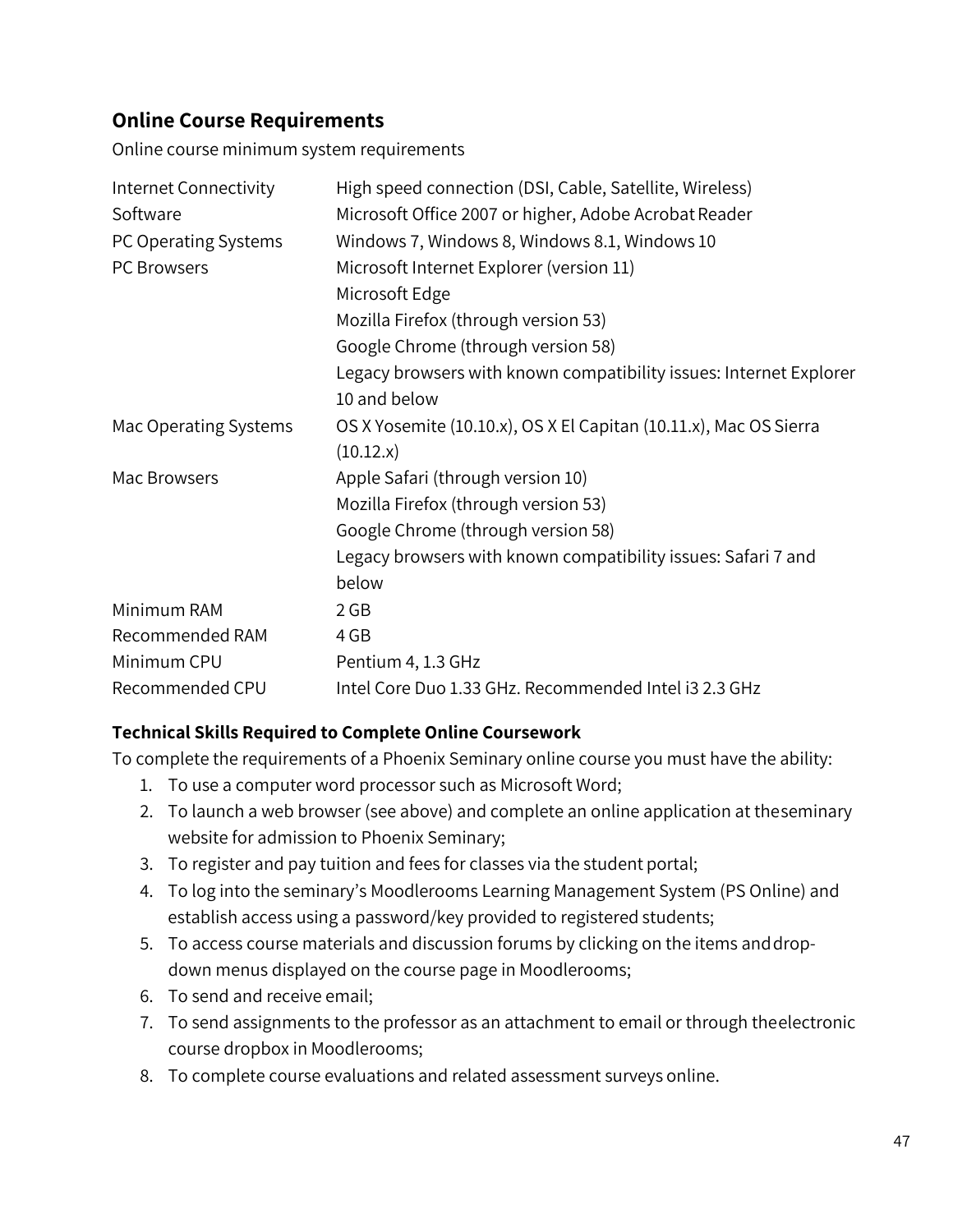## **Online Student Serves and Support**

Once admitted, online students are assigned a "personal librarian" at the Seminary Library with whom they may communicate by email, telephone or Skype video call.

- Academic advising may be obtained from the student's assigned Student Services Advisor.
- Career counseling is provided by the Dean of Students.
- Technical assistance is available by contacting [OnlineSupport@ps.edu.](mailto:OnlineSupport@ps.edu)

# **Mentoring Program**

The purpose of personal mentoring is to stimulate students to grow in godliness to increasingly embody the character of Christ and the lifestyle of mature Christian disciples.

#### **Why does Phoenix Seminary require mentoring?**

Personal character development does not happen in isolation. The focus of the Mentoring Program is character development. Through a Personal Development Plan, the student will create specific personal objectives for each of the four character attributes below. The mentoring relationship provides accountability as the student progresses toward their objectives.

In the area of Character Development, graduates will:

- 1. Evidence an increasing love and growing accountability to God and to the body ofChrist.
- 2. Demonstrate Christ-like character and personal integrity.
- 3. Evidence strong moral and ethical standards in both personal and professional relationships and duties.
- 4. Demonstrate mental and emotional health.

#### **Who participates in the mentoring program?**

A mentoring relationship is required for all MDiv, MAC, MA (BTS) (on-campus only), and MAM students. Students and mentors may choose to continue meeting beyond Mentoring Program requirements.

#### **How are students and mentors connected?**

The student prayerfully chooses someone in his or her Christian community who has the spiritual maturity and life experience to provide the student with wisdom and accountability. The student is to ask that individual to consider serving as their official Phoenix Seminary mentor.

Before the end of the third week of their first semester of enrollment, the student is to contact the Mentoring Department in order to provide the Director of Mentoring with contact information for their mentor candidate. If the student cannot identify anyone to serve as their mentor, the Director of Mentoring will assist them in connecting with a mentor. All new mentors must be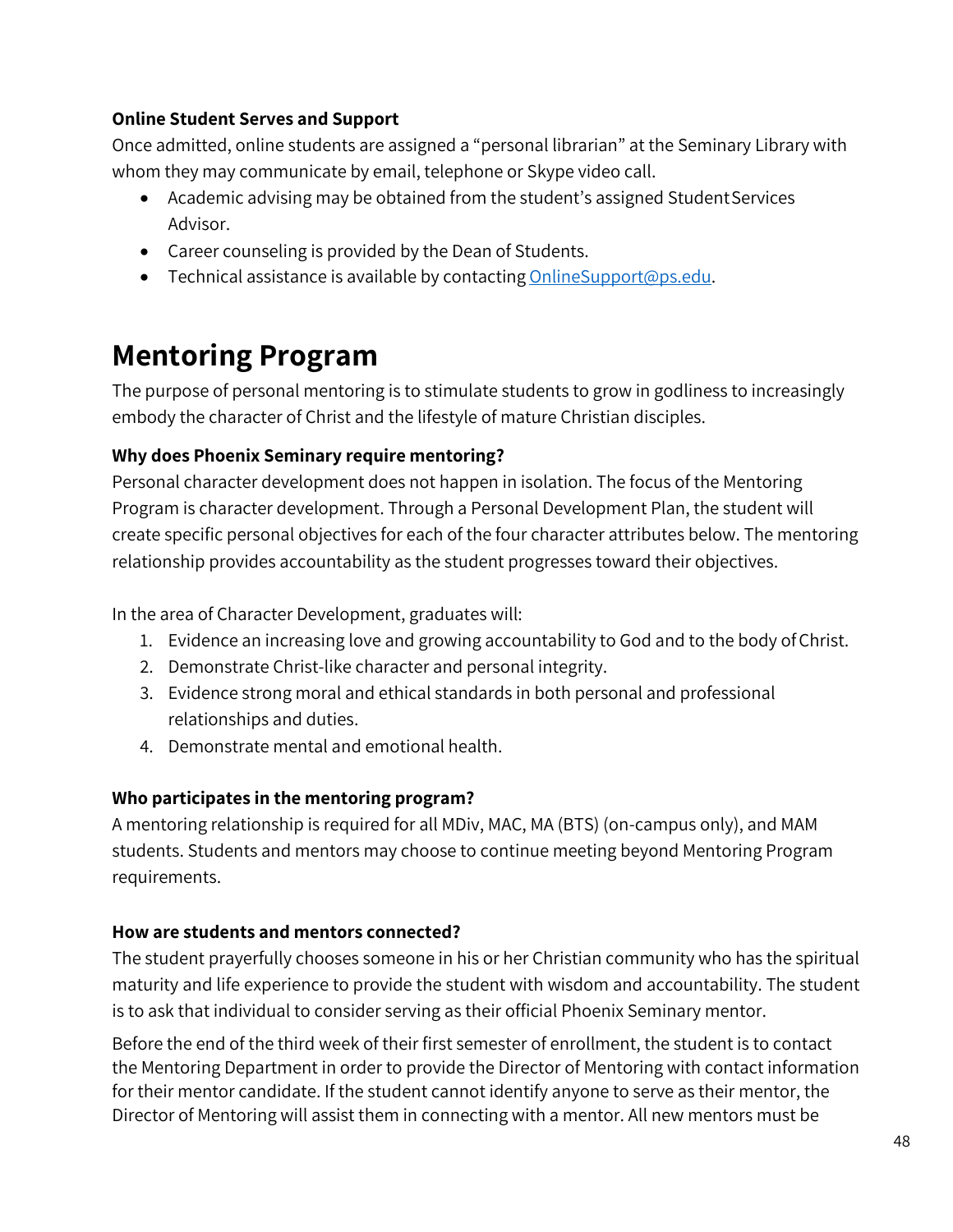approved by the Director of Mentoring. Students are required to communicate with the Mentoring Department prior to the end of their first semester. Failure to do so will result in the *inability to register for the subsequent semester.* The mentor's input will also be requested for use in the Periodic Faculty Reviews.

# **Academic Programs**

**Master of Divinity (MDiv)**

#### **Degree Purpose**

The Master of Divinity degree is the primary academic program at Phoenix Seminary. Students who plan to be pastors, Bible teachers, missionaries, or counselors are especially encouraged to enroll in the Master of Divinity program.

The Master of Divinity program is designed to equip students for professional, vocational ministry in church and para-church settings. This may include a broad range of occupations, including the pastorate, intercultural service, Christian leadership, pastoral counseling, chaplaincy, evangelism, and youth ministry. In many churches and denominations, the MDiv degree has been recommended for those preparing for ordination. It can also provide the academic basis for the ThM, DMin or PhD degrees.

The Master of Divinity program includes personal training that can scarcely be acquired anywhere else. It provides the skills of biblical interpretation, including competency in Greek and Hebrew, careful theological analysis, and wise evaluation of the thought and events of church history, and also in the effective use of these skills in preaching, Bible teaching, church leadership, counseling, and cross-cultural ministry. These specialized skills are taught at Phoenix Seminary by competent faculty members who have been experts in their fields for many years.

#### **Student Learning Outcomes**

Graduates of the Master of Divinity degree program should be able to:

- 1. Know and apply Scripture using proper hermeneutical principles.
- 2. Articulate sound doctrine according to historic Christian orthodoxy.
- 3. Explain how to shepherd people with biblical wisdom.
- 4. Articulate his or her own growing and healthy relationship with God and neighbor.

#### **Admission Requirements**

Applicants to the Master of Divinity program must have earned an accredited baccalaureate degree (or its equivalent) that includes exposure to a breadth of liberal arts. Phoenix Seminary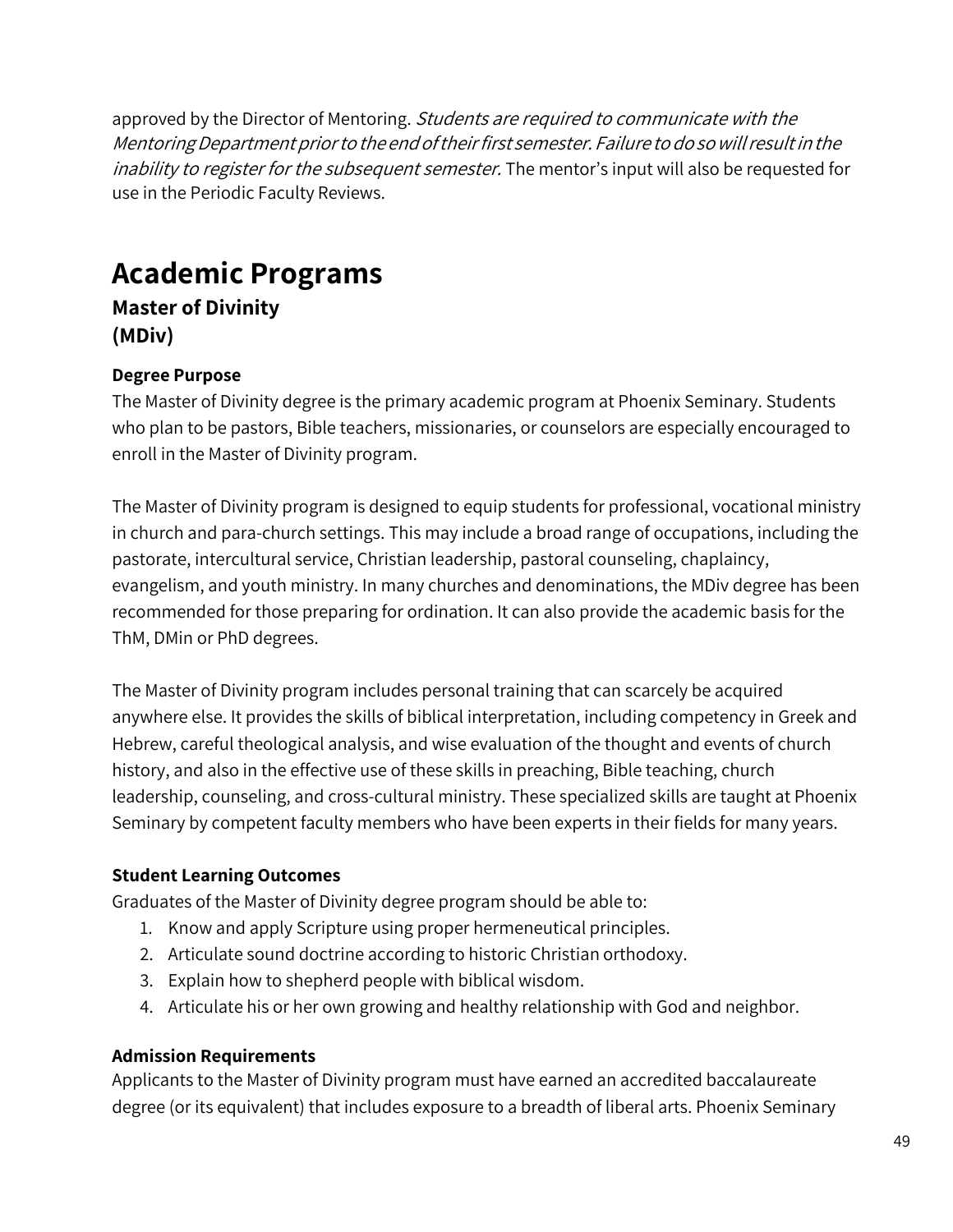encourages undergraduate course work in philosophy and the history of Western Civilization. An undergraduate GPA of 2.5 (on a 4.0 scale) is required. Those who do not meet these academic requirements may petition the Admissions Committee for special consideration. Applicants must have vocational goals consistent with the design of the Master of Divinity. Applicants must demonstrate evidence of mature Christian character and ministry potential.

| <b>MDIV CORE REQUIREMENTS</b>                           | <b>69 HOURS</b> |
|---------------------------------------------------------|-----------------|
| <b>Biblical Languages</b>                               | 12 hours        |
| NT512 New Testament Greek 1                             | 3 hours         |
| NT513 New Testament Greek 2                             | 3 hours         |
| OT512 Old Testament Hebrew 1                            | 3 hours         |
| OT513 Old Testament Hebrew 2                            | 3 hours         |
| <b>Biblical Literature</b>                              | 16 hours        |
| BC498 Graduate Research and Writing                     | 1 hour          |
| BL515 Hermeneutics: Principles of Interpretation        | 3 hours         |
| BL511 Old Testament 1: Genesis to Esther                | 3 hours         |
| BL512 Old Testament 2: Job to Malachi                   | 3 hours         |
| BL513 New Testament 1: Matthew to Acts                  | 3 hours         |
| BL514 New Testament 2: Romans to Revelation             | 3 hours         |
| <b>Character Development</b>                            | 5 hours         |
| SF501 Living in God's Presence                          | 2 hours         |
| SF504 Foundations of Intimacy                           | 3 hours         |
| <b>Church History</b>                                   | <b>6 hours</b>  |
| CH511 Church History 1                                  | 3 hours         |
| CH512 Church History 2                                  | 3 hours         |
| <b>Intercultural Studies</b>                            | <b>6 hours</b>  |
| IS504 Cross-Cultural and Diversity Competency           | 3 hours         |
| IS505 Communicating Christ in a Pluralistic World       | 3 hours         |
| <b>Ministry Skills</b>                                  | 9 hours         |
| BC512 Homiletics: Principles of Preaching               | 3 hours         |
| MS503 Introduction to Pastoral Counseling               | 3 hours         |
| MS504 Leadership and Pastoral Competencies              | 3 hours         |
| <b>Theology</b>                                         | 15 hours        |
| TH511 Prolegomena, Scripture, and God                   | 3 hours         |
| TH512 Anthropology, Christology, & Pneumatology 3 hours |                 |
| TH513 Soteriology, Ecclesiology, & Eschatology          | 3 hours         |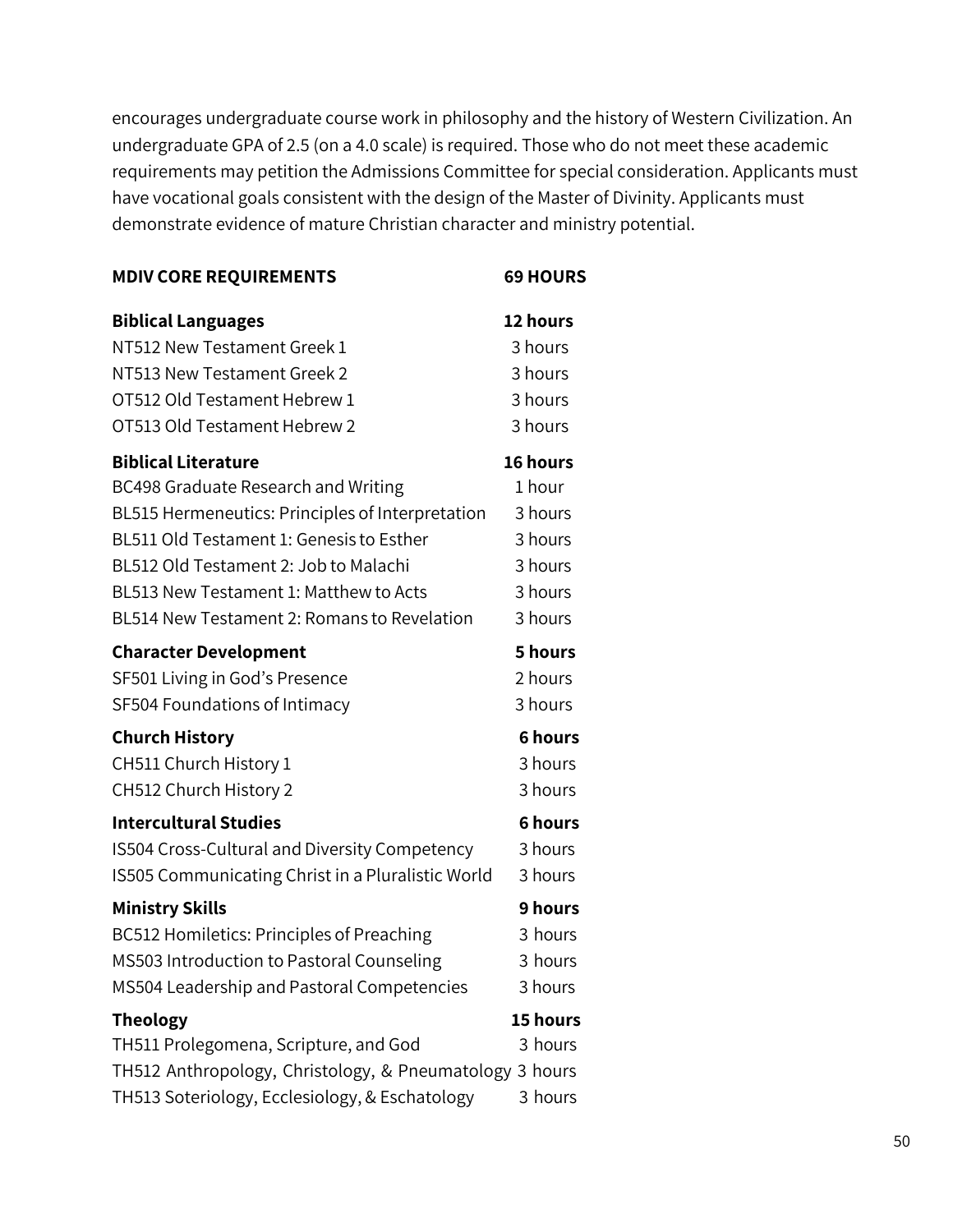| <b>TH516 Christian Ethics</b>              | 3 hours      |
|--------------------------------------------|--------------|
| TH5## Apologetics Elective: TH514 or TH517 | 3 hours      |
| TH599 Theological Oral Examination         | Transcripted |

#### **CONCENTRATION & ELECTIVE REQUIREMENTS 23 HOURS**

(Select from 5 options)

#### **MDIV TOTAL 92 HOURS**

#### **Transfer Credit**

A maximum of 50 percent (46 semester credit hours) of the coursework required for the Master of Divinity may be transferred from another seminary or graduate school when the transfer credits fit the nature of the program and other requirements are met.

#### **Graduation Requirements**

The Master of Divinity requires the completion of 92 semester hours within six years with a minimum cumulative GPA of 2.0.

#### **On the Importance of Biblical Languages in the MDiv**

We have always been a people of the Book. Amidst fads, renewal flows from a careful, humble, prayerful reading of Scripture. There is no more careful way to do this than hearing and engaging with the original words in Hebrew, Aramaic, and Greek. This is self-evident to anyone who undertakes the discipline of learning the biblical languages. Furthermore, mature Christians come to expect this competence from their teachers and preachers. It is for this reason that Phoenix Seminary places such an emphasis on the original languages in all concentration of the Master of Divinity.

| <b>Master of Divinity Concentrations</b>      |                 |
|-----------------------------------------------|-----------------|
| <b>Biblical and Theological Studies (BTS)</b> | <b>23 HOURS</b> |
| <b>BC513 Advanced Preaching Skills</b>        | 3 hours         |
| NT514 Greek Syntax and Exegesis               | 3 hours         |
| NT5## Greek Elective (NT551-NT595)            | 3 hours         |
| OT514 Hebrew Syntax and Exegesis              | 3 hours         |
| OT5## Hebrew Elective (OT551-OT595)           | 3 hours         |
| BC591 Internship I*                           | 2 hours         |
| --5## General Electives                       | 6 hours         |
| <b>Christian Studies (CS)</b>                 | <b>23 HOURS</b> |

Course 1 – Elective of student's choosing 3 hours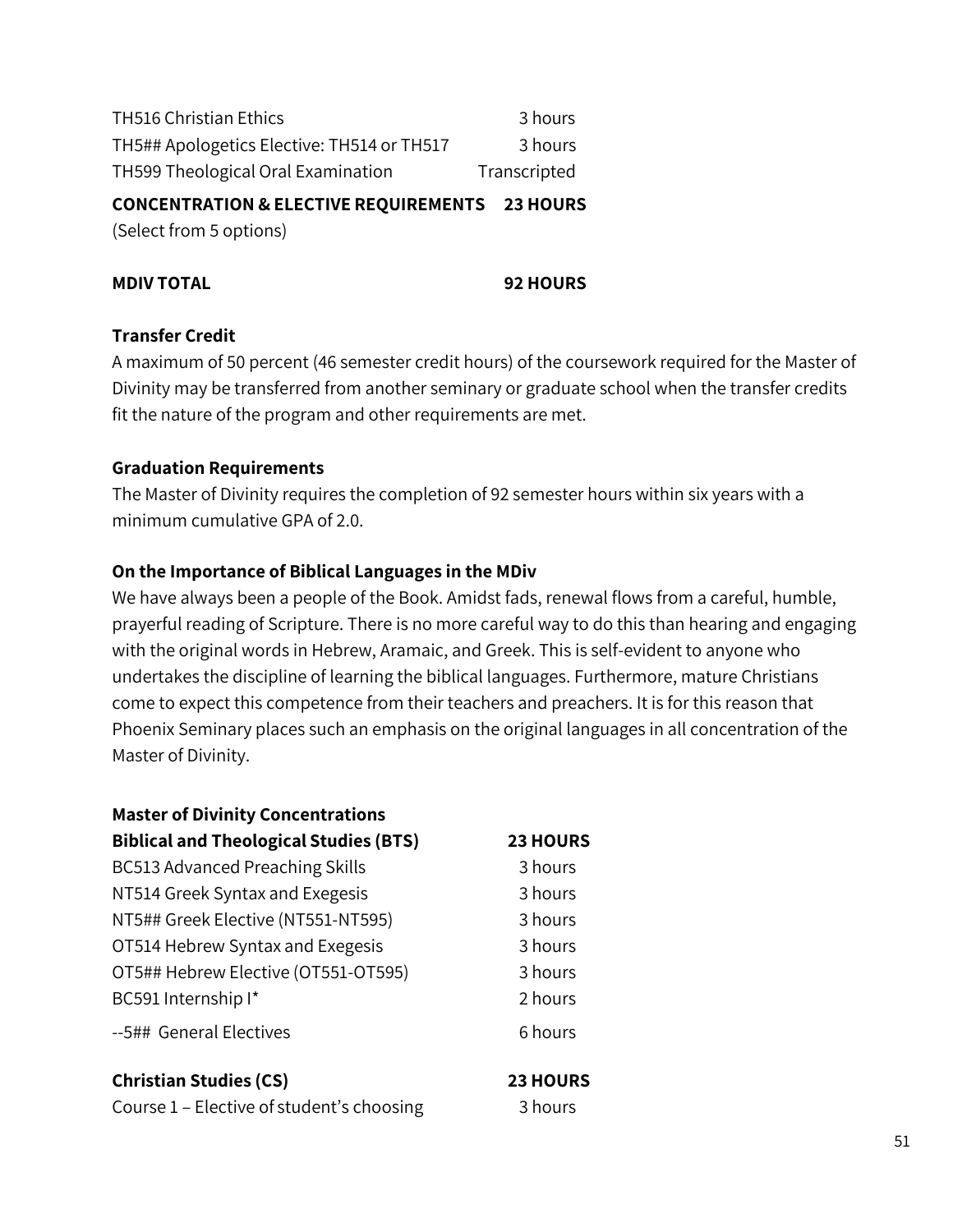| Course 2 - Elective of student's choosing | 3 hours |
|-------------------------------------------|---------|
| Course 3 - Elective of student's choosing | 3 hours |
| Course 4 - Elective of student's choosing | 3 hours |
| Course 5 - Elective of student's choosing | 3 hours |
| Course 6 - Elective of student's choosing | 3 hours |
| Course 7 - Elective of student's choosing | 3 hours |
| CS591 Internship I*                       | 2 hours |
|                                           |         |

| <b>Leadership and Administration (LA)</b>     | 23 HOURS |
|-----------------------------------------------|----------|
| LA511 Developing Leaders Who Develop Leaders  | 3 hours  |
| LA512 Survey of Effective Ministries          | 3 hours  |
| LA513 Conflict Resolution in the Church       | 3 hours  |
| LA514 Competencies in Ministry Administration | 3 hours  |
| LA591 Internship I*                           | 2 hours  |
| --5## General Electives                       | 9 hours  |

\*Clinical Pastoral Education (CPE) may in some cases be undertaken to fulfill requirements for Internship I and/or general elective credit.

# **Phoenix Seminary Ministry Apprenticeship Alliance**

The Ministry Apprenticeship Alliance (MAA) is available to all Master of Divinity students. The MAA aims to join rigorous scholarship and supervised ministry experience and mentoring in the context of approved churches. The MAA is an expansion of Phoenix Seminary's theological classes that integrates experiential learning, structured supervision, and disciplined spiritual formation with practical day-to-day ministry training. Phoenix Seminary students who participate in the MAA will be able to earn up to 18 hours of course credit towards core and elective requirements in the MDiv degree in their approved ministerial contexts. Pre-approval is required for all courses. For further information concerning the courses, please refer to the course description section of the Academic Catalog. Contact your Student Services Advisor if interested in registering for any of the courses.

# **Master of Arts (Biblical and Theological Studies)**

**[MA (BTS)]**

## **Degree Purpose**

The Master of Arts (Biblical and Theological Studies) is available 100% online or in our traditional campus setting. The flexibility this degree provides is ideal for students currently serving in churches or para-church organizations, allowing them to obtain graduate Biblical and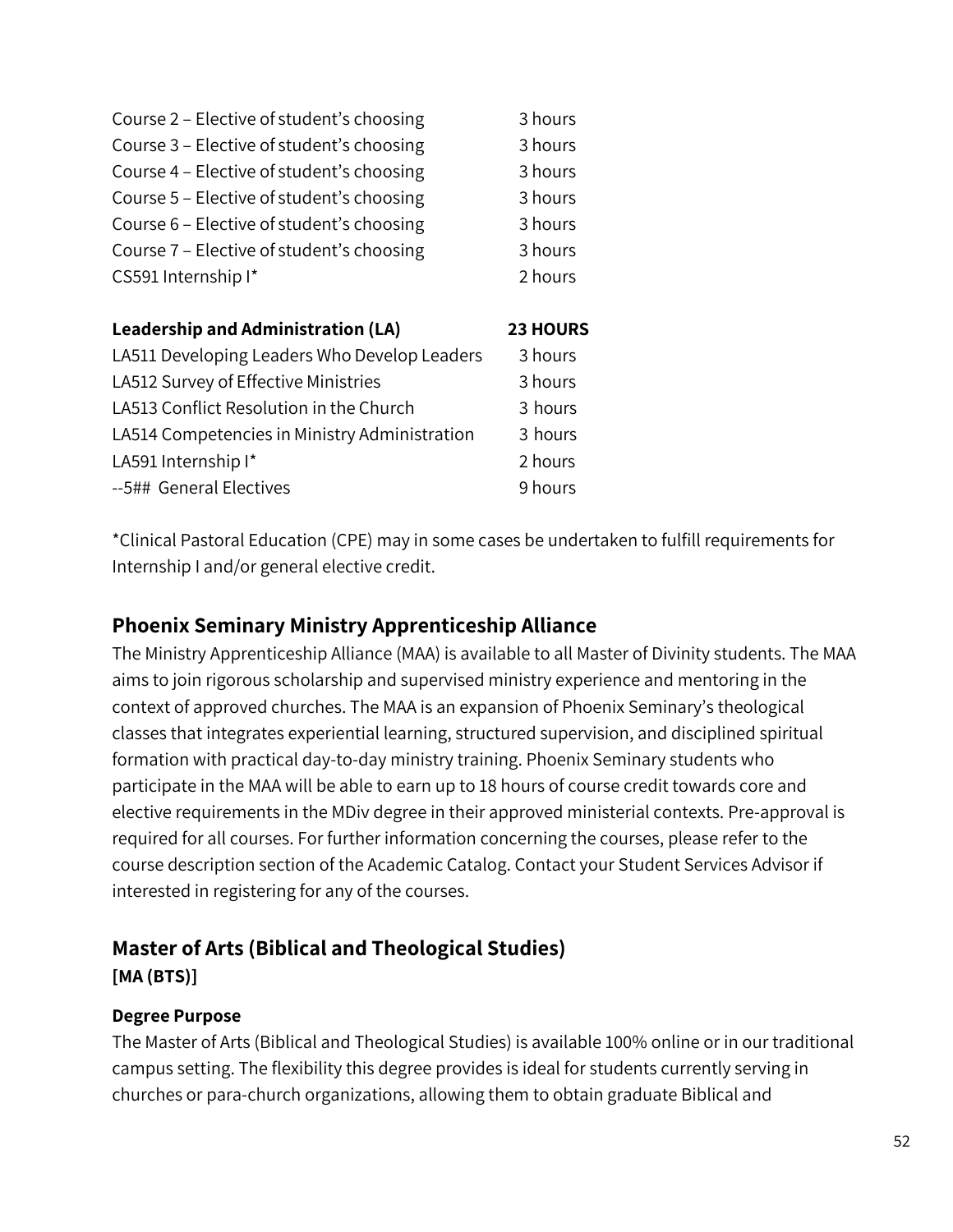Theological education while learning practical ministry skills in their current church or parachurch ministry contexts. Course completed in this program may be transferred to other programs such as the Master of Divinity. Because students have the option to complete a thesis, this degree may be used as the academic foundation needed to continue in a PhD program. This degree is also an ideal option for those in secular vocations who want to do graduate studies in Bible and Theology. Those whose work requires frequent travel can login anywhere with broadband internet access.

While pursuing the Master of Arts (Biblical and Theological Studies) you will engage with an outstanding faculty in the systematic study of Scripture and theology, be exposed to contemporary theological issues, and learn to think biblically, independently and constructively. Campus students will also be directed by a Seminary mentor or local church mentor during their training for the personal development of Christ-like character.

#### **Student Learning Outcomes**

Graduates of the Master of Arts (Biblical and Theological Studies) should be able to:

- 1. Know and apply Scripture using proper hermeneutical principles.
- 2. Articulate sound doctrine according to historic Christian orthodoxy.
- 3. Demonstrate competency in research skills for academic study of the Scripturesand Christian theology.

#### **Admission Requirements**

Applicants to the Master of Arts (Biblical and Theological Studies) must have earned an accredited baccalaureate degree (or its equivalent) that includes exposure to a breadth of liberal arts. Phoenix Seminary encourages undergraduate coursework in philosophy and the history of Western civilization. A cumulative undergraduate GPA of 3.0 (on a 4.0 scale) is required. Those who do not meet these academic requirements may petition the Admissions Committee for special consideration. Applicants must also demonstrate evidence of mature Christian character.

| <b>MA (BTS) CORE REQUIREMENTS</b>   | <b>37 HOURS</b> |  |
|-------------------------------------|-----------------|--|
| <b>Biblical Languages</b>           | <b>6 hours</b>  |  |
| NT512 New Testament Greek 1         | 3 hours         |  |
| NT513 New Testament Greek 2         | 3 hours         |  |
| $-OR-$                              |                 |  |
| OT512 Old Testament Hebrew 1        | 3 hours         |  |
| OT513 Old Testament Hebrew 2        | 3 hours         |  |
| <b>Biblical Literature</b>          | 16 hours        |  |
| BC498 Graduate Research and Writing | 1 hour          |  |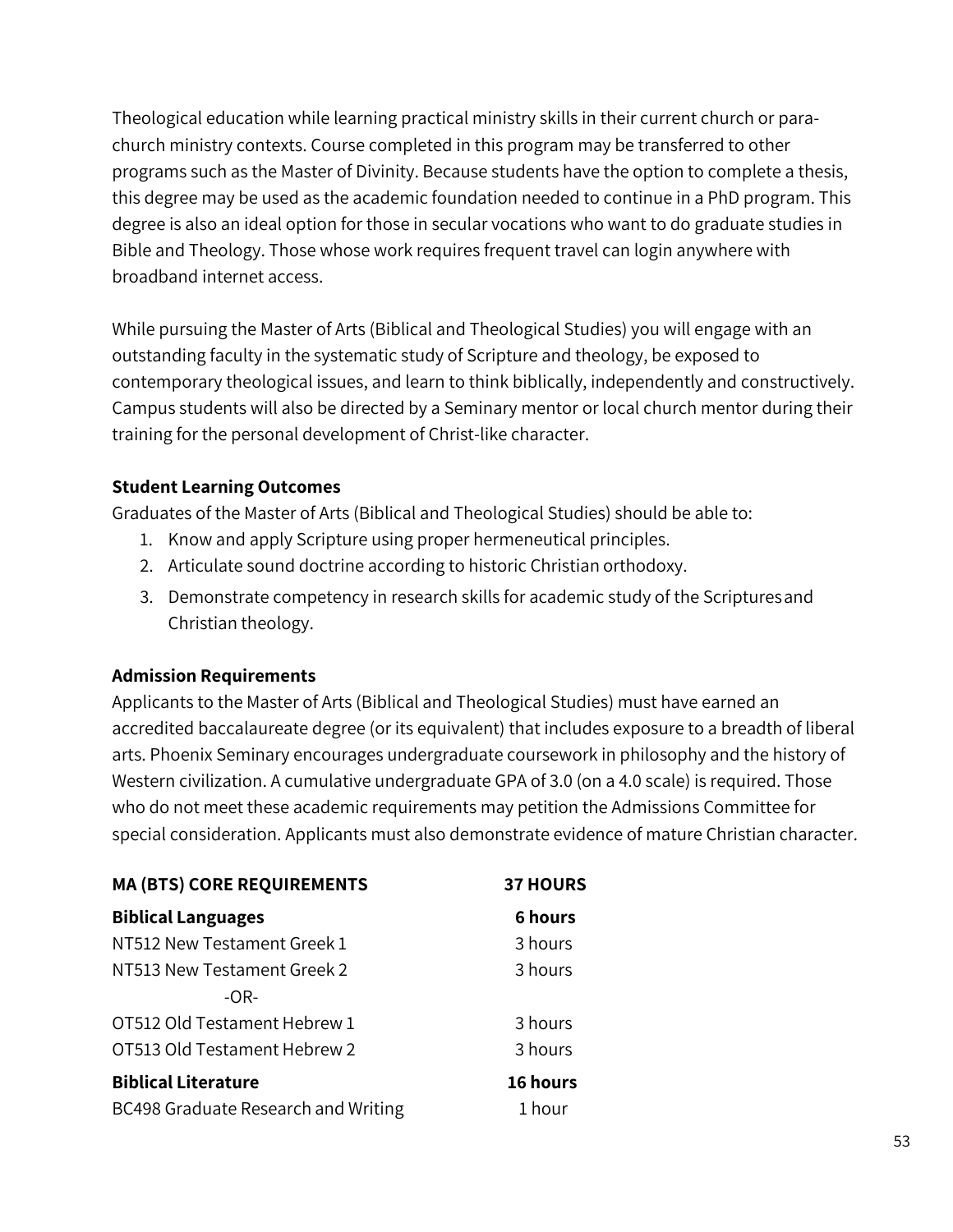| BL515 Hermeneutics: Principles of Interpretation         | 3 hours        |
|----------------------------------------------------------|----------------|
| BL511 Old Testament 1: Genesis to Esther                 | 3 hours        |
| BL512 Old Testament 2: Job to Malachi                    | 3 hours        |
| BL513 New Testament 1: Matthew to Acts                   | 3 hours        |
| BL514 New Testament 2: Romans to Revelation              | 3 hours        |
| <b>Church History</b>                                    | <b>6 hours</b> |
| CH511 Church History 1                                   | 3 hours        |
| CH512 Church History 2                                   | 3 hours        |
|                                                          |                |
| <b>Theology</b>                                          | 9 hours        |
| TH511 Prolegomena, Scripture, and God                    | 3 hours        |
| TH512 Anthropology, Christology, & Pneumatology 3 hours  |                |
| TH513 Soteriology, Ecclesiology, and Eschatology 3 hours |                |
| BIBLE, THEOLOGY, AND LANGUAGE ELECTIVES                  | <b>6 HOURS</b> |
| <b>CULMINATING REQUIREMENTS</b>                          | <b>3 HOURS</b> |
| BL/TH588 MA (BTS) Individualized Study                   | 3 hours        |

#### **MA (BTS) TOTAL 46 HOURS**

#### **Transfer Credit**

A maximum of 50 percent (23 semester credit hours) of the coursework required for the Master of Arts (Biblical and Theological Studies) may be transferred from another seminary or graduate school when the transfer credits fit the nature of the program and other requirements are met. Only courses completed with a grade of B or higher will be accepted in transfer to this program.

#### **Mentoring\***

On-Campus students enrolled in the MA (BTS) are required to participate in the seminary's Mentoring program. This requirement does not apply to those completing the entire program outline.

#### **Graduation Requirements**

The Master of Arts (Biblical and Theological Studies) requires the completion of 46 semester hours within four years with a minimum cumulative GPA of 3.0.

#### **Technical Skills Required**

To complete the requirements of a Phoenix online course you must have the ability to fulfill some technical requirements.

\*Online students may take the opposite of the required language they are taking. For example, if a student is taking NT512 and NT513, they may use OT512 and OT513 towards elective hours. Ground student may also take other language courses that are offered only on campus towards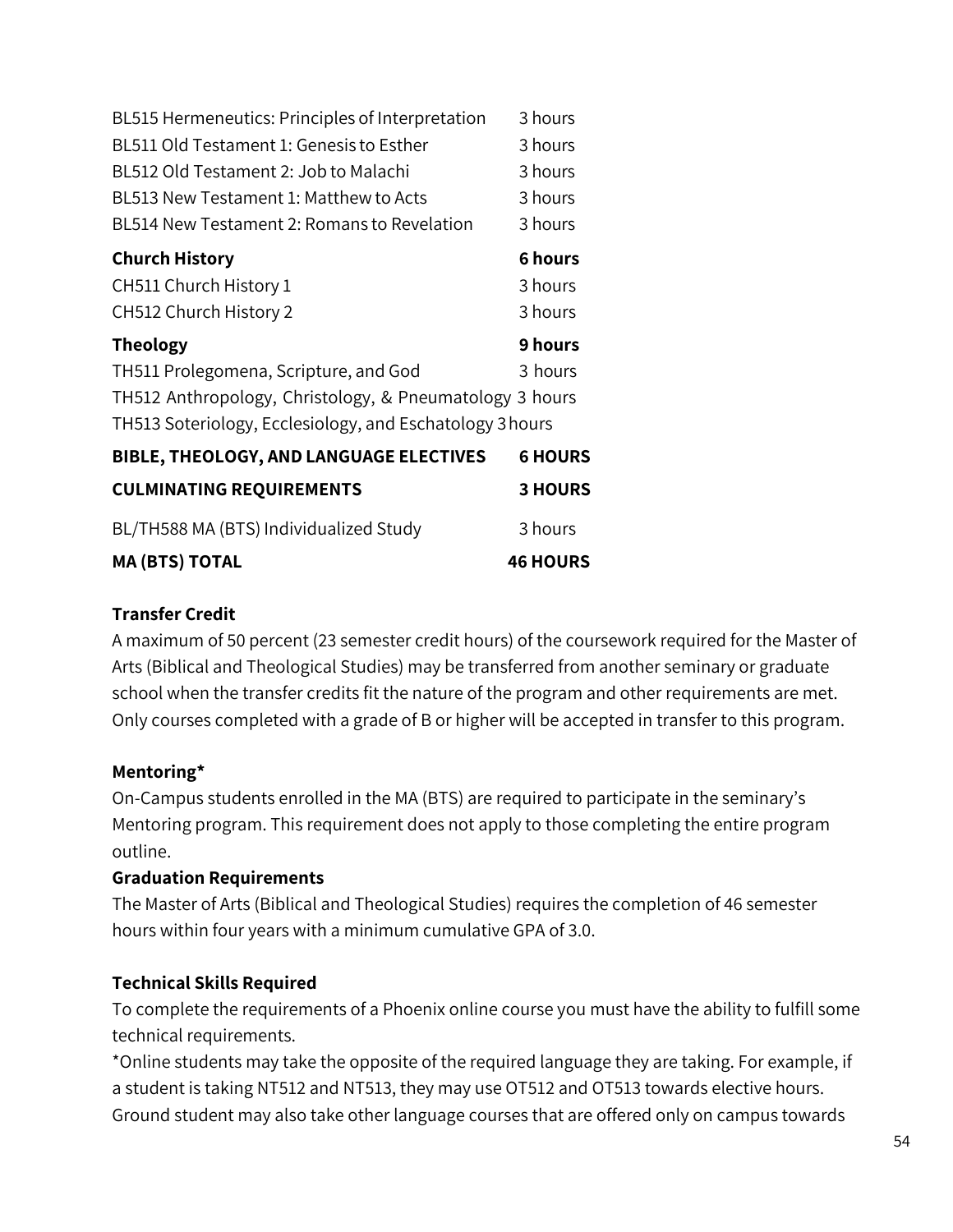elective hours. For example, a ground student could take NT/OT514 or OT/NT electives as long as all prerequisites are met.

# **Master of Arts in Ministry (MAM)**

#### **Degree Purpose**

The Master of Arts in Ministry prepares students for Christian leadership other than pulpit/preaching ministries. It specifically equips students for a variety of professional church and para-church ministries or as church lay leaders. It is expressly not designed to prepare students academically for doctoral studies or for ordination in those churches that require the Master of Divinity degree.

Students will engage in the systematic study of the Scriptures and theology while being exposed to current theological issues and positions with the goal of equipping the student to think biblically, independently and constructively in vital areas of ministry. The student will also be directed by a Seminary mentor or local church mentor during his or her training for the personal development of character.

#### **Student Learning Outcomes**

Graduates of the Master of Arts in Ministry should be able to:

- 1. Know and apply Scripture using proper hermeneutical principles.
- 2. Articulate sound doctrine according to historic Christian orthodoxy.
- 3. Demonstrate ministry competency in an applied setting.
- 4. Articulate his or her own growing and healthy relationship with God and neighbor.

#### **Admission Requirements**

Applicants to the Master of Arts in Ministry must have earned an accredited baccalaureate degree (or its equivalent) that includes exposure to a breadth of liberal arts. Phoenix Seminary encourages undergraduate coursework in philosophy and the history of Western civilization. A cumulative undergraduate GPA of 2.5 (on a 4.0 scale) is required. Those who do not meet these academic requirements may petition the Admissions Committee for special consideration. Applicants must have vocational goals consistent with the design of the Master of Arts in Ministry. Applicants must also demonstrate evidence of mature Christian character and ministry potential.

**MAM CORE REQUIREMENTS 33 HOURS Biblical Literature 16 hours** BC498 Graduate Research and Writing 1 hour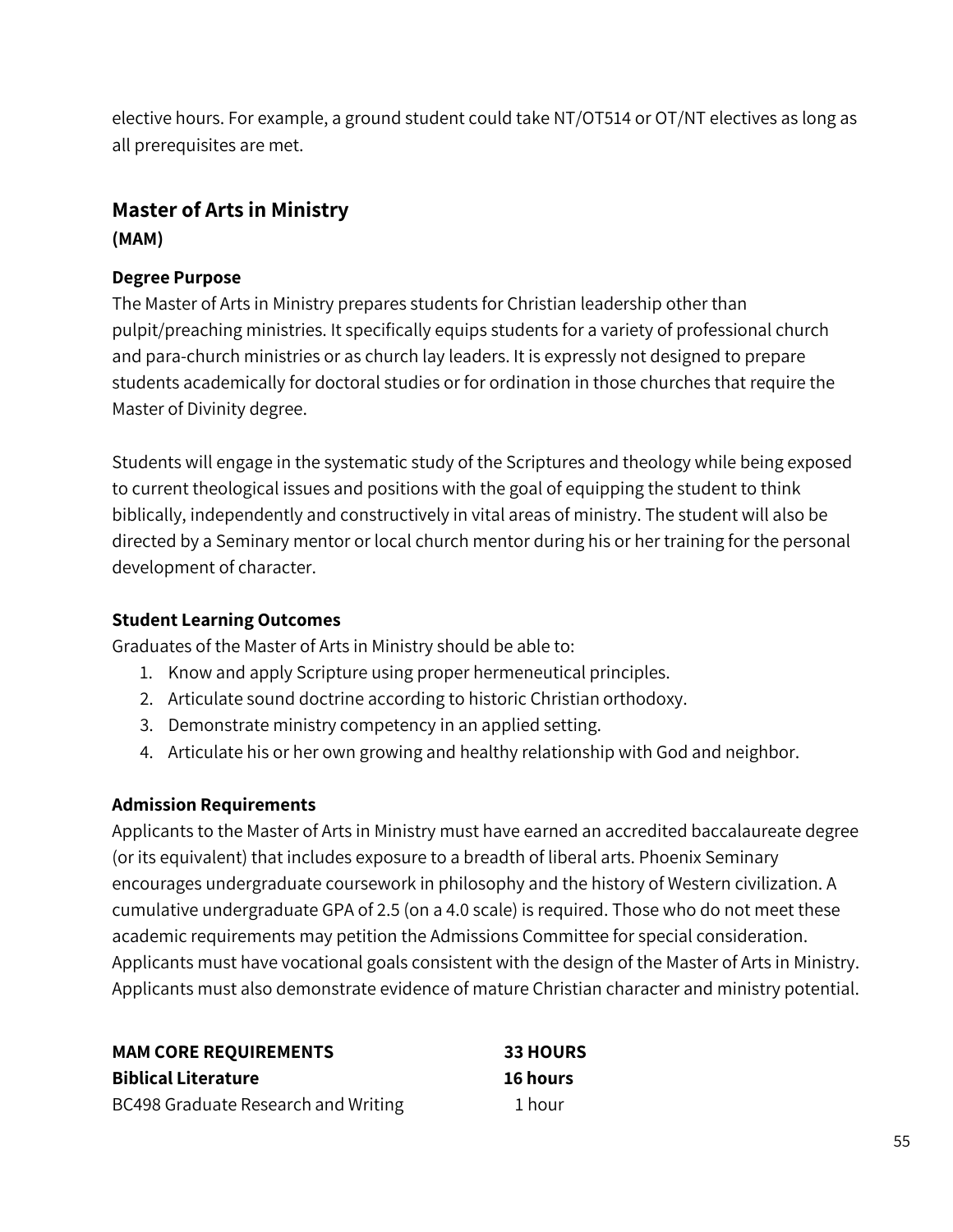| BL515 Hermeneutics: Principles of Interpretation         | 3 hours         |
|----------------------------------------------------------|-----------------|
| BL511 Old Testament 1: Genesis to Esther                 | 3 hours         |
| BL512 Old Testament 2: Job to Malachi                    | 3 hours         |
| BL513 New Testament 1: Matthew to Acts                   | 3 hours         |
| BL514 New Testament 2: Romans to Revelation              | 3 hours         |
| <b>Character Development</b>                             | 2 hours         |
| SF501 Living in God's Presence                           | 2 hours         |
| <b>Intercultural Studies</b>                             | 3 hours         |
| IS504 Cross-Cultural and Diversity Competency            | 3 hours         |
| <b>Theology</b>                                          | 12 hours        |
| TH511 Prolegomena, Scripture, and God                    | 3 hours         |
| TH512 Anthropology, Christology, & Pneumatology 3 hours  |                 |
| TH513 Soteriology, Ecclesiology, and Eschatology 3 hours |                 |
| TH516 Christian Ethics                                   | 3 hours         |
| <b>CONCENTRATION REQUIREMENTS</b>                        | <b>14 HOURS</b> |
| (SELECT FROM AMONG 6 OPTIONS)                            |                 |
| <b>MAM TOTAL</b>                                         | <b>47 HOURS</b> |

#### **Transfer Credit**

A maximum of 50 percent (23 semester credit hours) of the coursework required for the Master of Arts may be transferred from another seminary or graduate school when the transfer credits fit the nature of the program and other requirements are met.

## **Graduation Requirements**

The Master of Arts requires the completion of 47 semester hours within four years with a minimum cumulative GPA of 2.0.

| <b>Master of Arts in Ministry Concentrations</b>  |                 |  |
|---------------------------------------------------|-----------------|--|
| <b>Intercultural Studies (IS)</b>                 | <b>14 HOURS</b> |  |
| IS505 Communicating Christ in a Pluralistic World | 3 hours         |  |
| IS510 World Religions                             | 3 hours         |  |
| IS580 Individualized Study/IS5## Special Topics   | 3 hours         |  |
| IS591 Internship I                                | 2 hours         |  |
| --5## General Elective                            | 3 hours         |  |

| <b>Leadership and Administration (LA)</b> | <b>14 HOURS</b> |
|-------------------------------------------|-----------------|
|-------------------------------------------|-----------------|

LA511 Developing Leaders Who Develop Leaders 3 hours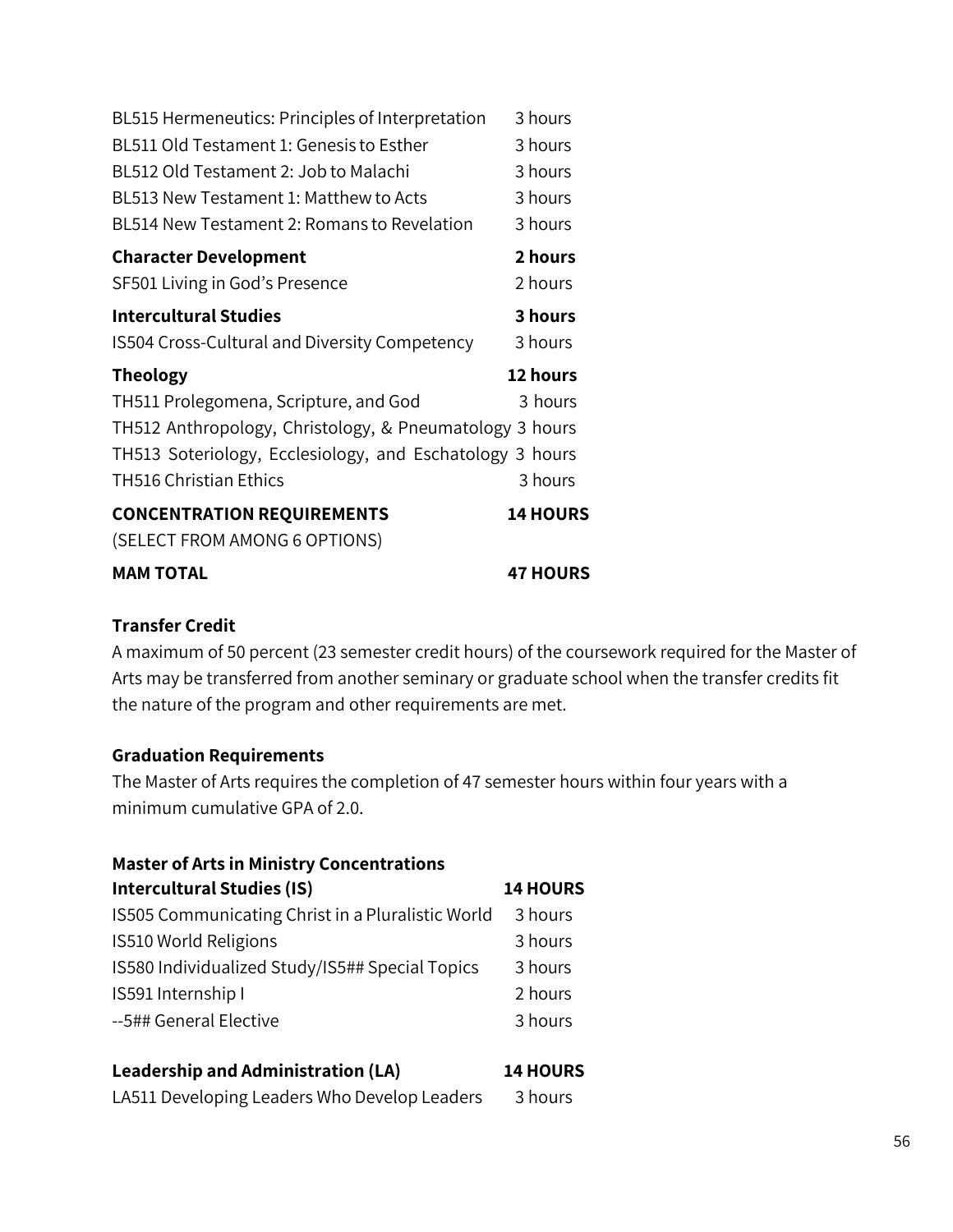| LA512 Survey of Effective Ministries<br>LA513 Conflict Resolution in the Church<br>$-OR-$ | 3 hours         |
|-------------------------------------------------------------------------------------------|-----------------|
| LA514 Competencies in Ministry Administration                                             | 3 hours         |
| LA591 Internship I                                                                        | 2 hours         |
| --5## General Electives                                                                   | 3 hours         |
| <b>Ministry Skills (MS)</b>                                                               | <b>14 HOURS</b> |
| MS503 Introduction to Pastoral Counseling                                                 | 3 hours         |
| MS504 Leadership and Pastoral Competencies                                                | 3 hours         |
| LA513 Conflict Resolution in the Church                                                   |                 |
| $-OR-$                                                                                    |                 |
| LA514 Competencies in Ministry Administration                                             | 3 hours         |
| MS591 Internship I                                                                        | 2 hours         |
| --5## General Elective                                                                    | 3 hours         |
| <b>Christian Studies (CS)</b>                                                             | <b>14 HOURS</b> |
| Select from any Course Division                                                           | 12 hours        |
| --5## Internship I (any division)                                                         | 2 hours         |

# **Graduate Diploma in Biblical and Theological Studies (GDBTS)**

The Graduate Diploma in Biblical and Theological Studies will equip students with foundational biblical knowledge and skills to serve Jesus Christ effectively. After completing this program, students will have an increased confidence in "rightly handling the word of truth" (2 Timothy 2:15).

The Graduate Diploma is available on campus, online or both.

#### **Degree Purpose**

The Graduate Diploma provides foundational biblical education for those in support roles and non-vocational ministries. It is ideal for elders and lay leaders who are seeking to improve their understanding of Scripture. It is not intended for those in vocational pastoral and teaching ministries. The Graduate Diploma can also provide seminary studies on a trial basis for persons who wish to test their gifts and skills with a view toward further preparation for full-time Christian ministry. Graduate Diploma coursework may later be applied toward a master's degree program.

## **Student Learning Outcomes**

Graduates of the Graduate Diploma in Biblical and Theological Studies should be able to: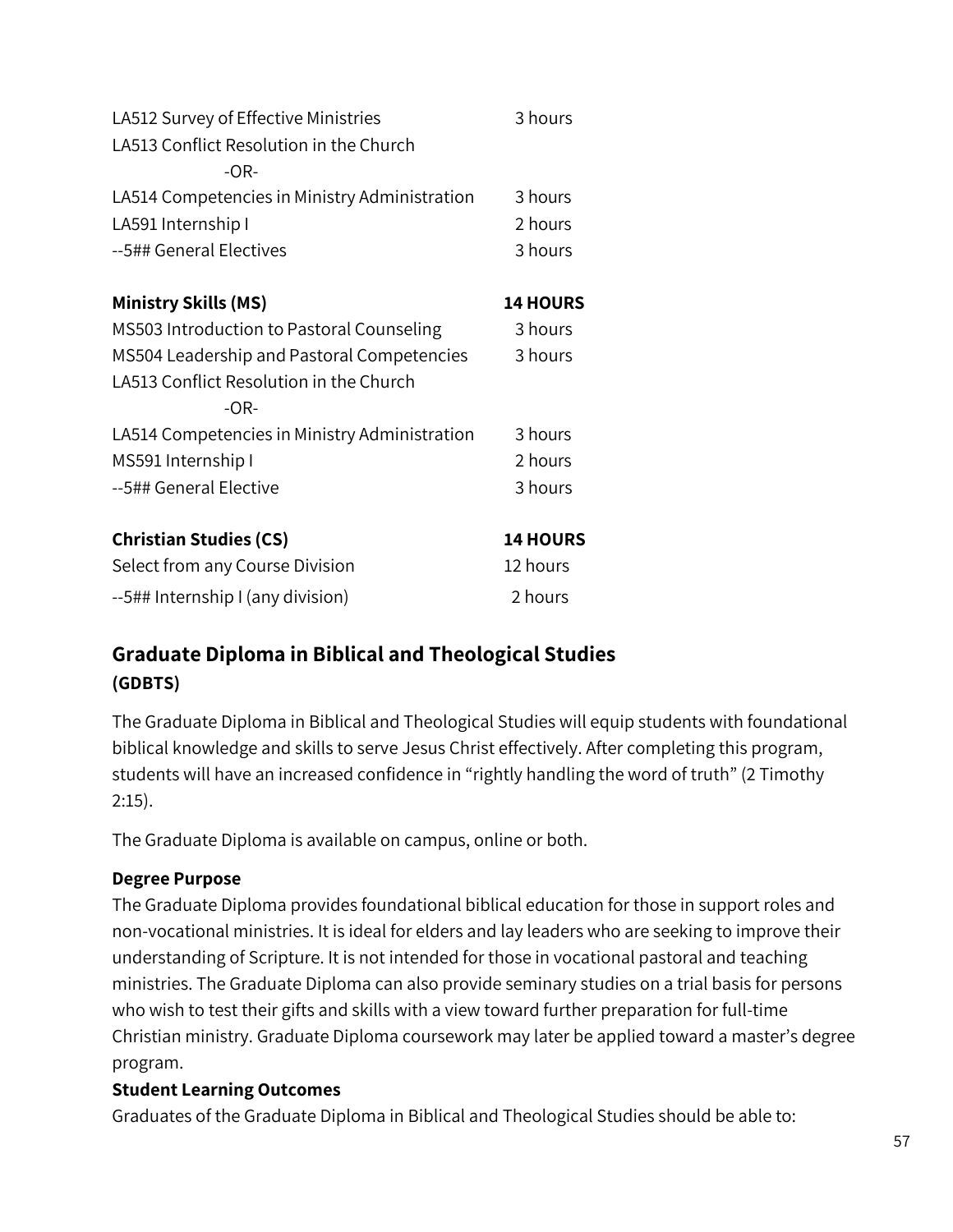- 1. Articulate important biblical themes.
- 2. Articulate key theological concepts.

#### **Admission Requirements**

Applicants to the Graduate Diploma in Biblical and Theological Studies program must have earned an accredited baccalaureate degree (or its equivalent) that includes exposure to a breadth of liberal arts. A cumulative undergraduate GPA of 2.5 (on a 4.0 scale) is required. Applicants who do not meet these academic requirements may petition the Admissions Committee for special consideration. Applicants must also demonstrate evidence of mature Christian character and ministry potential.

| <b>GRADUATE DIPLOMA CORE REQUIREMENTS</b>        | <b>16 HOURS</b> |
|--------------------------------------------------|-----------------|
| <b>Biblical Literature</b>                       | 10 hours        |
| BC498 Graduate Research and Writing              | 1 hour          |
| BL515 Hermeneutics: Principles of Interpretation | 3 hours         |
| BL511 Old Testament 1: Genesis to Esther         | 3 hours         |
| BL513 New Testament 1: Matthew to Acts           | 3 hours         |
| <b>Theology</b>                                  | <b>6 hours</b>  |
| TH511 Prolegomena, Scripture, and God            | 3 hours         |
| TH512 Anthropology, Christology, & Pneumatology  |                 |
| $-OR-$                                           |                 |
| TH513 Soteriology, Ecclesiology, and Eschatology | 3 hours         |
| <b>GENERAL ELECTIVES</b>                         | <b>6 HOURS</b>  |
| <b>GDBTS TOTAL</b>                               | <b>22 HOURS</b> |

#### **Transfer Credit**

A maximum of 50 percent (11 semester credit hours) of the coursework required for the Graduate Diploma in Biblical and Theological Studies may be transferred from another seminary or graduate school when the transfer credits fit the nature of the program and other requirements are met.

#### **Graduation Requirements**

The Graduate Diploma in Biblical and Theological Studies requires the completion of 22 semester hours within three years with a minimum cumulative GPA of 2.0.

# **Continuing Education**

Continuing education is an excellent option for lay men and women who desire to deepen their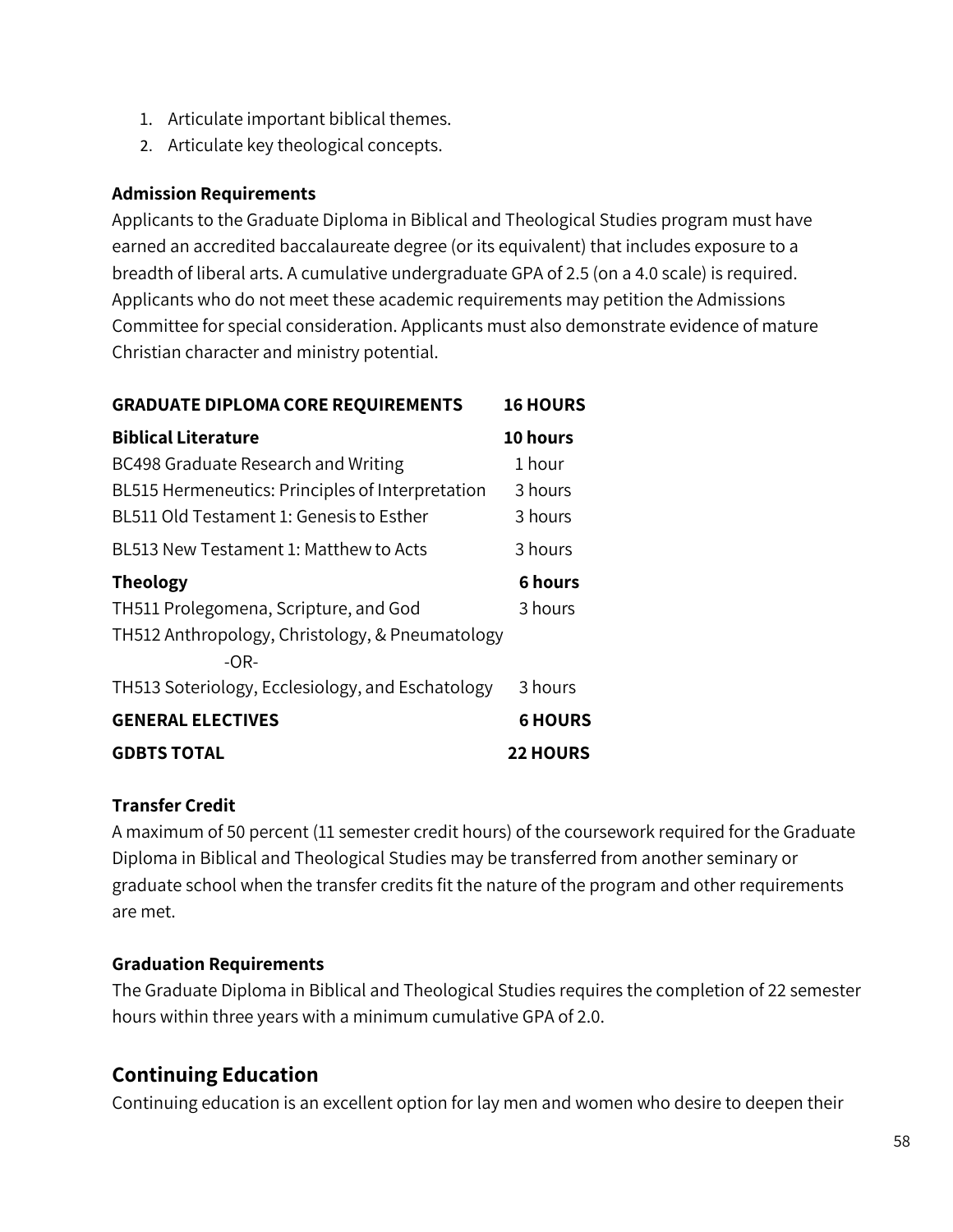understanding of God's Word and to increase their effectiveness in ministry. These students have the opportunity to experience some of the benefits of seminary training without the cost and time commitment typically required.

Non-credit courses are not transferable as academic credit (though they are transcripted and are counted towards Continuing Education Unites or CEUs by organizations such as the Association of Christian Schools International). If a non-credit participant is subsequently admitted to a credit program and wishes to receive credit for a course, the course must be repeated with all work completed and graded during the repeated course.

Non-credit students are expected to meet all course prerequisites. Enrollment will be limited for some courses, with registration priority given to credit students.

Ordinarily, non-credit students should not participate in the classroom discussion unless invited to do so by the professor. Although non-credit students are not expected to complete assignments, their experience is enhanced if they complete the readings so that they can come to the classroom with the same shared background of information as the other students. Non-credit students must be respectful of the fact that class time with the professor is limited and priority needs to be given to credit students.

#### **Admission Requirements**

Applicants to Continuing Education must have earned a high school diploma or GED and be at least 21 years of age. Applicants must give evidence of a commitment to Jesus Christ. The Admissions Committee reserves the right to deny admission to any applicant for any reason.

## **Master of Theology (ThM)**

#### **Degree Purpose**

The ThM in Biblical Studies is an advanced post-graduate degree intended to prepare students with the knowledge and research skills required for in-depth study of the Bible. Students will have the opportunity to grow in their use of Hebrew and Greek, as well as advance their understanding of biblical theology and current trends in biblical studies.

Classified with research doctorates, the ThM is often an important stepping stone to the PhD degree. This degree is designed for those with an MDiv who want additional, focused training in biblical studies. Students will engage with an outstanding faculty in rigorous study of the Scriptures, be exposed to contemporary and historical biblical scholarship, learn to think critically, and communicate their ideas clearly. Due to the rigor of study and the intentionality of small class sizes, the Master of Theology is only available in our traditional campus setting.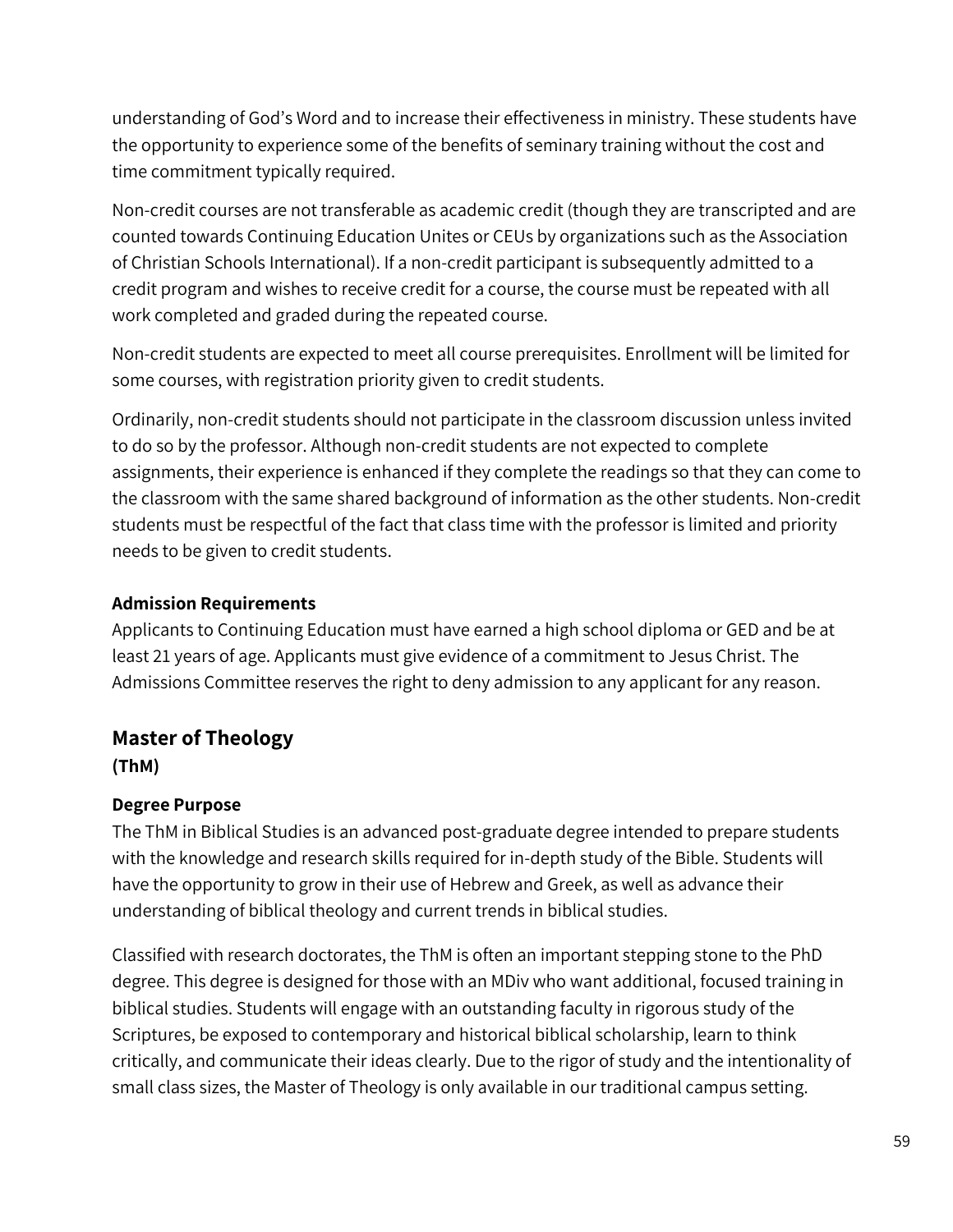#### **Features**

- Phoenix Seminary MDiv students with a cumulative GPA of 3.25, at least 60 hours completed in their program, and who have applied to the ThM, may beconcurrently enrolled in both programs. Courses may be credited to both programs for students who have taken these courses during their MDiv at Phoenix Seminary (up to half the credits for the ThM [13 hours.]).
- A limited number of ThM Fellowships are available. Recipients of these stipends will work with Resident faculty in areas such as teaching, exam construction, rubric development, paper grading, and research.
- Full-time students may complete the ThM in 18 months (the equivalent of four semesters). The typical student will complete the program in a year and a half.

#### **Student Learning Outcomes**

Graduates of the Master of Theology program should be able to:

- 1. Demonstrate advanced proficiency in scriptural exegesis, primarily in biblical languages.
- 2. Demonstrate a familiarity with the scholarship in biblical studies.
- 3. Demonstrate advanced research and writing capabilities by interacting in-depthwith primary and secondary literature and communicating their research effectively.

#### **Admission Requirements**

Admission to the ThM program is competitive and limited to no more than 10 students per academic year. Applicants must have earned an ATS-accredited Master of Divinity degree (or its equivalent from "an institution of higher education accredited by a US agency recognized by the Council for Higher Education Accreditation, or approved by a Canadian provincial quality assurance agency" (ATS Standard I.4.1) that includes both Hebrew (9 semester units) and Greek (9 semester units). Prerequisite language competency may be satisfied by taking languages at Phoenix Seminary. A cumulative graduate GPA of 3.0 (on a 4.0 scale) is required. Those who do not meet these academic requirements may petition the Admissions Committee for special consideration. Applicants must also demonstrate evidence of aptness for post-graduate study and mature Christian character. Applicants are required to submit a major research paper (15-20 pages) in the discipline (Biblical Studies) in which they intend to major. International students may be asked to present a satisfactory TOFEL score

#### **THM COURSE REQUIREMENTS**

#### **Thesis Option – 26 hours**

| • BC600 Advanced Biblical/Theological Research Methods | 2 hours |
|--------------------------------------------------------|---------|
| • OT6## Old Testament Seminar                          | 4 hours |
| • NT6## New Testament Hebrew Seminar                   | 4 hours |

O.T. or N.T. Seminar: (Choose OT6## or NT6##) 4 hours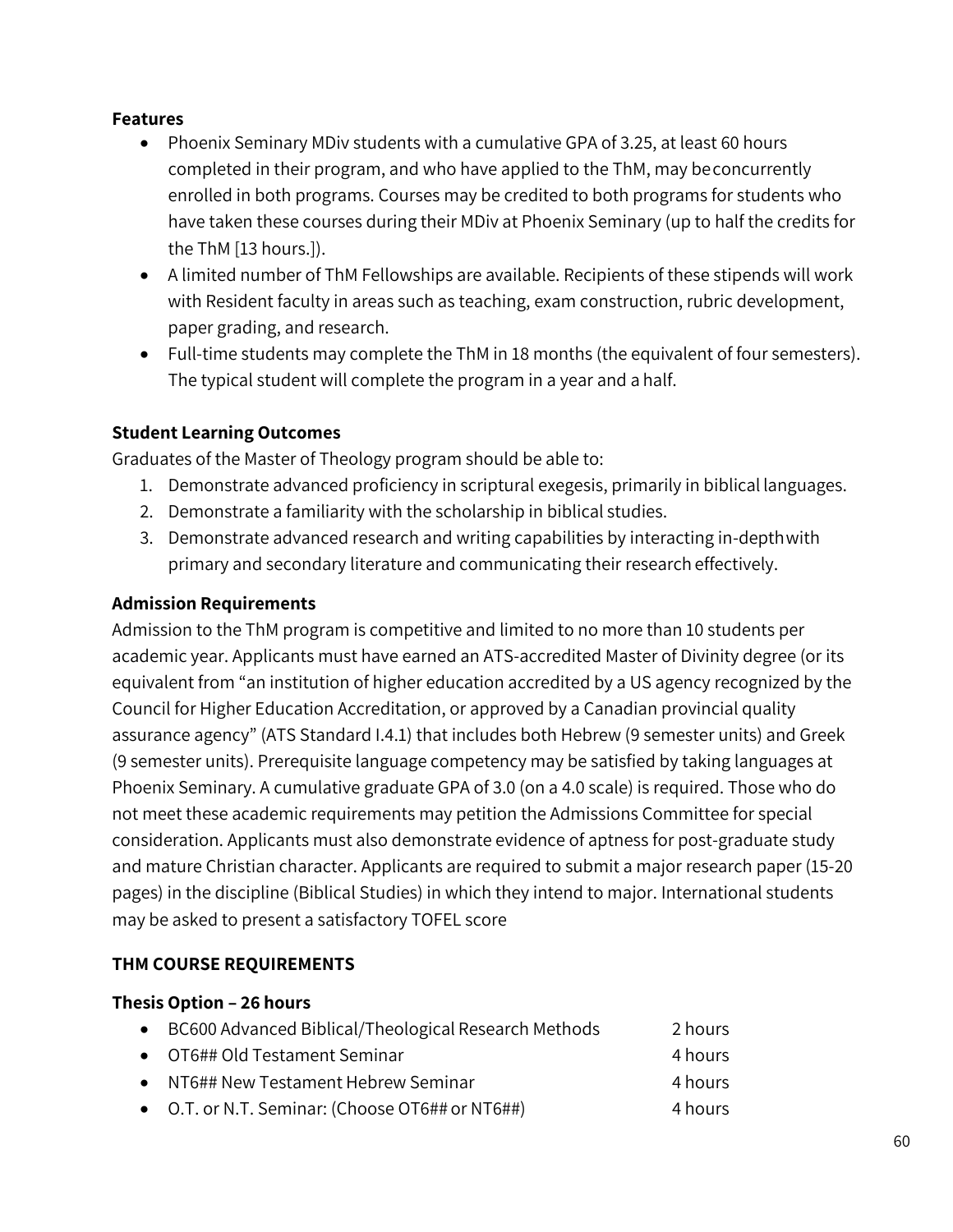|           | MDiv Elective: (Choose BL/OT/NT6##)                  | 4 hours |
|-----------|------------------------------------------------------|---------|
|           | MDiv Elective: (Choose BL/OT/NT6##)                  | 4 hours |
|           | BL697 Thesis 1                                       | 2 hours |
|           | BL698 Thesis 2                                       | 2 hours |
|           | <b>Non-Thesis Option – 26 hours</b>                  |         |
| $\bullet$ | BC600 Advanced Biblical/Theological Research Methods | 2 hours |
|           | OT6## Old Testament Seminar                          | 4 hours |
| $\bullet$ | NT6## New Testament Hebrew Seminar                   | 4 hours |
| $\bullet$ | O.T. or N.T. Seminar: (Choose OT6## or NT6##)        | 4 hours |
|           | MDiv Elective: (Choose BL/OT/NT6##)                  | 4 hours |
|           | MDiv Elective: (Choose BL/OT/NT6##)                  | 4 hours |
|           | OT680 O.T. Individualized Study                      | 2 hours |
|           | NT680 N.T. Individualized Study                      | 2 hours |
|           |                                                      |         |

#### **Transfer Credit**

Up to 37 percent (9 semester units/credit hours) of the course work required for the Master of Theology may be transferred from another ATS accredited seminary or graduate school when the transfer credit fits the nature of the program and other requirements are met. Only courses completed with a grade of B or higher and completed within the last 10 years will be accepted in transfer into this program.

#### **Supervision**

Upon acceptance to the program, students will be assigned a supervisor in their field of study. Supervisors will help guide the student academically and personally through the program.

#### **Thesis Requirements**

ThM students who intend to pursue an academic doctorate should complete a thesis. Those planning to complete a thesis should familiarize themselves with the requirements and procedures laid out in the Master of Theology Thesis Guidebook (which can be found on the Phoenix Seminary website). A ThM thesis is typically 50-75 pages. Students are required to pass a Thesis Defense – an oral examination by the faculty on their thesis. Only one retake is allowed.

#### **Graduation Requirements**

The Master of Theology requires the completion of 26 semester credit hours within three years with a minimum cumulative GPA of 3.0. General graduation requirements are detailed on page 44.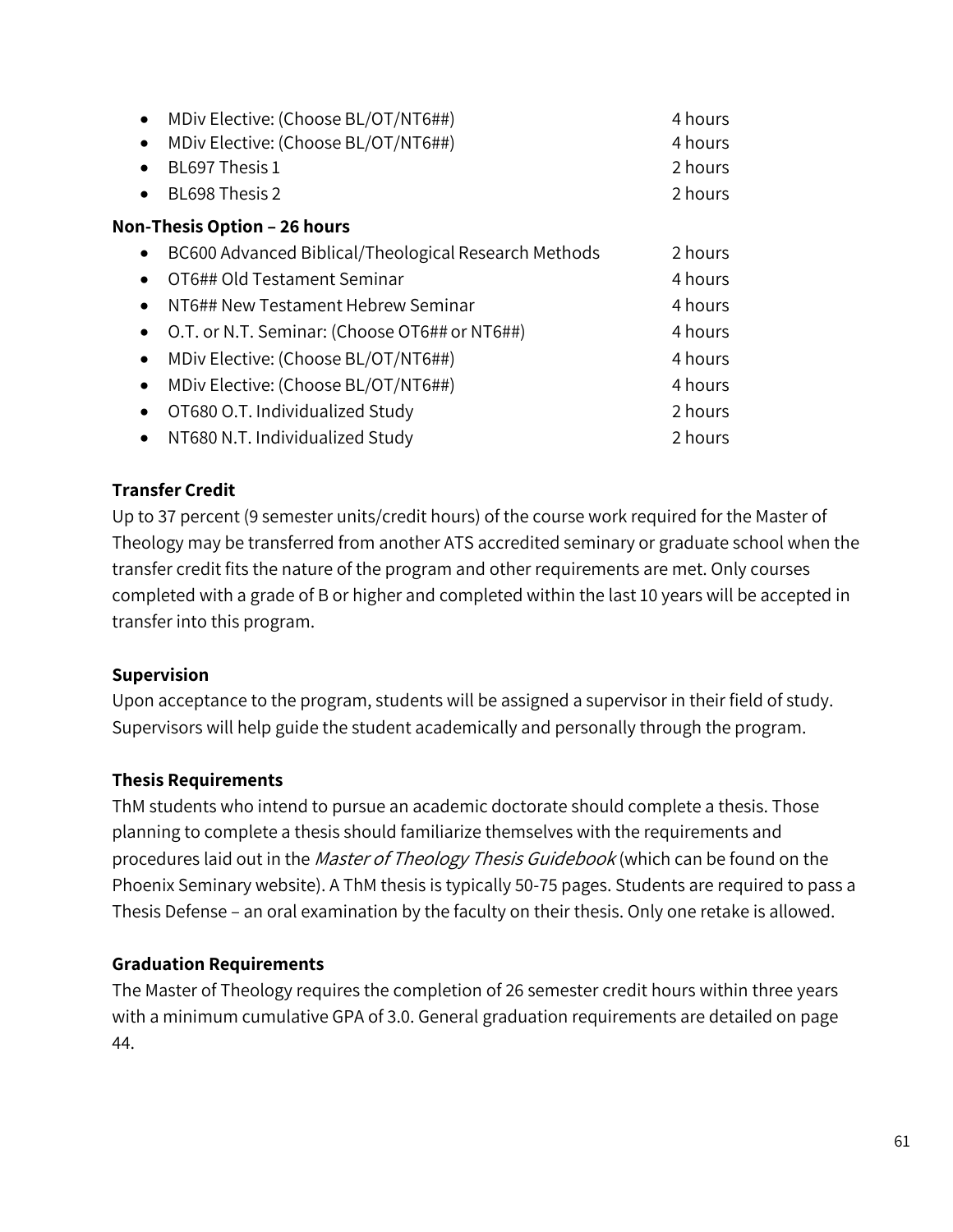#### **Culture**

The Master of Theology is a residential program that treasures academic community on the campus of Phoenix Seminary. We believe an excellent academic culture manifests itself in substantive interactions between faculty and students and their peers both in the classroom and outside of it. In Old Testament and New Testament Seminars, we expect students to strive towards academic excellence by presenting their own work in the forms of scholarly reviews and research papers and also in constructive dialogue over the work of their peers. Good conversations that begin in class are often continued in other places on campus.

Since we attempt to foster this type of culture in the ThM program, we do not attempt to simulate it in an online modality or permit the substitution of independent or individualized studies for Old Testament and New Testament Seminars.

# **Doctor of Ministry**

#### **(DMin)**

#### **Degree Purpose**

The Doctor of Ministry is an advanced, professional degree that prepares people more deeply for effective, biblically and theologically robust ministry. Through a combination of peer, selfdirected, research, and field-based learning, students will gain advanced theological and biblical skills, develop new ministry and leadership capacities, and practice rigorous integration of biblical-theological knowledge, contextual analysis, and ministry practice. The program culminates in a written project that utilizes biblical and theological research methods and resources to generate new knowledge regarding the practice of ministry in the context of the student's vocational calling.

#### **Student Learning Outcomes**

Graduates of the Doctor of Ministry program should be able to:

- 1. Demonstrate advanced theological acumen, in order to critically engage the ministry context with rigorous theological analysis.
- 2. Be able to devise biblical-theological responses to ministry issues that illustrate the ability to identify, frame, and respond with robust contextual awareness.
- 3. Have appraised his or her leadership capacity and developed a plan of growthfor leadership and the development of leaders in the local ministry context.
- 4. Value personal and spiritual maturity through self-assessment and reflection onhow vocational calling might be deepened through a process of personal and spiritual development.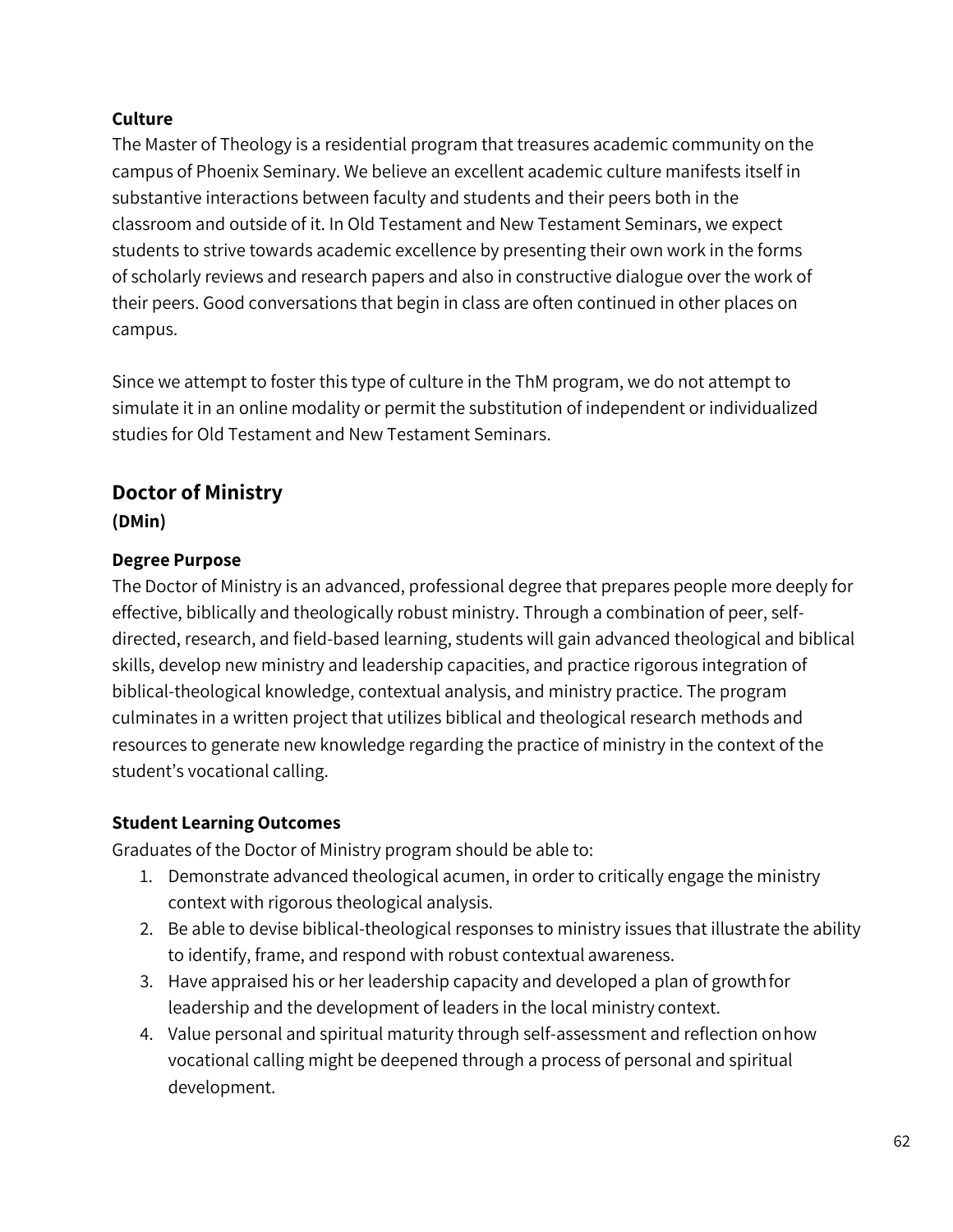Our courses are designed to challenge and enrich students both personally and professionally. This happens in several ways:

- Interaction with outstanding resident and adjunct faculty mentors who have proventrack records in ministry.
- Exposure to contemporary resources designed to help students keep their ministryboth biblically accurate and culturally relevant.
- Camaraderie with ministry peers that will encourage the student's heart and stimulate the student's mind.
- Involvement in practical ministry projects that will enhance the student's current ministry.

## **Admission Requirements**

The ideal preparation for the Doctor of Ministry program is an earned MDiv from anaccredited institution with at least 12 hours of Hebrew and/or Greek and 3-5 years of ministry experience after the completion of the M.Div.

Applicants must have:

- An earned bachelor's degree from an accredited institution with a minimum GPA of3.0. (Students who do not meet this requirement may still be considered for theprogram.)
- An earned M.Div. from an accredited institution with a minimum of 6 hours ofbiblical language study and a GPA of 3.0 or better.
- Applicants without the MDiv who hold an earned master's degree from an accredited institution will be considered on a case-by-case basis. In general, successful applicants will have a minimum of 48 hours of graduate coursework in the areas of biblical, theological, and ministry studies.

Applicants must be able to demonstrate:

- The ability to thoughtful interpret scripture and the theological tradition of one's ministry context
- The capacity to understand and adapt one's ministry to the cultural context
- A basic self-understanding of one's ministerial identity and vocational calling
- Evidence of mature Christian character
- A readiness to engage in ongoing personal and spiritual formation for one's ministry
- An accredited master's degree related to one's ministry setting or vocational calling
- Significant ministry experience, including experience past the awarding of the qualifying master's degree
	- o Ministry experience is considered on a case-by-case basis. Phoenix Seminary typically looks for at least 3 years of significant ministry experience in church or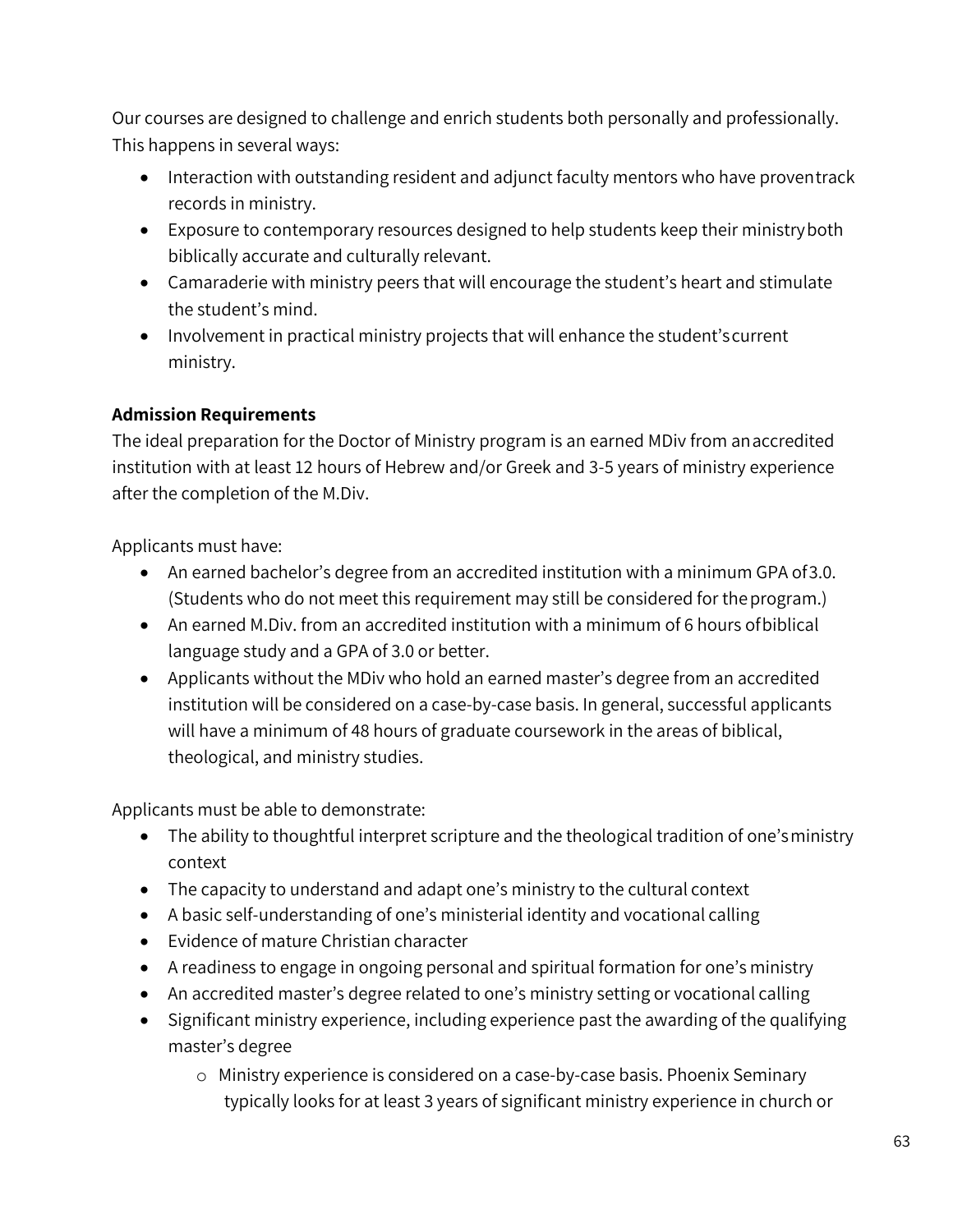para-church settings. Significant part-time, full-time, paid and unpaid ministry leadership experience may all be considered in the assessment of ministry experience.

| <b>16 HOURS</b> |
|-----------------|
| 4 hours         |
| 4 hours         |
| 4 hours         |
| 4 hours         |
| <b>8 HOURS</b>  |
| 4 hours         |
| 4 hours         |
| <b>6 HOURS</b>  |
| 3 hours         |
| 3 hours         |
| <b>30 HOURS</b> |
|                 |

All courses are offered in an intensive block format, with each course consisting of three parts:

- Pre-Residency (approximately one month): preliminary reading and other assignments.
- Residency: one week intensive classroom interaction.
- Post-Residency: (approximately two months): a final course assignment that applieswhat the student has learned to life and ministry.

#### **Alumni Tuition Benefits**

Phoenix Seminary MDiv alumni receive an alumni discount of 20 percent on Doctor of Ministry credit tuition. Additionally, Phoenix Seminary DMin alumni may audit one course per year at no cost (space permitting).

#### **Transfer Credit**

Up to six credit hours of Master of Theology credit and 15 credit hours of Doctor of Ministry credit may be transferred from other accredited seminaries with the total transfer hours not to exceed 15. For further information on transfer credit see page 33.

#### **Graduation Requirements**

The Doctor of Ministry requires the completion of 30 semester credit hours within six years with a minimum cumulative GPA of 3.0. Additional general graduation requirements are detailed on page 44. Additional information about the program may be found in the *Doctor of Ministry*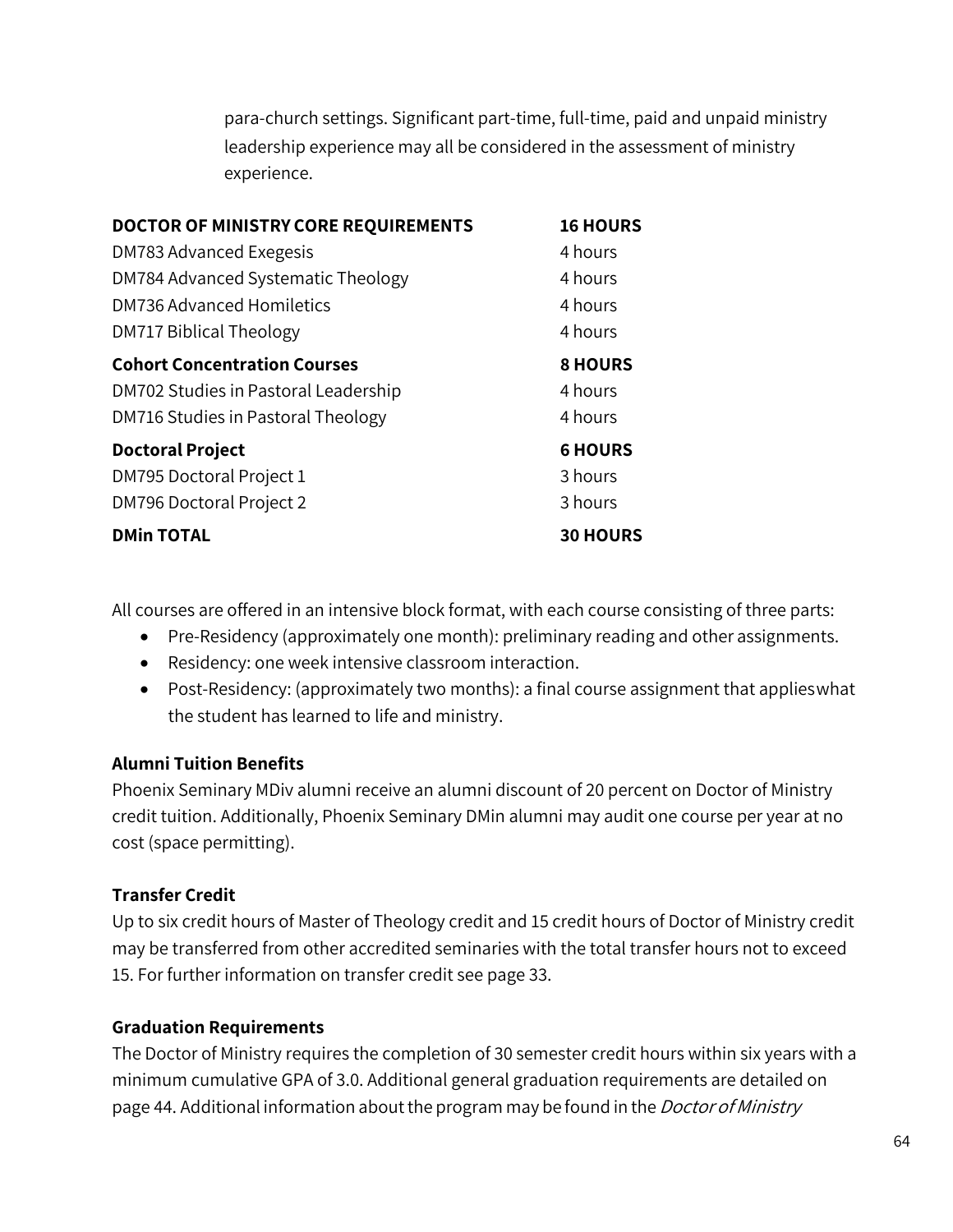Handbook which is available on the Phoenix Seminary website on the Student page, under "Forms and Documents."

# **Course Descriptions – Master's Level**

# **Biblical Communication (BC)**

## **BC498 Graduate Research and Writing**

This course is an essential introduction to graduate theological education at Phoenix Seminary. Every discipline has its unique style and formatting – theology is no exception. The course is designed to hone student skills of graduate theological research, reading, and writing. Students will learn argumentation, effective reading strategies, how to format papers, and how to use the library. This class will greatly enhance the student's ability to perform at the graduate level and set the stage for their seminary career as it relates to spiritual, emotional, and physical health. <sup>1</sup> credit hour. Note: Required within the first two semesters for all credit students.

## **BC509 Advanced Teaching Skills**

Teaches students how to turn passive participants into active learners. Students will discover motivational keys that stimulate the learner to inquiry and growth. Assignments are designed to give students hands-on opportunities to apply what they are learning. 3 credit hours.

## **BC512 Homiletics: Principles of Preaching**

This course is designed to develop speech/rhetorical skills essential to effective oral communication, with a view to their application to Bible teaching and expository preaching. Uses New Testament passages to develop structures for oral communication and proper handling of biblical texts.

<sup>4</sup> credithours.Frequency:EveryFall.Note:Enrollmentlimitedto12creditstudents.Formerly coded as BC501.

## **BC513 Advanced Preaching Skills**

This course trains students by practice to preach expository sermons from a variety of biblical genres with greater clarity and relevance. Additionally, this course will expose students to preaching from a variety of cultural contexts for the purpose of helping them identify elements of their own preaching styles that are culturally specific.

3 credit hours. Frequency: Every Spring. Prerequisites: NT512, NT513, OT512, OT513. Note: Enrollment is limited to 12 credit students. Formerly coded as BC502.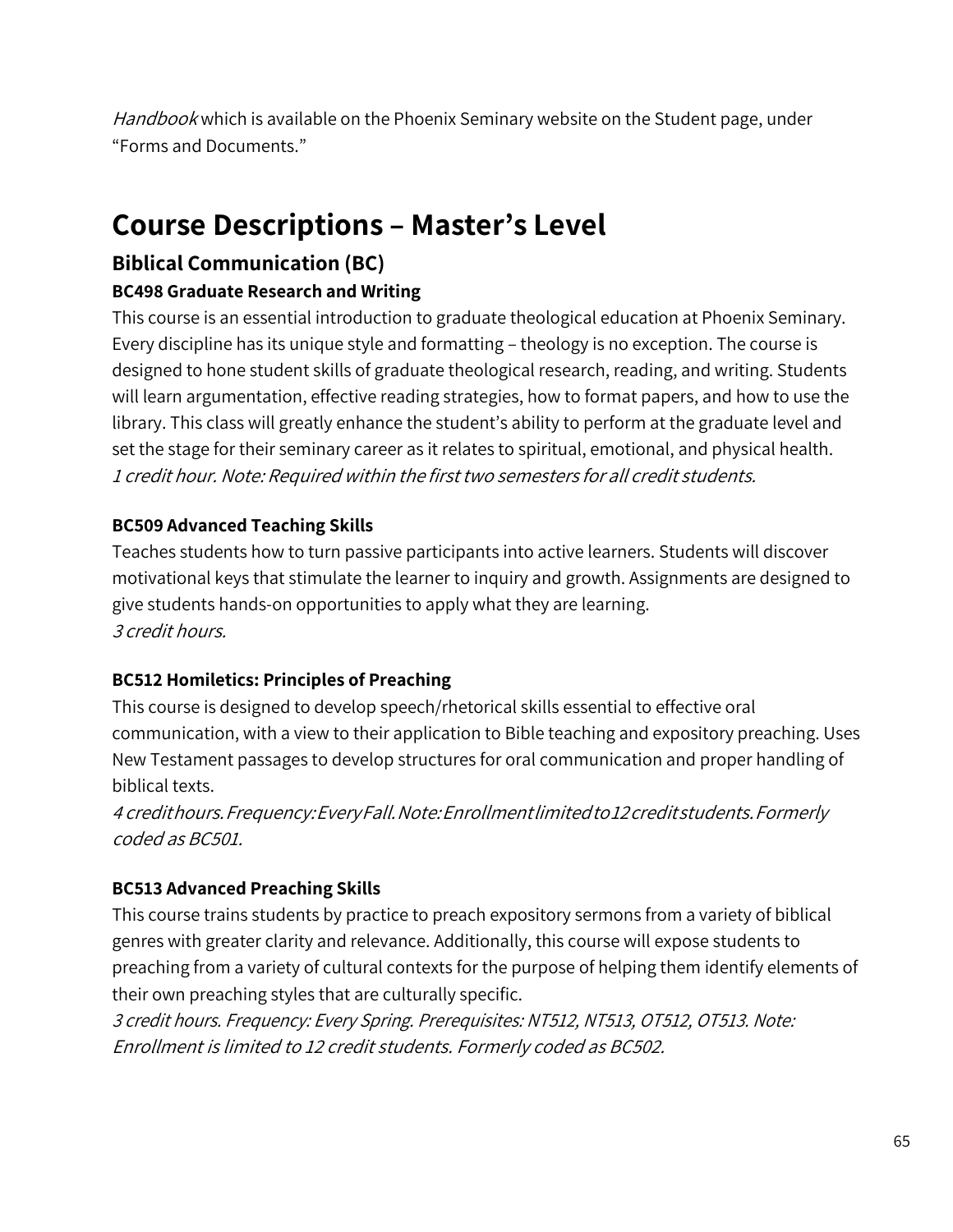#### **BC580 Biblical Communication Individualized Study**

A unique course designed by a faculty advisor and student to develop competence in the area of biblical communication.

1-4 credit hours. Frequency: Any semester. Prerequisites: 3.4 GPA and approved Academic Petition. Note: May be repeated for credit as BC581 when section content differs.

#### **BC591 Internship I\***

Designed for the MDiv BTS student to develop and refine biblical communication and other skills in preparation for vocational ministry. You will grow in competency through substantial ministry responsibility and accountability to a competent ministry supervisor. 120 hours spanning one or two semesters.

<sup>2</sup> credithours.Frequency:Everysemester.Prerequisites:Completionof30 credithourstoward thedegree.Note:MayberepeatedforelectivecreditasBC592InternshipII. TheInternship I[n](http://ps.mrooms.net/)formation and Registration Packet (available from the BC591 course page on

[http://ps.mrooms.net\)](http://ps.mrooms.net/) shouldbesubmittedtotheDirectorofFieldEducationwellbeforethe start of the semester in which the student plans to complete an Internship and no later than the second Friday of the semester.

\*ClinicalPastoralEducation(CPE)mayinsomecasesbeundertakentofulfillrequirements for BC591and/orgeneralelectivecredit.StudentswhosuccessfullycompletemilitaryChaplain's Schoolaschaplaincandidatesandprovideofficialdocumentationofcompletion,willreceiveup tofourhoursoftransfercredittowardBC591and/orgeneralelectives,subjecttotheapprovalof the Director of Field Education and/or the Registrar (credit is limited to programs of the United States Department of Defense or Canadian National Defense).

Students who are planning to pursue a career in academia should enroll in the BC591 Internship Future Professors Program. The Future Professors Program allows students to minister in a supervisedclassroomcontextatArizonaChristianUniversity.Forfurtherinformation,please contact the Director of Field Education.

## **BC595 Selected Topics in Biblical Communication**

An occasional Biblical Communication elective offered as the need and opportunity arise. Course content is dependent on the expertise of available faculty (resident, adjunct and visiting), current issues of academic and practical importance and overall balance in regard to recent course offerings.

1-4 credit hours. Note: May be repeated for credit when section content differs.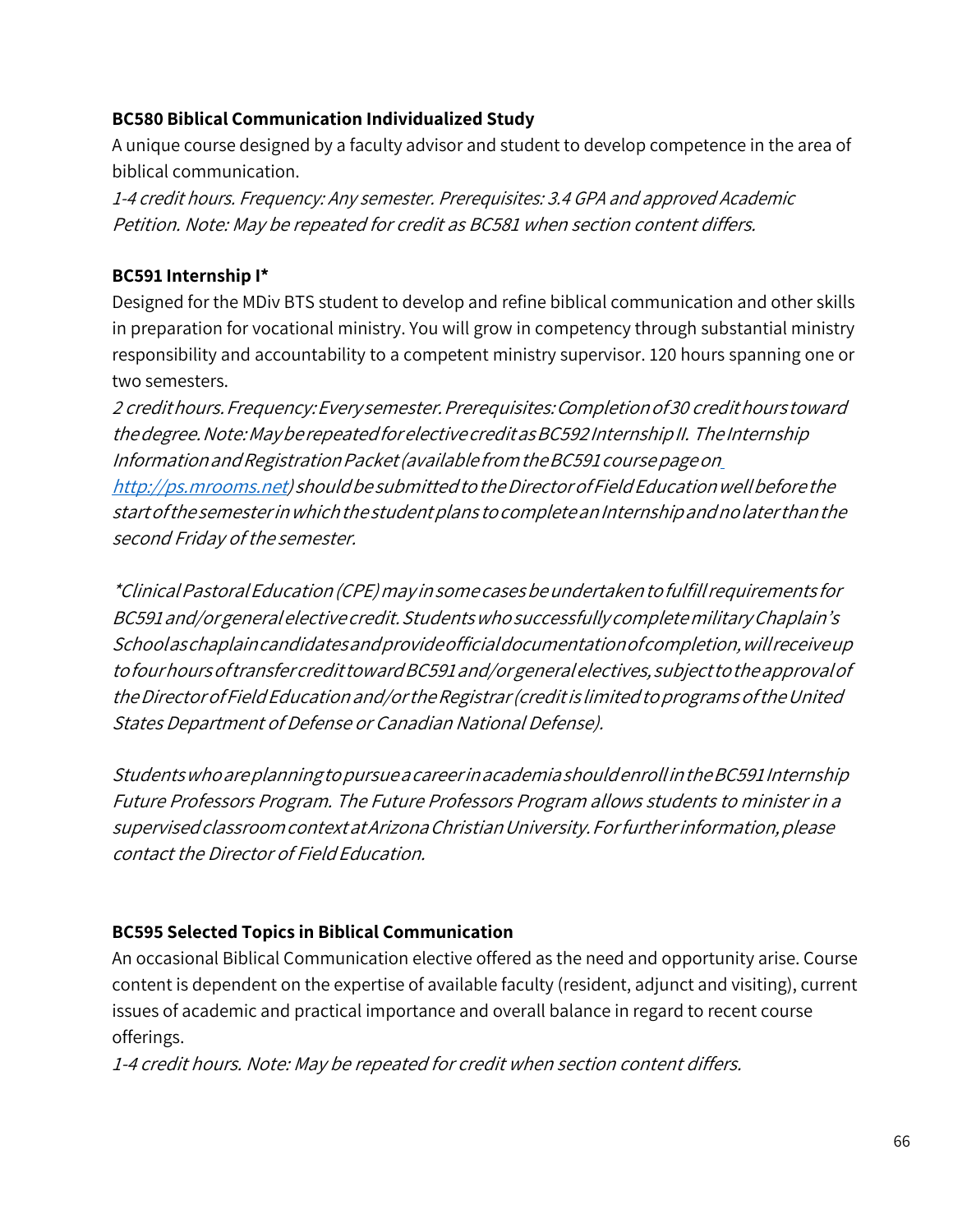# **Biblical Literature (BL) BL508 Survey of the Old Testament**

A survey of the Old Testament beginning with principles involved in interpreting historical, wisdom and prophetic literature. Emphasis is placed on understanding the purpose and message of each book and attention is given to understanding how each book functions as the authoritative word of God and how this practical wisdom can be applied to life. <sup>3</sup> credit hours. Note: Required for MACprogram.

## **BL509 Survey of the New Testament**

A survey of the New Testament beginning with principles involved in interpreting NT literature. Gives an overview of the Gospels with an emphasis upon Second Temple Judaism and the social worlds of Galilee, Samaria and Judea. Also covers historical issues in the Book of Acts and the development of the church in the Pauline and General letters as well as the eschatology of the Book of Revelation. Develops the ability to think biblically, interrelate theological convictions and make personal application.

3 credit hours. Note: Required for MAC program.

# **BL511 Old Testament 1: Genesis to Esther**

A survey of Genesis through Esther, placing each in its historical, cultural, and theological context, with appropriate attention given to its contribution to biblical theology and its relevance to Christian life and doctrine.

3credithours.Frequency:EveryFalloronlineanysemester.Note:Formerlytwoseparatecourses coded as BL502 and BL503.

# **BL512 Old Testament 2: Job to Malachi**

A survey of Job through Malachi, placing each in its historical, cultural, and theological context, with appropriate attention given to its contribution to biblical theology and its relevance to Christian life and doctrine.

3credithours.Frequency:EverySpringoronlineanysemester.Note:Formerlytwoseparate courses coded as BL503 andBL504.

# **BL513 New Testament 1: Matthew to Acts**

A survey of Matthew through Acts, placing each in its historical, cultural, and theological context, with appropriate attention given to its contribution to biblical theology and its relevance to Christian life and doctrine.

3credithours.Frequency:EveryFalloronlineanysemester.Note:Formerlytwoseparatecourses coded as BL505 and BL506.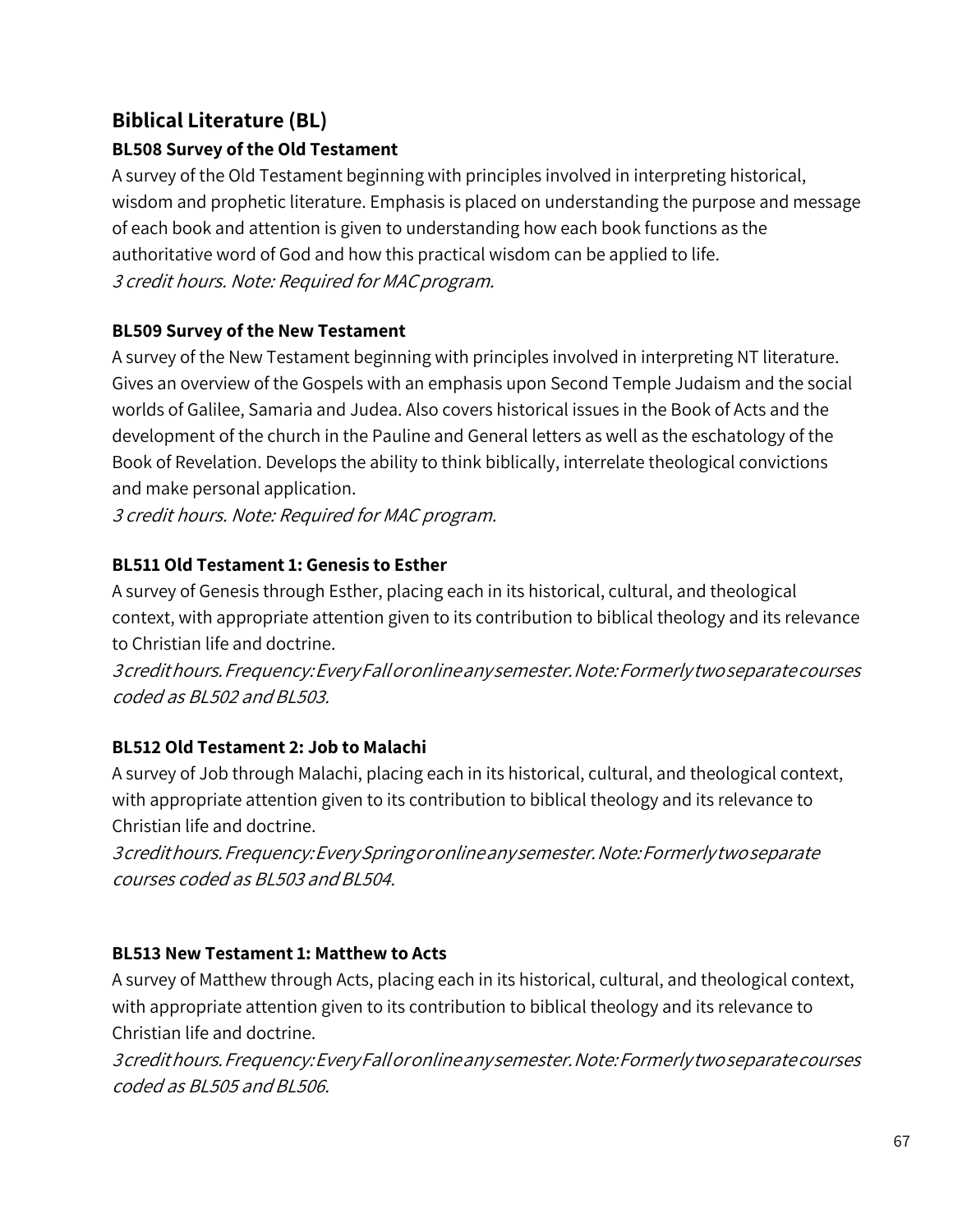#### **BL514 New Testament 2: Romans to Revelation**

A survey of Romans through Revelation, placing each in its historical, cultural, and theological context, with appropriate attention given to its contribution to biblical theology and its relevance to Christian life and doctrine.

3credithours.Frequency:EverySpringoronlineanysemester.Note:Formerlytwoseparate courses coded as BL506 and BL507.

#### **BL515 Hermeneutics: Principles of Interpretation**

Hermeneutics teaches the theory and practice of interpretation. In addition to learning a careful method, this course surveys the history of biblical interpretation and introduces philosophy of language in order to make competent interpreters of Scripture. This course will also teach how to apply the ancient truths of the Bible to the contemporary world.

3 credit hours. Frequency: Every Fall. Note: Formerly coded as BL501 and BL501A.

#### **BL523 Ecclesiastes**

An in-depth study of this book of Hebrew wisdom literature in which the author reflects on the meaning of life. Emphasis will be placed on understanding the purpose and message of the book and how it functions as the authoritative word of God and its relevance to our lives today. 2 credit hours. Frequency: Online any semester

#### **BL524 Jeremiah**

Examines the book of Jeremiah giving attention to historical background and critical issues while focusing primarily on detailed literary and theological analysis of its content. Special emphasis is placed on understanding prophetic literature, the relationship between Jeremiah and Kings, and the similarities and contrasts with the message and ministry of Ezekiel. 2 credit hours. Prerequisite: BL504 or BL512

#### **BL532 Isaiah**

Examines the book of Isaiah, giving special attention to historical background and the critical issues surrounding the book while focusing primarily on detailed analysis of its contents. Special emphasis is placed on the theological significance of the purpose and message of the book for both Old and New Testaments and how to understand ancient prophecy and its relevance to today.

2 credit hours.

## **BL537 Daniel**

An in-depth study of the prophetic book of Daniel, giving special attention to its historical background, its message and purpose and its prophetic nature in God's unfolding plan for this world. This course emphasizes the prophetic framework laid out in the book and how it relates to the book of Revelation.

2 credit hours.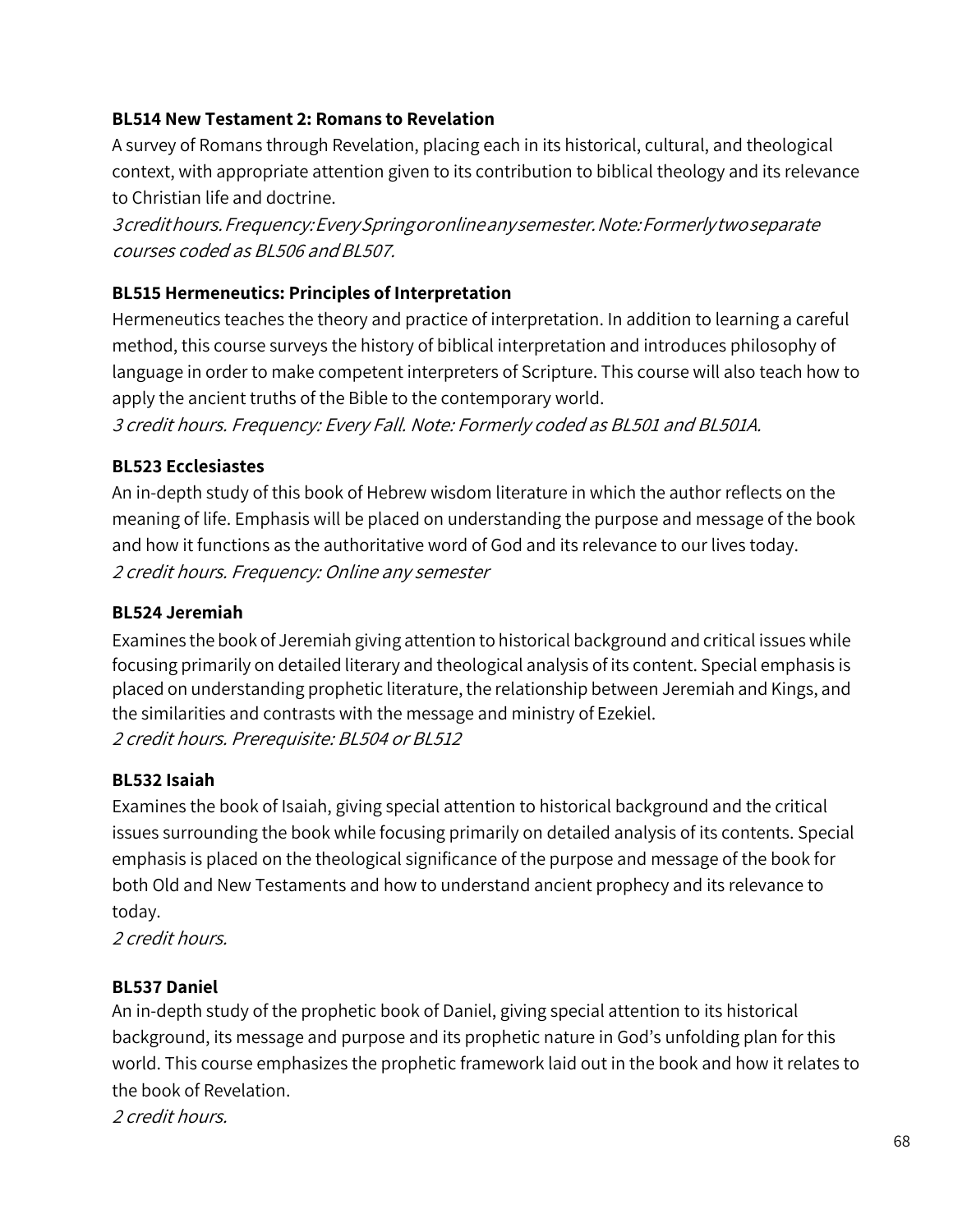#### **BL550 The Gospel of Matthew**

An exegetical study of how Matthew, as a first-century Jew, makes sense of both his Messiah and his Scripture. In addition to surveying higher critical issues such as the historical reliability of the Gospels and the "synoptic problem," this course explores the important ministry themes of repentance, righteousness and hope.

2 credit hours

## **BL553 The Gospel of John**

According to the church father Clement of Alexandria, John is to the Synoptic Gospels (Matthew, Mark and Luke) as the spirit is to the body. The evangelist and theologian shares how the life of Christ unites to disciples in any generation through the indwelling and leading of the Holy Spirit. The course will look back at the first century, giving attention to culture and Jewish-Hellenistic thought, but also turn with God to face our own. 2 credit hours

#### **BL555 The Gospels: An Expanded Survey**

This course is an in-depth study and verse-by-verse exposition of material that cannot be covered in the BL513 New Testament 1: Matthew to Acts core courses due to time constraints. More attention is given to Luke and John and their complementary perspectives on social justice and spiritual formation.

2 credit hours.

#### **BL556 The Sermon on the Mount**

This course places the Sermon on the Mount in the broader context of early Christian discipleship, with attention given to the Apostolic and Desert Fathers. It will operate with the conviction that discipleship is the way toward Evangelical renewal. 2 credit hours.

#### **BL557 The Parables of Jesus**

This course is a very close reading of Jesus' parables, placing them in historical and theological context. Students will note similarities and differences with Rabbinic parables (mashalim) and explore their contemporary message.

2 credit hours.

#### **BL559 Acts**

Luke's second book extends the story of Jesus to include his church. Acts provides essential history about the first followers of Jesus, but has also provided resources for the continual reformation of the church.

2 credit hours.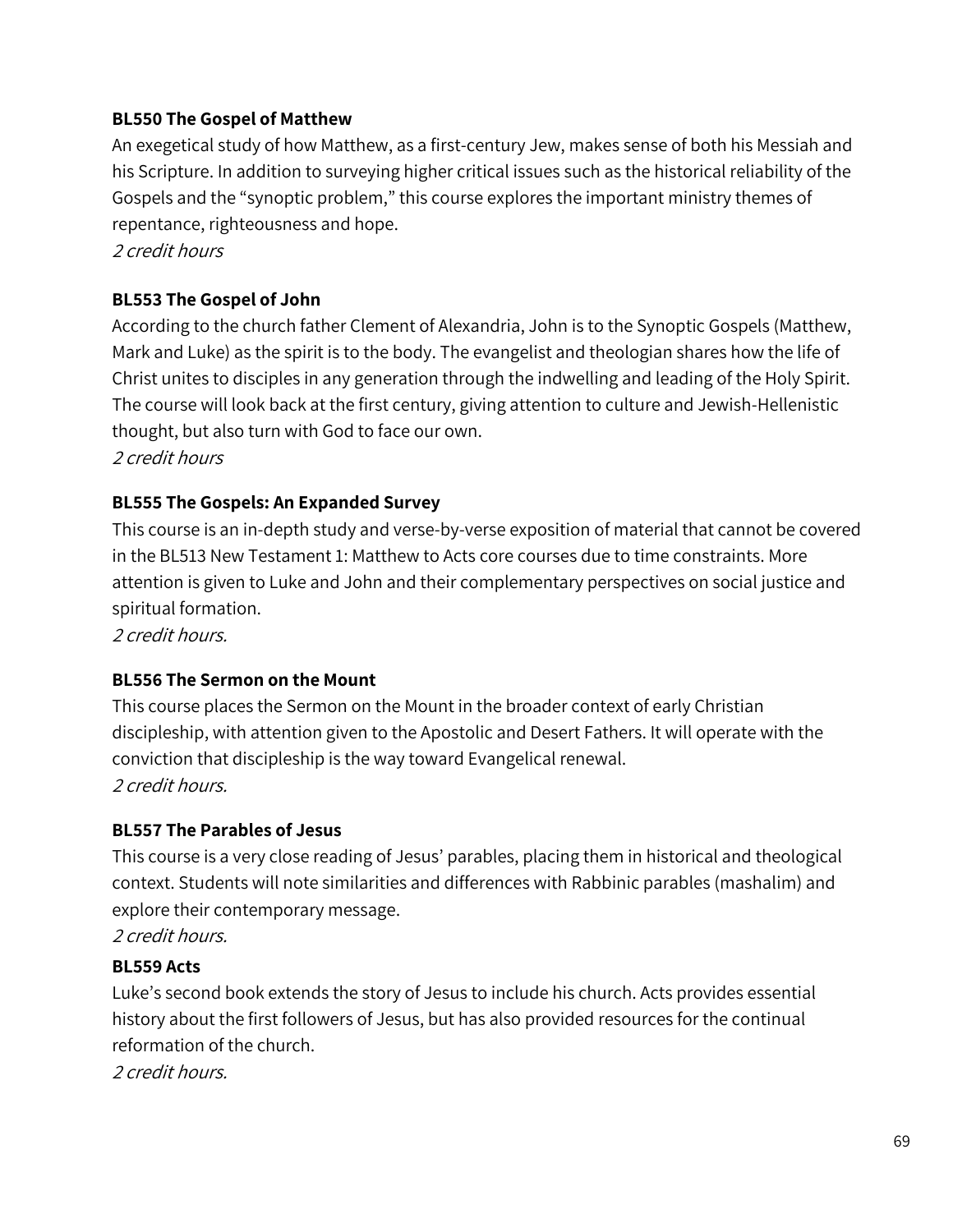#### **BL560 Romans**

A thorough exposition of this great letter with an emphasis on Paul's teaching concerning salvation, Israel's future and life in the body of Christ. This course challenges you to make personal application from Romans to your own life. 2 credit hours.

#### **BL561 1 Corinthians**

An in-depth study of one of Paul's most practical letters. The focus will be on resolving problems within the body of Christ, such as sexual immorality, concern for the poor and spiritual gifts. Special emphasis will be on accurately interpreting the letter within its cultural setting and applying its truth for today.

2 credit hours.

#### **BL566 1 & 2 Thessalonians**

A study of the historical context, social setting, and epistolary structure of 1 and 2 Thessalonians, with an emphasis on the major themes and issues of these letters (models of behavior for church leaders, sanctity of sex, second coming of Christ and other matters concerning the end times, engaging in self-sufficient work, discipline in the church) and their message for the church today. 2 credit hours.

#### **BL567 The Pastoral Epistles**

A study of Paul's wise counsel for those in ministry from 1 and 2 Timothy and Titus. The focus of this course is on the development of spiritual maturity in the lives of believers. 2 credit hours.

#### **BL569 Hebrews**

A verse-by-verse study of an often misunderstood letter that demands skillful exegesis and depends on a proper hermeneutic to integrate Old Testament theology with the message of the New Testament. Special attention is given to the five warning passages and the importance of a consecrated life before God in light of the eschatological promise of Christ's coming kingdom. 2 credit hours.

#### **BL570 James**

An in-depth study of this practical book. Problem passages and theological tensions are explored. Special emphasis is given to following the author's argument and to enabling the student to work through the book inductively while gaining personal application. 2 credit hours.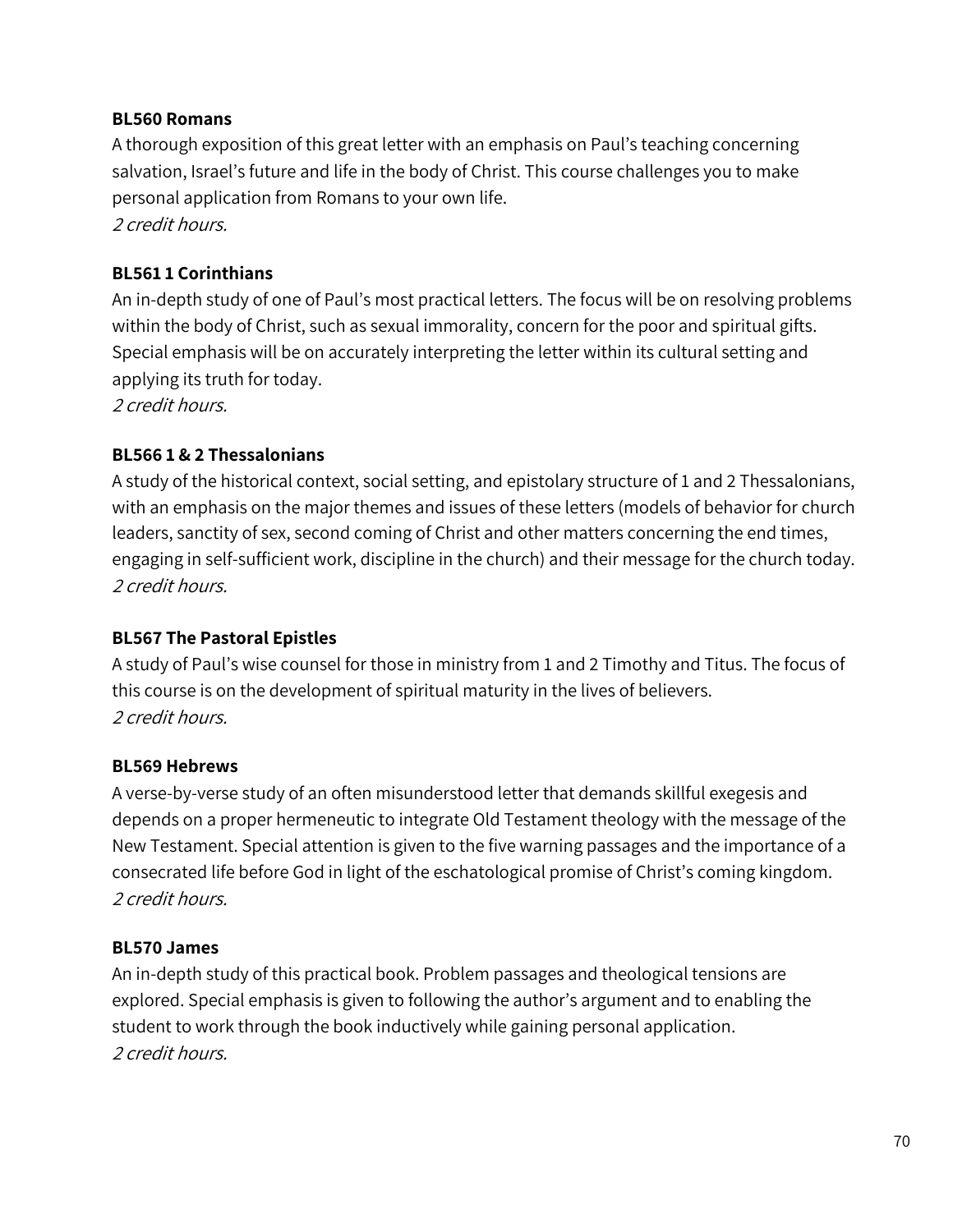#### **BL572 1, 2 and 3 John**

A verse-by-verse study of John's epistles. The primary emphases of the course are the marks of healthy Christian fellowship. Detailed consideration of the structure and theology of the books are a significant part of the course.

2 credit hours.

#### **BL579 Revelation**

A study of this exciting book with an emphasis on holy living in light of the return of the Messiah. The prophetic culmination of history and planet Earth will be seen. Methods of interpretation, problem passages and fulfillment of the biblical covenants will be examined. 2 credit hours.

## **BL580 Biblical Literature Individualized Study**

A unique course designed by a faculty advisor and student to develop competence in the area of Biblical Literature.

1-4credithours.Frequency:Anysemester.Prerequisite:BL515,3.4GPAandapprovedAcademic Petition. Note: May be repeated for credit as BL581 when section content differs.

## **BL582 Biblical Geography**

Designed to give the student an in-depth understanding of the geography of Israel,archaeology and key events of biblical history. Emphasizes the importance that geography has placed in the events of the biblical texts and the modern dilemma which has occurred over the land of Israel. 2 credit hours.

# **BL586 Jewish Literature at the Time of Jesus: Introduction and Comparison with the New Testament**

This course introduces writings that were important to various Jewish groups but were not included in either the Old or New Testament. Students will read excerpts from the Apocrypha, Pseudepigrapha, Dead Sea Scrolls, Rabbinic Literature, Philo and Josephus. Students will discuss their continuity and discontinuity with the teaching of Jesus and His apostles. Special attention will be given to those ideas that continue to separate Christianity and Judaism today. 2 credit hours.

## **BL588 MA (BTS) Individualized Study**

A capstone course designed by a resident faculty advisor and student to demonstrate mastery in the area of biblical studies at the culmination of the MA (BTS) program. The area of study must be congruent with the MA (BTS) curriculum and related to the expertise of resident faculty. Course requirements will include a critical book review and a research paper of a minimum of 20 pages. 3 credit hours. Frequency: Fall and Spring semesters. Prerequisite: All required courses for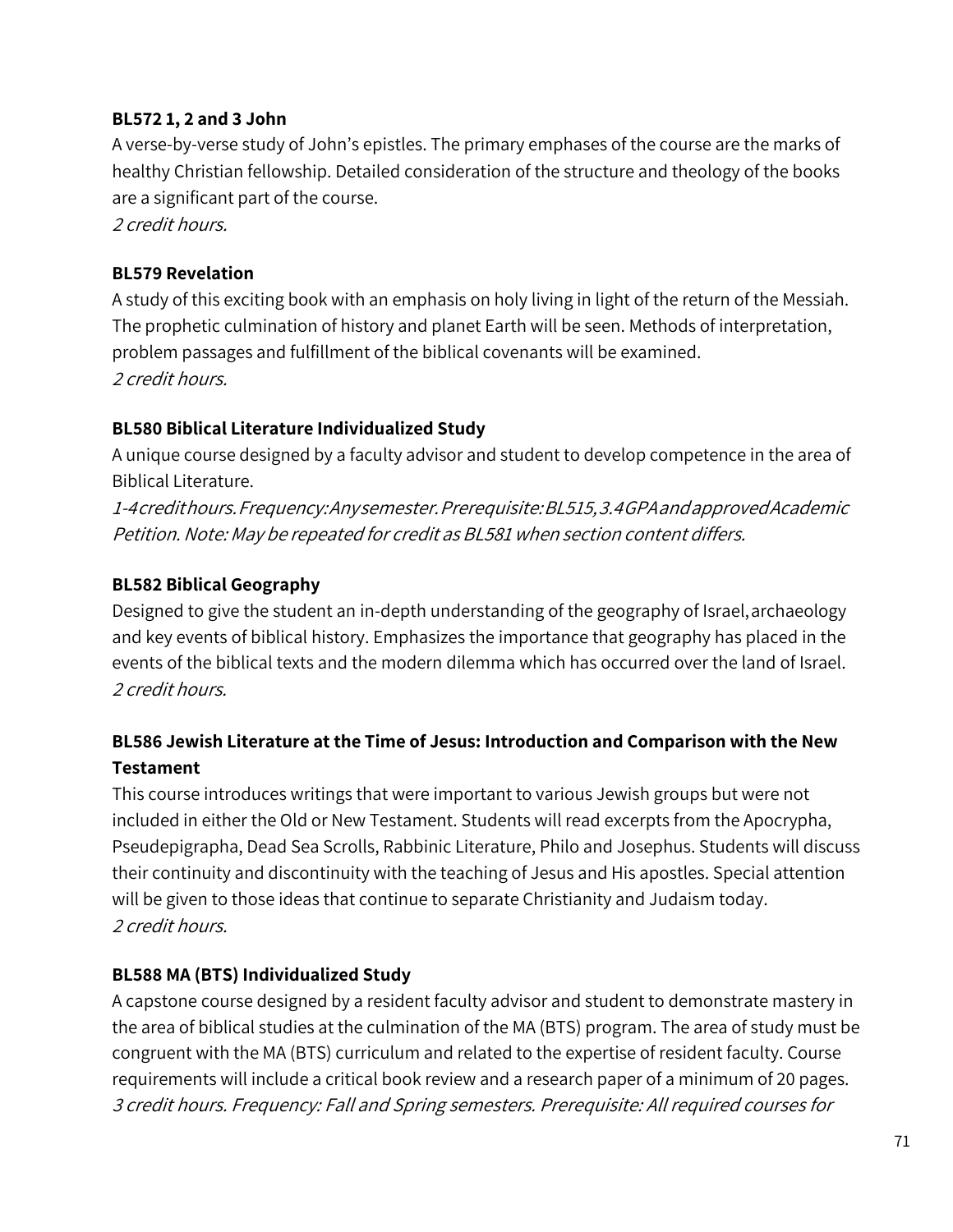## the MA (BTS) with the exception of elective courses.

## **BL590 The Apostolic Fathers**

This course is an introduction to the earliest Christian writings outside of the New Testament. Through them, students will explore the joys and challenges of the first followers of Jesus, who attempted to remain true to the teachings of the apostles. Attention will be given to the origin of the church in Syria, Rome and Asia Minor.

2 credit hours.

## **BL595 Selected Topics in Biblical Literature**

An occasional Biblical Literature elective offered as the need and opportunity arise. Course content is dependent on the expertise of available faculty (resident, adjunct and visiting), current issues of academic and practical importance and overall balance in regard to recent course offerings.

<sup>1</sup>–3 credit hours. Note: May be repeated for credit when section content differs.

# **Counseling and Family (CF)**

#### **CF500 Counseling Skills**

An in-depth exploration of the essential interviewing skills necessary for helping professionals. The primary focus is on the development of communication skills, including counselor characteristics and behaviors (e.g. verbal and nonverbal behavior, age, gender, ethnicity, orientation, etc.) and the assessment of client characteristics and behavior (e.g. verbal and nonverbal behavior, age, gender, ethnicity, orientation, etc.) associated with building a therapeutic relationship, establishing treatment goals, selecting interventions and achieving and evaluating successful treatment outcomes informed by ethical considerations. 3 credithours.Frequency:EveryFall.Note:Enrollmentcappedat16students.Prioritywillbe given to MAC students.

## **CF501 Counseling Theories**

Survey of major models of individual and systemic counseling and consultation, especially empirically supported approaches to therapeutic processes and change. Relevant strategies cover crisis intervention, suicide prevention, community-based approaches, and ethical and cultural considerations. The student will be encouraged to develop a basic approach to counseling that is theoretically sound, empirically supported, sensitive to issues of faithtradition, practical, and effective.

3 credit hours.

#### **CF505 Human Growth and Development**

Human Growth and Development will offer a dynamic understanding of life's individual and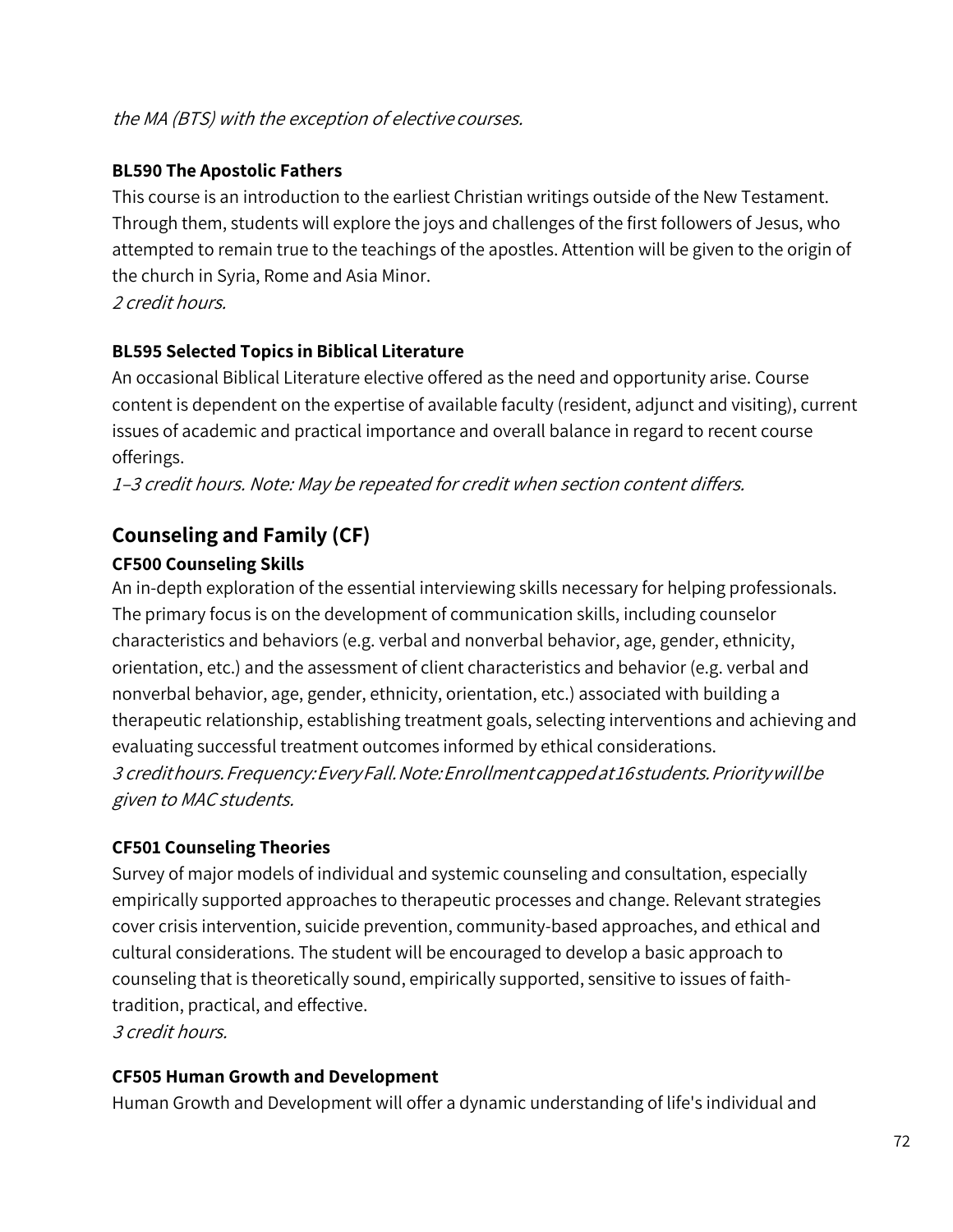family developmental stages along with a scientific and theoretical foundation for what is normal behavior during each developmental period including biological, psychosocial, physical, cognitive, moral, and spiritual stages of development. Counseling strategies for facilitating development over the life span, ethical considerations, theories of personality development, understanding differing abilities, effects of crisis and trauma on development, and ethical and cultural strategies for promoting resilience and wellness are covered. There will be discussion regarding how developmental stages both influence and are influenced by one's spiritual journey and the transformative process toward spiritual maturity. 3 credit hours.

### **CF508 Marriage and Family Counseling**

Study of the major theories and models of marriage, couple, and family counseling including systems theory. The course places an emphasis on assessing and intervening with marriages, couples, and families; including relationship functioning, structure of marriages, couples, and families, communication, boundaries, developmental stages of relationships, the impact of trauma, violence, and addictions on relationships, and relational resilience. 3 credit hours. Prerequisites: CF500 and CF509 or instructor's consent.

# **CF509 Integration of Counseling and Christianity**

An introduction to the varied ways people approach the competing claims of science, philosophy, and religion, particularly toward counseling, change, and the Christian faith tradition. Attention will be given to the historical development of the relationship between science, philosophy, and religion and their often competing world views and values as practiced in counseling including views of illness and wellbeing. An introduction to the scientific study of religion is presented.

3 credit hours. Frequency: Every Spring.

# **CF510 Human Sexuality**

An in-depth look at human sexuality including physiology, sexuality and singleness, marital sexuality, homosexuality, sexual addiction, and sexual abuse.

3credithours.Frequency:EveryFall.Note:Spousesandfiancés/fiancéesofcreditstudentsare stronglyencouragedtoattendwiththestudentatnotuitioncost,generalservicefeeswillapply. Spouses and fiancés/fiancées would still need to complete the application and registration processes.

### **CF511 Chemical Dependency and Addictive Disorders**

This class is an in-depth study of the current research and theories of treating alcohol and substance abuse. Students will expand their understanding of the assessment of substance abuse and dependence, the classification and effects of drugs, the etiology and progress of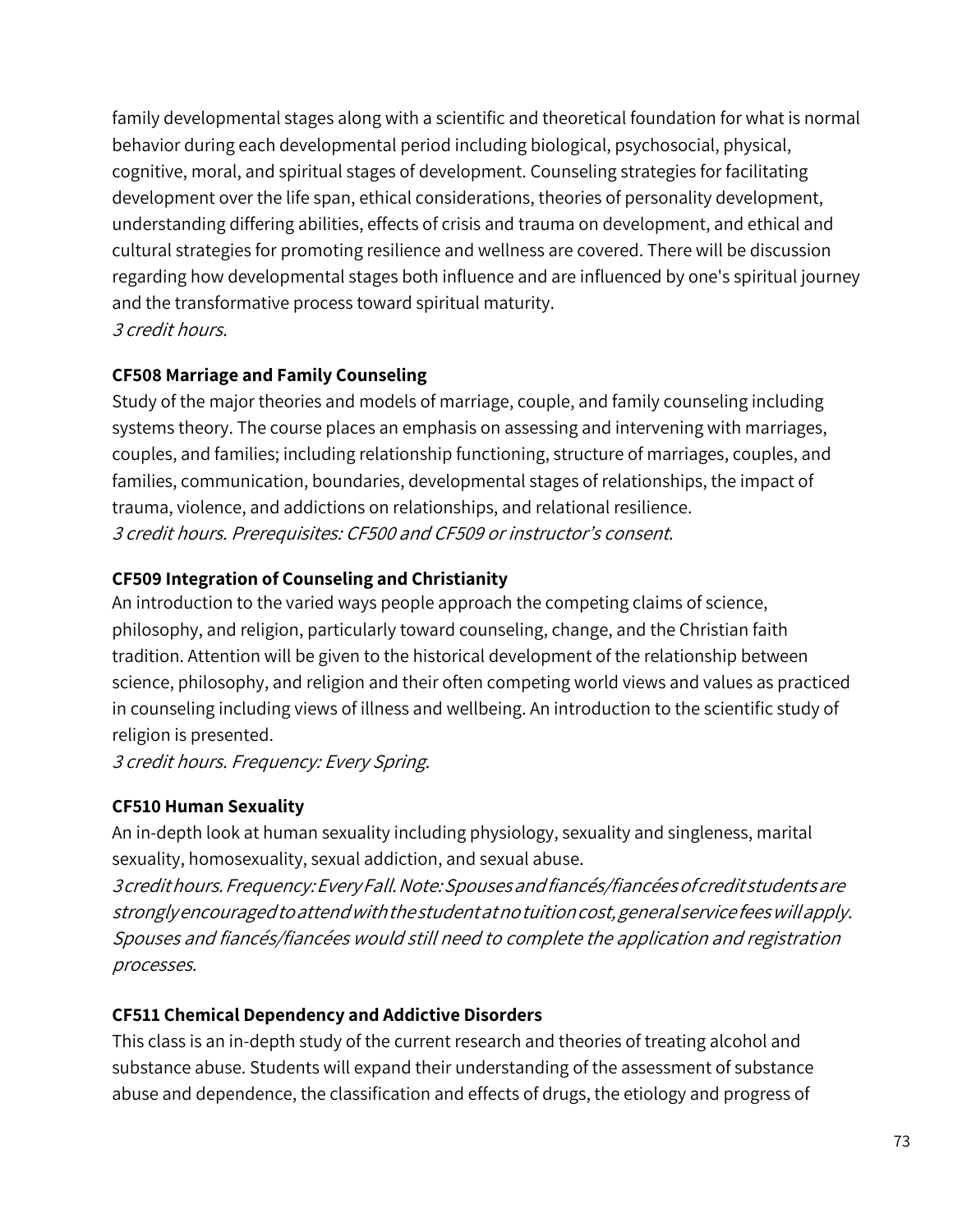addiction, and empirically supported treatments available for alcohol and drug abuse. 3 credit hours. Prerequisites: CF509 and CF527 or instructor's consent.

### **CF512 Counseling Adults from Dysfunctional and Abusive Families**

This course examines dysfunctional families (e.g., alcoholic, abusive, neglectful, incestuous) with a focus on family dynamics and patterns as well as the impact of acute and chronic trauma on development and future wellbeing. It also provides basic counseling strategies and techniques to help these survivors over come early attachment traumas, relational and intimacy problems, and other barriers to wellbeing.

2 credit hours. Prerequisites: CF500 and CF509 or instructor's consent.

# **CF513 Trauma, Loss and Grief**

Explores the social, psychological, and spiritual dynamics of trauma, crisis, loss, and grief. Students will examine the role of suffering in life, the effects of acute and chronic trauma, and will learn skills for assisting people through a variety of experiences involving loss and grief. 2 credit hours. Prerequisites: CF500, CF509 and CF527 or instructor's consent.

# **CF514 Child and Adolescent Counseling**

Developmentally appropriate assessment of disorders related to childhood and adolescence will be examined. Treatment planning and specific methodologies for working therapeutically with children and adolescents are evaluated.

2 credit hours. Prerequisites: CF500, CF509 andCF527.

### **CF520 Professional and Ethical Issues in Counseling**

Study of professional ethics and responsibilities, legal standards and obligations, roles and functions, professional organizations and credentialing, and professional conduct and concerns in the practice of counseling.

3 credit hours.

### **CF521 Clinical Assessment and Diagnosis**

Study of clinical assessment and appraisal, psychopathology, DSM-V and ICD-10 diagnostic categories, differential diagnosis, the use and role of assessment in treatment planning, and historical and cultural factors and concerns in the assessment and diagnosis of mental illness. 3 credit hours.

### **CF522 Social and Cultural Diversity in Counseling**

Study of multicultural humility and competencies in counseling individuals, families, and groups including diversity in social, cultural, racial, gender, sexual, age, religious, socioeconomic status, family patterns, and intellectual disability factors, perspectives, and experiences. The course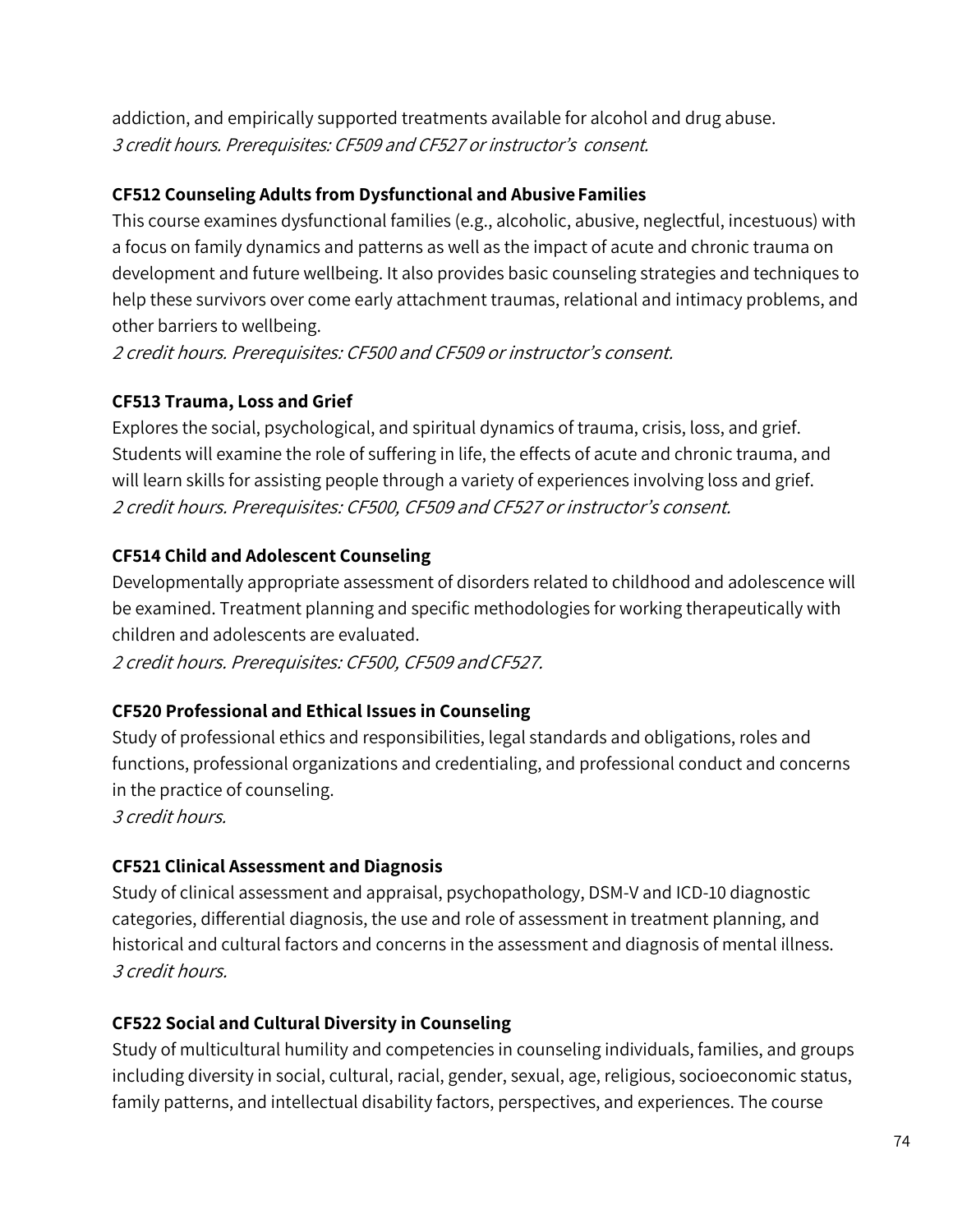explores the impact of heritage, attitudes, beliefs, understandings, and acculturative experiences on both the counselor and the client, their experience of each other, their ability to work collaboratively together. Strategies for identifying and eliminating barriers, prejudices, and processes of discrimination are examined. 3 credit hours.

### **CF523 Group Counseling**

Study of the theories, methods, and techniques of group counseling including the examination of group development and dynamics, group members' roles, group leadership, and professional standards of practice in the use of groups with various treatment populations. Students have 10 hours of direct experience as a group member in a small group activity over the course of one academic term.

3 credit hours. Prerequisites: CF500.

# **CF524 Testing and Appraisal in Counseling**

Study of standardized tests to evaluate individuals and groups; including test development, selection, administration, and interpretation. Course provides foundational concepts of validity, reliability, psychometric statistics, and standardized and non-standardized assessment of educational and mental health issues. The use of environmental, behaviors, symptom checklists, personality, and psychological testing and their ethical use are discussed. 3 credit hours.

### **CF525 Research Methods**

Study of research methodology, and program evaluation; including qualitative and quantitative research methods, design and basic statistical analysis used to support and improve counseling; and an understanding of the importance of research in the field of counseling. 3 credit hours.

### **CF526 Career Counseling and Development**

Study of career development and decision making models, the interrelationship of life roles and transitions with mental wellbeing, and career counseling processes, resources, and techniques. 3 credit hours.

### **CF527 Biology, Cognition, and Behavior**

Study of biology, cognition, and behavior in counseling and the change process. Emphasis is on understanding cognitive behavioral therapy and developing a coherent counseling approach to specific issues based upon bio-psycho-social-spiritual assessment and intervention. 3 credit hours.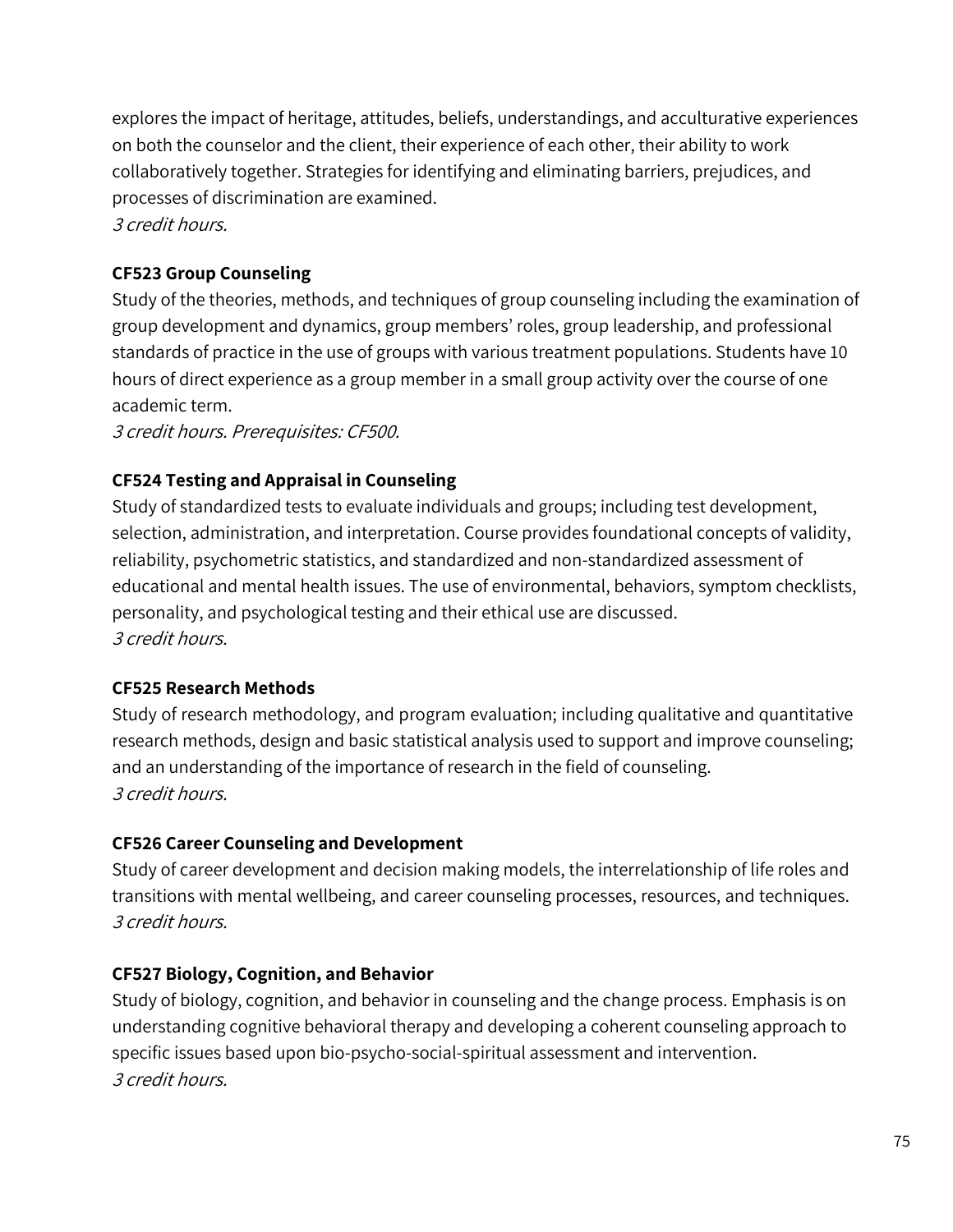### **CF528 Individual Counseling Experience**

Completion of 12 sessions of individual counseling assists students in the development of person-of-the-therapist characteristics including: understanding family-of-origin issues which may impact interpersonal dynamics, resolving trauma and loss issues, coping with maladaptive behavior, applying personal insight to resolving problems and conflicts, expanding capacity to establish and maintain healthy relationships, enhancing ego strength, and practicing the use of a personal faith to cope with life difficulties.

Transcripted. Non-credit. Frequency: Every semester. Note: Required prior to the CF593 Pre-Practicum.Fees forthe12counselingsessionsarepaidby thestudentdirectly toalicensed professional counselor and will be <sup>a</sup> minimum of \$840.

### **CF535 Mending the Soul**

In this course students will learn an integrated understanding of physical, sexual, and other forms of abuse trauma based on biblical/theological and social science research. Students will learn how to develop a model for abuse trauma healing. This course is recommended forpastors, counselors, and lay leaders who desire to minister to those broken by abuse. 2or3credithours;3creditversionis requiredforMDivCFandisanelectiveforotherMDiv

programs and MAM. <sup>2</sup> credit version is an elective for the MAC program.

### **CF580 Counseling and Family Individualized Study**

A unique course designed by a faculty advisor and student to develop competence in the areas of Counseling and Counseling and Family Ministry.

<sup>1</sup>–4 credit hours. Frequency: Every semester. Prerequisites: 3.4 GPA and approved Academic Petition. Note: May be repeated for credit as CF581 when section content differs.

### **CF591 Internship\***

Designed for the MDiv CF student to develop and refine skills working with individuals, couples and families in preparation for vocational ministry. You will grow in competency through substantial ministry responsibility and accountability to a competent ministry supervisor. 120 hours spanning one or two semesters.

2 credit hours. Frequency: Every semester. Prerequisites: CF500; CF503; CF509; and MS502. Note: May be repeated for elective credit as CF592 Internship II. The Internship Information and Registration Packet (available from the CF591 page on http://ps.mrooms.net) shouldbesubmittedtotheDirectorofFieldEducationwellbeforethestartofthesemesterin which the student plans to complete an Internship and no later than the second Friday of the semester.

\*Clinical Pastoral Education (CPE) may in some cases be undertaken to fulfill requirements for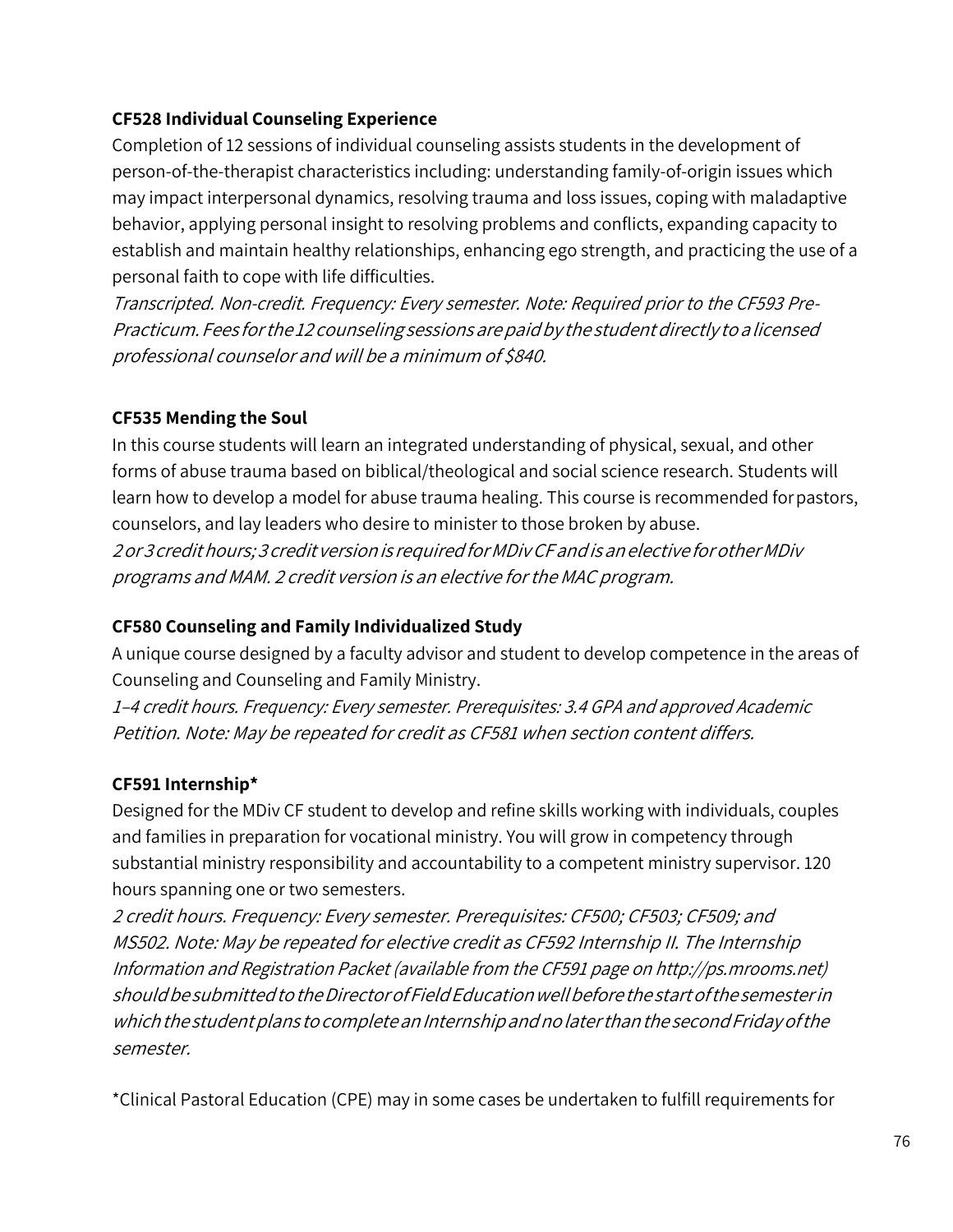CF591 and / or other general elective credit. Students who successfully complete military Chaplain's School as chaplain candidates and provide official documentation of completion, will receive up to four hours of transfer credit toward CF591 and / or other general electives, subject to the approval of the Director of Field Education and / or the Registrar (credit is limited to programs of the United States Department of Defense or Canadian National Defense).

### **CF593 Counseling Pre-Practicum**

Introduction to the practice of clinical assessment, treatment planning, and interventions within a professional counseling practice. Under the supervision of licensed mental health professional(s), student-counselor engage in the activities of a professional counselor. Students evaluate their own work as well as receiving client, peer, supervisor, and faculty feedback in 360 evaluations. Classroom component accompanies field placement. Students complete supervised practicum experiences that total a minimum of 100 clock hours including at least 40 hours of direct services with actual clients. This course is the first of three consecutive field education courses required for graduation. All three semesters are completed at the same internship site. By the end of these three courses students must complete a total of 700 clock hours in a professional counseling setting; including 240 direct client contact hours. 3 credit hours. Frequency: Every semester. Prerequisites: at least 21 counseling hours including CF500, CF501, CF509, CF520, CF521, CF527, and CF528.

### **CF594 Counseling Practicum**

Introduction to the practice of clinical assessment, treatment planning, and interventions within a professional counseling practice. Under the supervision of licensed mental health professional(s) student-counselors engage in the activities of a professional counselor. Students evaluate their own work as well as receiving client, peer, supervisor, and faculty feedback in 360 evaluations. Classroom component accompanies field placement. Students average one hour a week of individual and/or triadic supervision at their site and 90 minutes of group supervision. This is the first of three consecutive field education courses required for graduation. All three semesters are completed at the same internship site. By the end of these three courses students must complete a total of 700 clock hours in a professional counseling setting: including 240 direct client contact hours, and lead or co-lead a counseling or psychoeducational group. 3credithours.Frequency:Everysemester.Prerequisites:atleast21counselinghoursincluding CF500, CF501, CF509, CF520, CF521, CF527, and CF528.

### **CF595 Selected Topics in Counseling and Family**

An occasional Counseling and Family elective offered as the need and opportunity arise. Course content is dependent on the expertise of available faculty (resident, adjunct and visiting), current issues of academic and practical importance and overall balance in regard to recent course offerings.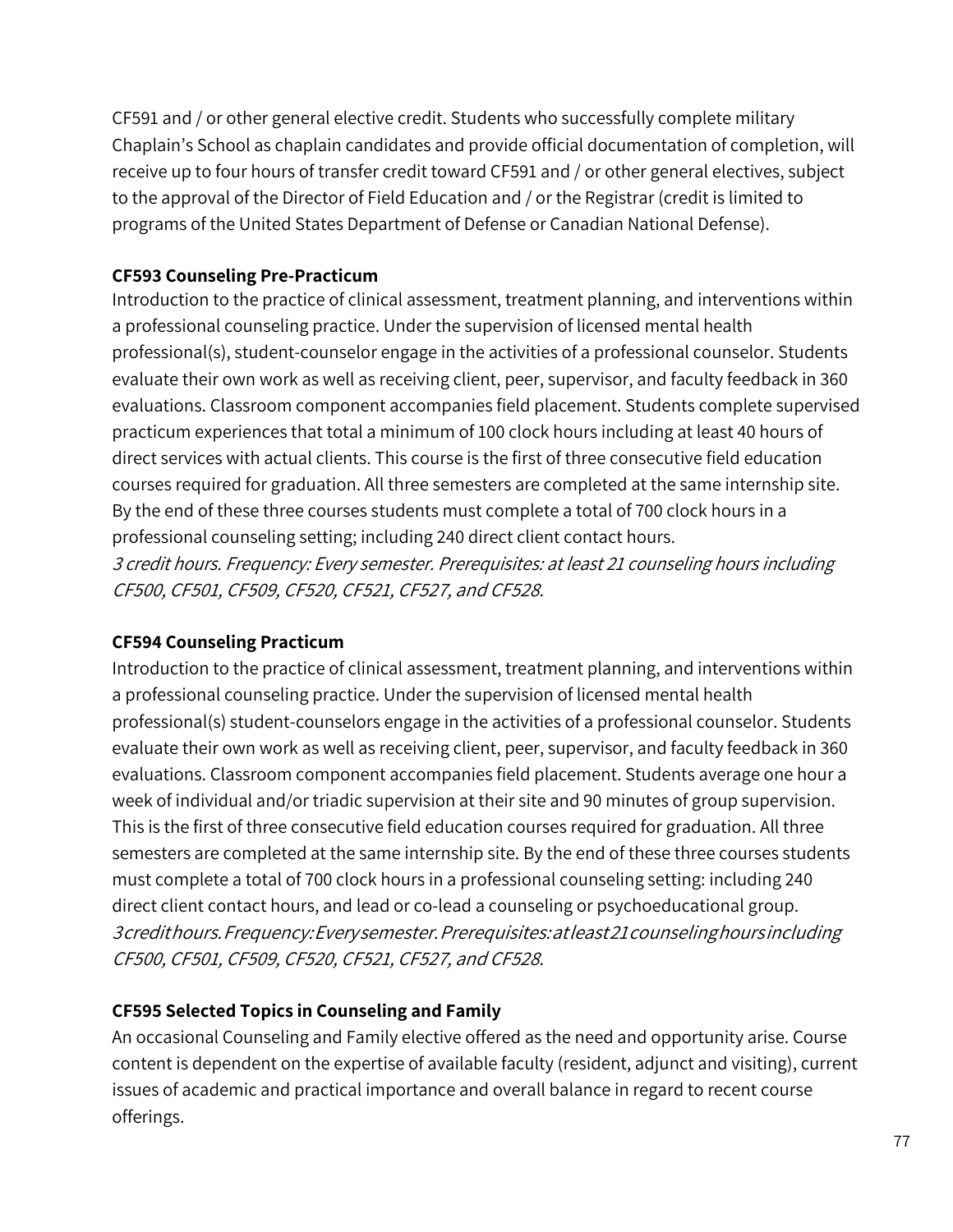### <sup>1</sup>–3 credit hours. Note: May be repeated for credit when section content differs.

### **CF596 Counseling Internship I**

The Counseling Internship is a supervised work experience in professional counseling. Counseling interns work under the supervision of a licensed mental health provider performing all the activities that a regularly employed professional counselor would be expected to perform. The internship is designed to integrate the students' learning into the practical application of theory, research, and techniques/skills. Interns complete 300 clock hours at their internship site during CF596 Counseling Internship I. Classroom component accompanies field placement. Students average one hour a week of individual and/or triadic supervision at their site and 90 minutes of group supervision. This is the second of three consecutive field education courses required for graduation. By the end of these three courses students must complete a total of 700 clock hours in a professional counseling setting; including 240 direct client contact hours, AND lead or co-lead a counseling or psychoeducational group.

3credithours.Frequency:Everysemester.Prerequisites:atleast30counselinghoursincluding CF593 or CF594. Note: Required for MACprogram.

### **CF597 Counseling Internship II**

The Counseling Internship is a supervised work experience in professional counseling. Counseling interns work under the supervision of a licensed mental health provider performing all the activities that a regularly employed professional counselor would be expected to perform. The internship is designed to integrate the students' learning into the practical application of theory, research, and techniques/skills. Interns complete 300 clock hours at their internship site during CF597 Counseling Internship II. Classroom component accompanies field placement. Students average one hour a week of individual and/or triadic supervision at their site and 90 minutes of group supervision. This is the third of three consecutive field education courses required for graduation. By the end of these three courses students must complete a total of 700 clock hours in a professional counseling setting; including 240 direct client contact hours, AND lead or co-lead a counseling or psychoeducational group.

3credithours.Frequency:Everysemester.Prerequisites:atleast36counselinghoursincluding CF596 Internship I.

### **CF598 Professional Qualifying Exam**

Summative evaluation of students' preparation for professional practice; including oral examination of case conceptualization, clinical assessment, treatment, ethics, and ability to communicate research. This will take place during the student's second internship. Transcripted. Non-credit. Frequency: Every semester.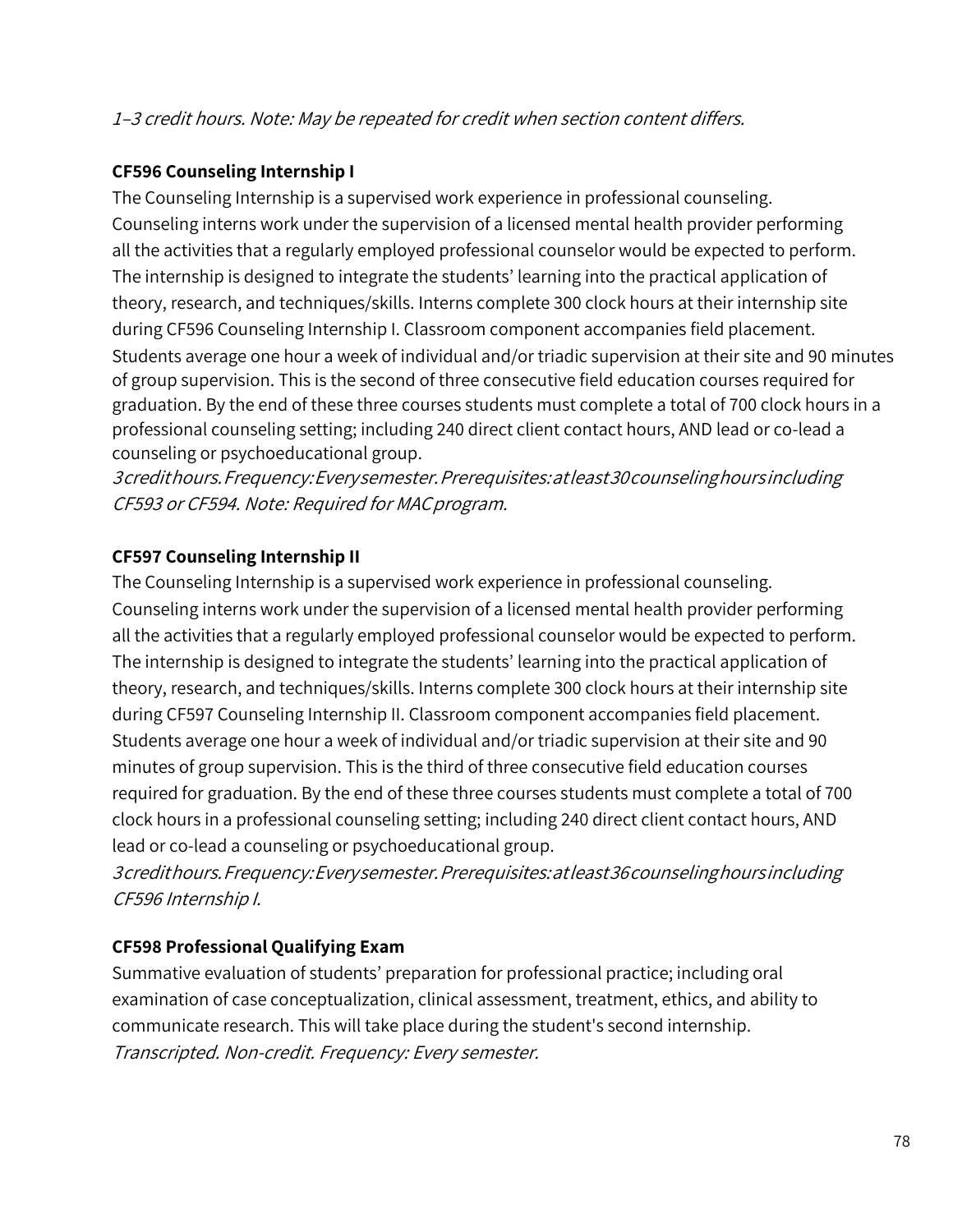### **CF599 Comprehensive Examination**

National standardized test in counseling.

Transcripted. Non-credit. Frequency: Every semester. Prerequisite: CF500, CF505, CF520, CF521, CF522, CF523, CF525 and CF526. Note: An exam fee of \$50 will be charged and the student is responsible to pay the remainder of \$150 to the testing company.

# **Church History (CH)**

# **CH511 Church History 1**

In this course students are introduced to key figures from church history and theological developments from the Patristic era up to the Reformation. Students will also learn how the study of history impacts current theological discussion and church practice. 3 credit hours. Frequency: Every Fall. Note: Formerly coded as CH501.

# **CH512 Church History 2**

In this course students are introduced to key figures from church history and theological development from the Reformation up to the present day. Students will also learn how the study of history impacts current theological discussion and church practice. 3 credit hours. Frequency: Every Spring. Note: Formerly coded as CH502.

# **CH518 Christian Women through the Centuries: Their Calling, Character and Contribution**

A biblical, historical and contemporary look at women God has used effectively in ministry. Examine lives of godly women, assess their character, roles, vision and response to the culture in which they lived and develop principles that can be applied in life today. 2 credit hours.

# **CH580 Church History Individualized Study**

A unique course designed by a faculty advisor and student to develop competence in the area of Church History.

<sup>1</sup>–3credithours.Frequency:Everysemester.Prerequisites:CH501,3.4GPAandapproved AcademicPetition.Note:MayberepeatedforcreditasCH581whensectioncontentdiffers.

# **CH595 Selected Topics in Church History**

An occasional Church History elective offered as the need and opportunity arise. Course content is dependent on the expertise of available faculty (resident, adjunct and visiting), current issues of academic and practical importance and overall balance in regard to recent course offerings. <sup>1</sup>–3 credit hours. Notes: May be repeated for credit when section content differs.

# **Intercultural Studies (IS)**

**IS504 Cross-Cultural and Diversity Competency**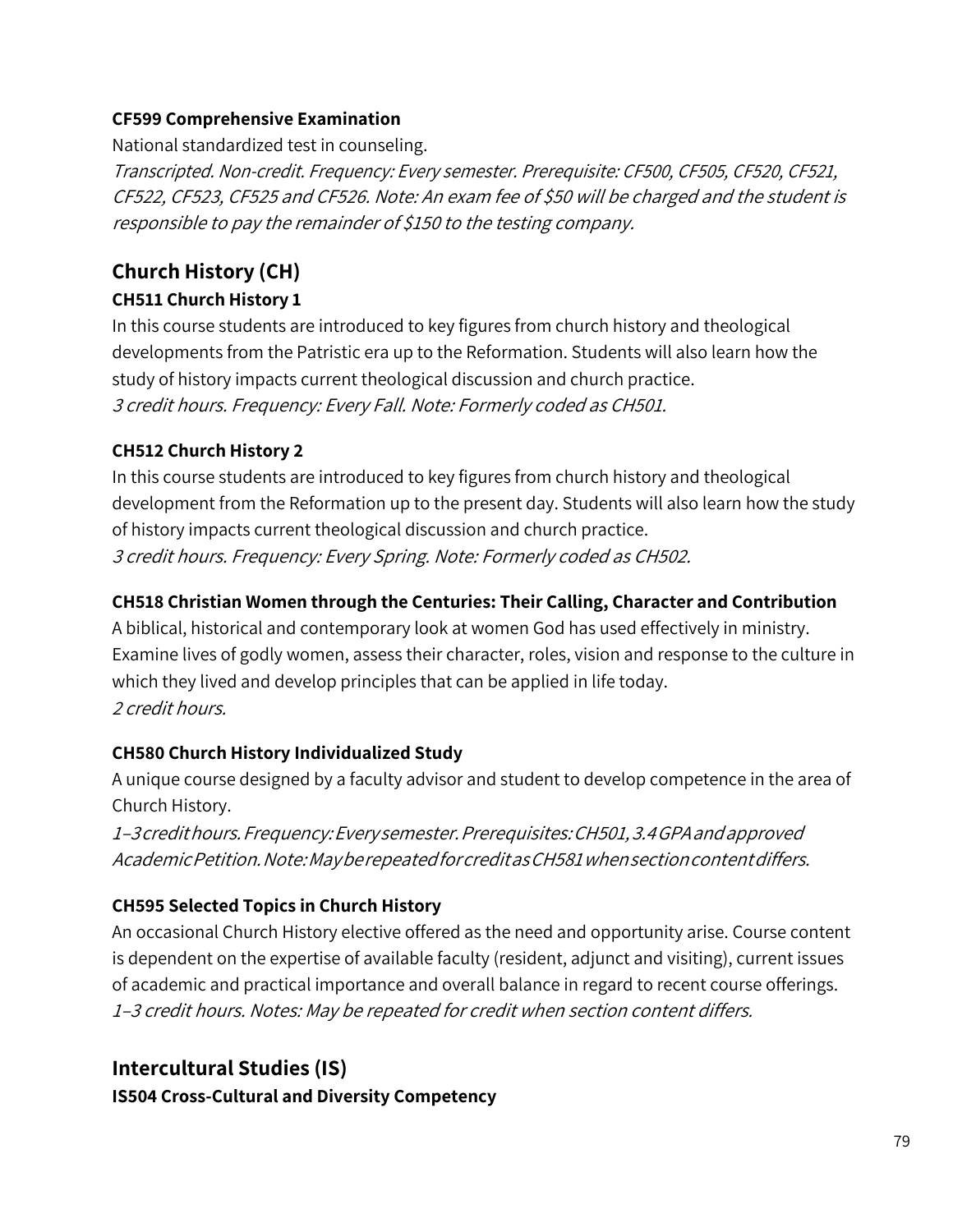This course will equip the student to learn from and minister to men and women of diverse cultural and ethnic backgrounds.

3 credithours.Frequency:Everysemester.Note:FormerlytwoseparatecoursescodedasIS501 and IS502.

### **IS505 Communicating Christ in a Pluralistic World**

This course provides a foundation for students to develop a personal and church-based approach to Christian witness in both global and local contexts. Students will be introduced to key topics in missiology as well as evangelistic and discipleship concepts that will help them find their place in fulfilling the Great Commission regardless of location.

3credithours.Frequency:Everysemester.Note:FormerlytwoseparatecoursescodedasIS502 and IS503.

### **IS509 Contemporary American Religious Cults**

Introduces students to the major American cults and religious movements of the 21st century. Students will learn the history, doctrine and an apologetic response in dealing with selected cult groups. During the course, students will become familiar with 12 major cults. Native American spirituality will also be highlighted during the course and compared to a Christian world view. 2 credit hours. Notes: Formerly coded as TH560.

### **IS510 World Religions**

An examination of the major world religions and ideologies in order to understand their principal doctrines and practices and the subsequent implications for Christian witness. 3 credit hours. Notes: Formerly coded as MS510.

### **IS512 Christian Ministry and Culture**

An introduction to social and cultural anthropology and a study of the insights these disciplines provide for ministry in contemporary societies. 2 credit hours.

### **IS513 Jesus and Jihad: The Challenge of Islam**

Understand contemporary events in the Muslim world and their impact on American life by examining the origins, teachings and practices of Islam. Helps students develop a biblical approach to the Muslim community living in the Phoenix metropolitan area. 2 credit hours.

### **IS514 Christianity in Africa**

Creates awareness in the non-African Christian world of the nuances and dynamics of Christianity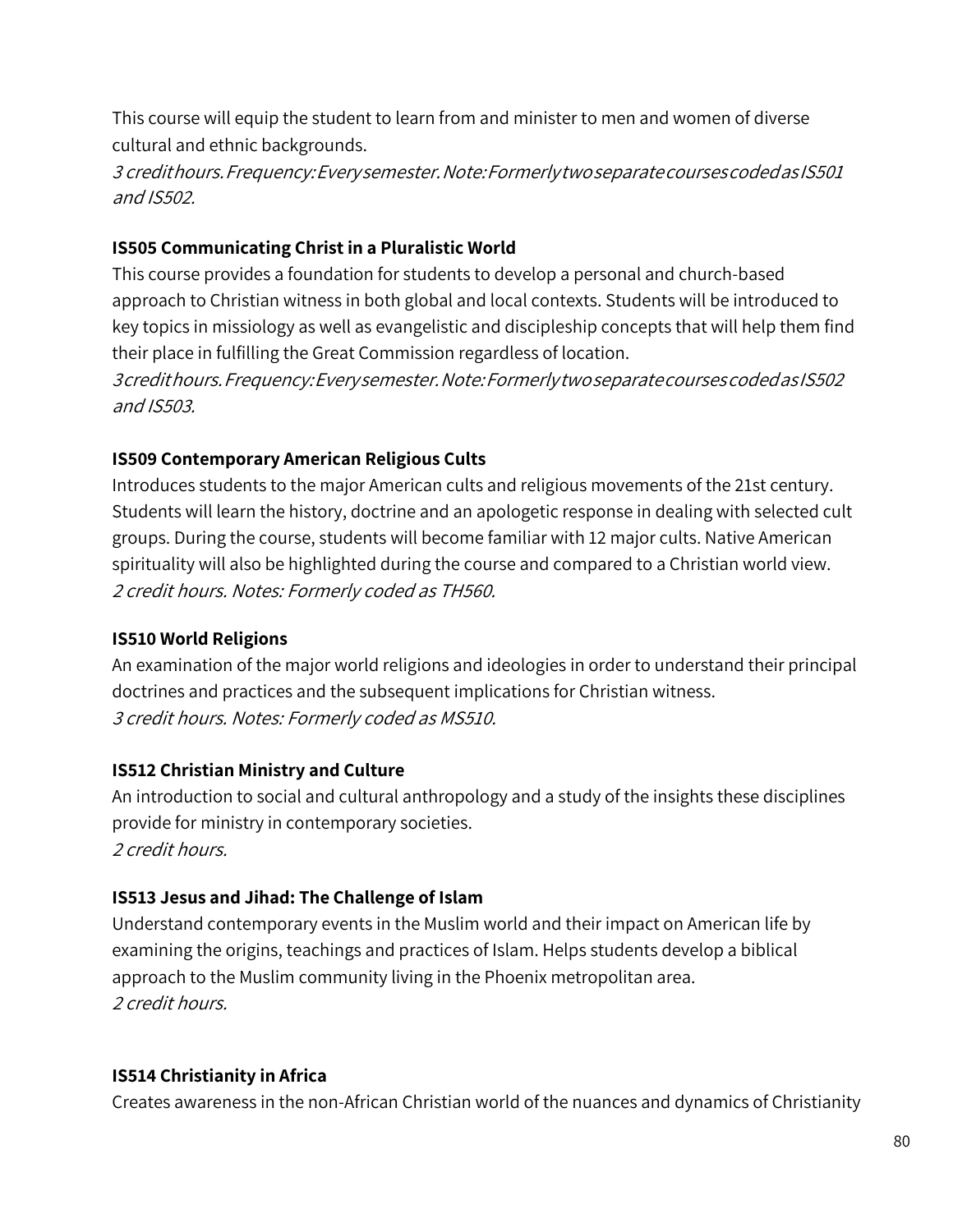in Africa in terms of its beginnings, historical development, contemporary challenges and opportunities and future trends. The course will empower the non-African Christian world to make more informed decisions about their involvement in missions in Africa. 2 credit hours.

### **IS520 Cross-cultural Field Methods and Ministry**

In a cross-cultural setting learn fundamental skills necessary for understanding a different culture and how to translate that understanding into effective ministry. Some of the skills covered are participant observation, ethnographic interviewing and proxemics (cultural mapping) studies.

3 credit hours.

### **IS525 Qur'anic Themes and the Bible: A Comparative Study**

This course teaches students to identify important Qur'anic themes and compare and contrast them to biblical revelation. Students develop ways to apply this material to practical ministry situations involving Muslim audiences locally and globally. 2 credit hours.

### **IS526 Understanding the Islamic Faith**

Explores the origins, teachings, and practices of Islam while examining contemporary events in the Muslim world. Enables students to evaluate Islam from a biblical perspective and develop a ministry approach to Muslim communities in the U.S. and abroad. 2 credit hours.

### **IS580 Intercultural Studies Individualized Study**

A unique course designed by a faculty advisor and student to develop competence in the area of Intercultural Studies.

<sup>1</sup>–3 credit hours. Frequency: Every semester. Prerequisites: 3.4 GPA and approved Academic Petition. Note: May be repeated for credit as IS581 when section content differs.

### **IS591 Internship\***

Designed for the MAM IS student to develop and refine intercultural skills in preparation for ministry. You will grow in competency through substantial ministry responsibility and accountability to a competent ministry supervisor. 120 hours spanning one or two semesters. 2credithours.Frequency:Everysemester.Prerequisites: Completionof30 credithourstowardsthedegree.Note:MayberepeatedforelectivecreditasIS592InternshipII. The Internship Information and Registration Packet (see the IS591 page on http://ps.mrooms.net) should be submitted to the Director of Field Education well before the startofthesemesterinwhichthestudentplans tocompleteanInternshipandnolaterthanthe second Friday of the semester.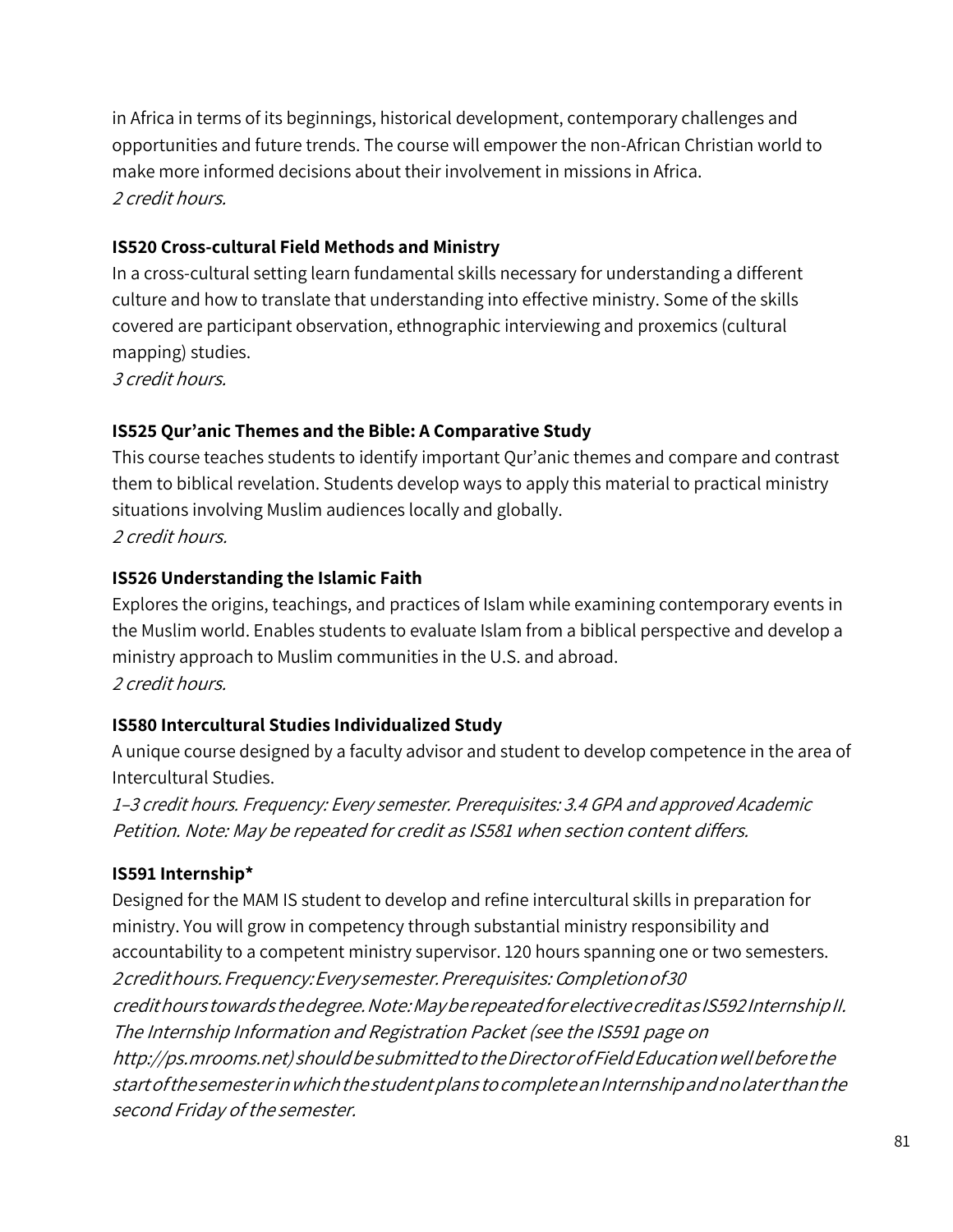\*Clinical Pastoral Education (CPE) may in some cases fulfill requirements for IS591 and/or general elective credit. Students who successfully complete military Chaplains School as chaplain candidates and provide official documentation of completion, will receive up to four hours of transfer credit toward IS591 and/or general electives, subject to the approval of the Director of Field Education and/or the Registrar (credit is limited to programs of the US Department of Defense or Canadian National Defense).

# **IS595 Selected Topics in Intercultural Studies**

An occasional Intercultural Studies elective offered as the need and opportunity arise. Course content is dependent on the expertise of available faculty (resident, adjunct and visiting), current issues of academic and practical importance and overall balance in regard to recent course offerings.

<sup>1</sup>–3 credit hours. Note: May be repeated for credit when section content differs.

# **Leadership and Administration (LA)**

# **LA511 Developing Leaders Who Develop Leaders**

Multiplication of leadership is a must for effective Christian ministry. This course teaches principles and practices that lead to the cultivation of godly leadership under the leader's direction.

3 credit hours. Note: Formerly coded asLD502.

# **LA512 Survey of Effective Ministries**

This course prepares students to identify the biblical principles of effective church and parachurch ministry through exposure to model leaders. Through lecture, observation, interviews, reading, and group interaction the course exposes students to the marks of effective ministry as they express themselves in diverse leaders, ministry types, and cultural settings. 3 credit hours. Note: Formerly coded as LD506.

# **LA513 Conflict Resolution in the Church**

Biblical instruction on becoming a godly manager of conflict. The sources of conflict and strategies of conflict resolution will be explained, illustrated, and applied. 3 credit hours. Frequency: Every Spring. Note: Formerly coded as LD508.

### **LA514 Competencies in Ministry Administration**

Christian ministry involves unique legal and financial issues which are critically important, rapidly changing and rarely understood by church leaders. This course exposes Christian leaders to issues including church finances, church liability, capital projects, personal ministerial finances, and non-profit status and helps them gain necessary skills to respond to them. 3 credit hours. Note: Formerly coded as LD509.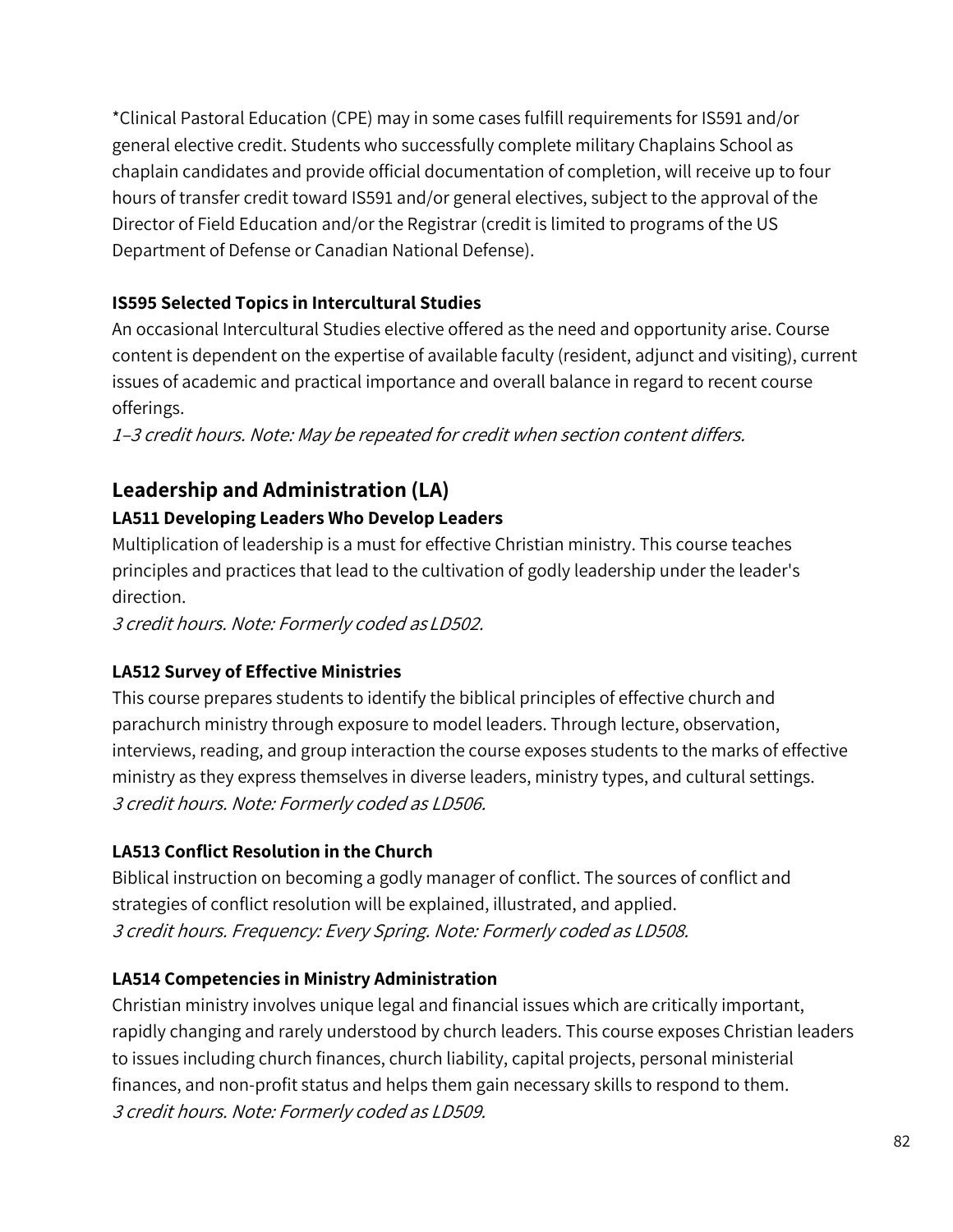### **LA580 Leadership Individualized Study**

A unique course designed by a faculty advisor and student to develop competence in Leadership Development.

<sup>1</sup>–3 credit hours. Frequency: Every semester. Prerequisites: 3.4 GPA and approved Academic Petition. Note: May be repeated for credit as LA581 when section content differs.

### **LA591 Internship\***

Designed for the MDiv LA or MAM student to develop and refine ministry leadership skills in preparation for vocational ministry. You will grow in competency through substantial ministry responsibility and accountability to a competent ministry supervisor. 120 hours spanning one or two semesters.

2credithours.Frequency:Everysemester.Prerequisite:Completionof30 credithourstowards thedegree.Note:MayberepeatedforelectivecreditasLA592InternshipII. The Internship Information and Registration Packet (see the LA591 page on http:// ps.mrooms.net) should be submitted to the Director of Field Education well before the start of the semester in which thestudentplanstocompleteanInternshipandnolaterthanthesecond Friday of the semester.

\*Clinical Pastoral Education (CPE) may in some cases fulfill requirements for LA591 and / or general elective credit. Students who successfully complete military Chaplain's School as chaplain candidates and provide official documentation of completion, will receive up to four hours of transfer credit toward LA591 and/or general electives, subject to the approval of the Director of Field Education and / or the Registrar (credit is limited to programs of the United States Department of Defense or Canadian National Defense).

### **LA595 Selected Topics in Leadership and Administration**

An occasional Leadership and Administration elective offered as the need and opportunity arise. Course content is dependent on the expertise of available faculty (resident, adjunct and visiting), current issues of academic and practical importance and overall balance in regard to recent course offerings.

<sup>1</sup>–3 credit hours. Note: May be repeated for credit when section content differs.

# **Ministry Apprenticeship Alliance (MA) MA505 Integrative Seminar I: Leadership/Ecclesiology**

An intensive supervised ministry experience focused on the development of leadership competencies and consisting of the following: ministry service in a pre-approved setting, involvement in a formal church-based internship/ministerial training program, and appropriate academic requirements which will enhance the student's understanding of ministerial leadership. Pre-approval required.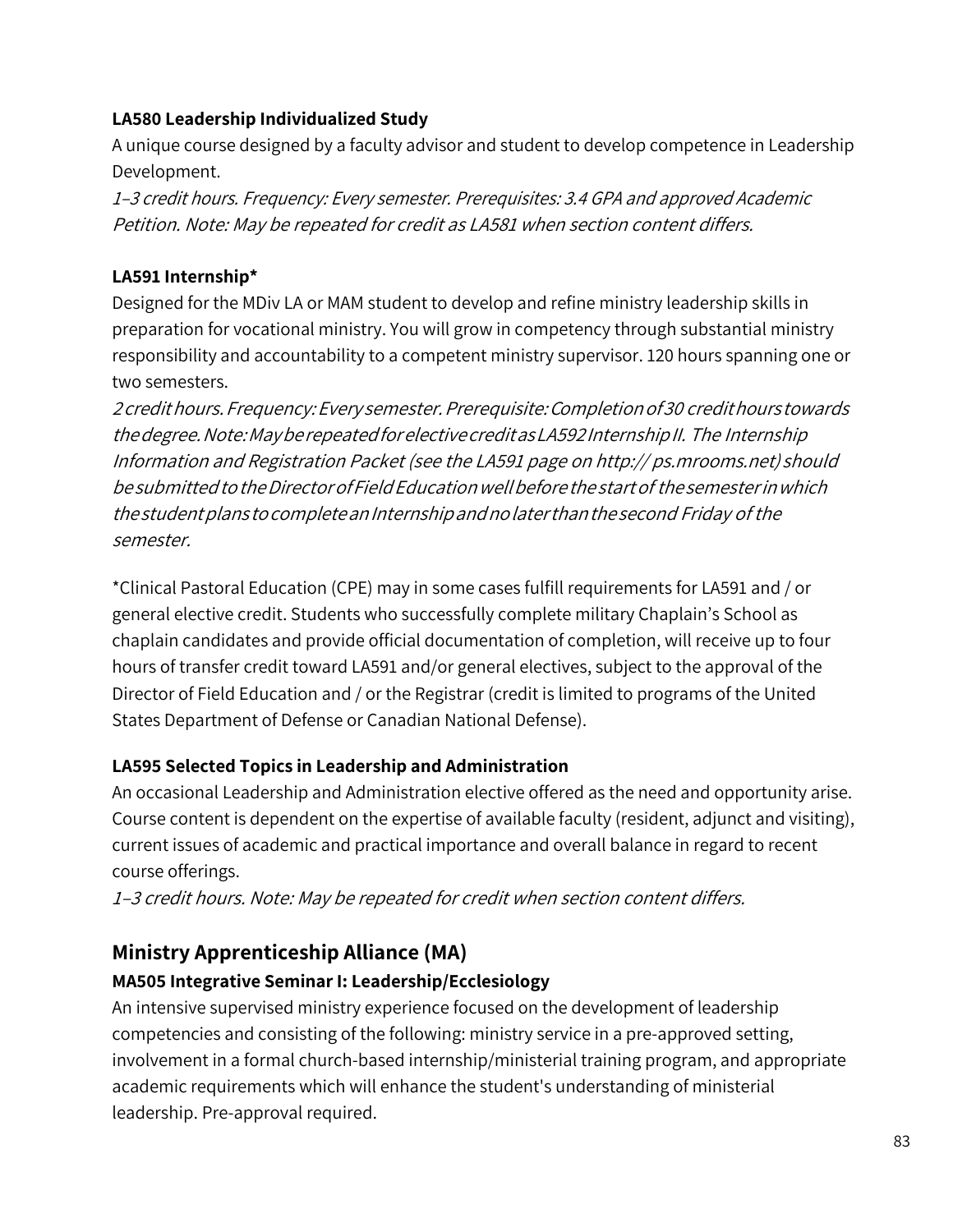5hours.Prerequisite:BC498ortakenconcurrently.Substitutionfor:##591Internship(2hrs.), and General Elective (3 hrs.). Note: Enrollment limited to admitted Phoenix Seminary MDiv and MAM students.First-timeMAAstudentsmustregisterforthecourseattheseminaryand apply to the church simultaneously. Formerly coded as MA501.

### **MA506 Integrative Seminar II: Pastoral Care I**

An intensive supervised ministry experience focused on the development of competencies related to effectively planning and conducting congregational worship services, weddings, and funerals consisting of the following: ministry service in a pre-approved setting, involvement in a formal church-based internship/ministerial training program, and appropriate academic requirements which will enhance the student's understanding of ministerial leadership. Preapproval required.

3hours.Prerequisite:BC498ortakenconcurrently.Substitutions for MDiv program:MS504 Leadership and Pastoral Competencies (3 hrs.). Note: Enrollment limited to admitted Phoenix SeminaryMDiv and MAM students.First-timeMAAstudentsmustregisterforthecourseatthe seminary and apply to the church simultaneously. Formerly coded as MA502.

### **MA507 Integrative Seminar III: Pastoral Care 2 (Pastoral Counseling)**

An intensive supervised ministry experience focused on the development of competencies related to pastor's effectively caring for their souls and the souls of others consisting of the following: ministry service in a pre-approved setting, involvement in a formal church-based internship/ministerial training program, and appropriate academic requirements which will enhance the student's understanding of shepherding and biblical counseling. Pre-approval required.

3 hours. Prerequisite: BC498 or taken concurrently. Substitution for: MS503 Introduction to Pastoral Counseling (3 hrs.). Note: Enrollment limited to admitted Phoenix Seminary MDiv and MAM students.First-timeMAAstudentsmustregisterforthecourseattheseminaryand apply to the church simultaneously. Formerly coded as MA503.

### **MA508 Integrative Seminar IV: Proclamation**

An intensive supervised ministry experience focused on the development of leadership competencies and consisting of the following: ministry service in a pre-approved setting, involvement in a formal church-based internship/ministerial training program, and appropriate academic requirements which will enhance the student's understanding of ministerial leadership. Approval required.

6 hours. Prerequisite: BC498 or taken concurrently. Substitution for: BC512 Homiletics: Principles of Preaching (3 hrs.) and IS505 Communicating Christ in a Pluralistic World (3 hrs.). Note: EnrollmentlimitedtoadmittedPhoenixSeminaryMDivstudents.First-timeMAAstudentsmust registerforthecourseattheseminaryandapplytothechurchsimultaneously.Formerlycoded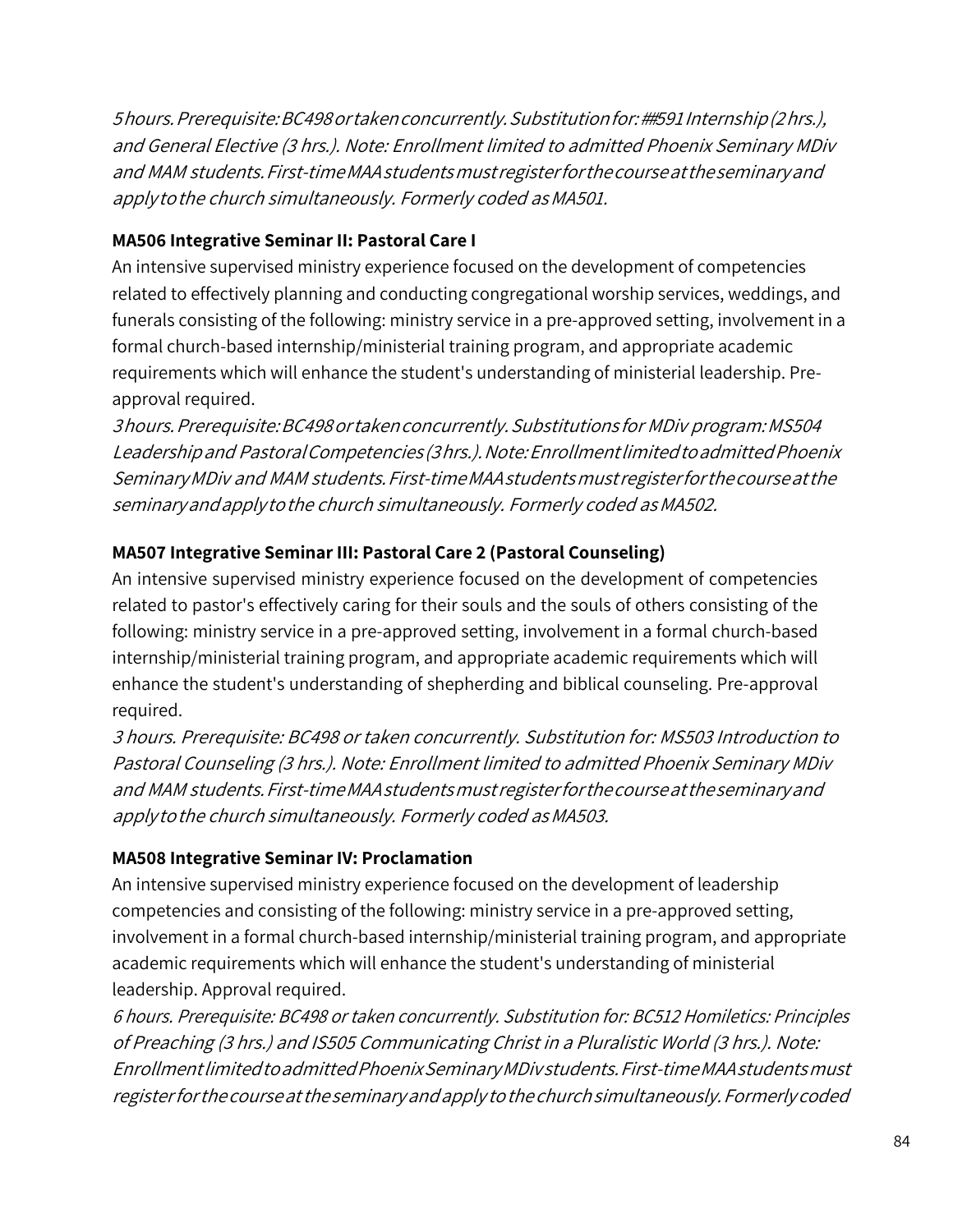as MA504.

### **MA509 Integrative Seminar IV: Proclamation**

An intensive supervised ministry experience focused on the development of leadership competencies and consisting of the following: ministry service in a pre-approved setting, involvement in a formal church-based internship/ministerial training program, and appropriate academic requirements which will enhance the student's understanding of ministerial leadership. Approval required.

3 hours. Prerequisite: BC498 or taken concurrently. Note: Enrollment limited to admitted Phoenix Seminary MAM students.First-timeMAAstudentsmustregisterforthecourseatthe seminaryandapplytothe church simultaneously.

# **Ministry Skills (MS)**

### **MS503 Introduction to Pastoral Counseling**

Examines the biblical foundation for pastoral counseling as well as the historical role and origin of the care of persons within the church. Biblical principles for guiding, sustaining, healing and reconciling individuals are explored as are common circumstances that draw people to seek biblical counsel and care.

3 credit hours. Frequency: Every Spring. Note: Formerly coded as MS502.

### **MS504 Leadership and Pastoral Competencies**

In this course, students will learn ministry leadership principles that are biblically accurate and culturally relevant, which will equip them to lead in the church or the parachurch. This course also moves students toward general pastoral competency in the following areas: conducting funerals, weddings, baptisms, as well as the weekly rhythm of worship planning and execution, and other duties pastors routinely perform. An emphasis is placed on ministering for culturally diverse churches.

3 credit hours. Note: Formerly two separate courses coded as MS508 and MS509.

### **MS516 Developing a Women's Ministry**

Designed to help the student acquire the leadership skills necessary for establishing and maintaining a women's ministry. Areas include visionary planning, creating and training a leadership team, clarifying resources, program planning and identifying the components of a healthy large or small church model.

2 credit hours.

### **MS520 Encouraging Women: Identity, Design, and Voice**

Women the world over are often confused, abused and denied the truth about who they really are. This course explores historical, cultural and religious reasons why this occurs and develops a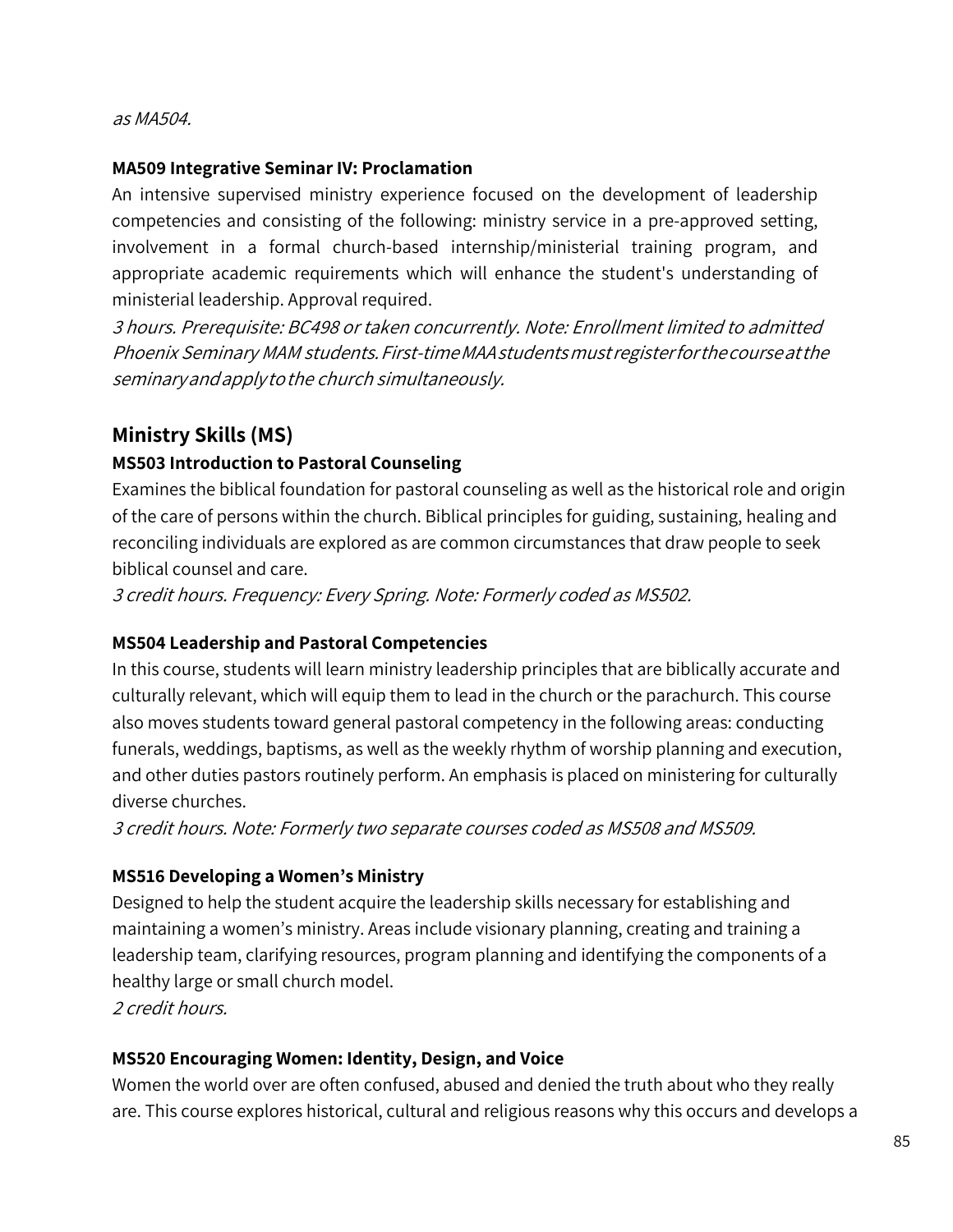biblical worldview of personhood that includes identity, gifts and a call to stewardship. Students learn significant life principles related to identity that they can apply and teach others. 2 credit hours.

### **MS530 An Introduction to the Chaplaincy**

Introduces the elements of pastoral care in specialized settings, with emphasis on military, hospital, law enforcement and legislative Chaplaincy. Topics include the dynamics of ministering in a multi-ethnic, multi-disciplinary and multi-faith environment; institutional and ecclesiastical endorsement and relations; and Chaplaincy and the law. 2 credit hours.

### **MS531 Church Planting: Biblical and Theological Foundations**

Too much training in church planting is focused exclusively on method. Historically, such a focus on mere method has turned church growth into a machine for collecting bodies in pews, not for making disciples in mission. What did He mean when He said we are to make disciples, but that He would build His church? Although there will be discussion about practice in this course, our main task will be asking hard theological questions about our motivation and preparedness for the task of establishing churches. This course will help church planters think through key biblical and theological issues pertaining to church planting, with a view towards proper cultural contextualization in a Post-Christian society. 2 credit hours.

### **MS532 Church Planting Boot Camp**

Introduces to the major start-up issues a planter faces in the first year of starting the new church. The course will cover 24 practical skills modules in the areas of personal preparation, strategic planning, core group development and public launching. This class uses a Boot Camp-style of training with lots of interaction, immediate application and immediate coaching applied to each training module.

2 credit hours.

### **MS580 Ministry Skills Individualized Study**

A unique course designed by a faculty advisor and student to develop competence in the area of Ministry.

<sup>1</sup>–3credithours.Prerequisites:3.4GPAandapprovedAcademicPetition.Note:Mayberepeated for credit as MS581 when section contentdiffers.

### **MS591 Internship\***

Designed for the MDiv IDS or MAM student to develop and refine ministry skills in preparation for ministry. You will grow in competency through substantial ministry responsibility and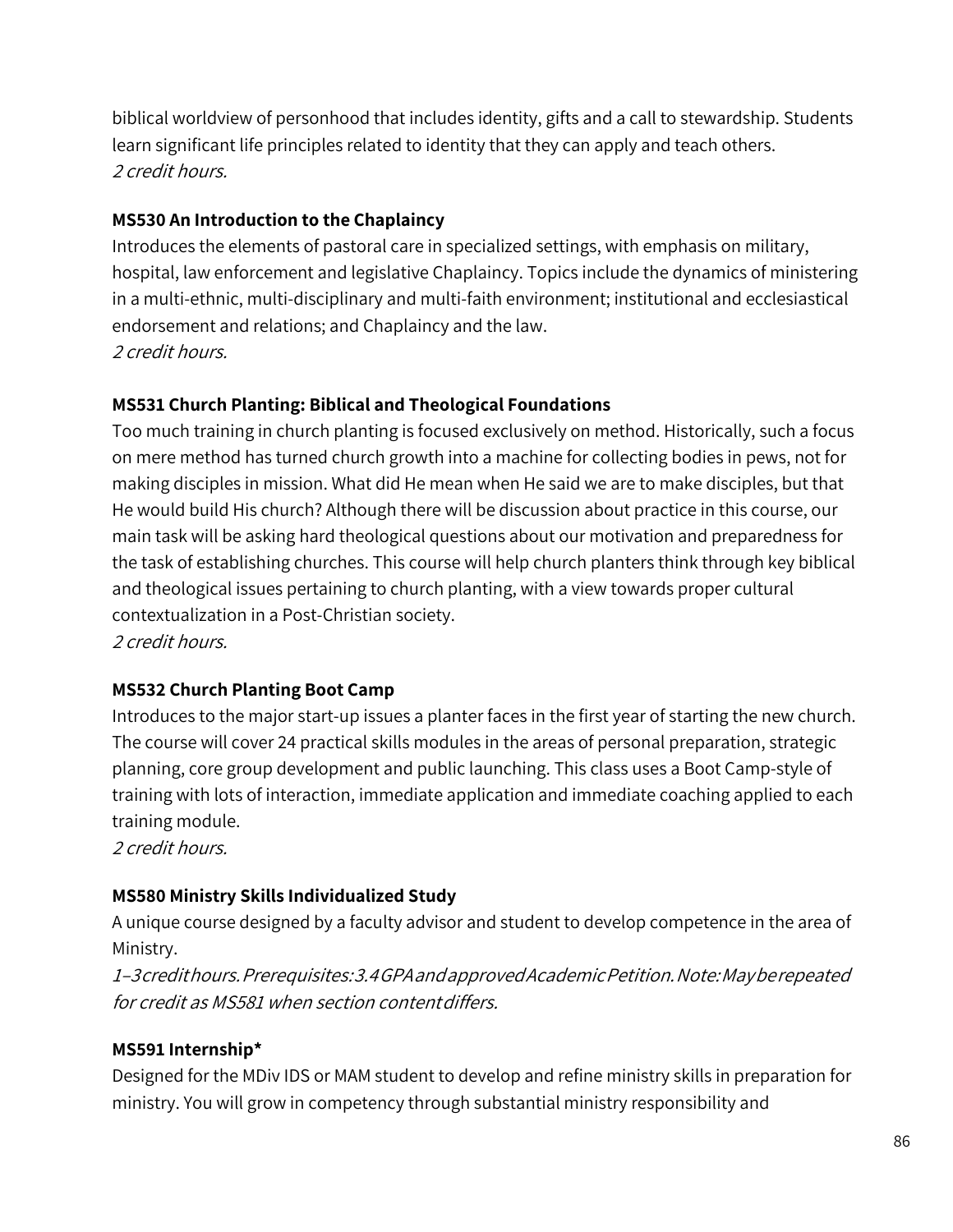accountability to a competent ministry supervisor. 120 hours spanning one or two semesters. 2 credit hours. Frequency: Every semester. Prerequisites: Completion of 30 credit hours towards the degree. Note: May be repeated for elective credit as MS592 Internship II.

The Internship Information and Registration Packet (see the MS591 page on http://ps.mrooms.net) should be submitted to the Director of Field Education well before the start of the semester in which the student plans to complete an Internship and no later than the second Friday of the semester.]

\*Clinical Pastoral Education (CPE) may in some cases fulfill requirements for MS591 and/or general elective credit. Students who successfully complete military Chaplain's School as chaplain candidates and provide official documentation of completion, will receive up to four hours of transfer credit toward MS591 and/or general electives, subject to the approval of the Director of Field Education and/or the Registrar (credit is limited to programs of the United States Department of Defense or Canadian National Defense).

### **MS595 Selected Topics in Ministry**

An occasional Ministry Skills elective offered as the need and opportunity arise. Course content is dependent on the expertise of available faculty (resident, adjunct and visiting), current issues of academic and practical importance and overall balance in regard to recent course offerings. <sup>1</sup>–3 credit hours. Note: May be repeated for credit when section content differs.

### **New Testament Greek (NT)**

### **NT512 New Testament Greek 1**

Introduces the Greek alphabet, vocabulary, and grammar in a systematic way using relevant examples from the New Testament. The goal of this course is for the student to learn fundamental Greek grammar, paradigms, and declensions.

3 credit hours. Frequency: Every Fall. Note: Formerly coded as NT501.

### **NT513 New Testament Greek 2**

This course is a continuation of NT512, completing the elementary Greek grammar sequence. It completes the introduction to grammar, paradigms, and declensions and introduces the student to reading the Greek New Testament.

3 credit hours. Frequency: Every Spring. Prerequisite: NT512. Note: Formerly coded as NT502.

### **NT514 Greek Syntax and Exegesis**

This course teaches the process of exegeting the Greek New Testament. This includes the skills necessary for doing textual criticism, responsible lexical study, informed analysis of syntax and grammar and all with a growing sensitivity to matters of genre and historical background. 3credithours.Frequency:EveryFall.Prerequisites:NT512andNT513.Note:Formerlycodedas NT503.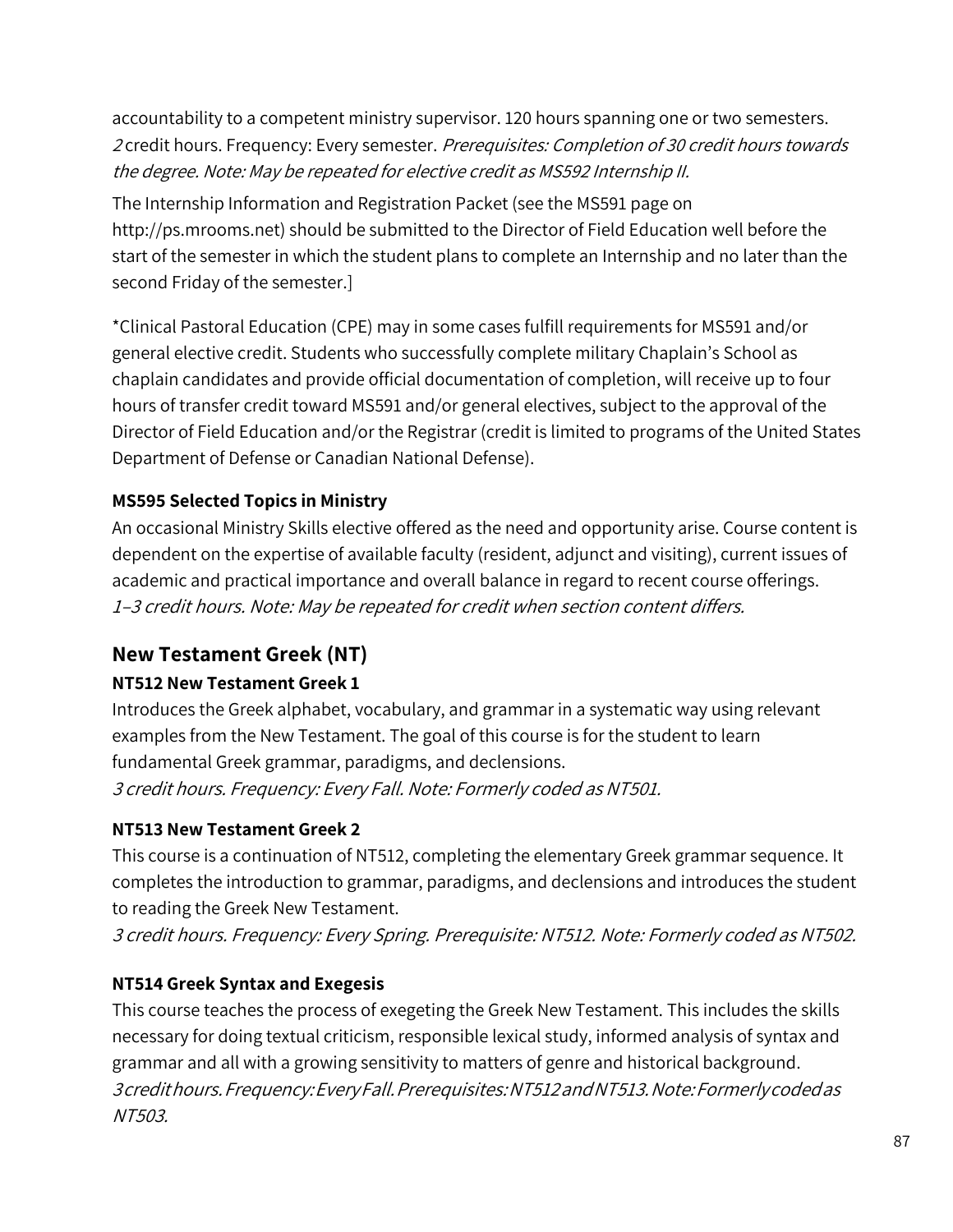### **NT551 The Gospel of Mark (Greek Exegesis)**

An exegetical study in Mark. The student will acquire a methodology for extracting and interpreting the unique aspects of this Gospel, develop an appreciation of its literary composition and produce exegetically-based applications for contemporary Christianity. Work in the Greek New Testament as well as an application-focused research paper are required. 3 credit hours. Prerequisites: NT512, NT513 and NT514.

### **NT553 The Gospel of John (Greek Exegesis)**

An exegetical exposition in John. The student will explore John's twofold purpose, trace it through the book, and apply it to contemporary Christianity. The Upper Room Discourse is emphasized. Work in the Greek New Testament and a theologically focused research paper are required.

3 credit hours. Prerequisites: NT512, NT513 and NT514.

### **NT555 The Synoptic Gospels (Greek Exegesis)**

Focuses upon the similarity and variation between the Synoptic Gospels. Several parallel passages are translated and discussed from the perspectives of the Synoptic Problem, Form, Redaction and Rhetorical criticism.

3 credit hours. Prerequisites: NT512, NT513 and NT514.

### **NT556 The Sermon on the Mount (Greek Exegesis)**

This course places the Sermon on the Mount in the broader context of early Christian discipleship, with attention given to the Apostolic and Desert Fathers. It will operate with the conviction that discipleship is the way toward Evangelical renewal. 3 credit hours. Prerequisites: NT512, NT513 and NT514.

### **NT557 The Parables of Jesus (Greek Exegesis)**

This is a very close reading of Jesus' parables in Greek. Students will deepen their knowledge of textual criticism, aspect and syntax. This is an excellent resource for those who intend to teach or preach the parables.

3 credit hours. Prerequisites: NT512, NT513 and NT514.

### **NT560 Romans (Greek Exegesis)**

A verse-by-verse reading of Romans, with attention given to textual criticism, syntax and semantics. 3 credit hours. Prerequisites: NT512, NT513 and NT514.

### **NT565 Philippians (Greek Exegesis)**

A close reading of Philippians in the Greek text. As part of the in-class discussion students are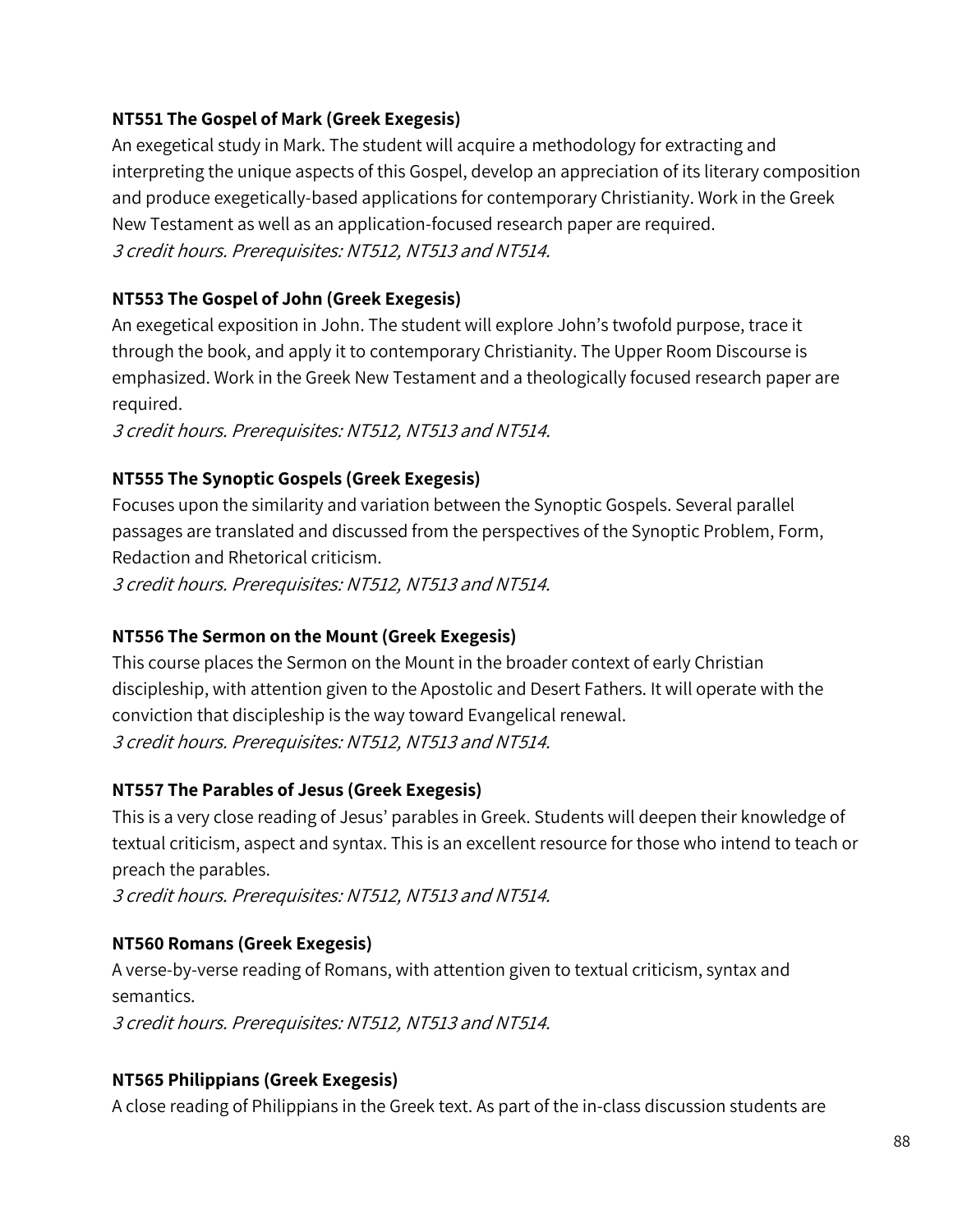required to translate, decline and conjugate. Special attention will be given to Paul's hope in our union with Christ. 3 credit hours. Prerequisites: NT512, NT513 and NT514.

### **NT569 Hebrews (Greek Exegesis)**

An exegetical study of how the author of the epistle to the Hebrews interprets the Old Testament and other material, particularly how he makes use of sacrificial imagery in order to develop his soteriology. The study involves an exegetical analysis of passages pertaining to sacrifice, redemption, and related concepts. 3 credit hours. Prerequisites: NT512, NT513 and NT514.

### **NT570 James (Greek Exegesis)**

A verse-by-verse exposition. Emphasis includes the continued development of exegetical methodology, the investigation of interpretative options, and the discovery of practical application. Translation and a practical, exegetical sermon manuscript are required. 3 credit hours. Prerequisites: NT512, NT513 and NT514.

### **NT580 New Testament Greek Individualized Study**

A unique course designed by a faculty advisor and student to develop competence in the area of Greek grammar or exegesis.

<sup>1</sup>–3credithours.Prerequisites:NNT512,NT513andNT514.,3.4GPAandapprovedAcademic Petition. Note: May be repeated for credit as NT581 when section content differs.

### **NT582 The Use of the Old Testament in the New Testament**

Understanding of how and why the New Testament quotes and alludes to the Old Testament is foundational to the various disciplines of textual criticism, exegesis, hermeneutics, theology and to spiritual life. This course examines why and how various Old Testament passages are used by Jesus and the New Testament authors. This course includes discussion of biblical methodology, rabbinic exegesis, the unity of Scripture, typology and prophecy. 2 credit hours. Prerequisites: NT512, NT513 and NT514.

### **NT583 Readings in the Septuagint (Greek Exegesis)**

This course will survey various texts from the Septuagint. It will also include an introduction to the Septuagint's origins, reception history into the Christian and Jewish communities, and relevance to textual criticism and exegesis.

2 credit hours. Prerequisites: NT512, NT513, andNT514.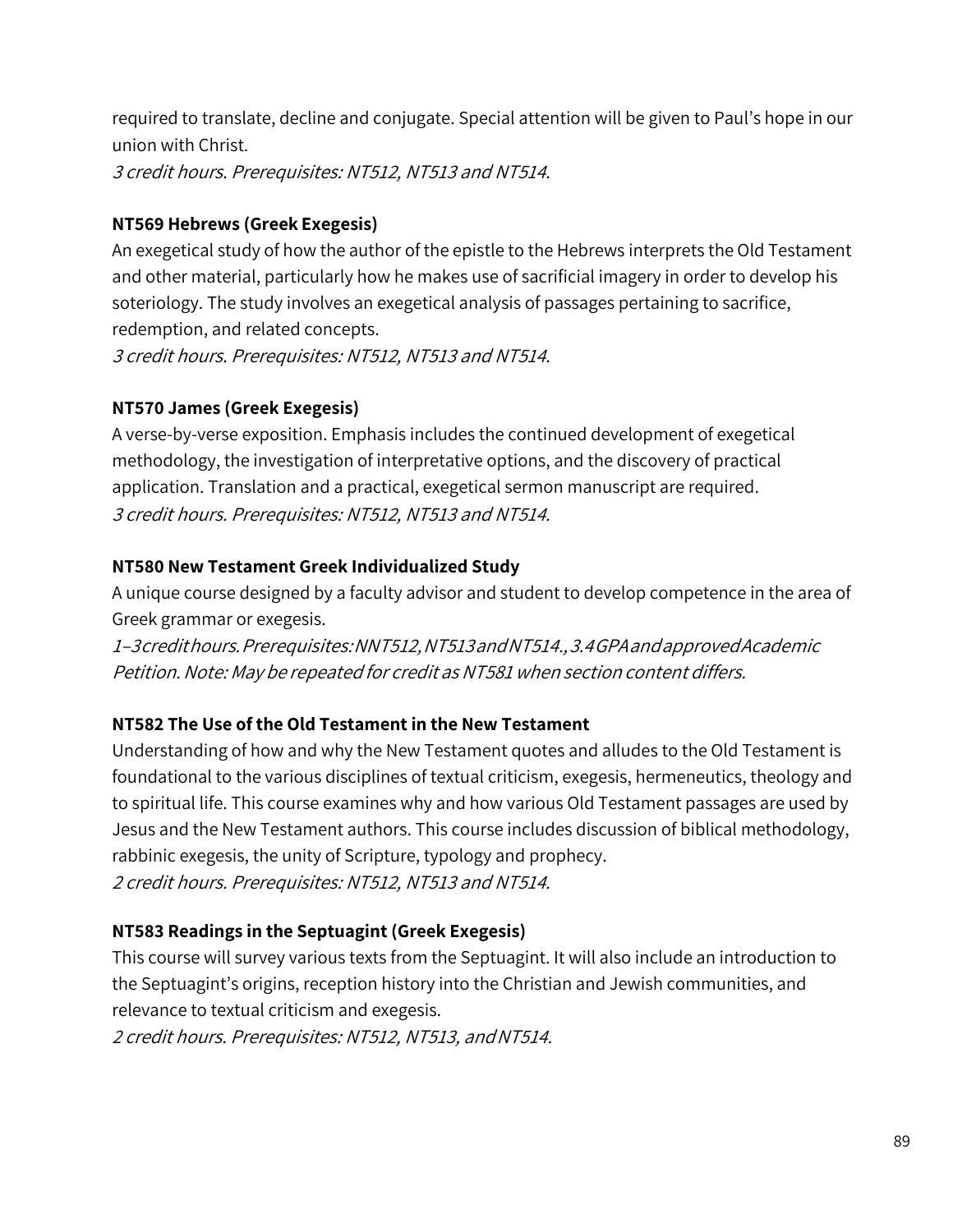# **NT590 The Apostolic Fathers (Greek Exegesis)**

This course is an introduction to the earliest Christian writings outside of the New Testament. Through them, students will explore the joys and challenges of the first followers of Jesus, who attempted to remain true to the teachings of the apostles. Attention will be given to the origin of the church in Syria, Rome and Asia Minor. The student is expected to translate from the Greek text.

3 credit hours. Prerequisites: NT512, NT513 andNT514.

### **NT595 Selected Topics in Greek Language**

An occasional Greek Language elective offered as the need and opportunity arise. Coursecontent is dependent on the expertise of available faculty (resident, adjunct and visiting), current issues of academic and practical importance and overall balance in regard to recent courseofferings. <sup>1</sup>–3credithours.Prerequisites:NT512,NT513andNT514.Note:Mayberepeatedforcreditwhen section content differs.

# **Old Testament Hebrew (OT)**

### **OT512 Old Testament Hebrew 1**

Introduces the Hebrew alphabet, vocabulary, and grammar in a systematic way using relevant examples from the Old Testament. The goal of this course is for the student to learn fundamental Hebrew grammar and paradigms.

3 credit hours. Frequency: Every Fall. Note: Formerly coded as OT501.

### **OT513 Old Testament Hebrew 2**

This course is a continuation of OT512, completing the elementary Hebrew grammar sequence. It completes the introduction to grammar and paradigms and introduces the student to reading the Hebrew Old Testament.

3 credit hours. Frequency: Every Spring. Prerequisite: OT512. Note: Formerly coded as OT502.

### **OT514 Hebrew Syntax and Exegesis**

This course teaches the process of exegeting the Hebrew Old Testament. This includes the skills necessary for doing textual criticism, responsible lexical study, informed analysis of syntax and grammar and all with a growing sensitivity to matters of genre and historical background. 3credithours.Frequency:EveryFall.Prerequisites:OT512andOT513.Note:Formerlycodedas OT503.

### **OT524 Job (Hebrew Exegesis)**

An exegetical study in the book of Job. Students will develop exegetical methodology and apply their exegetical skills to portions of Job as a foundation for effective application and exposition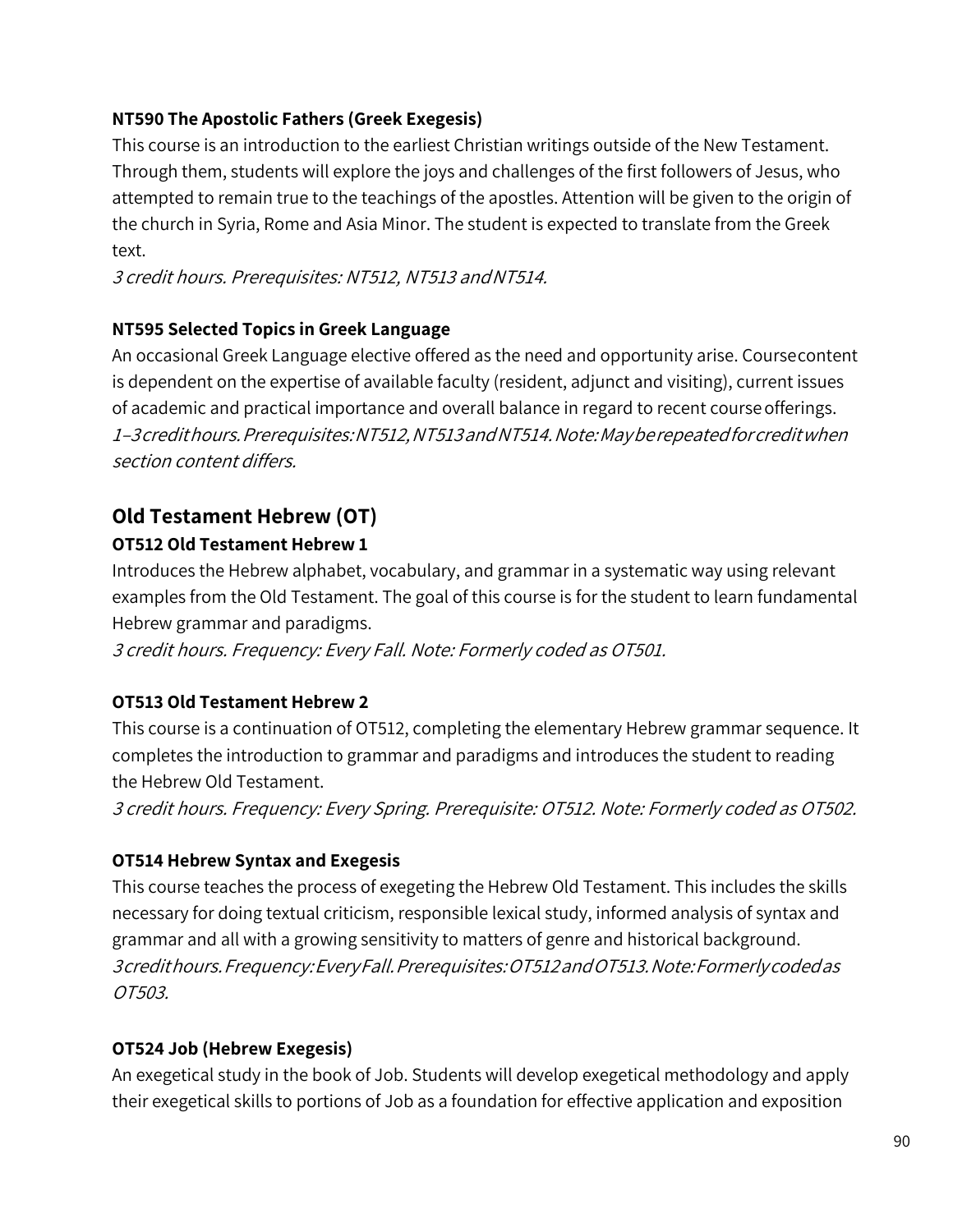to the Christian Community. 3 credit hours. Prerequisites: OT512, OT513 and OT514.

### **OT532 Isaiah (Hebrew Exegesis)**

An exegetical study in the book of Isaiah. Students will apply their exegetical skills on portions of Isaiah to draw out valid applications for the contemporary Christian community. Extensive translation is required.

3 credit hours. Prerequisites: OT512, OT513 and OT514.

### **OT580 Hebrew Language Individualized Study**

A unique course designed by a faculty advisor and student to develop competence in the area of Hebrew grammar or exegesis.

<sup>1</sup>–3credithours.Prerequisites:OT512,OT513andOT514,3.4GPAandapprovedAcademic Petition. Note: May be repeated for credit as OT581 when section content differs.

# **OT595 Selected Topics in Hebrew Language**

An occasional Hebrew Language elective offered as the need and opportunity arise. Course content is dependent on the expertise of available faculty (resident, adjunct and visiting), current issues of academic and practical importance and overall balance in regard to recent course offerings.

<sup>1</sup>–3credithours.Prerequisites:OT512,OT513andOT514.Note:Mayberepeatedforcreditwhen section content differs.

# **Spiritual Formation (SF)**

### **SF501 Living in God's Presence: Knowing Our Triune God**

This course challenges students to take a fresh look at the Christian life of fellowship with the Father, Son, and Holy Spirit through the lens of God's transforming grace and unchanging truth. Through reflection and experiential engagement, students are invited to encounter our Triune God through a variety of classical spiritual disciplines while examining their own priorities. <sup>2</sup> credit hours. Note: Required within the first two semesters for all credit students. Formerly coded as CD501.

### **SF504 Foundations of Intimacy: A Theology of Bonding**

Being made in God's image means being made for intimate relationships. This course will develop a theology of relationships. In addition, the course will consider the most common impediments to healthy relationships and develop strategies for building healthy relationships with family members and intimate friends.

<sup>3</sup> credithours.Note:Spousesandtheirfiancé/fiancéeofcreditstudentsarestronglyencouraged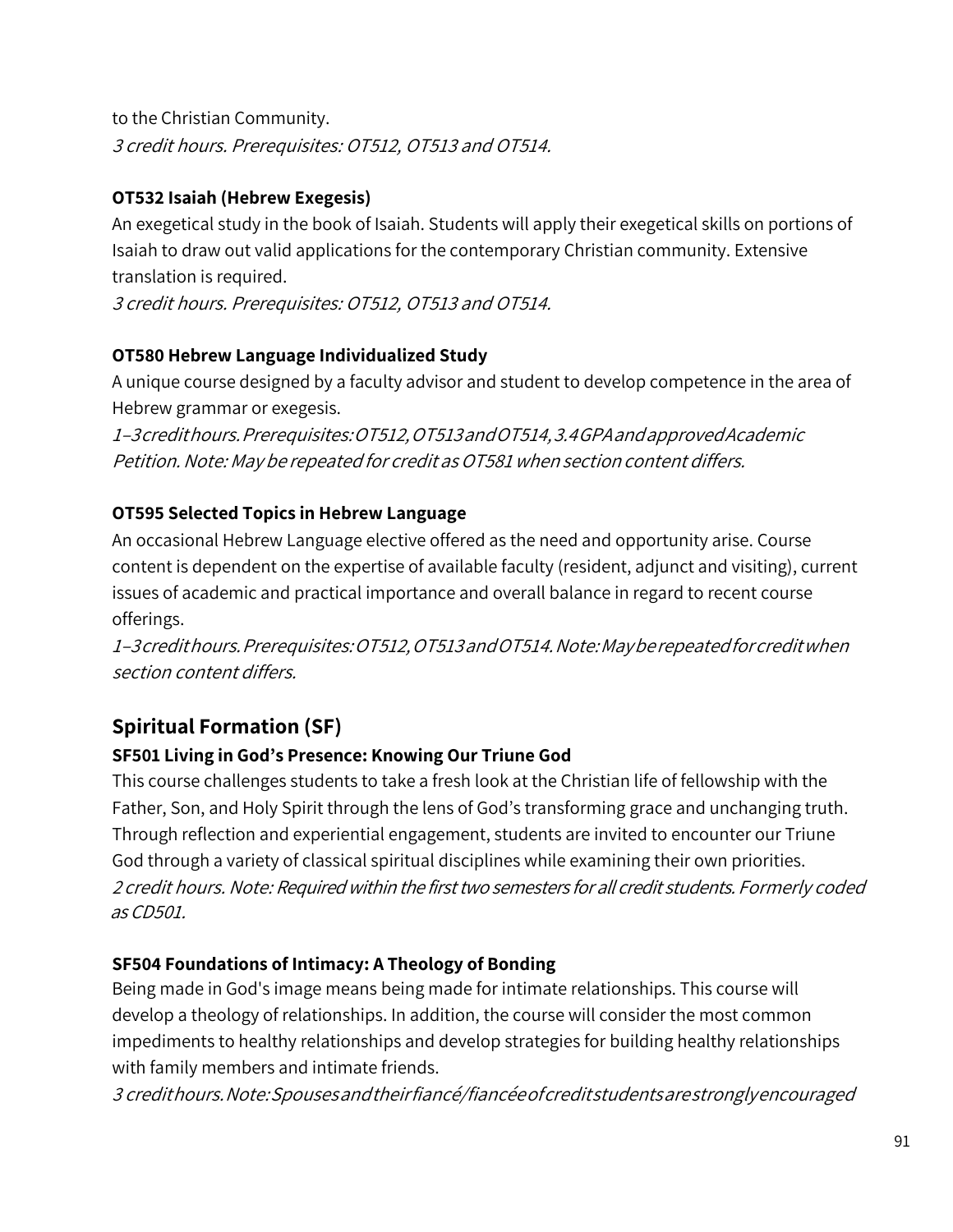to attend with student at no cost, but would still need to complete the application and registration processes. Formerly coded asCD504.

### **SF511 History and Literature of Spiritual Formation**

This course introduces the essential writings of spiritual formation writers from the first to twenty-first century. The student will be given historical context, help with difficult concepts, and an opportunity to read, respond to, and critique selections from primary sources. 3 credit hours. Prerequisite: SF501. Note: Formerly coded as SF502.

### **SF512 Foundations of Spiritual Formation**

An introduction to Spiritual Formation that defines and explores the subject from a biblical, theological, and historical perspective. 3 credit hours. Prerequisite: SF501. Note: Formerly coded as SF508.

### **SF513 Dynamics of the Spiritual Journey**

An exploration of biblical and historical Christian paradigms of spiritual development and growth with an emphasis on understanding the dynamics involved in change and growth at various stages of the spiritual journey.

3 credit hours. Prerequisite: SF501. Note: Formerly coded as SF509.

### **SF514 The Practice of Spiritual Formation**

A practice-based exposure to various kinds of soul care: retreat ministry, spiritual direction, group direction, spiritual companionship, church ministry, and teaching. 2credithours.Prerequisite:SF501.Note:Involvesanovernightretreataspartofthecourse. Formerly coded SF530.

### **SF528 Individual Spiritual Direction**

Designed for the MDiv SF or MAM SF student to develop and refine spiritual formation skills. The course should start no later than the beginning of the student's 30th academic hour. 15 sessions occurring over 3 semesters\* (5 sessions each semester - No summer or J-Term semesters). Transcripted. Non-credit. Prerequisite: SF501. Note: Student submits the name of a potential spiritual director to Dr. Thigpen.

\*SF528-A (1st Semester) / SF528-B (2nd Semester) / SF528-C (3rd Semester)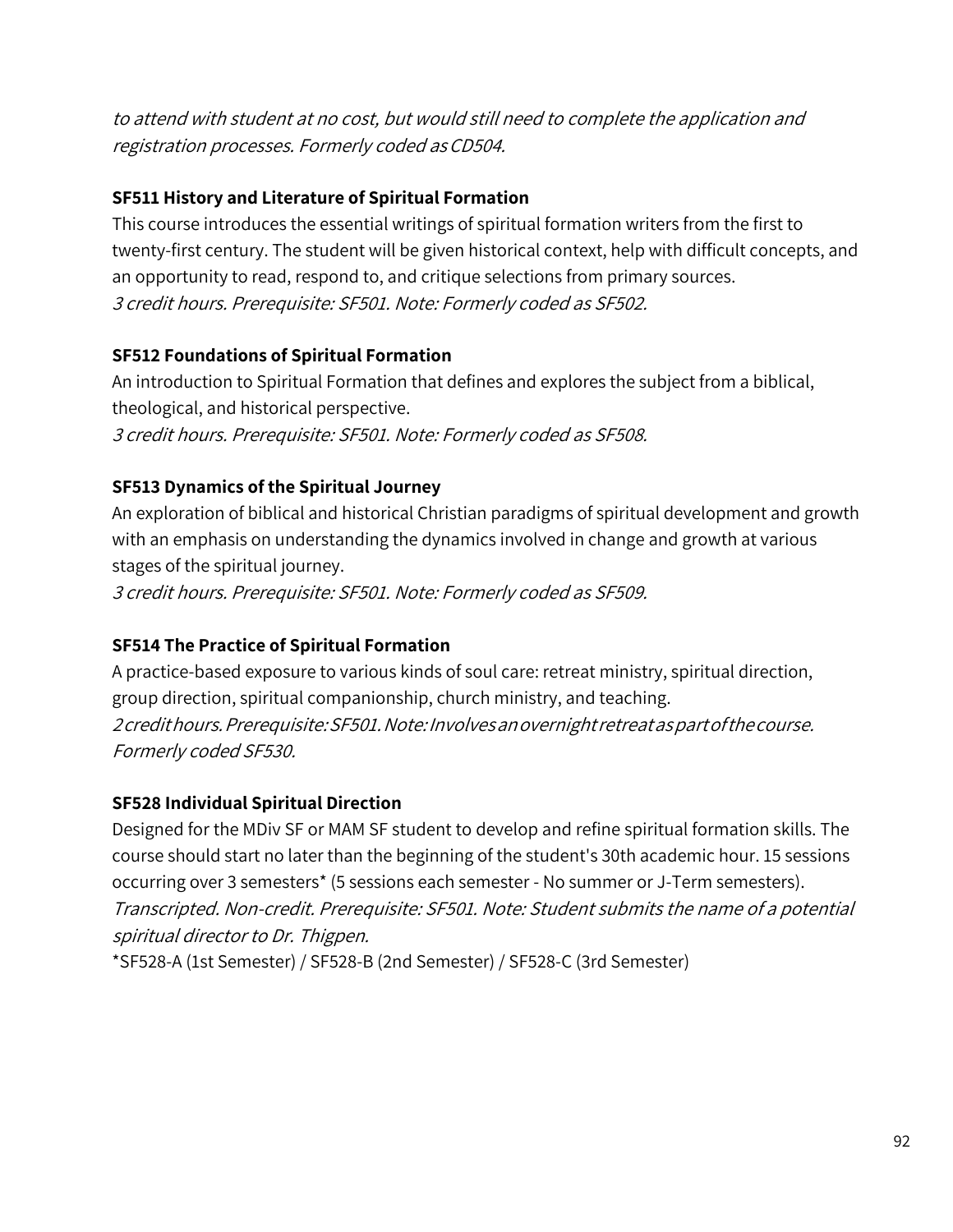### **SF580 Spiritual Formation Individualized Study**

A unique course designed by a faculty advisor and student to develop competence in the area of Spiritual Formation.

<sup>1</sup>–3credithours.Prerequisites:SF501,3.4GPA,andapprovedAcademicPetition.Note:Maybe repeated for credit as SF581 when section content differs.

### **SF591 Internship\***

Designed for the MDiv SF or MAM SF student to develop and refine spiritual formation skills in preparation for vocational ministry. You will grow in competency through substantial ministry responsibility and accountability to a competent ministry supervisor. 120 hours spanning one or two semesters.

2 credit hours. Frequency: Every semester. Prerequisites: SF501 and completion of 30 credit hours towards the degree. Note: May be repeated for elective credit as SF592 Internship II. The Internship Information and Registration Packet (see the SF591 page on http://ps.mrooms.net) should be submitted to the Director of Field Education well before the start of the semester in which the student plans to complete an Internship and no later than the second Friday of the semester.

\*Students who successfully complete the Selah Certificate in Spiritual Direction and provide official documentation of completion will receive up to eight hours of transfer credit toward SF591 and/or general electives, subject to the approval of the Director of Field Education and/or the Registrar.

# **SF595 Selected Topics in Spiritual Formation**

An occasional Spiritual Formation elective offered as the need and opportunity arise. Course content is dependent on the expertise of available faculty (resident, adjunct and visiting), current issues of academic and practical importance and overall balance in regard to recent course offerings.

<sup>1</sup>–3 hours. Note: May be repeated for credit when section content differs.

# **Theology (TH)**

# **TH500 Survey of Christian Theology**

Surveys the principal areas of systematic theology, giving the student a basic overview of the doctrines of God, revelation (including Scripture), humanity, angels, Christ, the Holy Spirit, salvation, the Church and last things.

4 credit hours.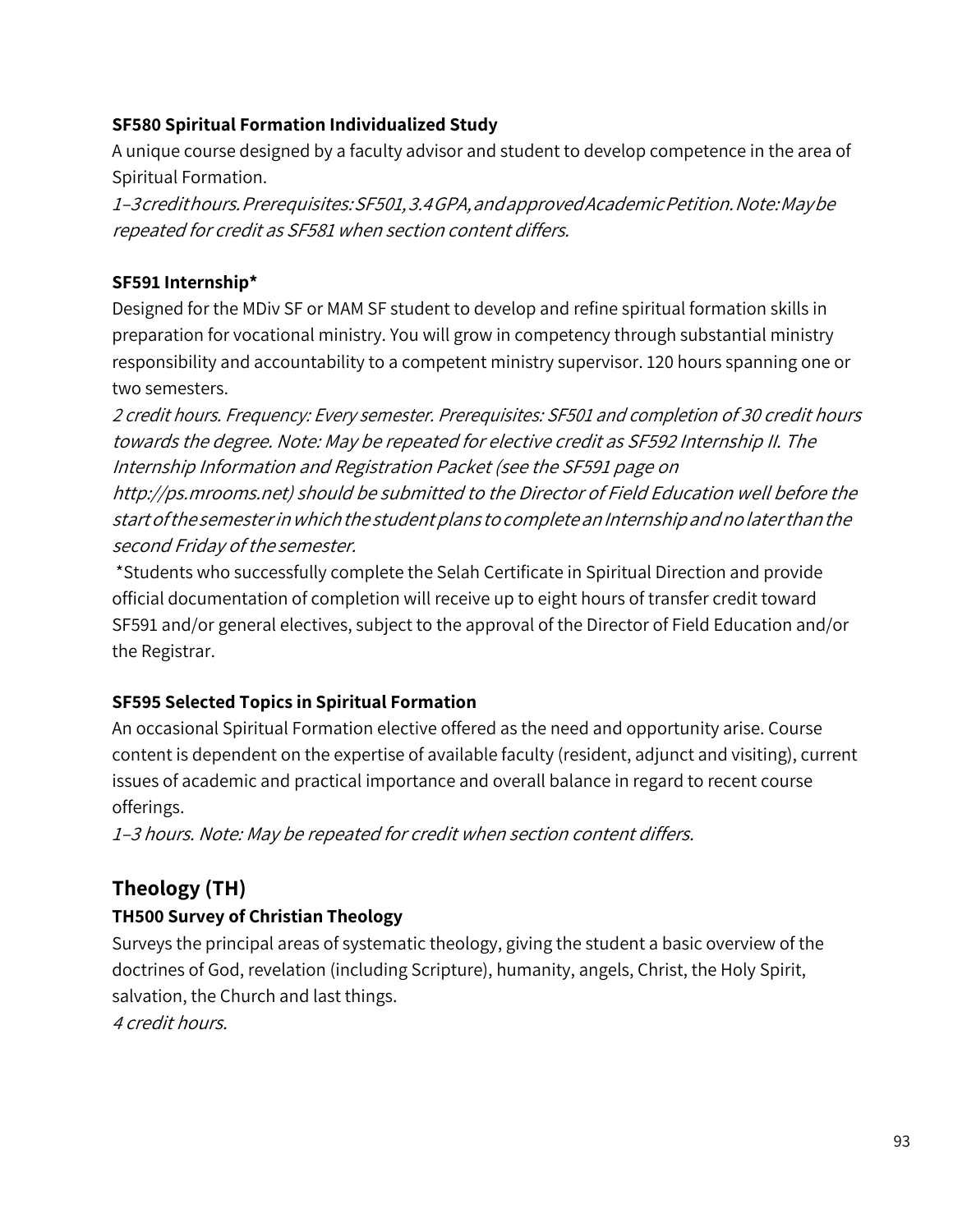### **TH505 Apologetics: Defending the Faith**

Christianity is increasingly being challenged by new religions and cults, as well as by the secularization of our culture. In this class, you will learn to explain what you believe and defend the great truths of our faith.

2 credit hours.

### **TH511 Prolegomena, Scripture, and God**

This course introduces students to Systematic Theology prolegomena (theological introduction) and focuses on Bibliology (the Word of God) and Theology Proper (the person of God). Students will learn theological method and the doctrines of inspiration, inerrancy, the authority of Scripture, the nature of God, the Trinity, creation, and providence. Additionally, students will build their own theological convictions regarding these doctrines and think about how these doctrines apply to their own lives and to the churches they serve.

3 credithours. Frequency:EverySpringoronline every semester.Note: Formerly codedas TH501.

### **TH512 Anthropology, Christology, and Pneumatology**

This course introduces students to the doctrines of anthropology (humanity), hamartiology (sin), angels, Pneumatology (the person and work of the Holy Spirit), and Christology (the person and work of Christ). Additionally, students will build their own theological convictions regarding these doctrines and think about how these doctrines apply to their own lives and to the churches they serve.

3 credit hours. Frequency: Every Fall. Note: Formerly coded as TH502.

### **TH513 Soteriology, Ecclesiology, and Eschatology**

This course introduces students to soteriology (salvation), ecclesiology (church), and eschatology (last things). Additionally, students will build their own theological convictions regarding these doctrines and think about how these doctrines apply to their own lives and to the churches they serve.

3 credit hours. Frequency: Every Spring. Note: Formerly coded as TH503.

### **TH514 Systematic Theology: A Socratic Approach**

This course prepares the student to clearly communicate what the student believes and why he/she believes it. Designed to help the student develop a personal, practical and applied systematic theology.

3 credit hours. Frequency: Every Fall. Prerequisites: BL515, TH511, TH512 and TH513. Note: LimitedtoMDivstudentspreparingforTH599TheologicalOralExam.Concurrentenrollmentin TH599 is suggested. Formerly coded as TH504.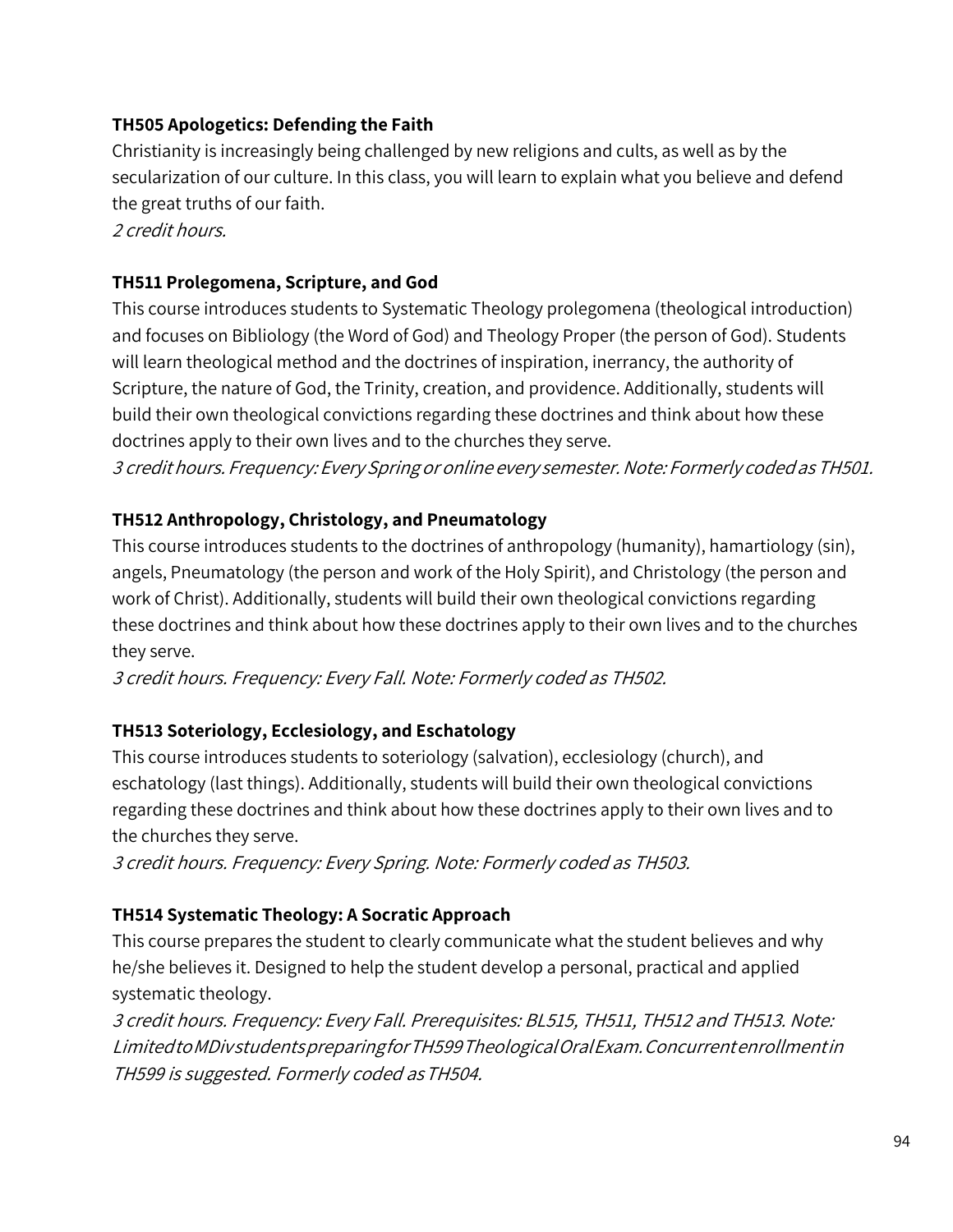### **TH515 Biblical Perspectives on Christian Prayer**

Because biblical grounding is foundational to effective and meaningful communication with our Lord, this course explores what the Bible teaches and illustrates concerning prayer and the God to whom we pray. Students will be asked to reflect on their own Christian prayer experience as well as on challenges to a biblically-informed Christian spirituality posed by life in a postmodern, technological society.

2 credit hours.

### **TH516 Christian Ethics**

This course will provide students with an overview of Christian ethics, placing particular emphasis on contemporary sexual ethics. The class will lay a biblical foundation for moral decision making and will then look at various specific contemporary issues, such as: abortion, racial justice, poverty, homosexuality, sexual abuse, pornography, sexual healing, divorce and remarriage, birth control and reproductive technology, euthanasia, and lying. 3 credit hours. Frequency: Spring. Note: Formerly coded as TH506.

### **TH517 Philosophy: Introduction to General Revelation**

This course introduces the student to the fundamental questions of philosophy, including how we know (epistemology), what is real (ontology), and what is good (ethics). The course offers an overview of the major philosophical systems that have influenced Western history and evaluates the way different belief systems influence a person's worldview. Finally, the course will leverage the truth of general revelation to examine arguments against the Christian faith, to demonstrate the existence of God, and to show that God's moral law is written on the human heart. 3 credit hours.

### **TH520 The Character of God**

A biblical and theological analysis of several less understood attributes of God, including immutability, eternity, omnipresence and trinitarian existence. Attention will be given to biblical support for each attribute, classical formulations, recent challenges and application to life. 2 credit hours.

### **TH525 Advanced Studies in Sanctification: Habits of Holiness**

An in-depth study of how we grow spiritually as believers in Christ. The principles, processes and products of holy living are scripturally examined and personally applied. 2 credit hours.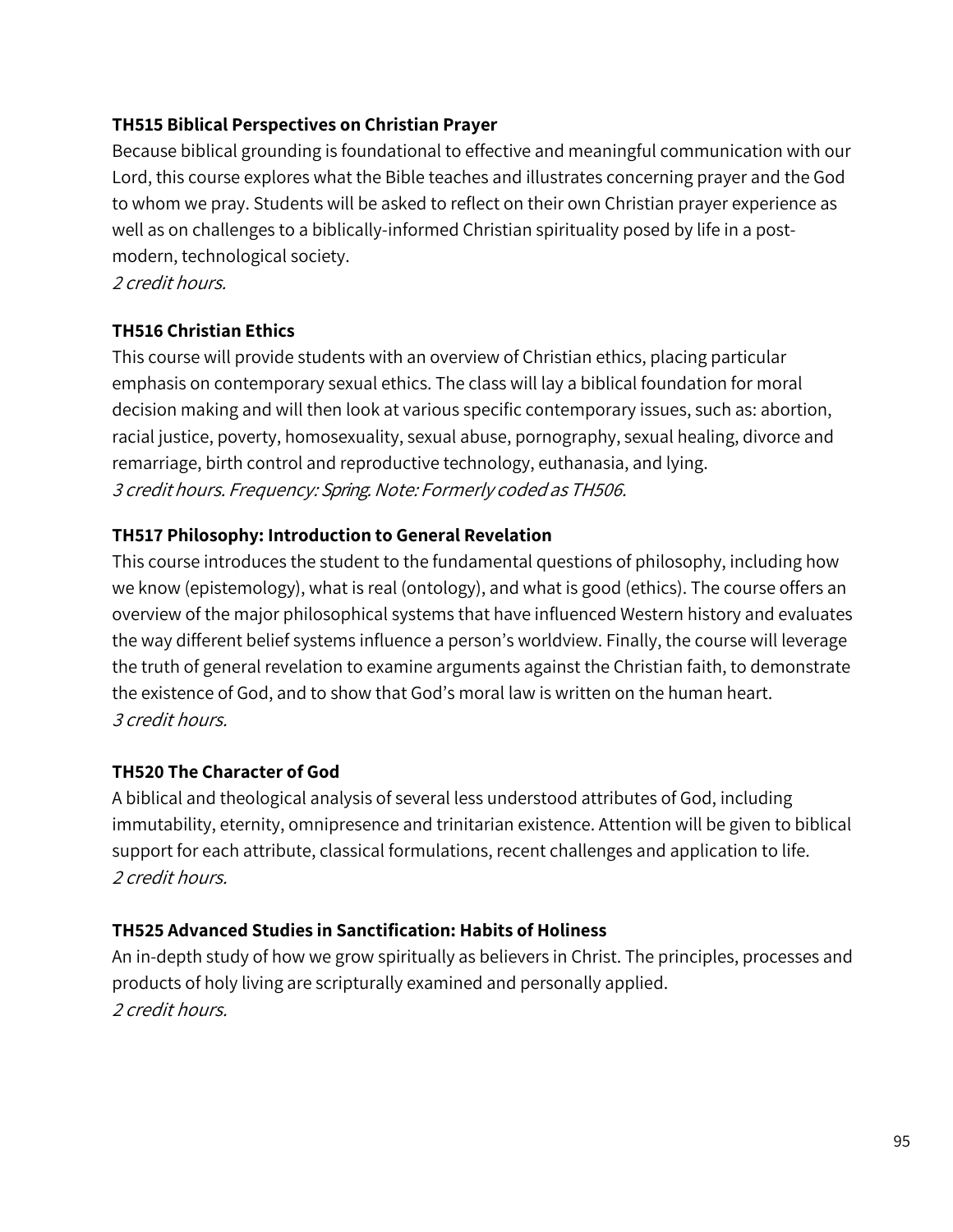# **TH530 Advanced Pneumatology: The Holy Spirit and Spiritual Gifts**

An in-depth study of the person and work of the Holy Spirit. This class will cover topics including the person of the Spirit, supernatural gifts of the Spirit, Spirit baptism and the believer's victory over sin.

2 credit hours.

### **TH540 The Theology of Paul**

Paul remains one of the most influential and controversial. This course analyzes the teachings of Paul while placing them in their historical, cultural and theological context. 2 credit hours.

### **TH570 Ethics of Business, Work and Possessions**

This course examines Biblical perspectives on work and rest, buying and selling, wealth and poverty, borrowing and lending, employers and employees, the role of money, vocational calling, stewardship, use of the earth's resources, the role of government and economic systems. 2 credit hours.

### **TH572 Biblical Theology of Law, Politics and Government**

Examines the Bible's teachings on the purpose of civil government, the kinds of laws a government should make, and how governments should function. Applies these teachings to a number of contemporary political issues such as freedom of religion, the influence of Christians on government, the role of courts, the protection of life, the definition of marriage, just war, immigration, care for the poor and wise use of the world's resources. 2 credit hours.

### **TH580 Theology Individualized Study**

A unique course designed by a faculty advisor and student to develop competence in the area of Theology.

<sup>1</sup>–3credithours.Prerequisites:3.4GPAandapprovedAcademicPetition.Notes:Mayberepeated for credit as TH581 when section contentdiffers.

# **TH588 MA (BTS) Individualized Study**

A capstone course designed by a resident faculty advisor and student to demonstrate mastery in the area of theological studies at the culmination of the MA (BTS) program. The area of study must be congruent with the MA (BTS) curriculum and related to the expertise of resident faculty. Course requirements will include a critical book review and a research paper of a minimum of 20 pages.

3 credit hours. Prerequisite: All required courses for the MA (BTS) except elective courses.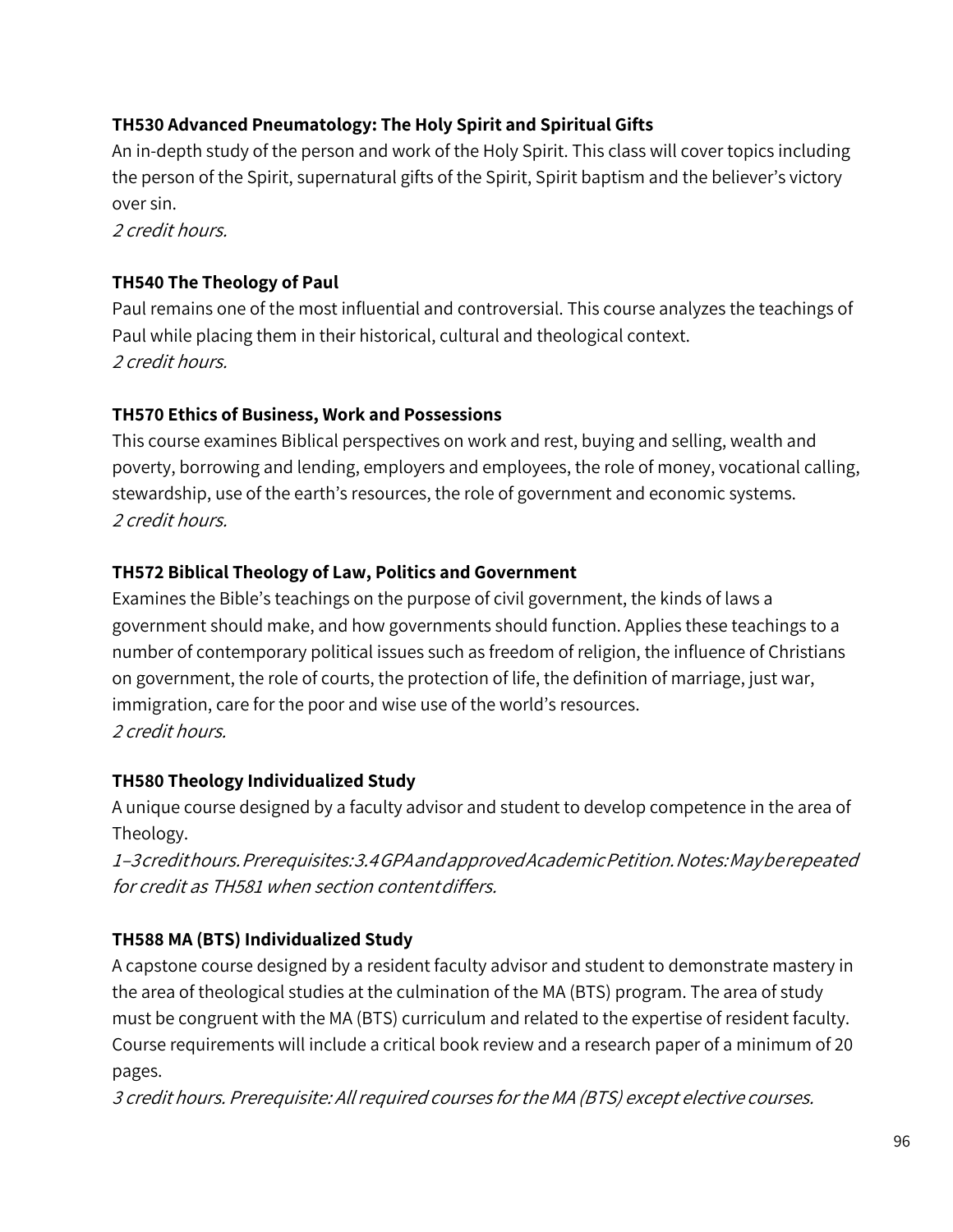### **TH594 Theological Research Methods**

The techniques for gaining bibliographical control over the literature of theological subjects. Attention also given to the planning, preparation and writing of theses. 2 credit hours.

### **TH595 Selected Topics in Theology**

An occasional Theology elective offered as the need and opportunity arise. Course content is dependent on the expertise of available faculty (resident, adjunct and visiting), current issues of academic and practical importance and overall balance in regard to recent course offerings. <sup>1</sup>–3credithours.Note:GeneralelectiveforallprogramsexceptMAC.Mayberepeatedforcredit when section content differs.

# **TH599 Theological Oral Examination**

MDiv students must complete the TH599 Theological Oral Examination prior to graduation. This comprehensive exam over biblical and theological topics is typically scheduled sometime during the final weeks of the Fall semester of the middle of the Spring semester. A panel of two or three faculty examiners will propose to students multiple doctrinal/theological issues, to which the student will respond with reasoned argument using two or more scriptures to support their positions. Additionally, faculty examiners may put forth a ministry scenario requiring similar theological/biblical reflection. The rubric for the oral examination, which lists the topics from which faculty members draw their questions, is distributed in BL515 Hermeneutics: Principles of Interpretation and TH514 Systematic Theology: A Socratic Approach. All students are strongly advised to enroll in TH504 Systematic Theology to aid them in preparing for the TH599 Theological Oral Examination.

Transcripted non-credit. Frequency: Every Fall and Spring. Prerequisite: TH511, TH512 and TH513. Notes: Prior or concurrent enrollment in TH514 Systematic Theology is strongly recommended.

# **Course Descriptions – Master of Theology**

# **Biblical Communication (BC)**

# **BC600 Advanced Biblical/Theological Research Methods**

Advanced Biblical/Theological Research Methods is designed to help students develop the skills necessary for successful research at the doctoral level. Students will acquire advanced instruction in research methods and writing principles, as well as achieve expert understanding in the citation style of the Society of Biblical Literature.

2credithours.Frequency:EveryFall.Note:Courseisonlyopentostudentsadmittedtothe Master of Theology program.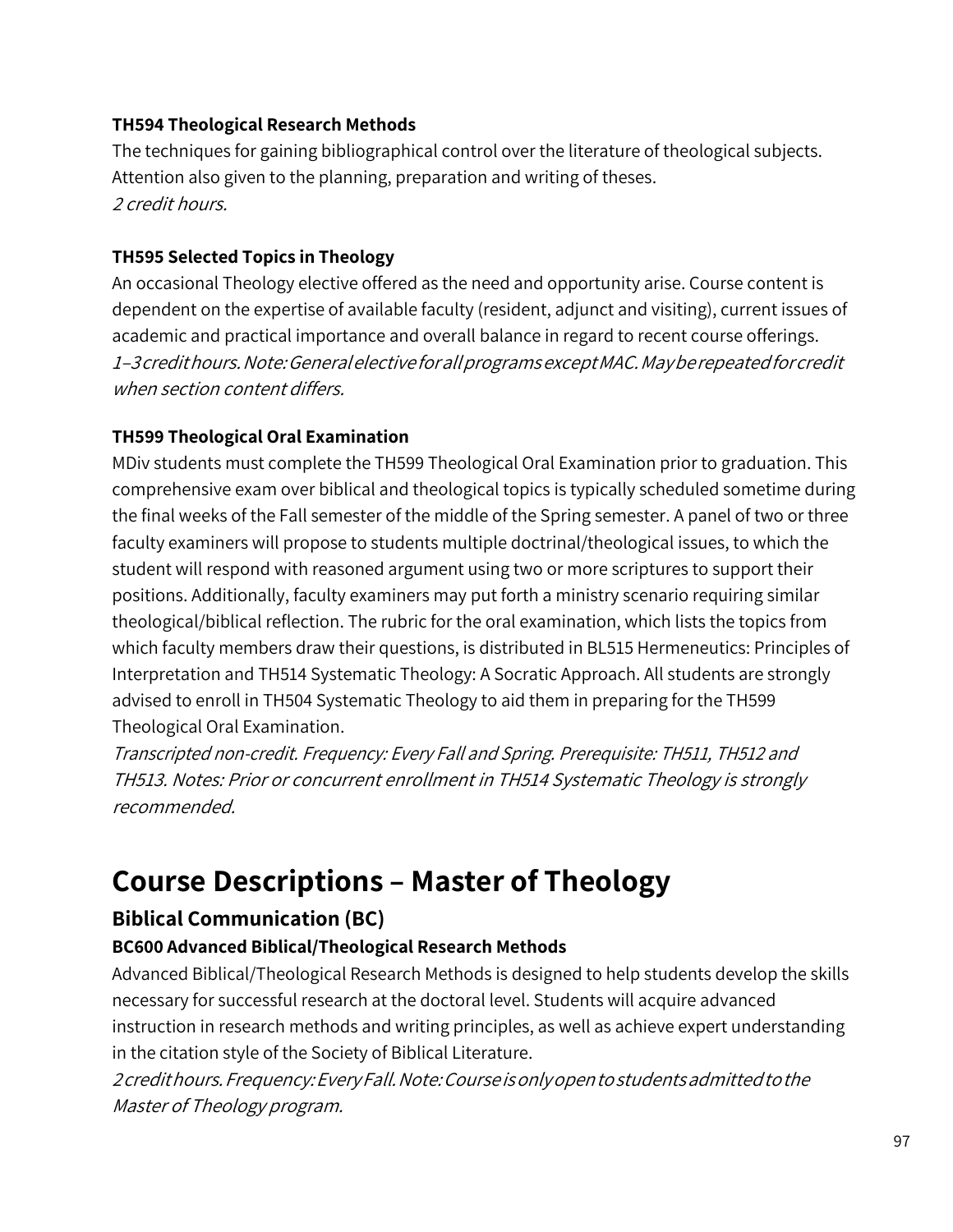# **Biblical Literature (BL)**

# **BL640 Critical Issues in the Gospels**

This course reviews what has preoccupied critical scholars about the gospels: the relationship between the "historical Jesus" and "Christ of faith," the Synoptic Problem (Markan priority, Q), the uniqueness of John's presentation, agrapha (including the longer ending of Mark and pericope adulterae), apocryphal gospels (for example, Gospel of Thomas), genre, provenance, authorship, structure, intent, and reception. In addition to discussing secondary literature with student presentations, we will engage in very close readings from the gospels. 4credithours.Frequency:EveryFall.Note:ThMcoursesareavailabletoMDivstudentswith60 credit hours completed and a cumulative GPA of3.25.

# **BL696 Thesis Extension**

Students who are unable to complete Thesis II with its final draft and oral defense, will need to take BL696 before progressing in the ThM program. Zero credit hours. Note: Continuation fee applied.

# **BL697 Thesis I (ThM)**

Intensive research and writing leads to the production of a thesis under the guidance of the Thesis Committee. Only the student with an approved Thesis Proposal may register for BL697. This course focuses on the research and writing stage of the thesis. No grade is posted for this course until the thesis is completed and approved.

2 credit hours. Prerequisite: Any concentration-specific prerequisites and an approved thesis proposal on file in the Faculty Support Administrator's Office.

# **BL698 Thesis II (ThM)**

A continuation of BL697 Thesis I culminating in a completed thesis and oral defense. 2credithours.Prerequisite:BL697andanapprovedthesisproposalonfileintheFacultySupport Administrator's Office.

# **New Testament (NT)**

# **NT640 Advanced Greek Grammar**

An intensive study of Koine Greek based on the major historic Greek grammars, developments in linguistics, and an inductive study of select portions of the Greek Bible, especially the New Testament.

4credithours.Frequency:EveryFall.Prerequisite:NT511,NT512,andNT513.Note:ThMcourses are available to MDiv students with 60 credit hours completed and a cumulative GPA of 3.25. MDivstudentstakingAdvancedGreekGrammarshouldhaveatleast9credithoursofGreek.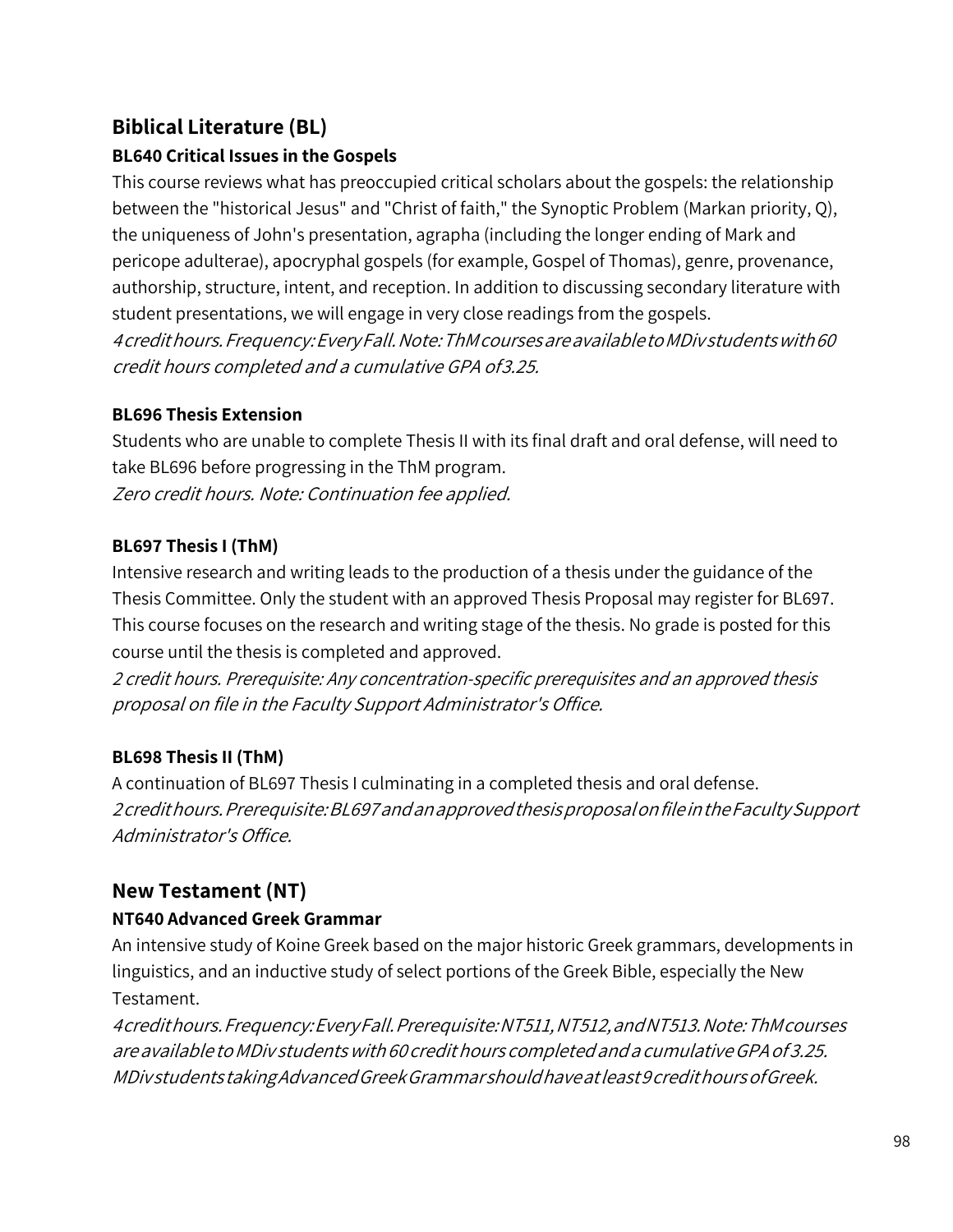### **NT641 Union with Christ: Exegesis and History of Interpretation**

Union with Christ is arguably the most comprehensive way to describe Christians' salvation. This course offers a careful, reflective exegesis of all the seminal passages in the Septuagint (Old Greek), New Testament, and early church fathers. Attention is also given to the rich development of this summative motif in medieval and reformation thought.

4credithours.MDivPrerequisites:NT511andNT512.Note:ThMcoursesareavailabletoMDiv students with 60 credit hours completed and a cumulative GPA of 3.25. Required for ThM program.

### **NT642 New Testament Textual Criticism**

This course explores the history, methods, and goals of New Testament textual criticism as a foundation and aid to exegesis. Along with the key witnesses, tools, and editions it will introduce students to the most important current debates and explore implications of an evangelical doctrine of Scripture for textual criticism. The culmination of the course will be a major research project on an unexplored area of text critical research that uses the skills learned in the class. 4credithours.MDivPrerequisites:NT511andNT512.Note:ThMcoursesareavailabletoMDiv students with 60 credit hours completed and a cumulative GPA of 3.25. Required for ThM program.

### **NT656 The Sermon on the Mount**

This course places the Sermon on the Mount in the broader context of early Christian discipleship, with attention given to the Apostolic and Desert Fathers. It will operate with the conviction that discipleship is the way toward Evangelical renewal.

4credithours.Note:ThMcoursesareavailabletoMDivstudentswith60credithourscompleted and a cumulative GPA of 3.25.

### **NT661 Ephesians**

A verse-by-verse reading of Ephesians with attention given to textual criticism, syntax, and semantics.

4credithours.Prerequisites:NT511,NT512,andNT513.Note:ThMcoursesareavailabletoMDiv students with 60 credit hours completed and <sup>a</sup> cumulative GPA of 3.25.

# **Old Testament (OT)**

### **OT620 Old Testament Textual Criticism**

This course teaches the principles of textual criticism of the Hebrew Bible/Old Testament. The student will grapple with the problems in the textual history of the Hebrew Bible/Old Testament and work toward satisfactory solutions by using the primary evidence of Hebrew and Greek sources, other textual traditions as required, and the best of secondary literature.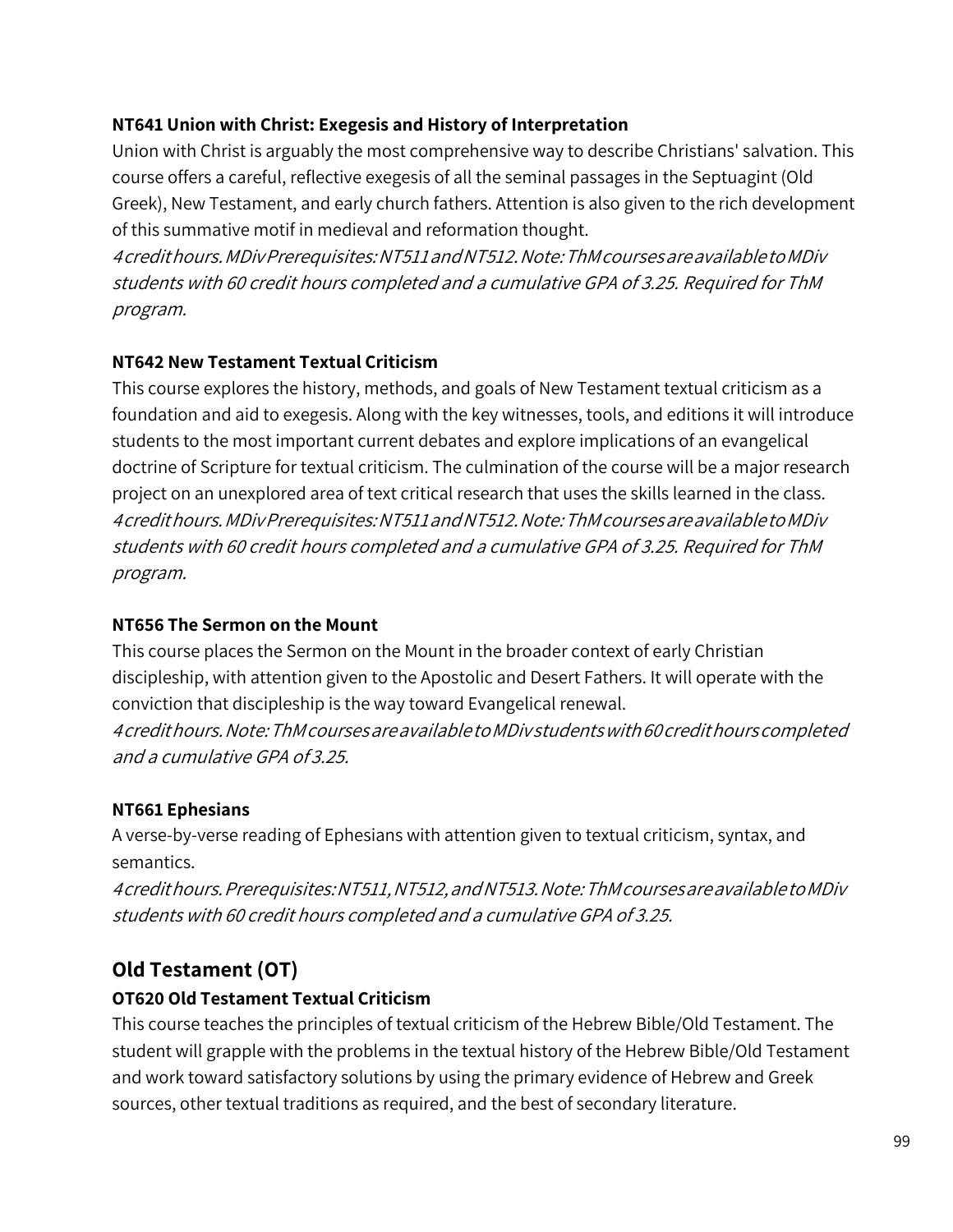4credithours.Prerequisites:OT511,OT512,OT513,NT511,NT512,andNT513.Note:ThMcourses are available to MDiv students with 60 credit hours completed and a cumulative GPA of 3.25. Required for ThM program.

### **OT621 Critical Issues in Old Testament Studies**

This course begins with a survey of the history of the discipline of Old Testament studies. This survey lays the foundation for the primary focus of the course, an evaluation of modern historical-critical methods of interpretation. Studies will engage critical approaches to the authorship of the Pentateuch and Isaiah and apply what has been learned to books such as Daniel and Zechariah. Special attention will be given to theproduction of prophetic books, textual features of ancient Near Eastern literature, and the doctrine of Scripture. Significant analysis of both secondary literature and the OT texts themselves leading to presentations, critical reviews, and student presentations will form the bulk of the coursework.

4 credit hours. Note:ThM courses are available to MDiv students with 60 credit hours completed and a cumulative GPA of 3.25. Required for ThM program.

### **OT622 Hebrew Exegesis of Proverbs**

An exegetical study in the book of Proverbs. The students will develop exegetical methodology and apply their exegetical skills to portions of Proverbs as a foundation for effective application and exposition to the Christian community.

4credithours.Prerequisites:OT511,OT512,andOT513.HebrewelectiveforMDivBTS;General electiveforallotherprogramsexceptMAPC.Note:ThMcoursesareavailabletoMDivstudents with 60 credit hours completed and a cumulative GPA of 3.25. Required for ThM program.

### **OT624 Hebrew Exegesis of Job**

An exegetical study in the book of Job. The students will develop exegetical methodology and apply their exegetical skills to portions of Job as a foundation for effective application and exposition to the Christian community.

4credithours.Prerequisites:OT511,OT512,andOT513.HebrewelectiveforMDivBTS;General electiveforallotherprogramsexceptMAPC.Note:ThMcoursesareavailabletoMDivstudents with 60 credit hours completed and a cumulative GPA of 3.25. Required for ThM program.

### **OT632 Hebrew Exegesis of Isaiah**

An exegetical study in the book of Isaiah. The students will develop exegetical methodology and apply their exegetical skills to portions of Isaiah as a foundation for effective application and exposition to the Christian community.

4credithours.Prerequisites:OT511,OT512,andOT513.HebrewelectiveforMDivBTS;General electiveforallotherprogramsexceptMAPC.Note:ThMcoursesareavailabletoMDivstudents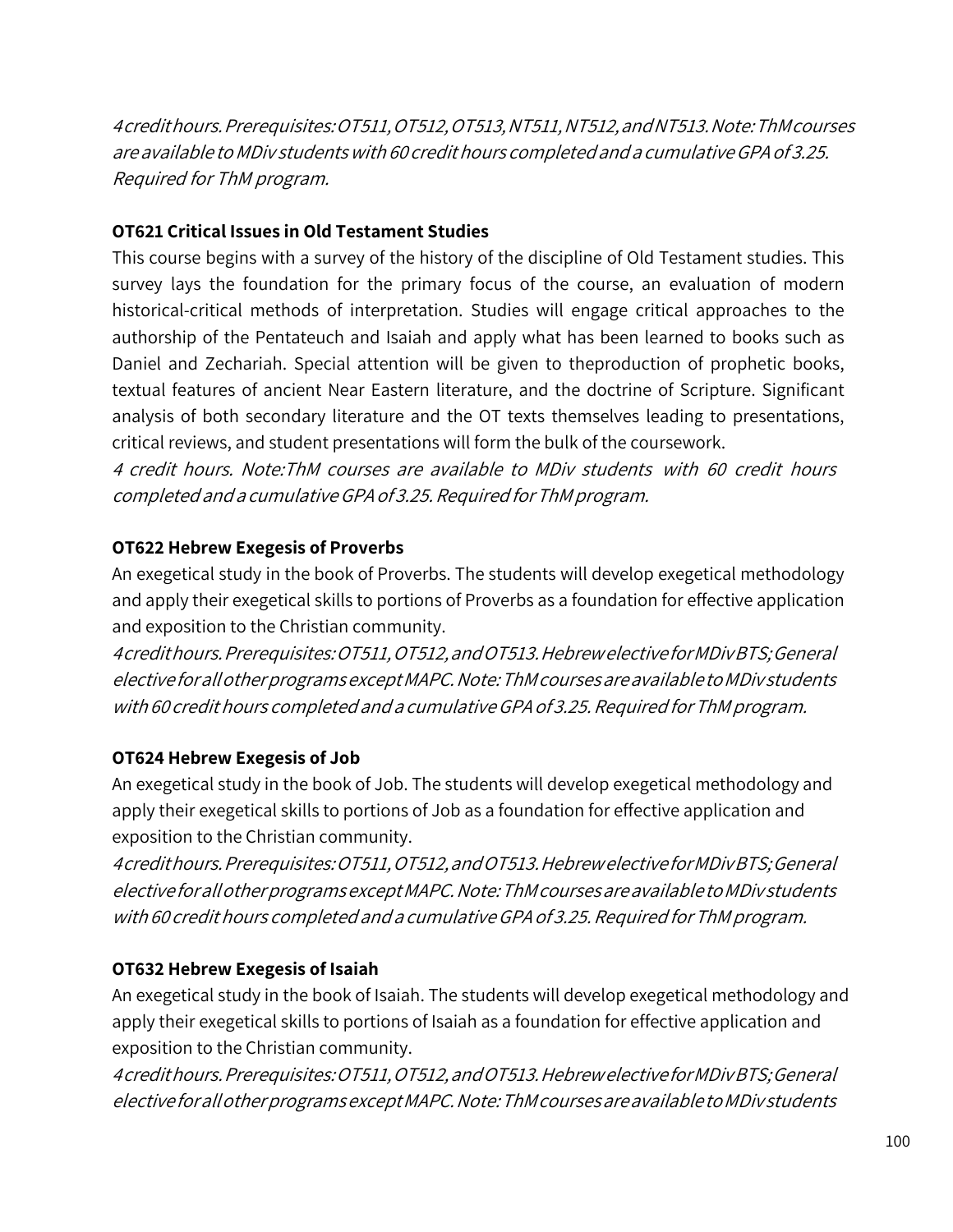with 60 credit hours completed and a cumulative GPA of 3.25. Required for ThM program.

# **Course Descriptions – Doctor of Ministry**

### **DM702 Studies in Pastoral Leadership**

These courses explore leadership and administrative aspects of pastoral ministry that fall outside of the traditional Master of Divinity education including: budgeting and financial decision making, human resources and staff management, accountability structures and personal growth while in ministry. Emphasis on strategic self-assessment and leadership. 4 credit hours.

### **DM716 Studies in Pastoral Theology**

These courses explore biblical-theological topics at a depth and applied level beyond that covered in the basic Master of Divinity curriculum. 4 credit hours.

### **DM717 Biblical Theology**

Building on exegesis and systematic theology basics, this course explores biblical theology method, the relationship between biblical theology, systematic theology, and exegesis, and concentrates on the application of biblical theology to ministry. 4 credit hours.

### **DM736 Advanced Homiletics**

Building on the student's past education and experience, this course focuses on building depth and clarity in preaching. Extensive attention is given to preaching the various genre ofScripture as well as the rigorous process of contextualization and application. 4 credit hours.

### **DM783 Advanced Exegesis**

Building on master's level work in exegesis, this course emphasizes the use of genre, literary analysis, and exegetical contextualization for robust exegesis for preaching and teaching. Special attention is given to difficult genre and text collections. 4 credit hours.

### **DM784 Advanced Systematic Theology**

This course teaches theological method, contextualization, and theological assessment of and application to ministry contexts. Special attention is given to contemporary theological issues and to neglected aspects of classical theology.

4 credit hours.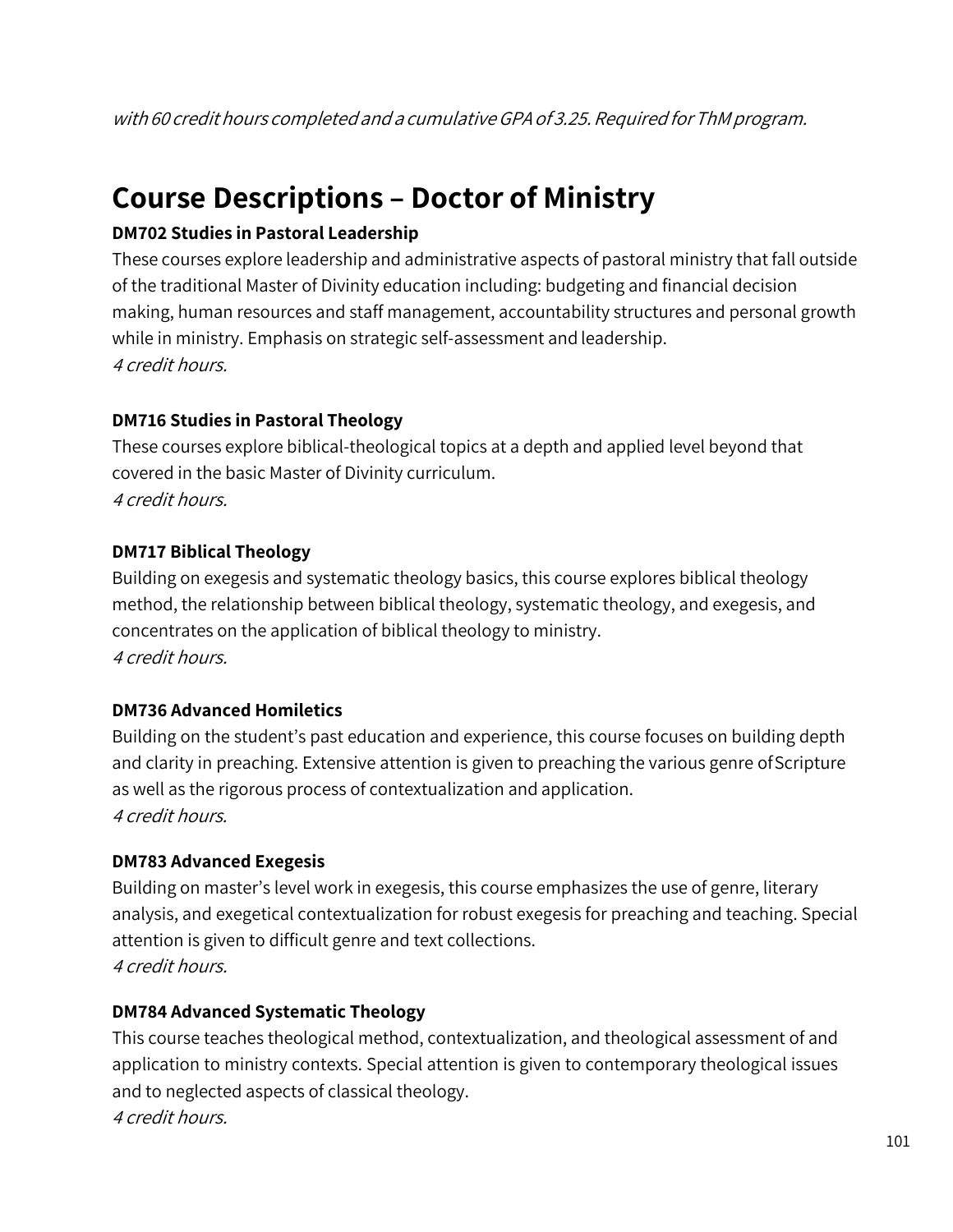### **DM795 Doctoral Project 1**

The Doctoral Project is designed to involve the student in practical ministry research. The project allows the student to select a specific aspect of ministry to build or strengthen with robust biblical theological analysis, contextualization, and leadership. The subject, length and form of the project are determined by the student in consultation with the project supervisor and the Director of the Doctor of Ministry Program.

3credithours.Prerequisites:Successfulcompletionof24hoursofcoreandconcentration courses, and approval oftopic by Doctor of Ministry Project Committee.

### **DM796 Doctoral Project 2**

Continued work on the doctoral project leading to submission of the final draft. 3 credit hours.

### **DM797 Doctoral Project Extension**

Transcripted non-Credit.